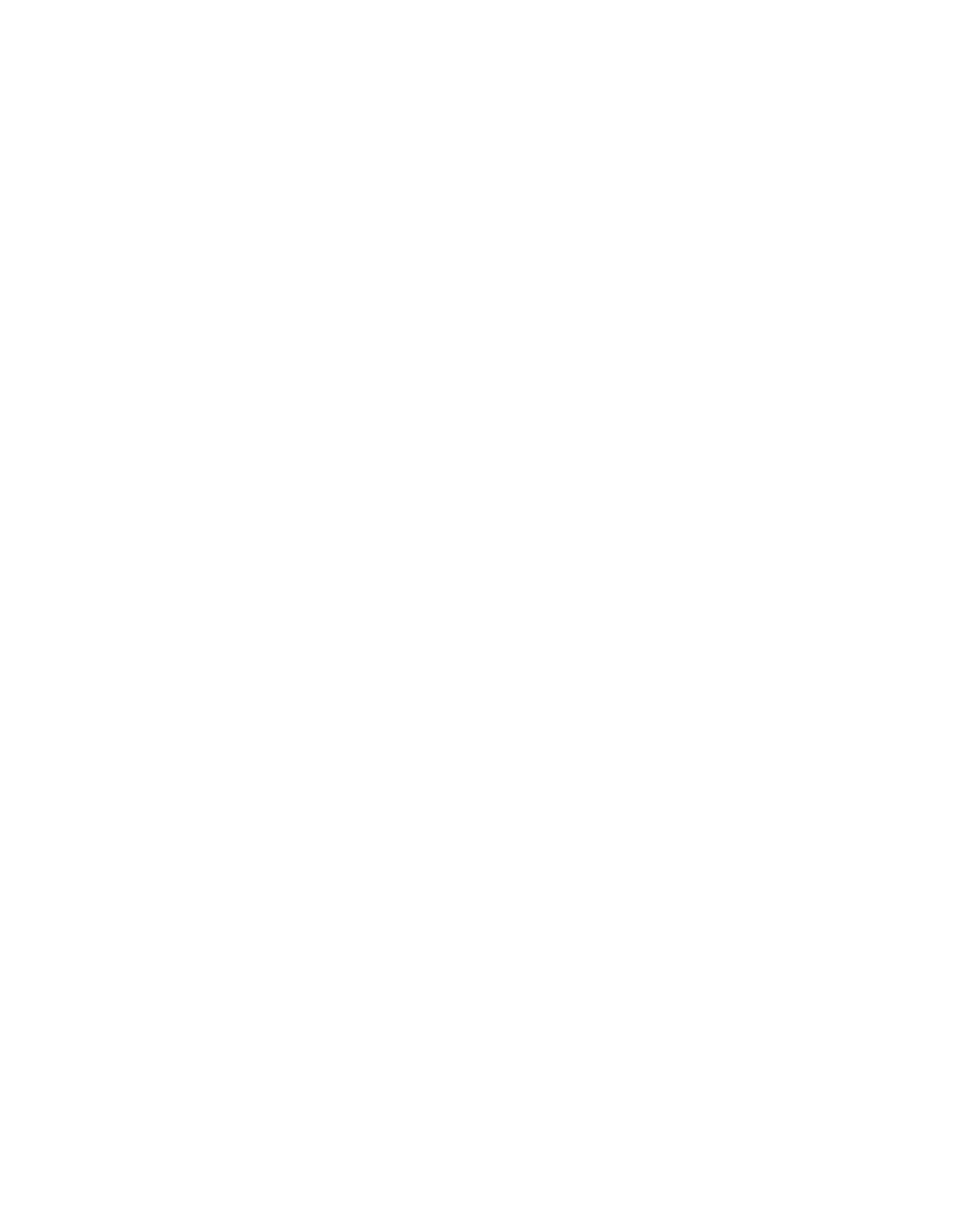**Technical Report** CMU/SEI-96-TR-023 ESC-TR-96-023 December 1996

### Cleanroom Software Engineering Implementation of the Capability Maturity Model (CMM<sup>sm</sup>) for Software



Richard C. Linger

Mark C. Paulk

Software Engineering Institute

Carmen J. Trammell

University of Tennessee

Process Program

Unlimited distribution subject to the copyright

#### **Software Engineering Institute**

Carnegie Mellon University Pittsburgh, PA 15213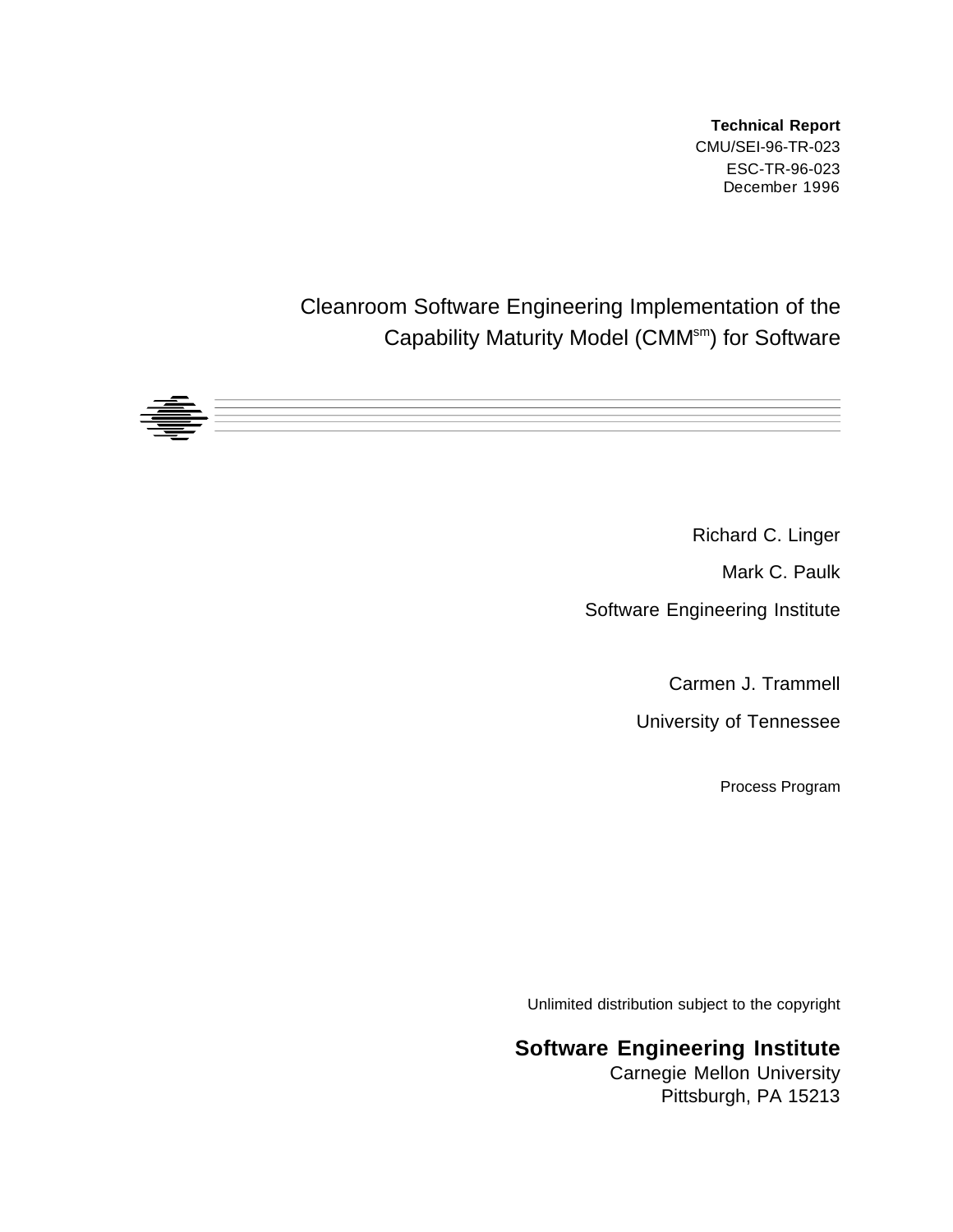This report was prepared for the

SEI Joint Program Office HQ ESC/AXS 5 Eglin Street Hanscom AFB, MA 01731-2116

The ideas and findings in this report should not be construed as an official DoD position. It is published in the interest of scientific and technical information exchange.

#### FOR THE COMMANDER

(signature on file)

Thomas R. Miller, Lt Col, USAF SEI Joint Program Office

This work is sponsored by the U.S. Department of Defense.

Copyright © 1996 by Carnegie Mellon University.

Permission to reproduce this document and to prepare derivative works from this document for internal use is granted, provided the copyright and "No Warranty" statements are included with all reproductions and derivative works.

Requests for permission to reproduce this document or to prepare derivative works of this document for external and commercial use should be addressed to the SEI Licensing Agent.

#### NO WARRANTY

THIS CARNEGIE MELLON UNIVERSITY AND SOFTWARE ENGINEERING INSTITUTE MATERIAL IS FURNISHED ON AN "AS-IS" BASIS. CARNEGIE MELLON UNIVERSITY MAKES NO WARRANTIES OF ANY KIND, EITHER EXPRESSED OR IMPLIED, AS TO ANY MATTER INCLUDING, BUT NOT LIMITED TO, WARRANTY OF FITNESS FOR PURPOSE OR MERCHANTABILITY, EXCLUSIVITY, OR RESULTS OBTAINED FROM USE OF THE MATERIAL. CARNEGIE MELLON UNIVERSITY DOES NOT MAKE ANY WARRANTY OF ANY KIND WITH RESPECT TO FREEDOM FROM PATENT, TRADEMARK, OR COPYRIGHT INFRINGEMENT.

This work was created in the performance of Federal Government Contract Number F19628-95-C-0003 with Carnegie Mellon University for the operation of the Software Engineering Institute, a federally funded research and development center. The Government of the United States has a royalty-free government-purpose license to use, duplicate, or disclose the work, in whole or in part and in any manner, and to have or permit others to do so, for government purposes pursuant to the copyright license under the clause at 52.227-7013.

This document is available through Research Access, Inc., 800 Vinial Street, Pittsburgh, PA 15212. Phone: 1-800-685-6510. FAX: (412) 321-2994. RAI also maintains a World Wide Web home page. The URL is http://www.rai.com

Copies of this document are available through the National Technical Information Service (NTIS). For information on ordering, please contact NTIS directly: National Technical Information Service, U.S. Department of Commerce, Springfield, VA 22161. Phone: (703) 487-4600.

This document is also available through the Defense Technical Information Center (DTIC). DTIC provides access to and transfer of scientific and technical information for DoD personnel, DoD contractors and potential contractors, and other U.S. Government agency personnel and their contractors. To obtain a copy, please contact DTIC directly: Defense Technical Information Center / 8725 John J. Kingman Road / Suite 0944 / Ft. Belvoir, VA 22060-6218. Phone: (703) 767-8222 or 1-800 225-3842.]

Use of any trademarks in this report is not intended in any way to infringe on the rights of the trademark holder.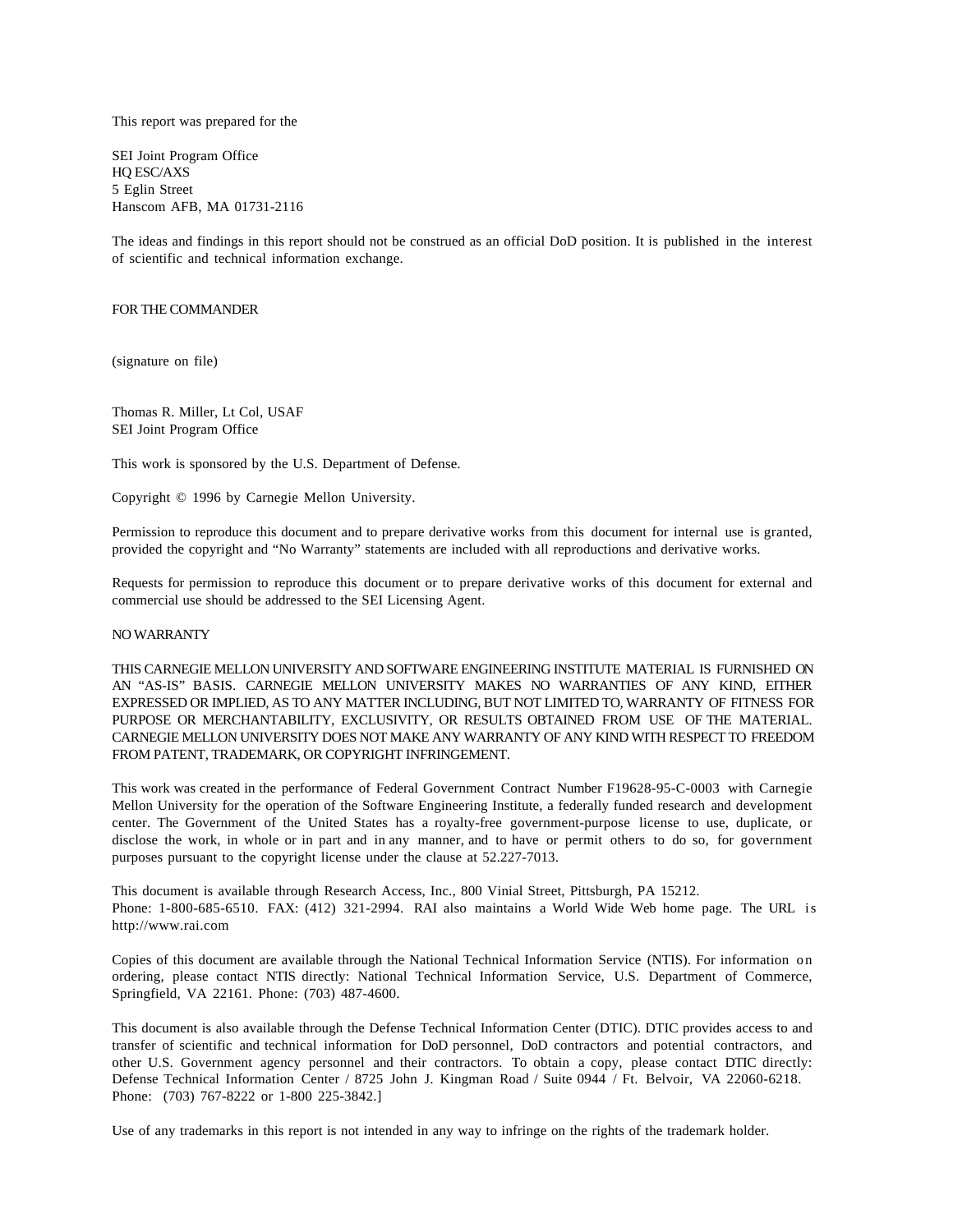# **Contents**

| 4.1.2 Summary of the Cleanroom/CMM Mapping19<br>4.1.3 Interpreting the Cleanroom/CMM Mapping Tables21 |  |  |  |
|-------------------------------------------------------------------------------------------------------|--|--|--|

*CMU/SEI-96-TR-023* **Cleanroom Implementation of the CMM for Software** ■ i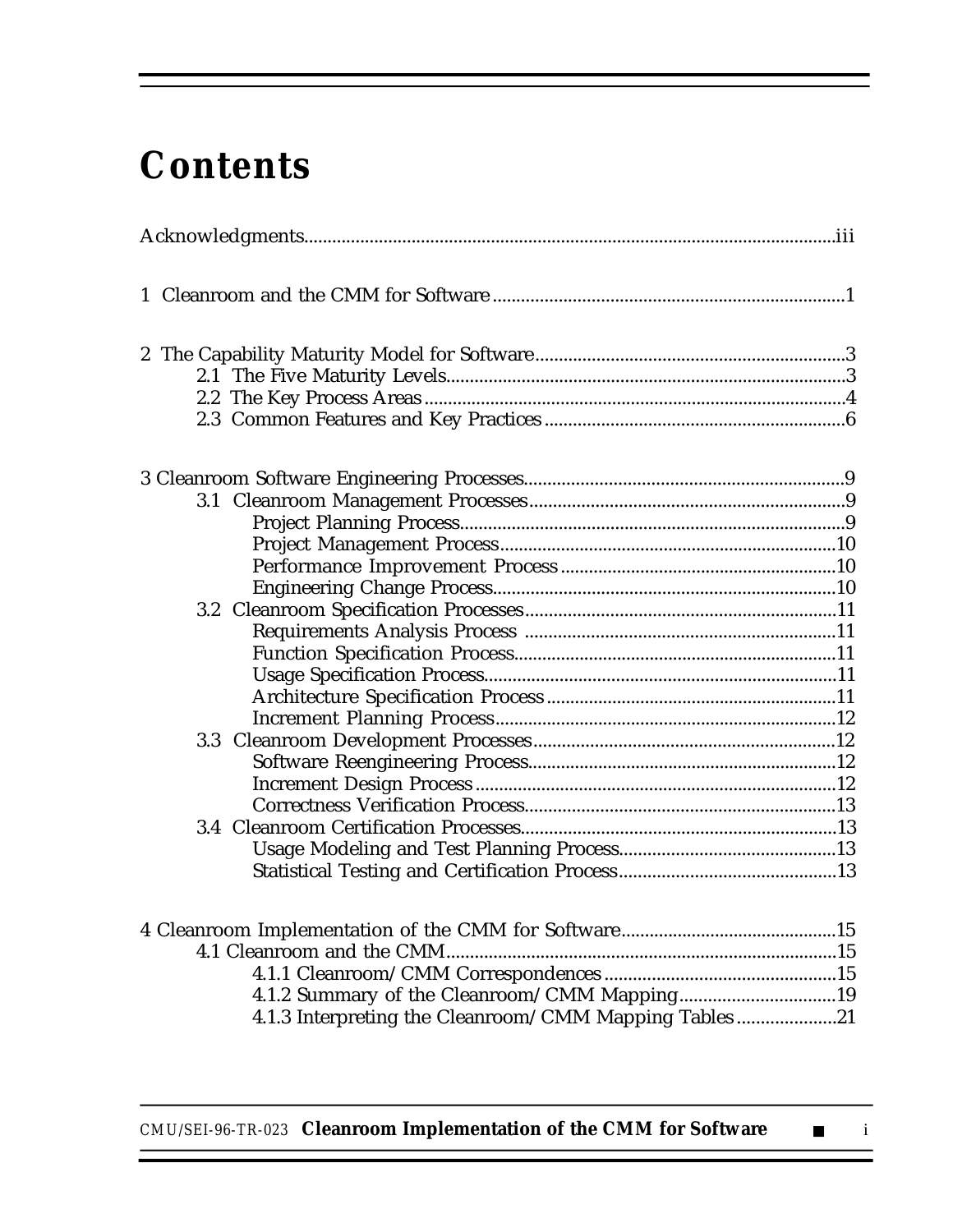|--|

Portions of this Technical Report will appear as part of a book in the SEI Series in Software Engineering, entitled *Cleanroom Software Engineering*, by Richard C. Linger and Carmen J. Trammell. The book will be published by the Addison-Wesley Publishing Company, Reading, Ma.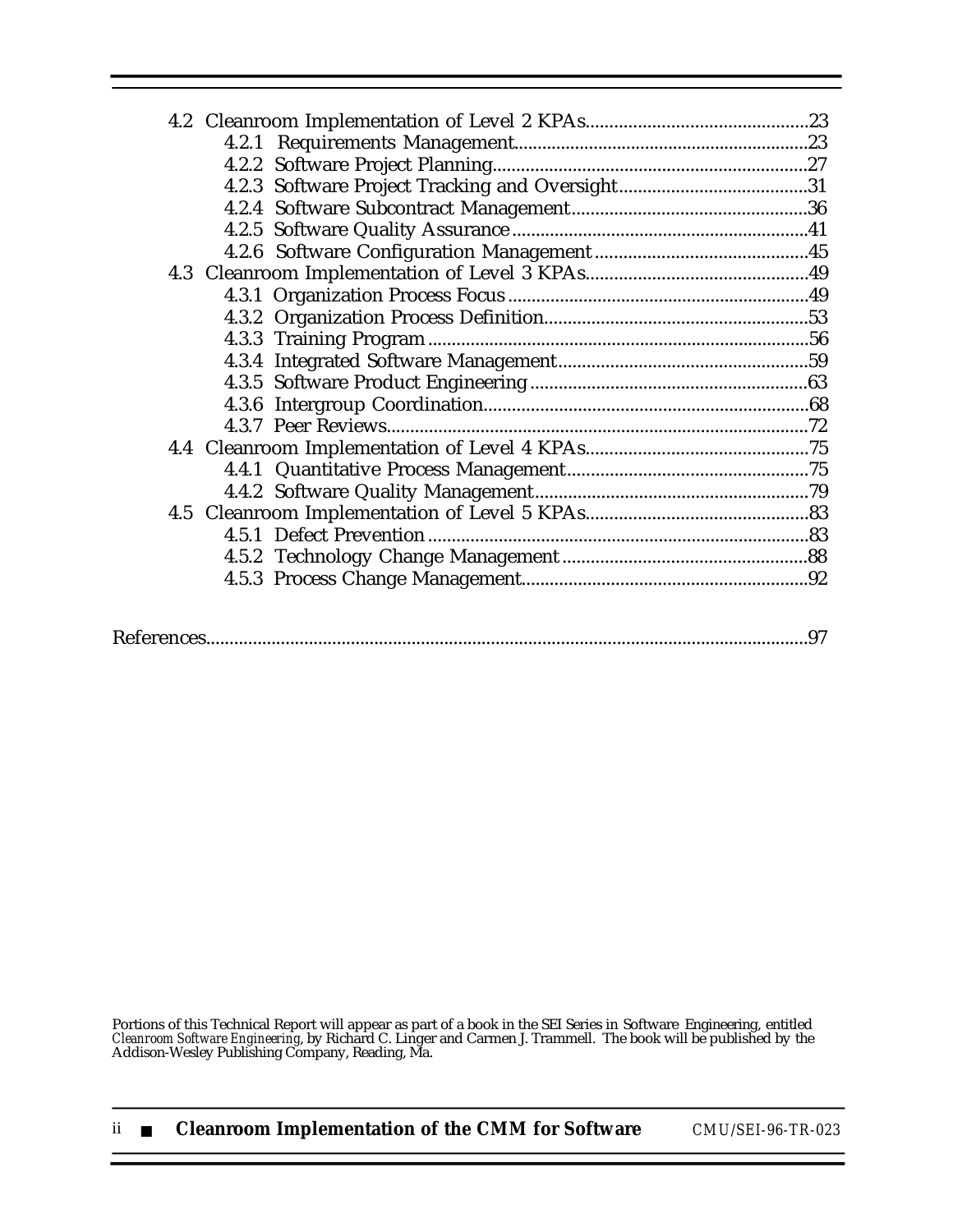# **Acknowledgments**

The authors express appreciation to the many reviewers of this document for their careful review and excellent suggestions. The reviewers included Philip Hausler, Alan Hevner, David Kelly, Ara Kouchakdjian, Don O'Neill, Rose Pajerski, Jesse Poore, Ron Radice, Wayne Sherer, and Alan Spangler. The authors express special thanks to David Kelly and Wayne Sherer for their extensive review and comments.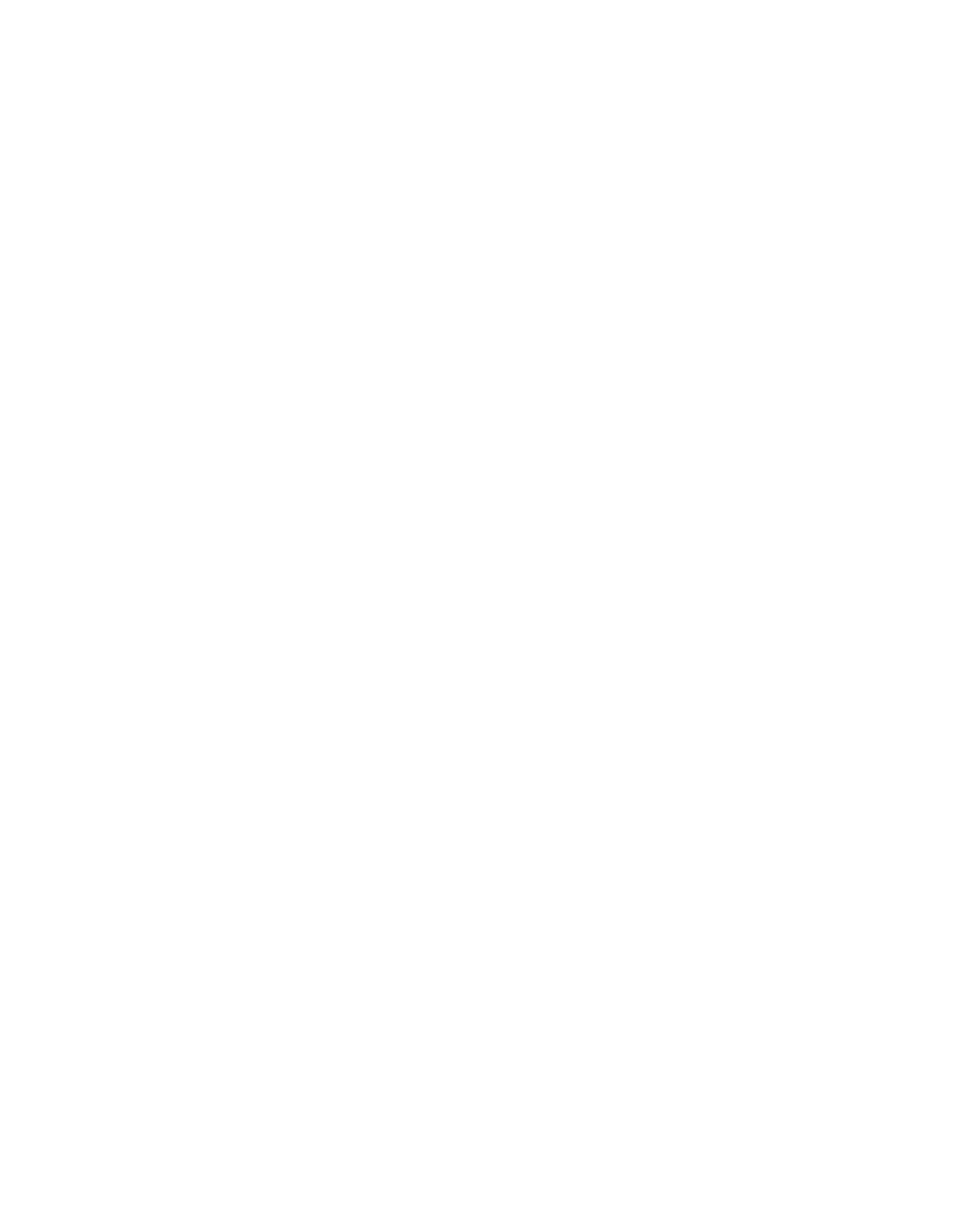# **1 Cleanroom and the CMM for Software**

The Capability Maturity Model<sup>sm</sup> for Software (CMM) [CMU 95] developed by the Software Engineering Institute, and Cleanroom Software Engineering [Mills 87, Linger 93, Linger 94] developed by Dr. Harlan Mills and his associates in IBM and other organizations, share a common concern with software quality and the effectiveness of software development. The principal focus of the CMM is on process management maturity; the principal focus of Cleanroom is on rigorous engineering processes. The CMM management processes and the Cleanroom engineering processes are complementary and mutually reinforcing.

The Capability Maturity Model for Software describes the principles and practices underlying software process maturity. It is intended to help software organizations improve the maturity of their software processes through an evolutionary path from ad hoc, chaotic processes to mature, disciplined software processes. The CMM is organized into five maturity levels. The maturity levels are defined in terms of 18 key process areas (KPAs) that characterize project performance at each level.

Cleanroom software engineering is a theory-based engineering process for development and certification of high-reliability software systems under statistical quality control. Cleanroom is intended to help software organizations improve their ability to apply engineering discipline to software development. Cleanroom is defined in terms of 14 processes that implement the technology and operations involved in Cleanroom software development.

This report defines the Cleanroom software engineering implementation of the Capability Maturity Model for Software. The definition is expressed in terms of a mapping of the 14 Cleanroom processes into the 18 CMM key process areas. The CMM key process areas and the Cleanroom processes are briefly summarized in this report. They are defined in detail in the following references:

Carnegie Mellon University, Software Engineering Institute (Principal Contributors and Editors: Mark C. Paulk, Charles V. Weber, Bill Curtis, and Mary Beth Chrissis), *The Capability Maturity Model: Guidelines for Improving the Software Process*, ISBN 0-201-54664-7, Addison-Wesley Publishing Company, Reading, Ma., 1995.

 $\overline{a}$ sm CMM and the Capability Maturity Model are service marks of Carnegie Mellon University.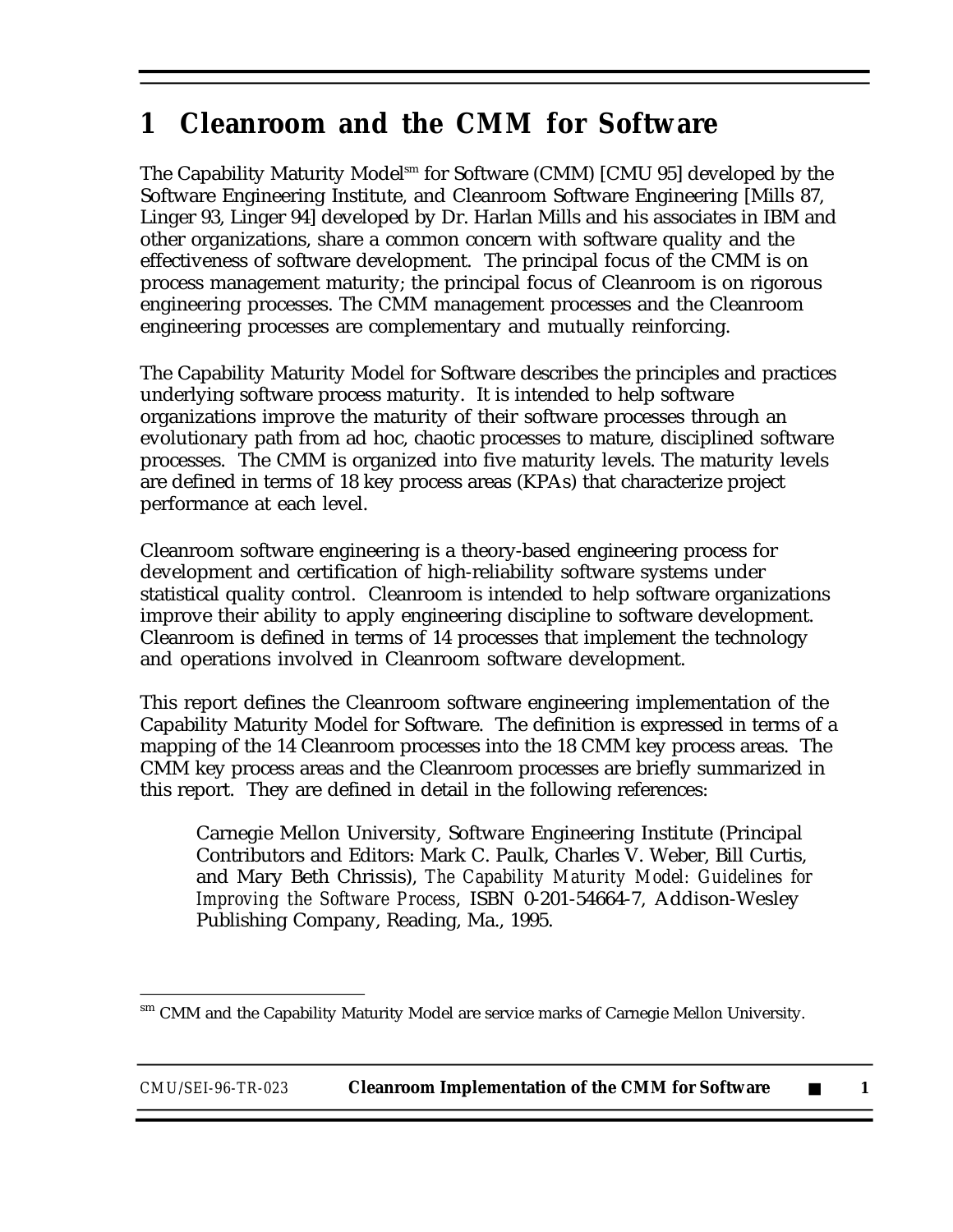Linger, Richard C. and Carmen J. Trammell**,** *Cleanroom Software Engineering Reference Model* (CMU/SEI-96-TR-022). Pittsburgh, Pa.: Carnegie Mellon University, Software Engineering Institute, November 1996.

The *Cleanroom Software Engineering Reference Model* is intended to be a companion document in reading this technical report.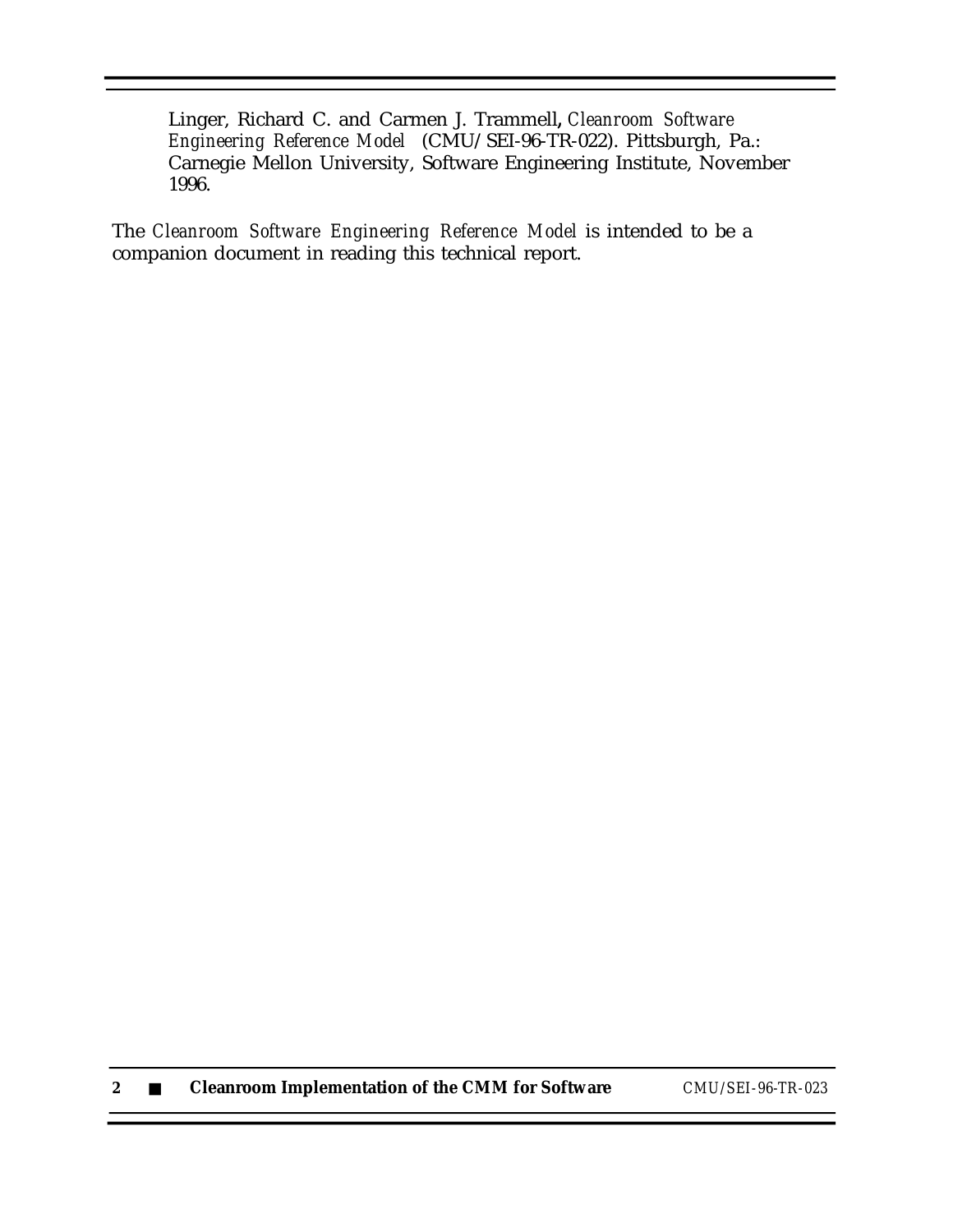# **2 The Capability Maturity Model for Software**

This section characterizes the objectives, organization, and content of the Capability Maturity Model for Software. The CMM is organized into five maturity levels. A maturity level is a well-defined evolutionary plateau toward achieving a mature software process. Each maturity level provides a layer in the foundation for continuous process improvement.

#### **2.1 The Five Maturity Levels**

The following characterizations of the five maturity levels highlight the primary process changes made at each level.

| 1) Initial    | The software process is characterized as ad hoc, and occasionally even chaotic.<br>Few processes are defined, and success depends on individual effort and heroics.                                                                                                                                                           |
|---------------|-------------------------------------------------------------------------------------------------------------------------------------------------------------------------------------------------------------------------------------------------------------------------------------------------------------------------------|
| 2) Repeatable | Basic project management processes are established to track cost, schedule, and<br>functionality. The necessary process discipline is in place to repeat earlier<br>successes on projects with similar applications.                                                                                                          |
| 3) Defined    | The software processes for both management and engineering activities are<br>documented, standardized, and integrated into a standard software process for<br>the organization. All projects use an approved, tailored version of the<br>organization's standard software process for developing and maintaining<br>software. |
| 4) Managed    | Detailed measures of the software process and product quality are collected.<br>Both the software process and products are quantitatively understood and<br>controlled.                                                                                                                                                       |
| 5) Optimizing | Continuous process improvement is enabled by quantitative feedback from the<br>process and from piloting innovative ideas and technologies.                                                                                                                                                                                   |

| CMU/SEI-96-TR-023 | <b>Cleanroom Implementation of the CMM for Software</b> |  |  |
|-------------------|---------------------------------------------------------|--|--|
|-------------------|---------------------------------------------------------|--|--|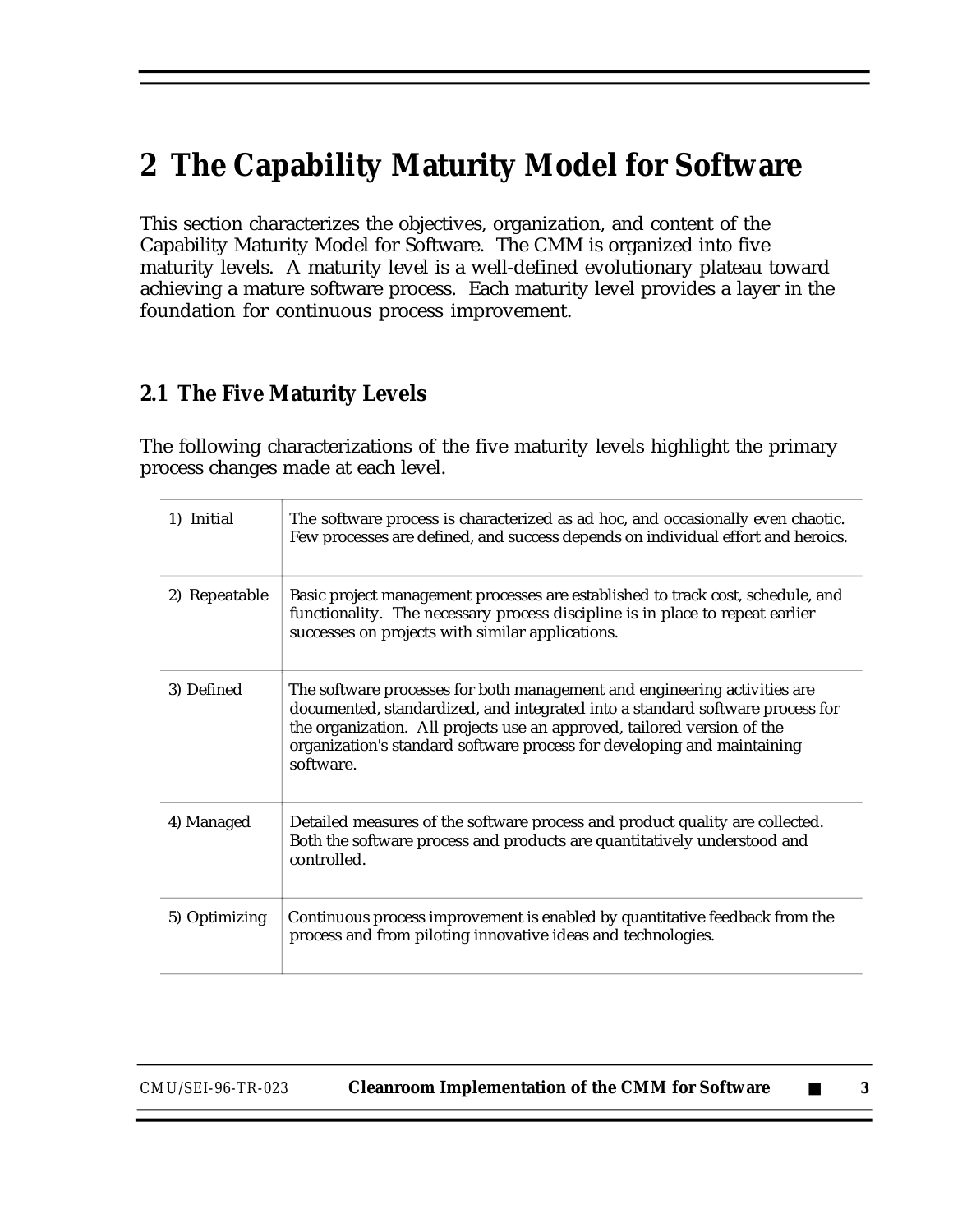#### **2.2 The Key Process Areas**

Except for level 1, each maturity level is decomposed into several key process areas that indicate the areas an organization should focus on to improve its software process. Key process areas identify the issues that must be addressed to achieve a maturity level. Each key process area identifies a cluster of related activities that, when performed collectively, achieve a set of goals considered important for enhancing process capability. The key process areas and their purposes are listed below. The name of each key process area is followed by its two-letter abbreviation.

By definition there are no key process areas for level 1.

The key process areas at level 2 focus on the software project's concerns related to establishing basic project management controls, as summarized below:

| Level 2                                            |                                                                                                                                                                                                |  |
|----------------------------------------------------|------------------------------------------------------------------------------------------------------------------------------------------------------------------------------------------------|--|
| Requirements<br>Management (RM)                    | Establish a common understanding between the customer and the<br>software project of the customer's requirements that will be addressed by<br>the software project.                            |  |
| Software Project<br>Planning (PP)                  | Establish reasonable plans for performing the software engineering and<br>for managing the software project.                                                                                   |  |
| Software Project<br>Tracking and<br>Oversight (PT) | Establish adequate visibility into actual progress so that management<br>can take effective actions when the software project's performance<br>deviates significantly from the software plans. |  |
| Software Subcontract<br>Management (SM)            | Select qualified software subcontractors and manage them effectively.                                                                                                                          |  |
| Software Quality<br>Assurance (QA)                 | Provide management with appropriate visibility into the process being<br>used by the software project and of the products being built.                                                         |  |
| Software<br>Configuration<br>Management (CM)       | Establish and maintain the integrity of the products of the software<br>project throughout the project's software life-cycle.                                                                  |  |

The key process areas at level 3 address both project and organizational issues, as the organization establishes an infrastructure that institutionalizes effective software engineering and management processes across all projects, as summarized below:

|  |  | <b>Cleanroom Implementation of the CMM for Software</b> | CMU/SEI-96-TR-023 |
|--|--|---------------------------------------------------------|-------------------|
|--|--|---------------------------------------------------------|-------------------|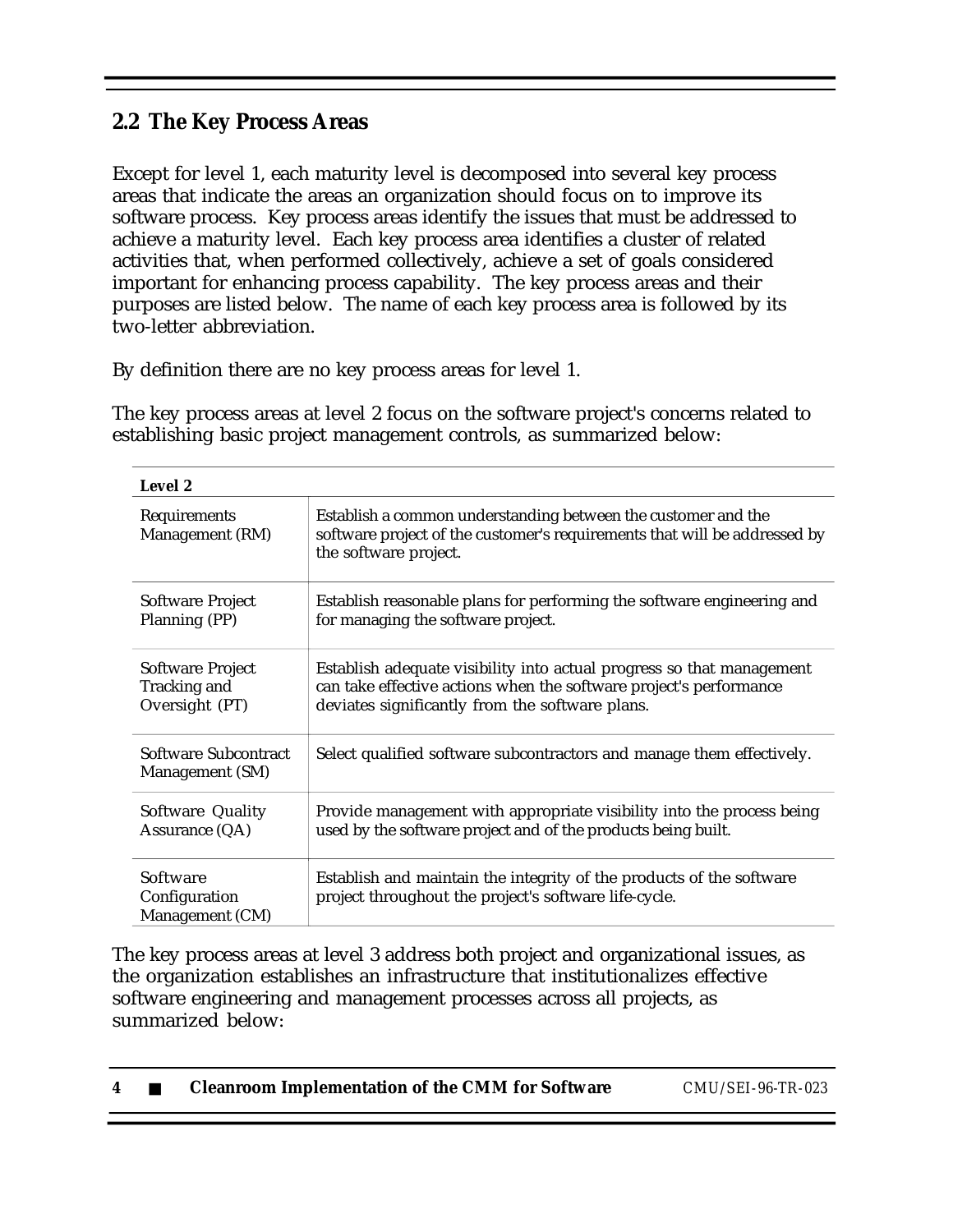| Level 3                                        |                                                                                                                                                                                                                        |  |  |
|------------------------------------------------|------------------------------------------------------------------------------------------------------------------------------------------------------------------------------------------------------------------------|--|--|
| <b>Organization Process</b><br>Focus (PF)      | Establish the organizational responsibility for software process<br>activities that improve the organization's overall software process<br>capability.                                                                 |  |  |
| <b>Organization Process</b><br>Definition (PD) | Develop and maintain a usable set of software process assets that<br>improve process performance across the projects and provide a basis for<br>cumulative, long-term benefits to the organization.                    |  |  |
| <b>Training Program (TP)</b>                   | Develop the skills and knowledge of individuals so they can perform<br>their roles effectively and efficiently.                                                                                                        |  |  |
| <b>Integrated Software</b><br>Management (IM)  | Integrate the software engineering and management activities into a<br>coherent, defined project software process that is tailored from the<br>organization's standard software process and related process assets.    |  |  |
| <b>Software Product</b><br>Engineering (PE)    | Consistently perform a well-defined engineering process that integrates<br>all the software engineering activities to produce correct, consistent<br>software products effectively and efficiently.                    |  |  |
| <b>Intergroup Coordination</b><br>(IC)         | Establish a means for the software engineering group to participate<br>actively with the other engineering groups so the project is better able<br>to satisfy the customer's needs effectively and efficiently.        |  |  |
| Peer Reviews (PR)                              | Remove defects from the software work products early and efficiently.<br>An important corollary effect is to develop a better understanding of<br>the software work products and of the defects that can be prevented. |  |  |

The key process areas at level 4 focus on establishing a quantitative understanding of both the software process and the software work products being built, as summarized below: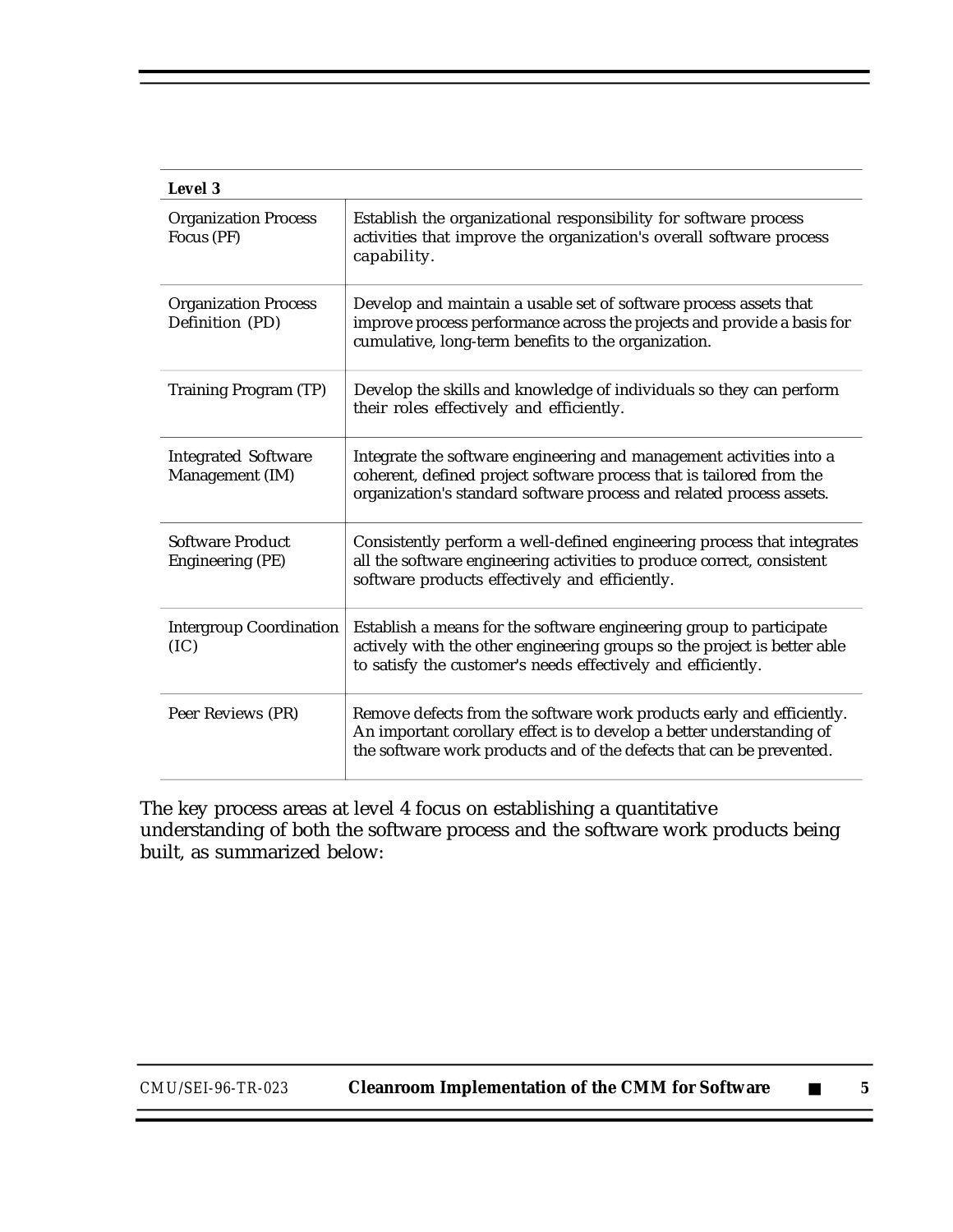| Level 4                                        |                                                                                                                               |
|------------------------------------------------|-------------------------------------------------------------------------------------------------------------------------------|
| <b>Quantitative Process</b><br>Management (QP) | Control the process performance of the software project quantitatively.                                                       |
| Software Quality<br>Management (QM)            | Develop a quantitative understanding of the quality of the project's<br>software products and achieve specific quality goals. |

The key process areas at level 5 cover the issues that both the organization and the projects must address to implement continuous and measurable software process improvement, as summarized below:

| Level 5                                     |                                                                                                                                                                                                          |  |  |
|---------------------------------------------|----------------------------------------------------------------------------------------------------------------------------------------------------------------------------------------------------------|--|--|
| Defect Prevention (DP)                      | Identify the root causes of defects and prevent them from recurring.                                                                                                                                     |  |  |
| <b>Technology Change</b><br>Management (TM) | Identify beneficial new technologies (i.e., tools, methods, and<br>processes) and transfer them into the organization in an orderly manner.                                                              |  |  |
| <b>Process Change</b><br>Management (PC)    | Continually improve the software processes used in the organization<br>with the intent of improving software quality, increasing productivity,<br>and decreasing the cycle time for product development. |  |  |

### **2.3 Common Features and Key Practices**

For convenience, each of the key process areas is organized by common features. The common features are attributes that indicate whether the implementation and institutionalization of a key process area is effective, repeatable, and lasting. The five common features, followed by their two-letter abbreviations, are listed below:

| (CO) | Commitment to Perform   Describes the actions the organization must take to ensure that the<br>process is established and will endure. Includes practices on policy and<br>leadership.                        |
|------|---------------------------------------------------------------------------------------------------------------------------------------------------------------------------------------------------------------|
|      | Ability to Perform (AB) Describes the preconditions that must exist in the project or<br>organization to implement the software process competently. Includes<br>practices on resources, training, and tools. |

| <b>Cleanroom Implementation of the CMM for Software</b> | CMU/SEI-96-TR-023 |
|---------------------------------------------------------|-------------------|
|---------------------------------------------------------|-------------------|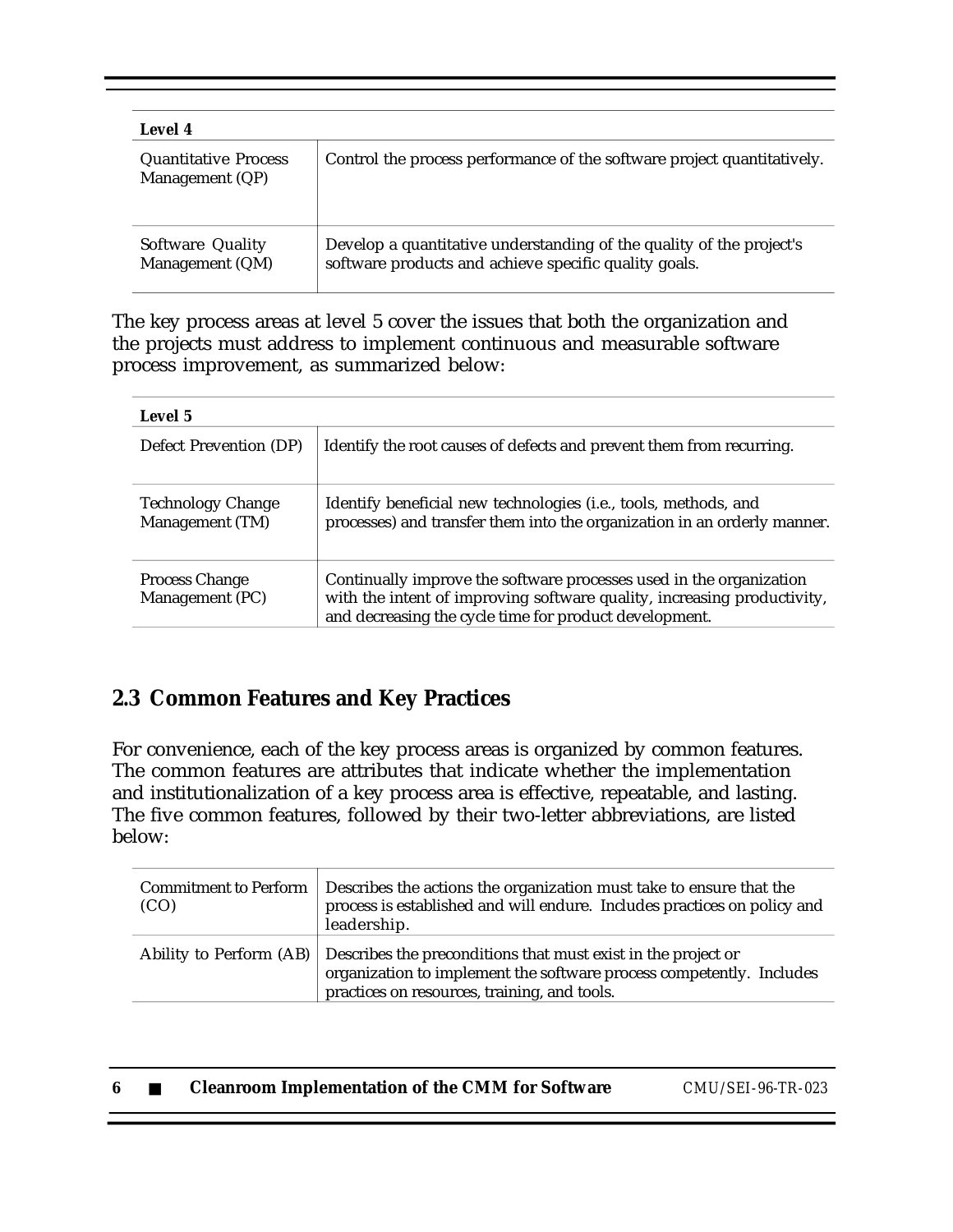| <b>Activities Performed</b><br>(AC) | Describes the roles and procedures necessary to implement a key process<br>area. Includes practices on plans, procedures, work performed, tracking,<br>and corrective action.        |
|-------------------------------------|--------------------------------------------------------------------------------------------------------------------------------------------------------------------------------------|
| Measurement and<br>Analysis (ME)    | Describes the need to measure the process and analyze the<br>measurements. Includes examples of measurements.                                                                        |
| Verifying<br>Implementation (VE)    | Describes the steps to ensure that the activities are performed in<br>compliance with the process that has been established. Includes<br>practices on management reviews and audits. |

Each key process area is described in terms of the key practices that contribute to satisfying its goals. The key practices characterize the infrastructure and activities that contribute most to the effective implementation and institutionalization of the key process area and are described in [CMU 95].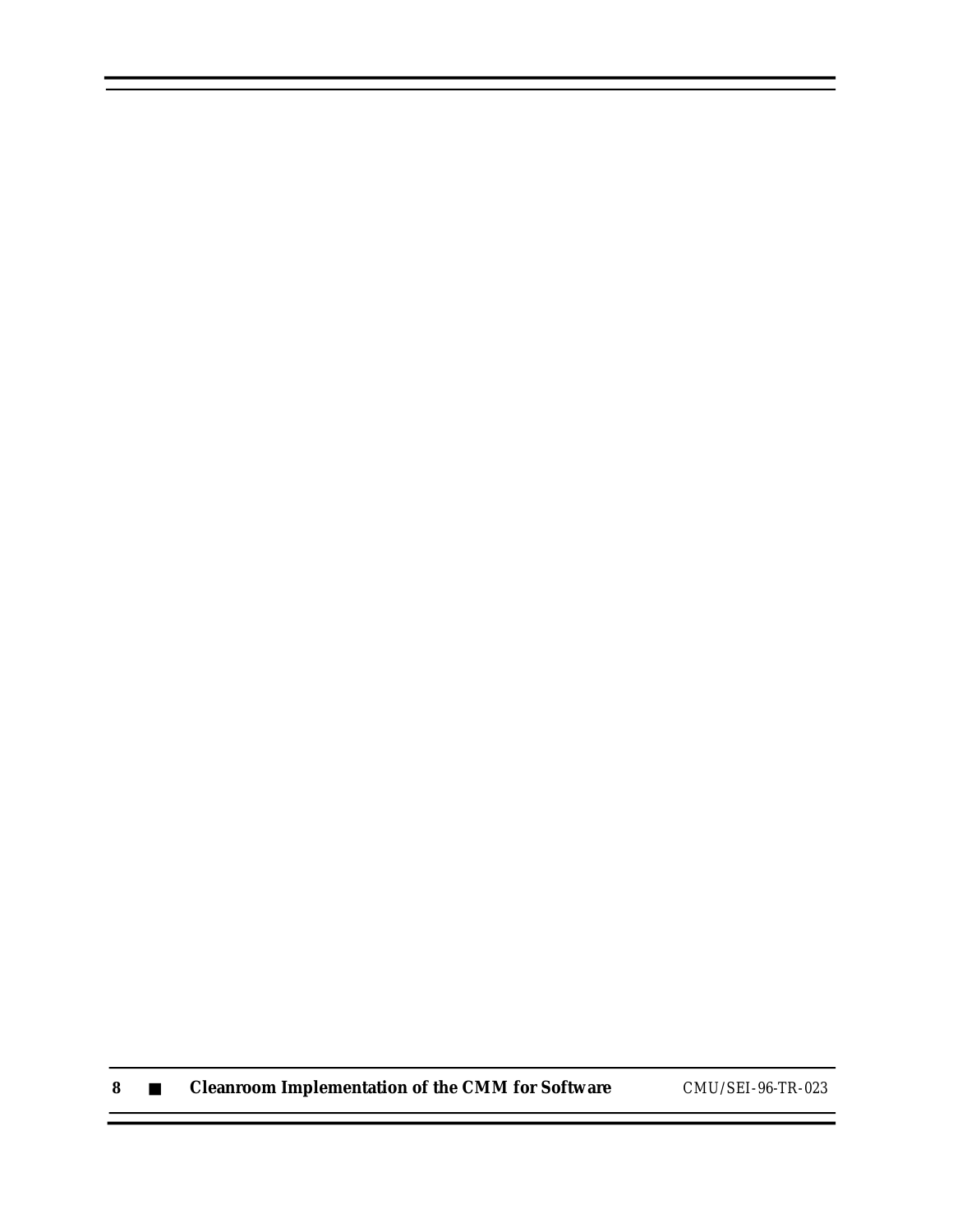# **3 Cleanroom Software Engineering Processes**

Cleanroom software engineering is a software development and certification process based on theoretical foundations in mathematical function theory and applied statistics [Mills, 87, Mills 92]. A principal objective of the Cleanroom process is development of software that exhibits zero failures in use. The Cleanroom name is borrowed from hardware Cleanrooms, with their emphasis on rigorous engineering methods and focus on defect prevention rather than defect removal. Cleanroom combines mathematics-based methods of software specification [Mills 86], design, and correctness verification [Linger 79] with statistical testing [Mills 92, Poore 95, Trammell 95, Walton 95] to certify software fitness for use. Cleanroom projects have reported substantial gains in quality and productivity [Hausler 94, Linger 94, Sherer 96]. Key Cleanroom publications are collected in [Poore 96].

The practice of Cleanroom software engineering has been defined in a set of 14 processes organized into management, specification, development, and certification categories. This section provides a brief characterization of the processes in terms of tasks and principal work products. A complete description of the processes and work products can be found in [Linger 96]. Work product names are shown in italics.

#### **3.1 Cleanroom Management Processes**

### **Project Planning Process**

Define and document plans for a Cleanroom project, and revise as necessary to accommodate changes. Review plans with the project team, peer groups, and the customer for agreement.

*Cleanroom Engineering Guide* - Process documentation for a specific Cleanroom project, including tailored Cleanroom processes, work product definitions, and local policies, protocols, and standards that define how the project will be conducted.

*Software Development Plan* - A set of management plans for a specific Cleanroom project: Project Mission Plan, Project Organization Plan, Work Product Plan, Schedule and Resource Plan, Measurement Plan, Reuse

| CMU/SEI-96-TR-023 | <b>Cleanroom Implementation of the CMM for Software</b> |  |  |
|-------------------|---------------------------------------------------------|--|--|
|-------------------|---------------------------------------------------------|--|--|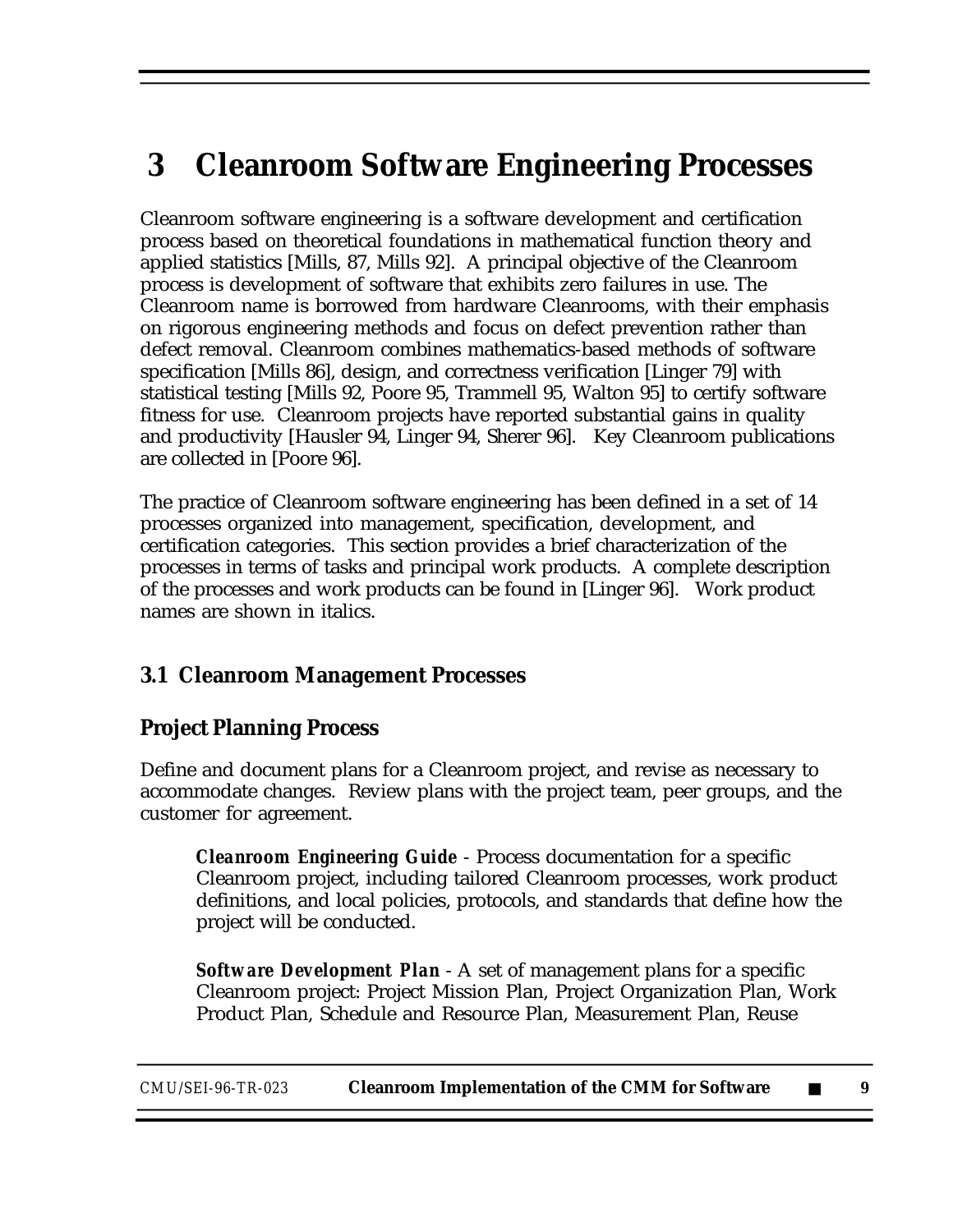Analysis Plan, Risk Analysis Plan, Standards Plan, Training Plan, and Configuration Management Plan.

#### **Project Management Process**

Manage the Cleanroom incremental development and certification process to deliver software and associated work products on schedule and within budget. Manage customer interaction. Establish and train Cleanroom teams. Meet process performance standards and product quality objectives. Initiate and monitor Cleanroom processes. Manage project risks and team performance. Use quantitative measurements of product and process performance produced by statistical testing and certification of successive increments for objective management decision making.

*Project Record* - Documentation of actions, reviews, decisions, measures, and other events throughout a project.

#### **Performance Improvement Process**

Continually evaluate and improve Cleanroom team performance based on process control standards and causal analysis of software failures. Analyze and pilot prospective improvements in Cleanroom processes and tools, and introduce them to the project as appropriate.

*Performance Improvement Plan* - Documentation of plans to refine the current Cleanroom process and/or introduce new software processes and tools.

#### **Engineering Change Process**

Correct and change the evolving software and associated work products under a protocol that preserves correctness and is consistent with the *Configuration Management Plan.* Maintain configuration management discipline and implement engineering change control for all changes.

*Engineering Change Log -* The record of engineering change proposals, evaluations, impacts, and status.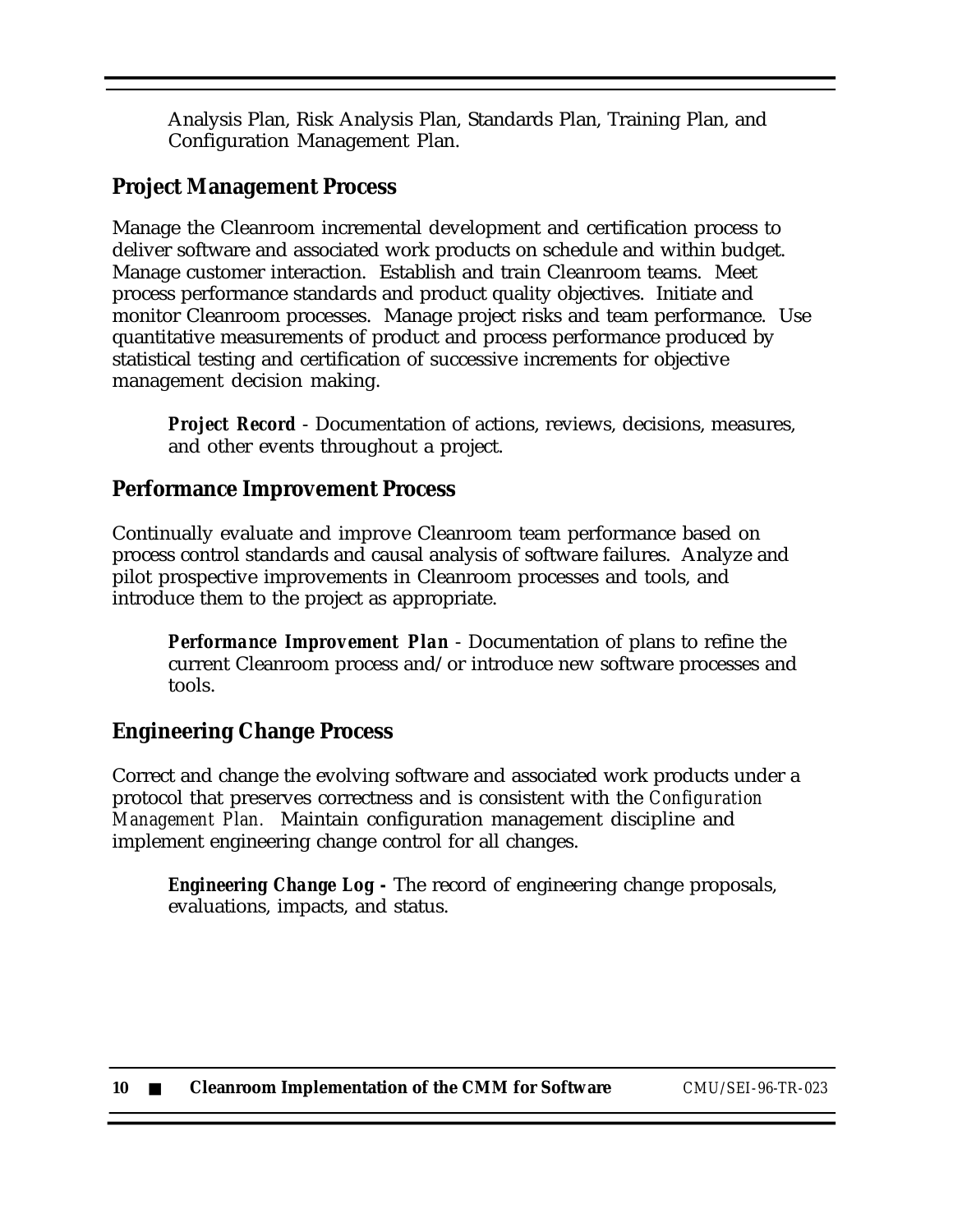### **3.2 Cleanroom Specification Processes**

#### **Requirements Analysis Process**

Analyze and define initial customer requirements for the software product, as well as requirements changes arising from customer assessment of evolving increments. Express requirements in user terms and review with the customer for agreement.

*Software Requirements* - The functional, usage, performance, and environment requirements for a software system to be developed under the Cleanroom process.

#### **Function Specification Process**

Use mathematics-based methods to define the required external behavior of a software product in all possible circumstances of use based on the *Software Requirements*. Express the specification in box structure form. Create complete, consistent and correct specifications, and review with the customer for agreement.

*Function Specification* - A complete representation of the external view of a system, typically expressed in terms of the mapping of all possible stimuli to their corresponding responses in all possible circumstances of use; the top-level black box in the box structure usage hierarchy.

### **Usage Specification Process**

Define all classes of users, major patterns of usage, and usage environments for a software product based on the *Software Requirements.* Create complete, consistent, and correct usage specifications, and review with the customer for agreement.

*Usage Specification* - A description of the expected users, uses, and environments of the software. Usage is typically expressed in high-level Markov models.

### **Architecture Specification Process**

Analyze architectural assets and define the architecture strategy for the software product, including major components, high-level structure, and software design strategies and conventions. Review with the customer for agreement.

| CMU/SEI-96-TR-023 | <b>Cleanroom Implementation of the CMM for Software</b> |  |  |
|-------------------|---------------------------------------------------------|--|--|
|-------------------|---------------------------------------------------------|--|--|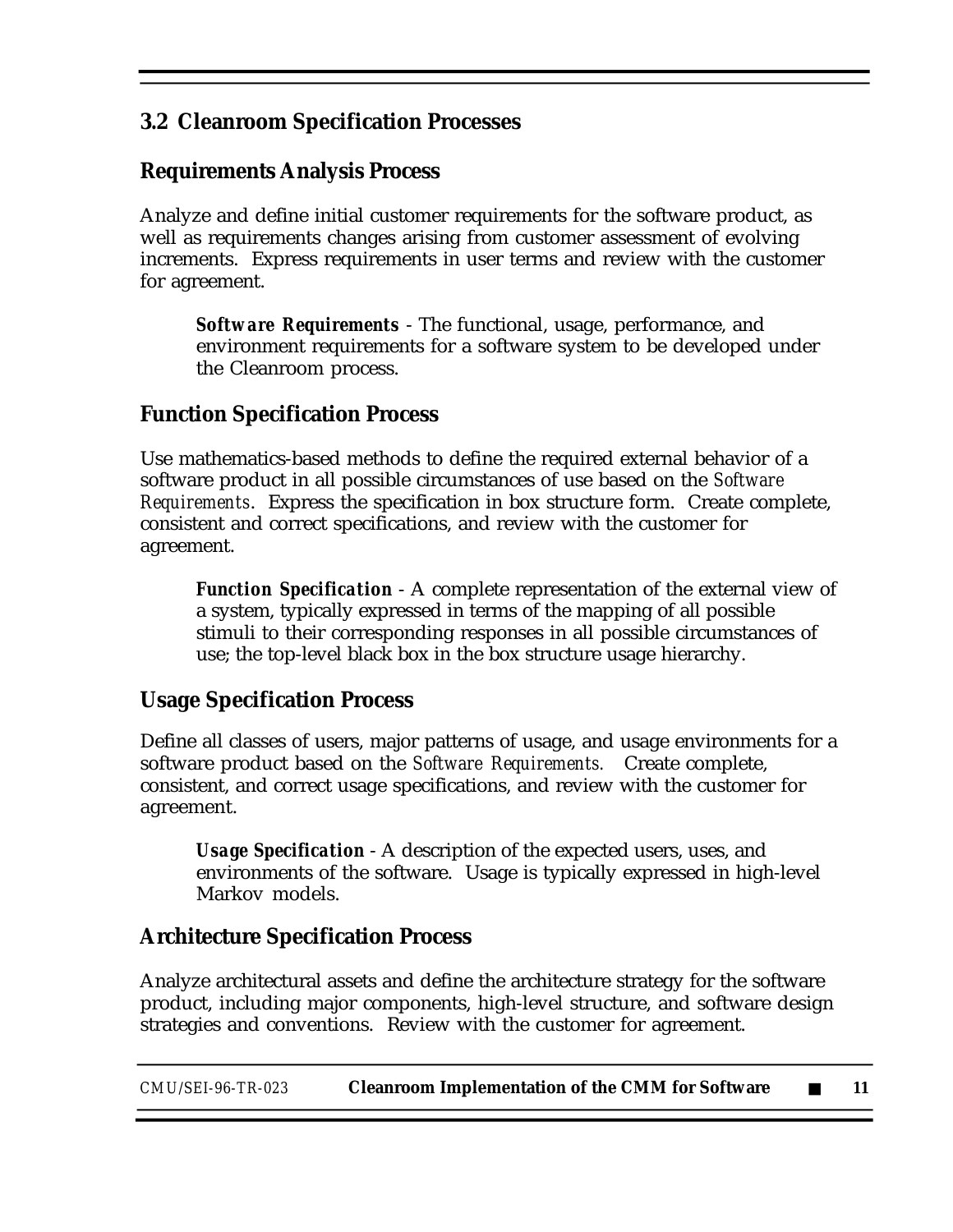*Software Architecture* - The overall structure of the software, typically expressed as a top-level state box and clear box in the box structure usage hierarchy, together with design strategies and conventions to be used throughout development.

#### **Increment Planning Process**

Create an incremental development and certification plan for the software product such that the increments implement user function, accumulate into the final system, execute in the system environment, and permit systematic feedback on process control and product function and quality. Use increment planning to manage risks and maintain intellectual control over the evolving software.

*Increment Construction Plan* - A plan that specifies the number of increments into which a software system will be divided, the functions that will be implemented in each increment, and the schedule and resources allocated for development and certification of each increment.

#### **3.3 Cleanroom Development Processes**

#### **Software Reengineering Process**

Evaluate and if necessary reengineer candidate reused software for incorporation into a software product. Restructure reused software and document and verify its functional semantics as necessary to maintain intellectual control and avoid failures in execution. Determine the fitness for use of reused software as necessary through statistical testing in order to achieve project certification goals.

*Reengineering Plan* - A technical plan for evaluation and possible reengineering of candidate reused software.

*Reengineered Software* - Reused software that has been reengineered to meet product function and quality requirements.

#### **Increment Design Process**

Specify, design, and code the increments for a software product through stepwise decomposition of box structures, typically from stimulus-history-based black box specifications into state-based state box specifications, and then into procedure-

| 12 | <b>Cleanroom Implementation of the CMM for Software</b> | CMU/SEI-96-TR-023 |
|----|---------------------------------------------------------|-------------------|
|----|---------------------------------------------------------|-------------------|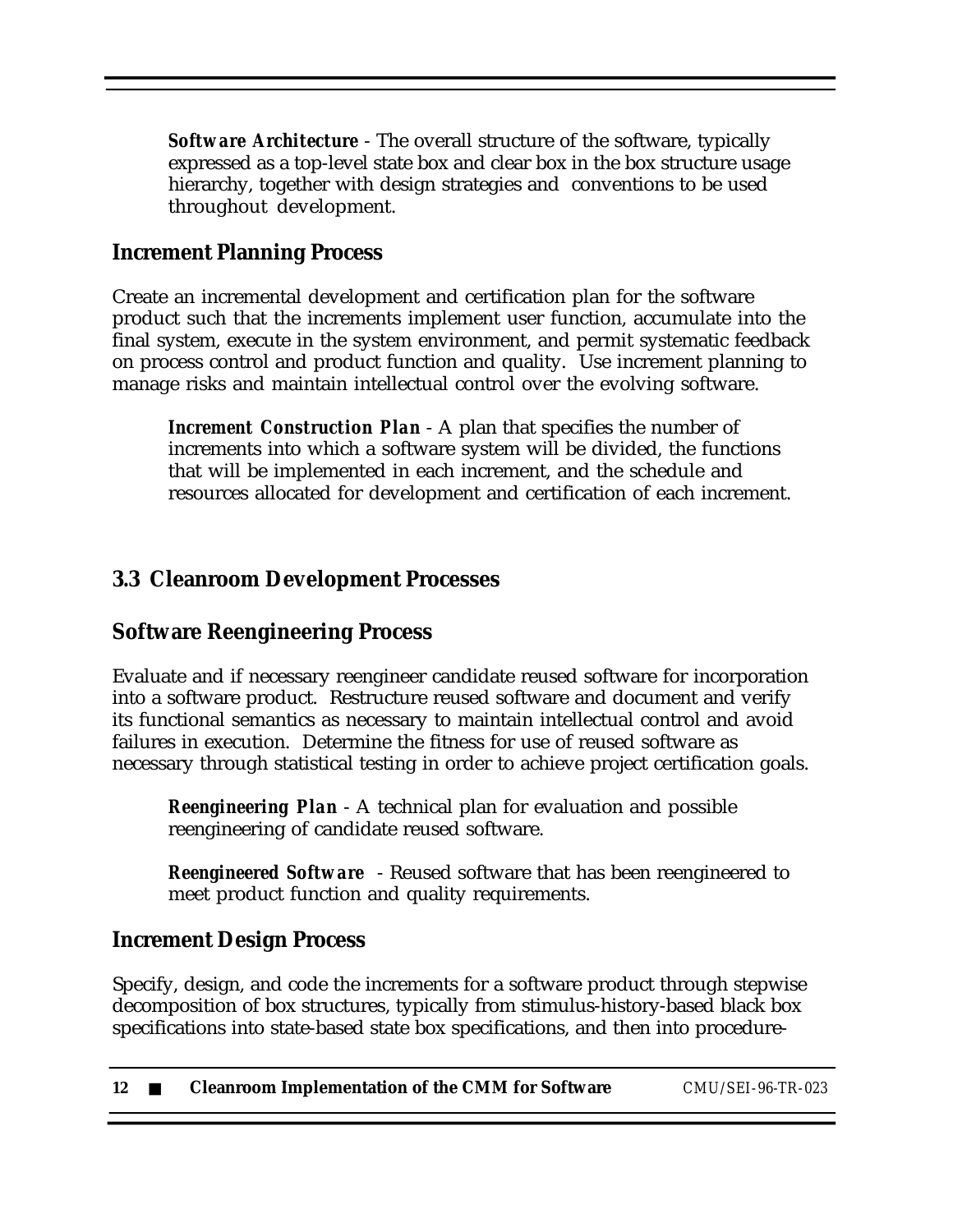based clear box designs containing lower-level black boxes for further refinement. Prepare designs for correctness verification by embedding intended function definitions that specify the effect on data of corresponding control structure decompositions.

*Increment Design* - The complete specification, design, and code for a software increment, typically represented in black box, state box, and clear box forms.

#### **Correctness Verification Process**

Carry out correctness verification of designs to identify and correct software faults prior to first execution. Apply function-theoretic methods of correctness verification in team reviews. Document all faults found and rereview their corrections.

*Increment Verification Report* - The record of correctness verification reviews, including staff members participating, time spent, identification and classification of faults found, and any other information relevant to assessment of the correctness of the design and code.

#### **3.4 Cleanroom Certification Processes**

#### **Usage Modeling and Test Planning Process**

Create the usage models to be used for software testing and certification, typically expressed in terms of Markov models defining software usage states and probabilities of transitions between them. Develop models to satisfy project objectives, such as certification for expected operational use, and certification of infrequently used functions with high consequences of failure. Analyze usage model statistics to provide insight into the testing effort required to meet certification goals. Develop a statistical test plan, prepare the test environment, and generate the statistical test cases.

*Usage Models* - The models to be used to generate test cases for software certification.

*Increment Test Plan* - All information required for statistical testing, including schedules, staffing, training, hardware and software environment, test case evaluation procedures, certification goals, and statistical models.

*CMU/SEI-96-TR-023* **Cleanroom Implementation of the CMM for Software** ■ **13**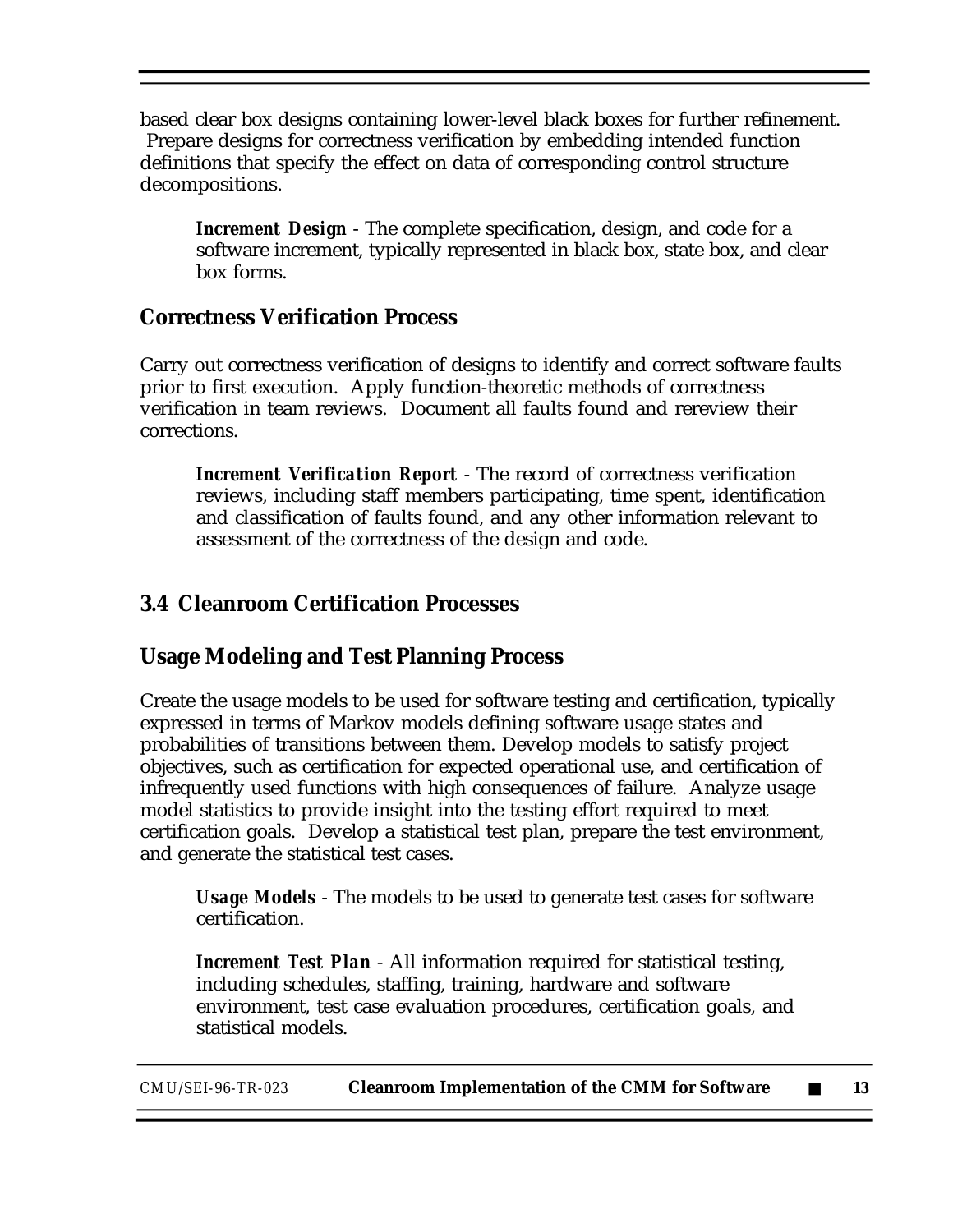*Statistical Test Cases* - Test cases randomly generated from usage models for use in statistical testing.

#### **Statistical Testing and Certification Process**

Demonstrate the fitness for use of the software in a formal statistical experiment. Execute statistical test cases under experimental control, evaluate results, and initiate engineering change activity if failures are encountered. Compare the values of certification measures obtained in statistical testing to certification goals to assess the software's fitness for use. Compare measures of testing progress to process control standards to assess the likelihood of reaching certification goals with planned schedules and resources.

*Executable System* - The executable load modules for testing.

*Statistical Testing Report* - The record of statistical testing, including test cases executed, failures observed, and any other information relevant to assessing correctness of the software.

*Increment Certification Report* - The record of measures of product quality and process control, plus assessments of the measures for test management and product release decisions.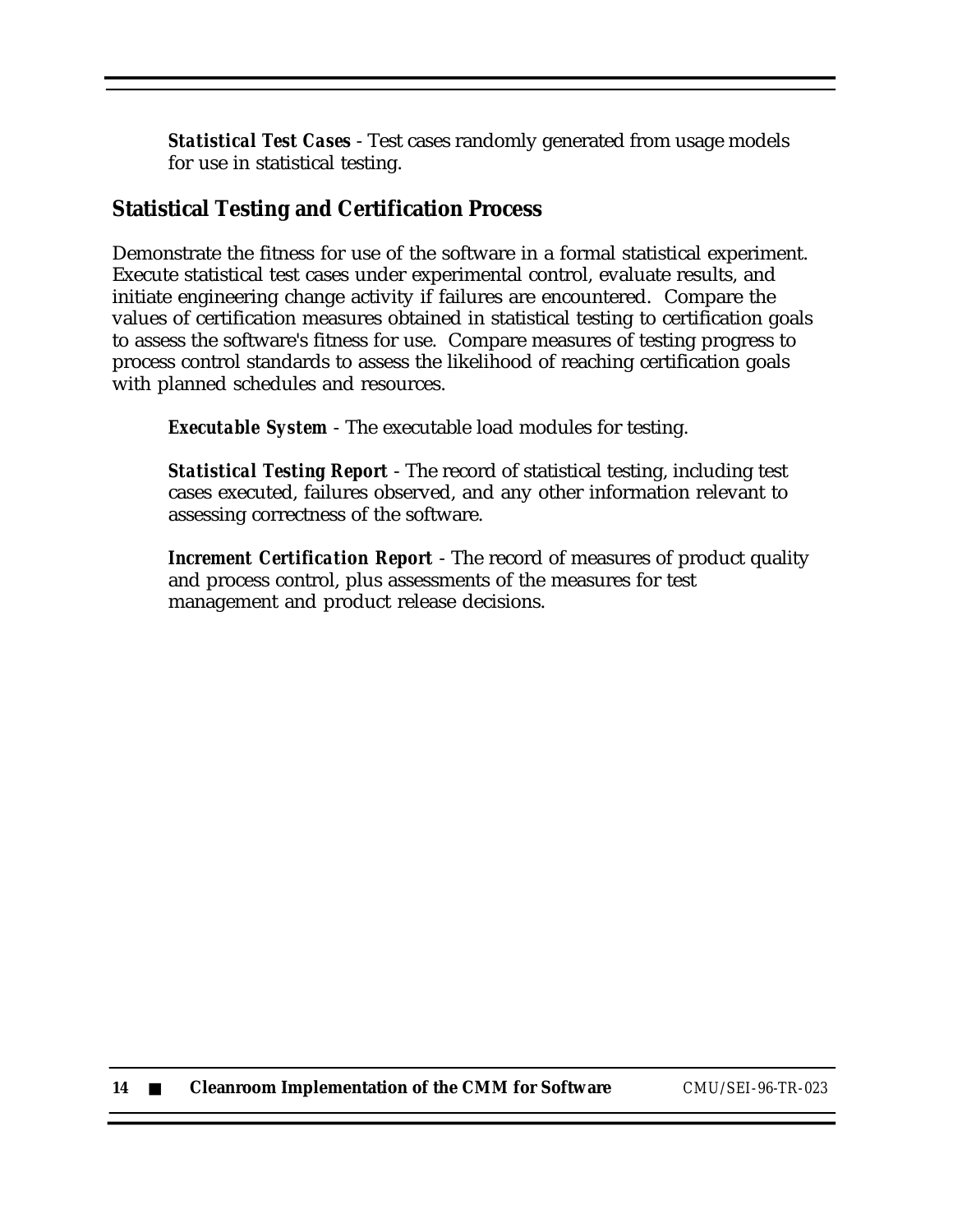# **4 Cleanroom Implementation of the CMM for Software**

#### **4.1 Cleanroom and the CMM**

This section discusses the overall mapping of the Cleanroom processes [Linger 96] to the Capability Maturity Model for Software [CMU 95].

#### **4.1.1 Cleanroom/CMM Correspondences**

The CMM key process areas define required capabilities at each level of maturity. The general correspondence between the KPAs and the Cleanroom processes is summarized in the following tables:

| <b>CMM Level 2: Repeatable</b>           |                                                                                                                                |  |  |
|------------------------------------------|--------------------------------------------------------------------------------------------------------------------------------|--|--|
| <b>Key Process Area</b>                  | <b>Principal Cleanroom Processes</b>                                                                                           |  |  |
| <b>Requirements Management</b>           | <b>Project Planning</b><br><b>Project Management</b><br><b>Requirements Analysis</b>                                           |  |  |
| Software Project Planning                | <b>Project Planning</b><br><b>Increment Planning</b>                                                                           |  |  |
| Software Project Tracking & Oversight    | <b>Project Management</b>                                                                                                      |  |  |
| Software Subcontract Management          | <b>Project Planning</b><br><b>Project Management</b><br><b>Increment Planning</b>                                              |  |  |
| <b>Software Quality Assurance</b>        | <b>Project Planning</b><br><b>Project Management</b><br><b>Correctness Verification</b><br>Statistical Testing & Certification |  |  |
| <b>Software Configuration Management</b> | <b>Project Planning</b><br><b>Project Management</b><br><b>Engineering Change</b>                                              |  |  |

*CMU/SEI-96-TR-023* **Cleanroom Implementation of the CMM for Software** ■ **15**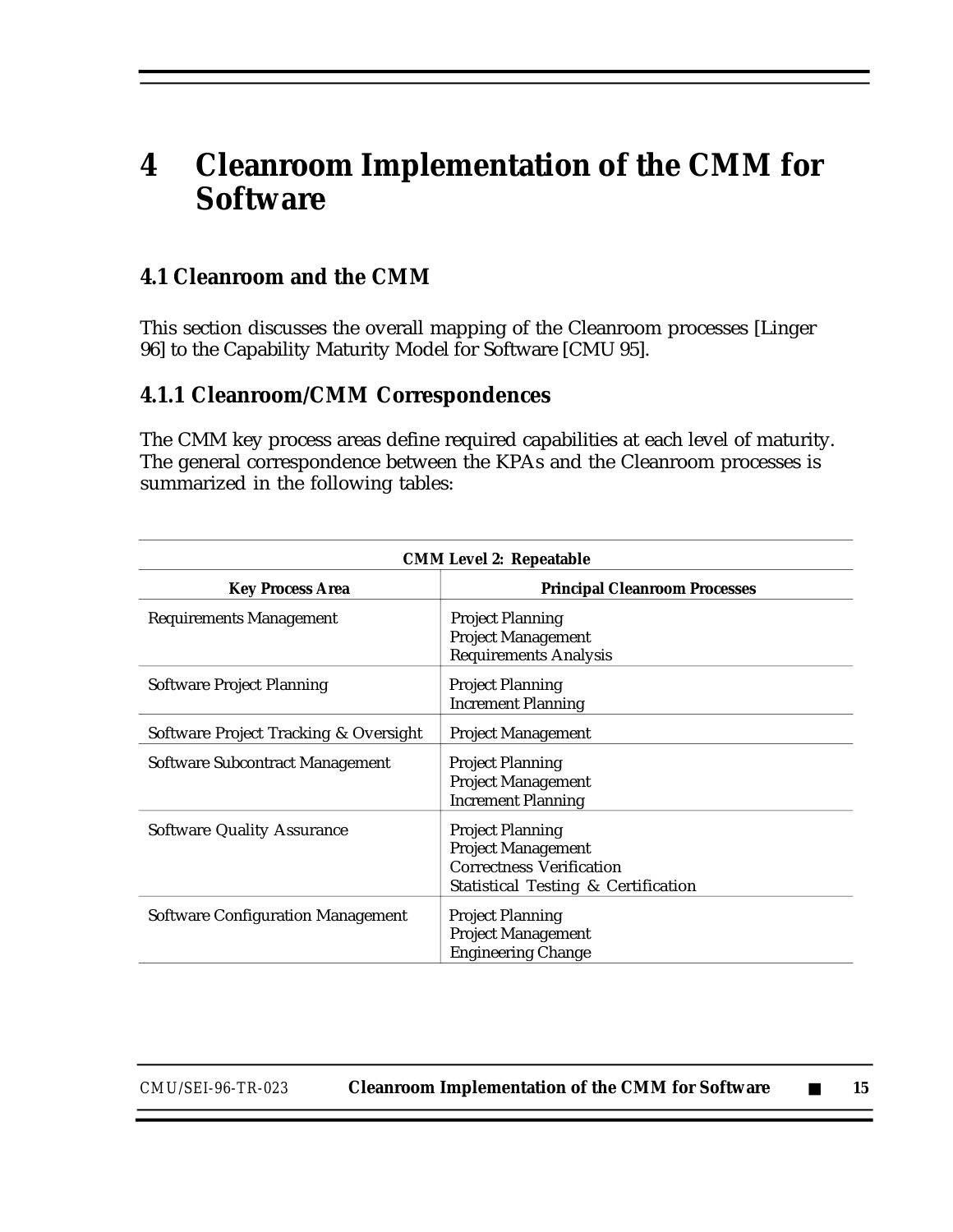| <b>CMM Level 3: Defined</b>            |                                                                                                                                                                                                                                                                                                                                                                                                                                |  |
|----------------------------------------|--------------------------------------------------------------------------------------------------------------------------------------------------------------------------------------------------------------------------------------------------------------------------------------------------------------------------------------------------------------------------------------------------------------------------------|--|
| <b>Key Process Area</b>                | <b>Principal Cleanroom Processes</b>                                                                                                                                                                                                                                                                                                                                                                                           |  |
| <b>Organization Process Focus</b>      | <b>Project Planning</b><br><b>Project Management</b><br>Performance Improvement                                                                                                                                                                                                                                                                                                                                                |  |
| <b>Organization Process Definition</b> | <b>Project Planning</b><br><b>Project Management</b><br>Performance Improvement                                                                                                                                                                                                                                                                                                                                                |  |
| <b>Training Program</b>                | <b>Project Planning</b><br><b>Project Management</b>                                                                                                                                                                                                                                                                                                                                                                           |  |
| <b>Integrated Software Management</b>  | <b>Project Planning</b><br><b>Project Management</b><br><b>Increment Planning</b>                                                                                                                                                                                                                                                                                                                                              |  |
| <b>Software Product Engineering</b>    | <b>Project Planning</b><br><b>Project Management</b><br><b>Engineering Change</b><br><b>Requirements Analysis</b><br><b>Function Specification</b><br><b>Usage Specification</b><br>Architecture Specification<br><b>Increment Planning</b><br><b>Software Reengineering</b><br><b>Increment Design</b><br><b>Correctness Verification</b><br><b>Usage Modeling &amp; Test Planning</b><br>Statistical Testing & Certification |  |
| <b>Intergroup Coordination</b>         | <b>Project Planning</b><br><b>Project Management</b>                                                                                                                                                                                                                                                                                                                                                                           |  |
| Peer Reviews                           | <b>Project Planning</b><br><b>Project Management</b><br><b>Requirements Analysis</b><br><b>Function Specification</b><br><b>Usage Specification</b><br>Architecture Specification<br><b>Software Reengineering</b><br><b>Increment Design</b><br><b>Correctness Verification</b><br><b>Usage Modeling &amp; Test Planning</b>                                                                                                  |  |

| -16 |  |  | <b>Cleanroom Implementation of the CMM for Software</b> |  |  |  |
|-----|--|--|---------------------------------------------------------|--|--|--|
|-----|--|--|---------------------------------------------------------|--|--|--|

**16** ■ **Cleanroom Implementation of the CMM for Software** *CMU/SEI-96-TR-023*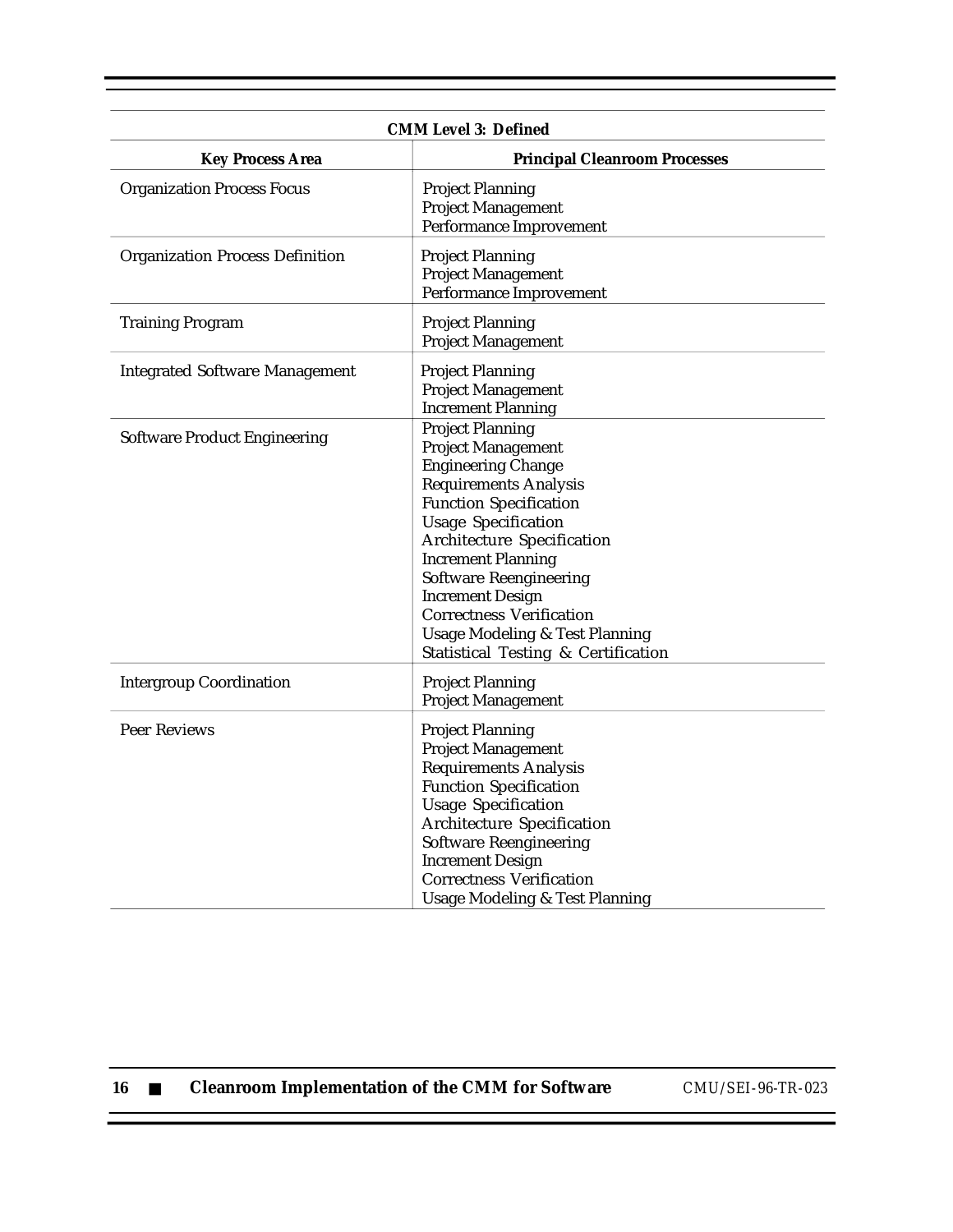|                                        | <b>CMM Level 4: Managed</b>          |
|----------------------------------------|--------------------------------------|
| <b>Key Process Area</b>                | <b>Principal Cleanroom Processes</b> |
| <b>Quantitative Process Management</b> | <b>Project Planning</b>              |
|                                        | <b>Project Management</b>            |
|                                        | Performance Improvement              |
|                                        | Statistical Testing & Certification  |
| <b>Software Quality Management</b>     | <b>Project Planning</b>              |
|                                        | <b>Project Management</b>            |
|                                        | Performance Improvement              |
|                                        | <b>Correctness Verification</b>      |
|                                        | Statistical Testing & Certification  |

| <b>CMM Level 5: Optimizing</b>       |  |  |
|--------------------------------------|--|--|
| <b>Principal Cleanroom Processes</b> |  |  |
| <b>Requirements Analysis</b>         |  |  |
| <b>Function Specification</b>        |  |  |
| <b>Usage Specification</b>           |  |  |
| <b>Architecture Specification</b>    |  |  |
| <b>Software Reengineering</b>        |  |  |
| <b>Increment Design</b>              |  |  |
| <b>Correctness Verification</b>      |  |  |
| Usage Modeling & Test Planning       |  |  |
| Performance Improvement              |  |  |
| <b>Project Management</b>            |  |  |
| Performance Improvement              |  |  |
|                                      |  |  |
| <b>Project Management</b>            |  |  |
| Performance Improvement              |  |  |
|                                      |  |  |

The recurring process management attributes used in the KPAs are variously covered in the Cleanroom process definition sections (Objectives, Participants, Entry, Tasks, Verification, Measurement, and Exit) and in the Cleanroom work products, as summarized in the following table. The first column lists process management attributes found in the KPAs, and the second column defines their principal location in the Cleanroom processes, in terms of process names, process sections, and work products (shown in italics):

| CMU/SEI-96-TR-023 | <b>Cleanroom Implementation of the CMM for Software</b> |  |  |
|-------------------|---------------------------------------------------------|--|--|
|-------------------|---------------------------------------------------------|--|--|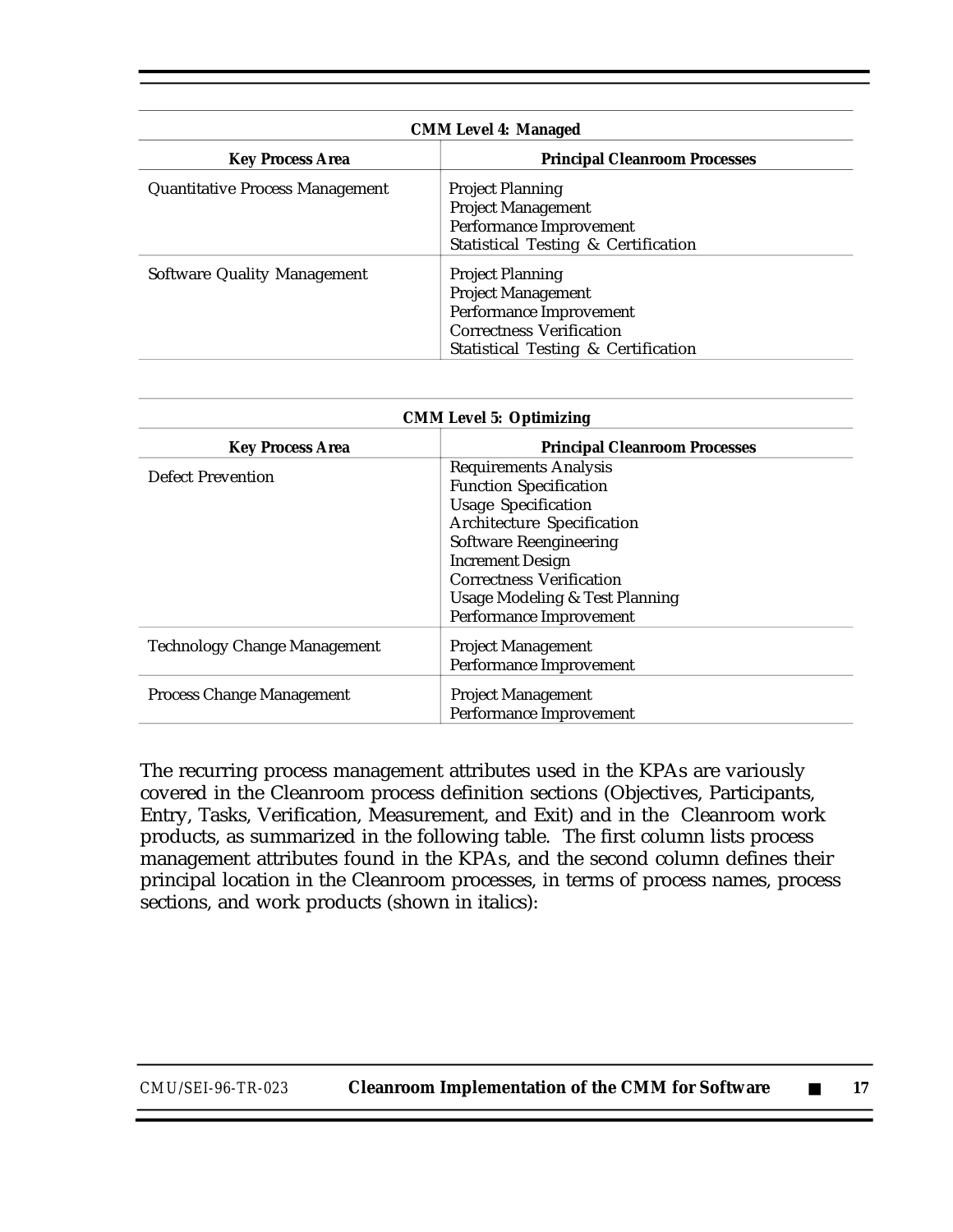| <b>KPA Process Management Attribute</b>                    | <b>Location in Cleanroom Processes</b>                                                                                                                           |
|------------------------------------------------------------|------------------------------------------------------------------------------------------------------------------------------------------------------------------|
| A written policy to do the work exists.                    | Organization's Cleanroom Engineering Guide                                                                                                                       |
| A documented procedure for doing the work<br>exists.       | Project Planning: Cleanroom Engineering Guide<br>tailored to the specific project                                                                                |
| Responsibility for doing the work has been<br>established. | Project Planning: Project Organization Plan                                                                                                                      |
| Affected groups agree to their roles.                      | Project Planning: Verification section                                                                                                                           |
| Resources and funding for the work exists.                 | Project Planning: Schedule and Resource Plan<br><b>Project Management</b>                                                                                        |
| People are trained to perform the work.                    | Project Planning: Training Plan<br><b>Project Management</b>                                                                                                     |
| Work products documenting the work are<br>created.         | Project Planning: Work Product Plan<br>All processes: Task sections                                                                                              |
| Baselines for work products are established.               | Project Planning: Configuration Management Plan                                                                                                                  |
| Changes to work products occur in a controlled<br>fashion. | Project Planning: Configuration Management Plan<br><b>Project Management</b><br><b>Engineering Change</b>                                                        |
| The status of work is measured.                            | All processes: Measurement sections                                                                                                                              |
| The status of work is reviewed by senior<br>management.    | All processes: Verification sections                                                                                                                             |
| The status of work is reviewed by the project<br>manager.  | All processes: Verification sections                                                                                                                             |
| The status of work is reviewed by the SQA<br>group.        | Intent is addressed to large degree by Verification<br>and Exit sections of all processes, and by<br>independent Statistical Testing & Certification<br>process. |

In Sections 4.2 through 4.5 below, each key process area of the CMM is mapped to elements of the Cleanroom processes. KPA Goals, Commitments, Abilities to Perform, Activities, Measurements, and Verifications are listed, together with the principal Cleanroom Process implementation and an assessment of the correspondence of Cleanroom to the KPA elements. Correspondence is evaluated according to the following categories: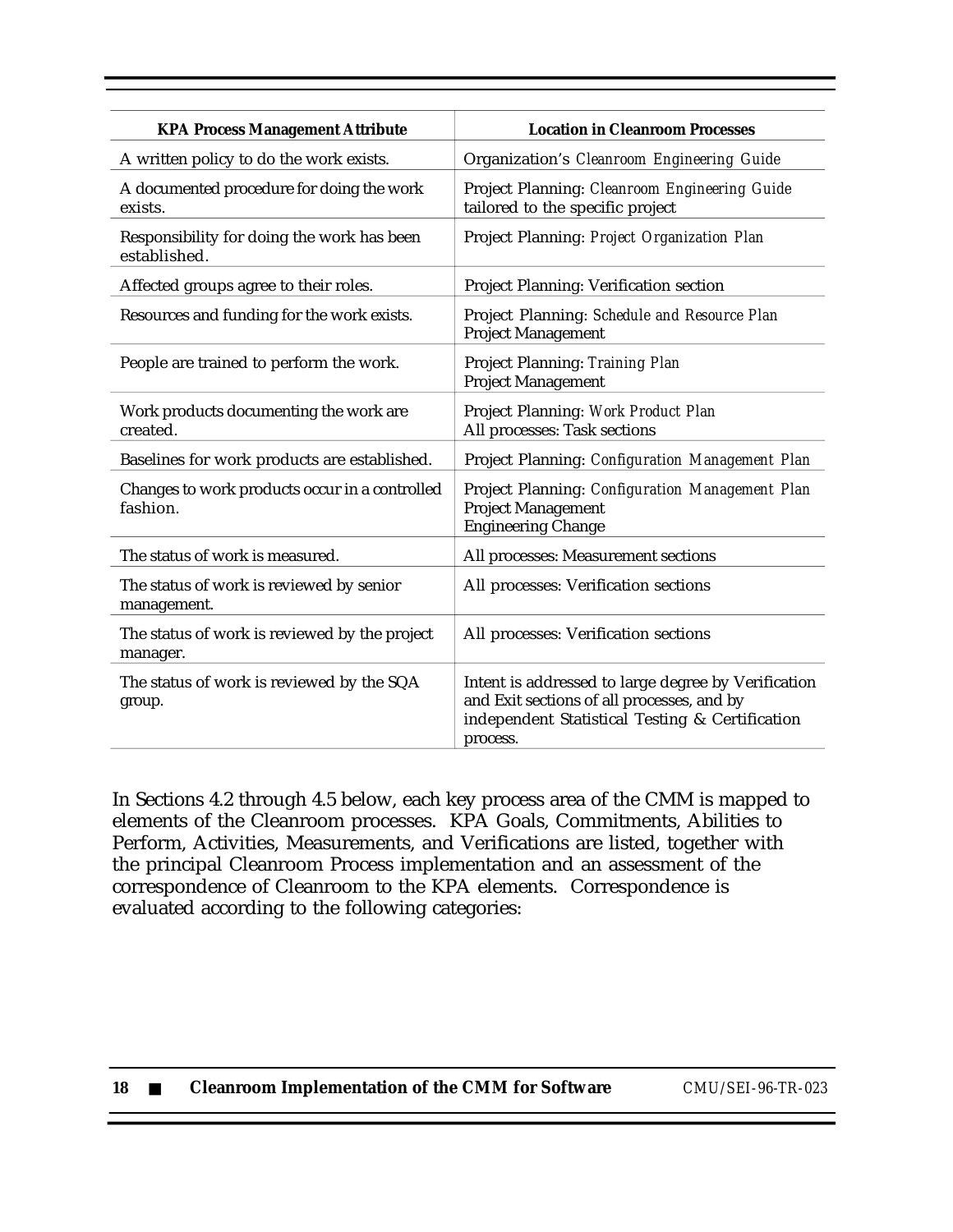| <b>Correspondence Category</b>                                                                                                                      | <b>Keyword</b>  |
|-----------------------------------------------------------------------------------------------------------------------------------------------------|-----------------|
| The CMM element is consistent with Cleanroom processes, and implementation<br>by Cleanroom processes is high.                                       | High(H)         |
| The CMM element is consistent with Cleanroom processes, and implementation<br>by Cleanroom processes is partial.                                    | Partial (P)     |
| The CMM element is consistent with Cleanroom processes, and implementation<br>by Cleanroom processes is low.                                        | Low $(L)$       |
| The CMM element is consistent with Cleanroom processes, but is not<br>implemented in the Cleanroom processes, or is implemented in an indirect way. | Consistent (C)  |
| The CMM element is not included in Cleanroom processes, and an alternative<br>implementation is defined by Cleanroom processes.                     | Alternative (A) |

### **4.1.2 Summary of the Cleanroom/CMM Mapping**

The following tables summarize the mapping of Cleanroom into the CMM KPAs in terms of the correspondence categories defined above. The mappings are detailed in Sections 4.2 through 4.5. The first column in the tables lists the KPAs, the second column defines the overall mapping.

It should be noted that there is a scoping consideration in mapping Cleanroom to the organizational KPAs (i.e., Organizational Process Focus, Organizational Process Definition, Training Program, Technology Change Management, and Process Change Management). If Cleanroom is the only process standardized by a software development organization, it might fully address the concerns of an organizational KPA, and the correspondence would be rated as High. The case is more likely to be, however, that multiple methodologies will be supported by an organization, one of which is Cleanroom. In that case, the implementation of the organizational KPAs goes beyond the Cleanroom processes, and the Cleanroom mapping cannot be more than Partial. This latter case is reflected in the tables below.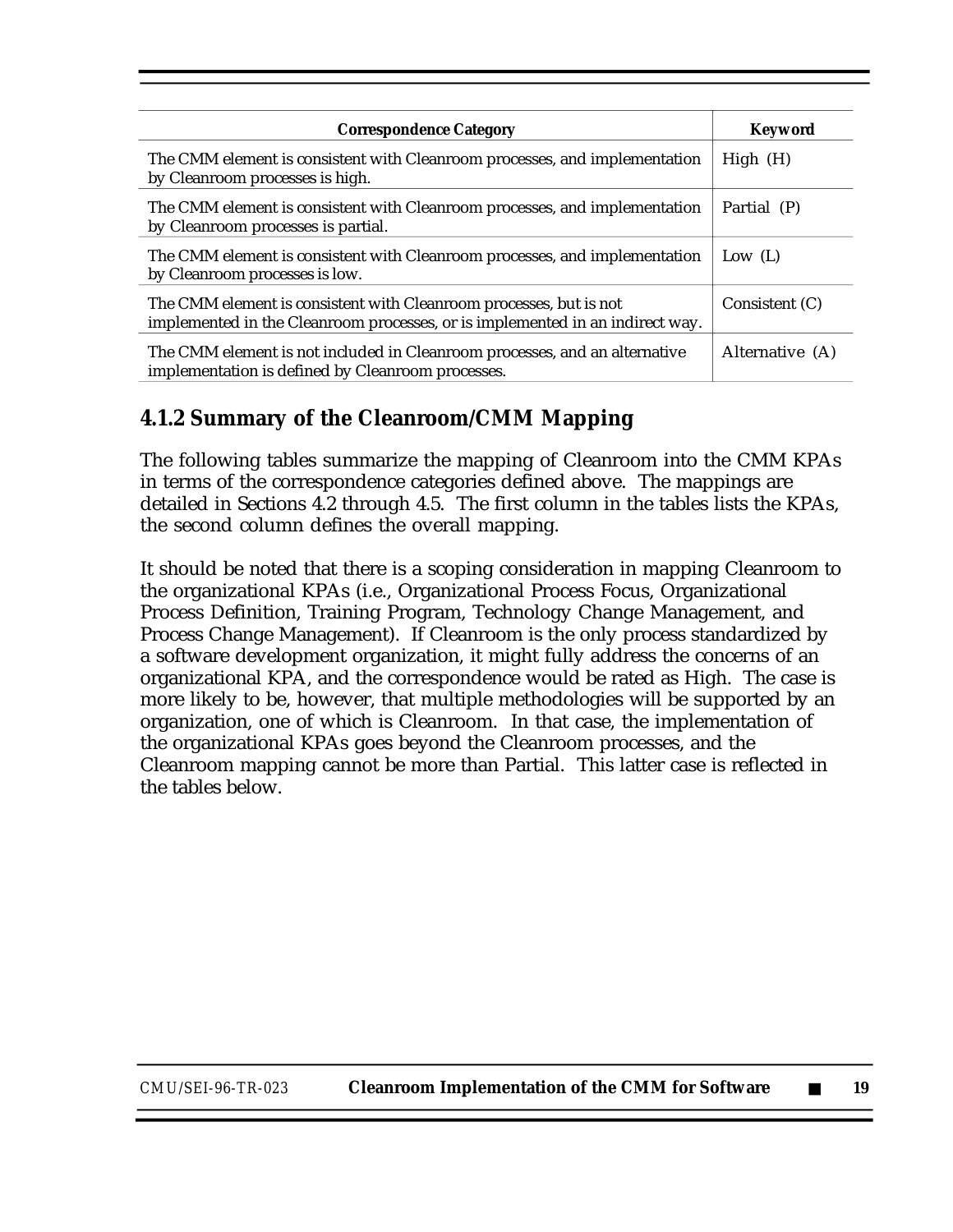| Level 2 KPAs: Repeatable                 |                                 |  |  |
|------------------------------------------|---------------------------------|--|--|
| <b>Key Process Area</b>                  | <b>Cleanroom Implementation</b> |  |  |
| <b>Requirements Management</b>           | High                            |  |  |
| Software Project Planning                | High                            |  |  |
| Software Project Tracking & Oversight    | High                            |  |  |
| <b>Software Subcontract Management</b>   | Consistent                      |  |  |
| <b>Software Quality Assurance</b>        | Partial                         |  |  |
|                                          |                                 |  |  |
| <b>Software Configuration Management</b> | Partial                         |  |  |

| <b>Level 3 KPAs: Defined</b>           |                                 |  |  |
|----------------------------------------|---------------------------------|--|--|
| <b>Key Process Area</b>                | <b>Cleanroom Implementation</b> |  |  |
| <b>Organization Process Focus</b>      | Consistent                      |  |  |
| <b>Organization Process Definition</b> | Partial                         |  |  |
| <b>Training Program</b>                | Partial                         |  |  |
| <b>Integrated Software Management</b>  | High                            |  |  |
| Software Product Engineering           | High                            |  |  |
| <b>Intergroup Coordination</b>         | High                            |  |  |
| Peer Reviews                           | High                            |  |  |

| <b>Level 4 KPAs: Managed</b>           |                                 |  |
|----------------------------------------|---------------------------------|--|
| <b>Key Process Area</b>                | <b>Cleanroom Implementation</b> |  |
| <b>Quantitative Process Management</b> | High                            |  |
| <b>Software Quality Management</b>     | High                            |  |

| <b>Level 5 KPAs: Optimizing</b>     |                                 |  |  |
|-------------------------------------|---------------------------------|--|--|
| <b>Key Process Area</b>             | <b>Cleanroom Implementation</b> |  |  |
| <b>Defect Prevention</b>            | High                            |  |  |
| <b>Technology Change Management</b> | Partial                         |  |  |
| <b>Process Change Management</b>    | Partial                         |  |  |

**20** ■ **Cleanroom Implementation of the CMM for Software** *CMU/SEI-96-TR-023*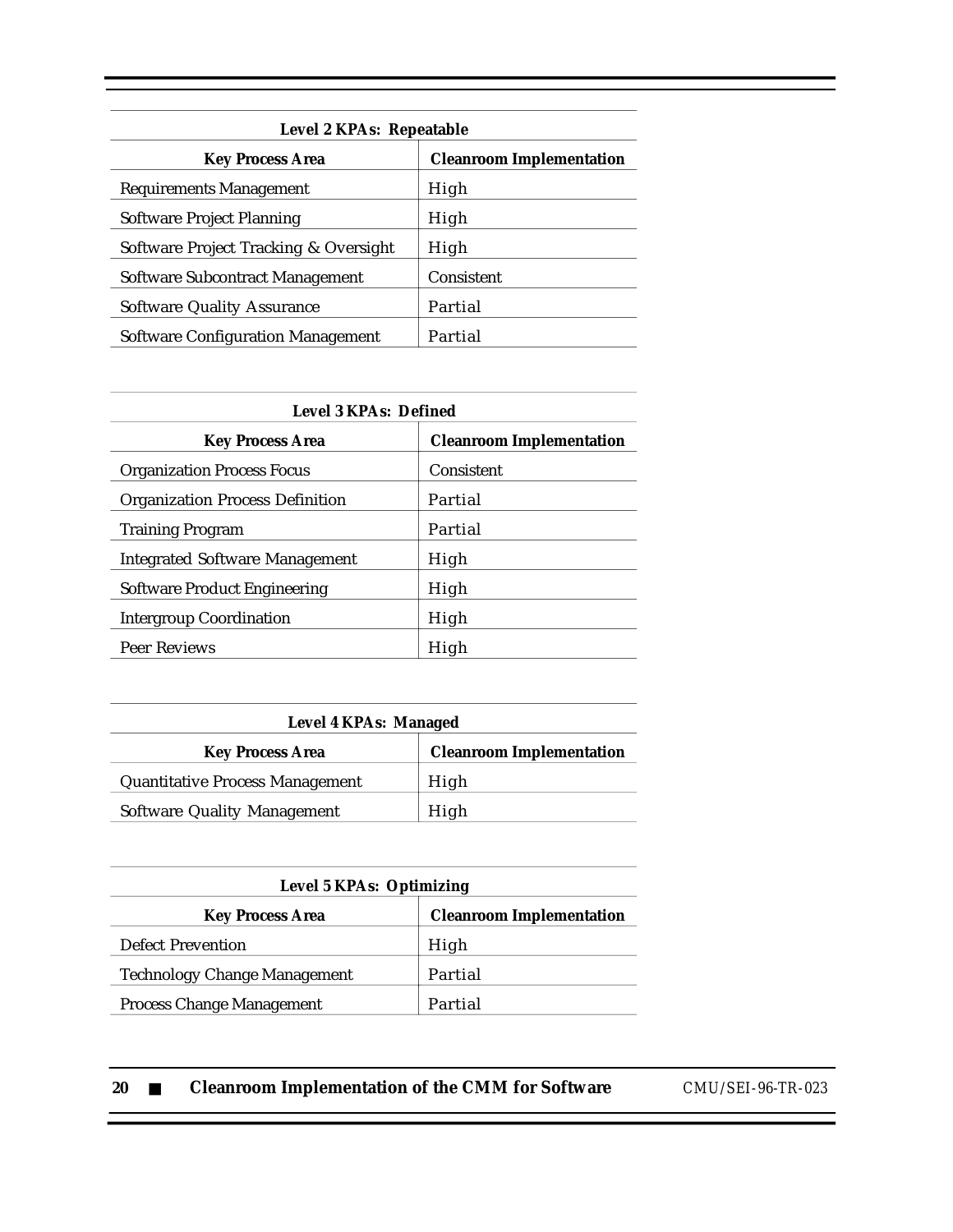The CMM and the Cleanroom processes are highly compatible and mutually supportive. The focus of the CMM is on management and organization; the focus of Cleanroom is on technology and its implementation in engineering processes. The combination of these two paradigms provides substantial management and engineering capability.

#### **4.1.3 Interpreting the Cleanroom/CMM Mapping Tables**

The following format is used in defining the mappings in the tables of Sections 4.2 through 4.5, based on the definition of the Cleanroom Software Engineering Reference Model given in [Linger 96]:

Cleanroom Process names are shown with initial capital letters, e.g.,

Project Planning

If particular sections and/or work products are especially relevant to the mapping, the Cleanroom process name is followed by a colon and a more detailed description. The description may name an entire section in the Cleanroom process, e.g.,

Project Planning: Verification section

or identify a more specific item, e.g.,

Project Planning: T1.1

where T1.1 refers to Task 1.1 (the first subtask in Task 1) of Project Planning. The following abbreviations for the sections in the Cleanroom processes are used in these descriptions:

- O Objectives<br>P Participant
- Participants
- En Entry
- T Tasks<br>V Verifi
- **Verification**
- M Measurement
- Ex Exit

*CMU/SEI-96-TR-023* **Cleanroom Implementation of the CMM for Software** ■ **21**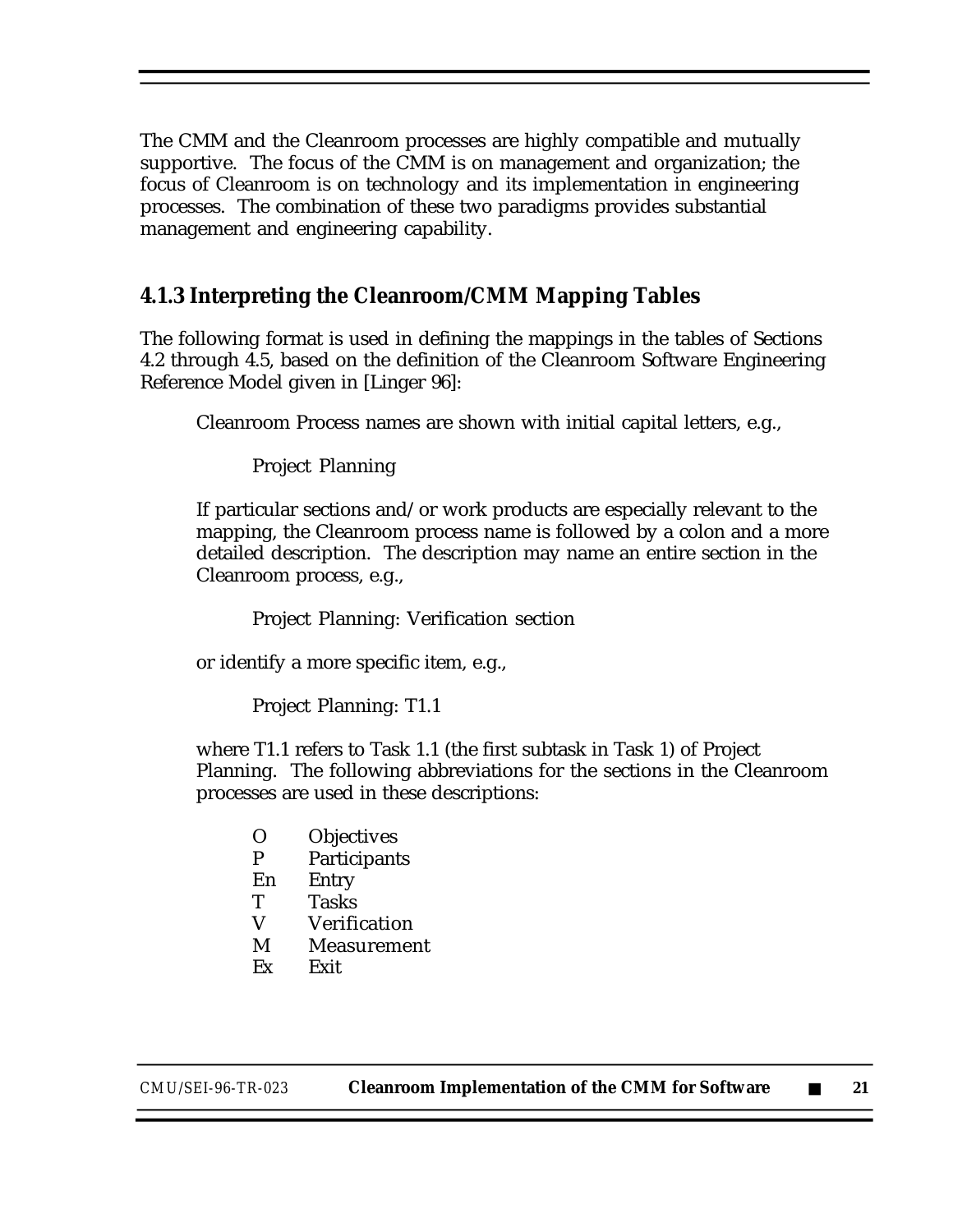Any such item prefixed with "CE" refers to the Common Elements section of the Cleanroom process definitions, for example, CEV1 refers to the Common Elements Verification 1 item. (The Common Elements were factored out of the individual processes to achieve a more compact definition of the Cleanroom Reference Model.)

Relevant Cleanroom process work products are shown in italics, e.g.,

Project Planning: T1, *Cleanroom Engineering Guide*

Mappings for KPA elements which have no corresponding Cleanroom element are shown with a dash symbol (---).

The mappings defined in the following sections are intended to provide guidance and highlight principal areas of correspondence. Tailoring and refinement of the Cleanroom Reference Model for specific projects may expand or modify the mappings.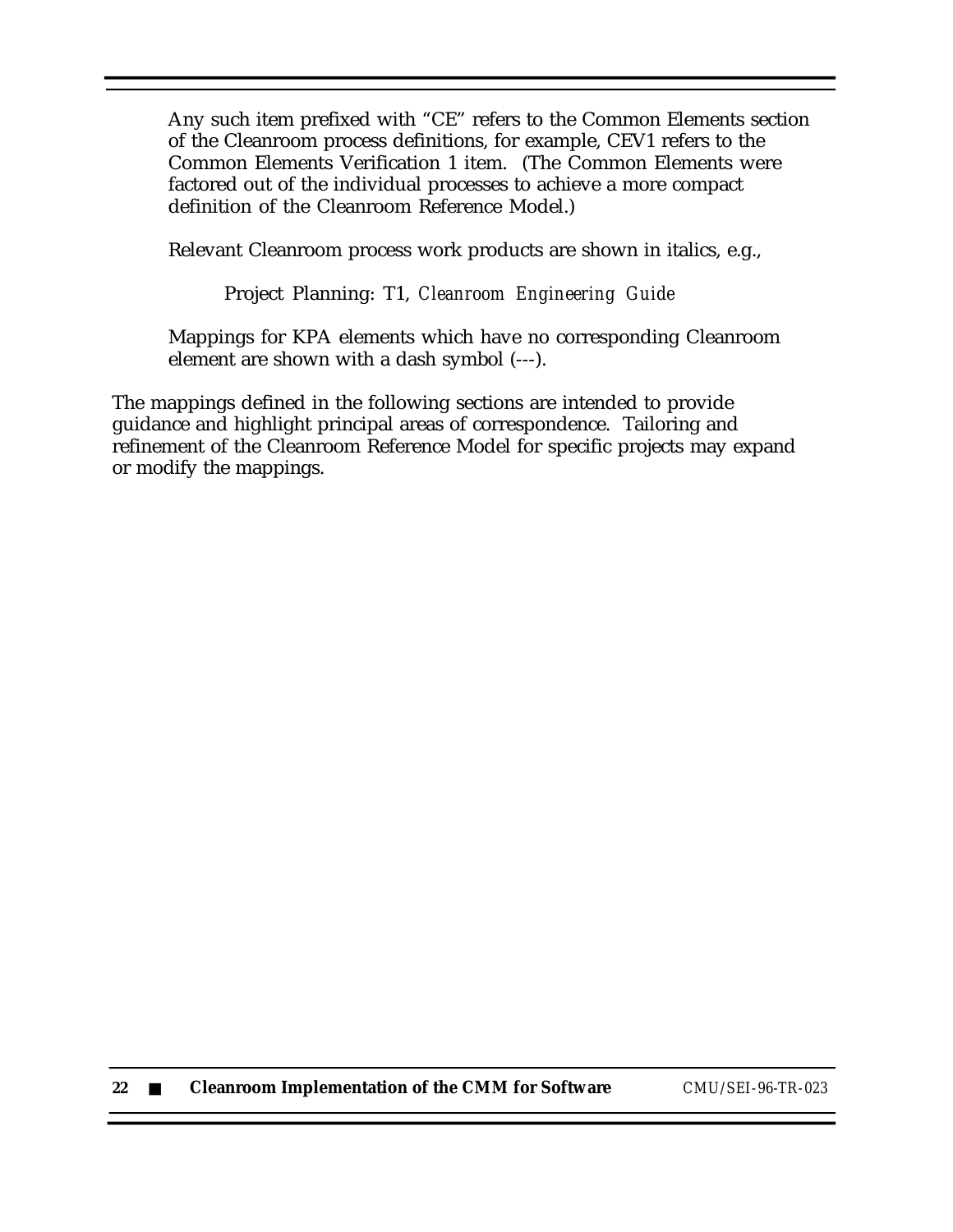# **4.2 Cleanroom Implementation of Level 2 KPAs**

### **4.2.1 Requirements Management**

### **Correspondence Analysis**

Software requirements analysis and documentation are essential Cleanroom activities. Requirements management is a major aspect of Cleanroom incremental development. Ongoing confirmation or clarification of requirements occurs through planned customer evaluation of successive increments. New or changed requirements are accommodated through topdown evaluation of impacts on all work products at the outset of each increment's development cycle. As with all Cleanroom work products, the requirements document and all modifications to it are subject to peer review and engineering change control.

#### **Overall correspondence: High**

|                 | <b>CMM Process Element</b>                                                                                                                | <b>Cleanroom Process Implementation</b>                                                                                                                                                                                                                              |      |
|-----------------|-------------------------------------------------------------------------------------------------------------------------------------------|----------------------------------------------------------------------------------------------------------------------------------------------------------------------------------------------------------------------------------------------------------------------|------|
| <b>Goals</b>    |                                                                                                                                           | <b>Process Name: Section, Relevant Work Products</b>                                                                                                                                                                                                                 | Corr |
| GO <sub>1</sub> | System requirements allocated<br>to software are controlled to<br>establish a baseline for<br>software engineering and<br>management use. | <b>Project Planning: CEEn</b><br>Project Planning: T2.10, Configuration Management<br>Plan<br><b>Requirements Analysis: O3</b><br>Requirements Analysis: T1, Software Requirements<br><b>Requirements Analysis: T2</b>                                               | H    |
| GO2             | Software plans, products, and<br>activities are kept consistent<br>with the system requirements<br>allocated to software.                 | <b>Project Planning: CEO1</b><br><b>Project Planning: CEEn</b><br>Project Planning: T2, Software Development Plan<br><b>Project Planning: CEV2</b><br>Project Management: T5<br>Requirements Analysis: En2<br><b>Increment Planning: Increment Construction Plan</b> | H    |

### **Correspondence Mapping**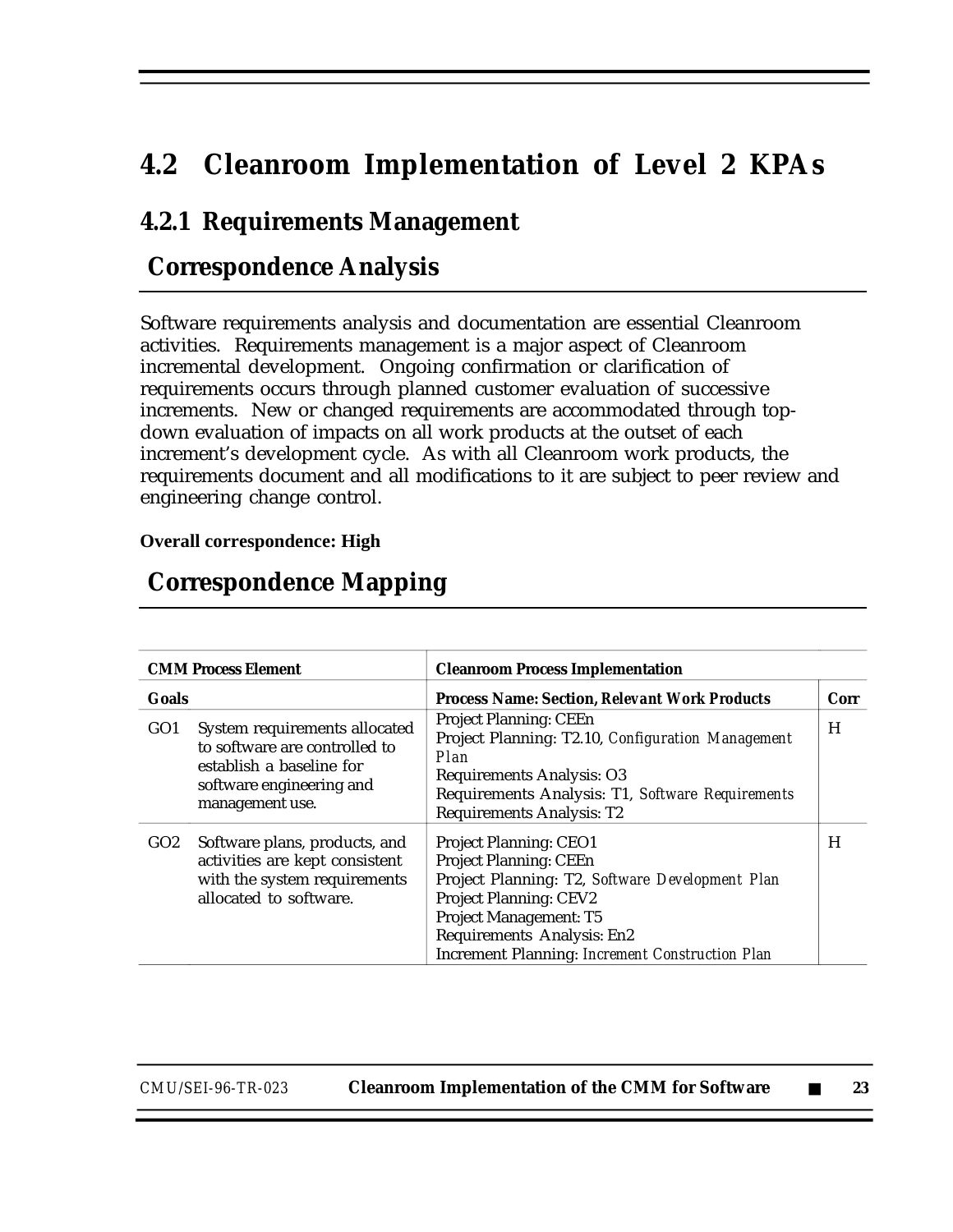| <b>CMM Process Element</b>   |                                                                                                                             | <b>Cleanroom Process Implementation</b>                                                   |      |
|------------------------------|-----------------------------------------------------------------------------------------------------------------------------|-------------------------------------------------------------------------------------------|------|
| <b>Commitment to Perform</b> |                                                                                                                             | <b>Process Name: Section, Relevant Work Products</b>                                      | Corr |
| CO <sub>1</sub>              | The project follows a written<br>organizational policy for<br>managing the system<br>requirements allocated to<br>software. | Project Planning: T2.10, Configuration Management<br>Plan<br><b>Requirements Analysis</b> | H    |

|                           | <b>CMM Process Element</b>                                                                                                                                                   | <b>Cleanroom Process Implementation</b>                                                            |      |
|---------------------------|------------------------------------------------------------------------------------------------------------------------------------------------------------------------------|----------------------------------------------------------------------------------------------------|------|
| <b>Ability to Perform</b> |                                                                                                                                                                              | <b>Process Name: Section, Relevant Work Products</b>                                               | Corr |
| AB1                       | For each project, responsibility<br>is established for analyzing<br>the system requirements and<br>allocating them to hardware,<br>software, and other system<br>components. | Project Planning: T2.2, Project Organization Plan<br><b>Requirements Analysis</b>                  | H    |
| AB2                       | The allocated requirements are.<br>documented.                                                                                                                               | Requirements Analysis: T1, Software Requirements                                                   | H    |
| AB3                       | Adequate resources and funding<br>are provided for managing the<br>allocated requirements.                                                                                   | Project Planning: T2.4, Schedule and Resource Plan<br>Project Management: T4                       | H    |
| AB4                       | Members of the software<br>engineering group and other<br>software-related groups are<br>trained to perform their<br>requirements management<br>activities.                  | Project Planning: T2.9, Training Plan<br><b>Project Management: T3</b><br>Project Management: CET1 | H    |

| <b>CMM Process Element</b>  |                                                                                                                                       | <b>Cleanroom Process Implementation</b>              |      |
|-----------------------------|---------------------------------------------------------------------------------------------------------------------------------------|------------------------------------------------------|------|
| <b>Activities Performed</b> |                                                                                                                                       | <b>Process Name: Section, Relevant Work Products</b> | Corr |
| AC1                         | The software engineering group<br>reviews the allocated<br>requirements before they are<br>incorporated into the software<br>project. | <b>Requirements Analysis: V1</b>                     | H    |

| 24 |  |  |  |  | <b>Cleanroom Implementation of the CMM for Software</b> |  |
|----|--|--|--|--|---------------------------------------------------------|--|
|----|--|--|--|--|---------------------------------------------------------|--|

**24** ■ **Cleanroom Implementation of the CMM for Software** *CMU/SEI-96-TR-023*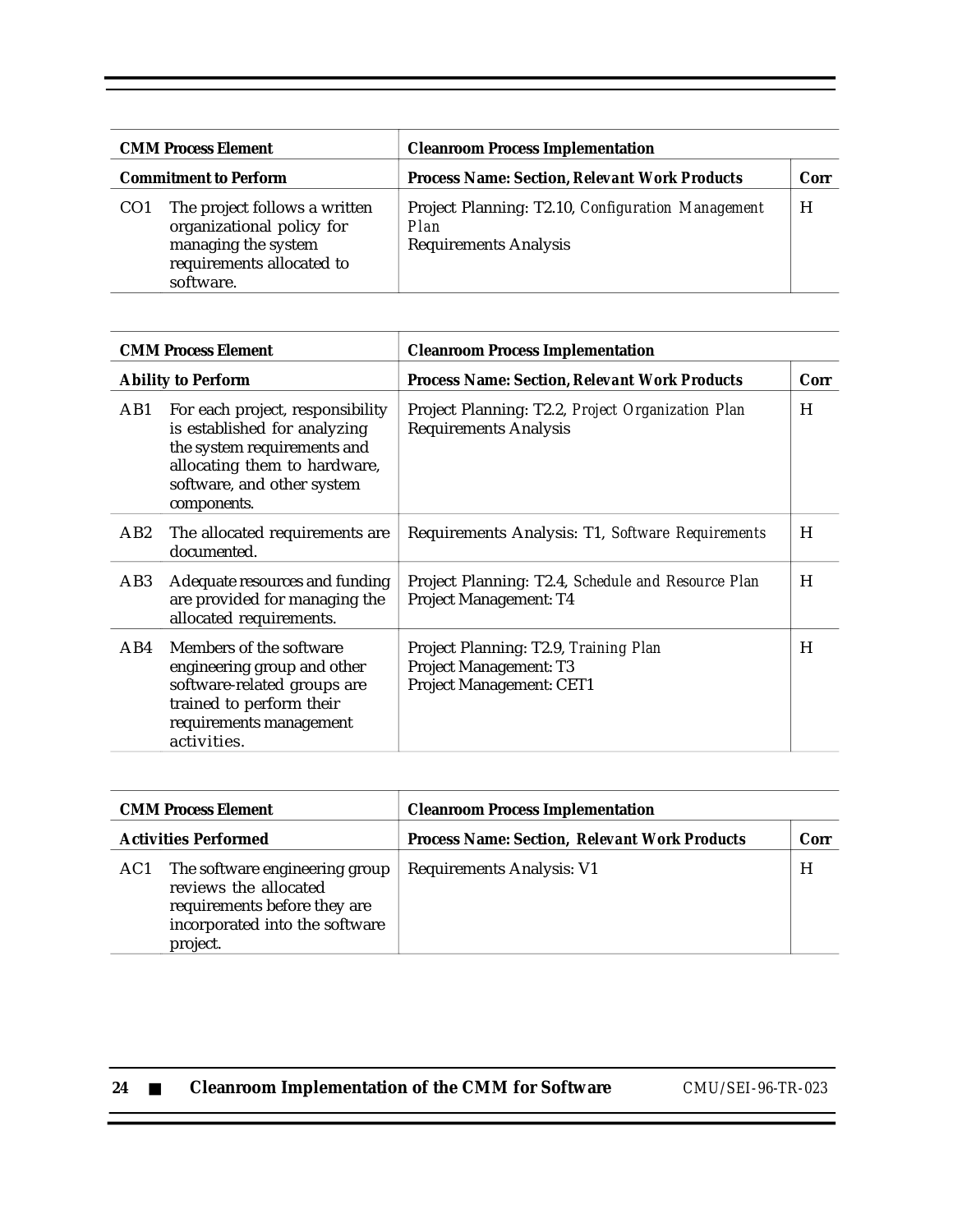| AC2             | The software engineering group<br>uses the allocated requirements<br>as the basis for software plans,<br>work products, and activities. | <b>Project Planning: T2</b><br>Project Management: T4<br><b>Function Specification: En1</b><br><b>Usage Specification: En1</b><br>Architecture Specification: En1<br><b>Increment Planning: En1</b>                                        | H |
|-----------------|-----------------------------------------------------------------------------------------------------------------------------------------|--------------------------------------------------------------------------------------------------------------------------------------------------------------------------------------------------------------------------------------------|---|
| AC <sub>3</sub> | Changes to the allocated<br>requirements are reviewed and<br>incorporated into the software<br>project.                                 | Project Planning: En1<br><b>Engineering Change: En2</b><br><b>Requirements Analysis: En2</b><br><b>Function Specification: En2</b><br><b>Usage Specification: En2</b><br>Architecture Specification: En2<br><b>Increment Planning: En2</b> | H |

|     | <b>CMM Process Element</b>                                                                                                 | <b>Cleanroom Process Implementation</b>                                                                                                                                                       |      |
|-----|----------------------------------------------------------------------------------------------------------------------------|-----------------------------------------------------------------------------------------------------------------------------------------------------------------------------------------------|------|
|     | <b>Measurement and Analysis</b>                                                                                            | <b>Process Name: Section, Relevant Work Products</b>                                                                                                                                          | Corr |
| ME1 | Measurements are made and<br>used to determine the status of<br>the activities for managing the<br>allocated requirements. | Project Planning: T2.5, Measurement Plan<br><b>Project Management: T5</b><br>Requirements Analysis: CEM1, Project Record<br><b>Requirements Analysis: CEV1</b><br>Performance Improvement: T1 | H    |

| <b>CMM Process Element</b> |                                                                                                                                                     | <b>Cleanroom Process Implementation</b>              |      |
|----------------------------|-----------------------------------------------------------------------------------------------------------------------------------------------------|------------------------------------------------------|------|
|                            | <b>Verifying Implementation</b>                                                                                                                     | <b>Process Name: Section, Relevant Work Products</b> | Corr |
| VE1                        | The activities for managing<br>the allocated requirements are<br>reviewed with senior<br>management on a periodic<br>basis.                         | <b>Requirements Analysis: CEV1</b>                   | H    |
| VE2                        | The activities for managing<br>the allocated requirements are<br>reviewed with the project<br>manager on both a periodic and<br>event-driven basis. | <b>Requirements Analysis: CEV1</b>                   | H    |

*CMU/SEI-96-TR-023* **Cleanroom Implementation of the CMM for Software** ■ **25**

Ξ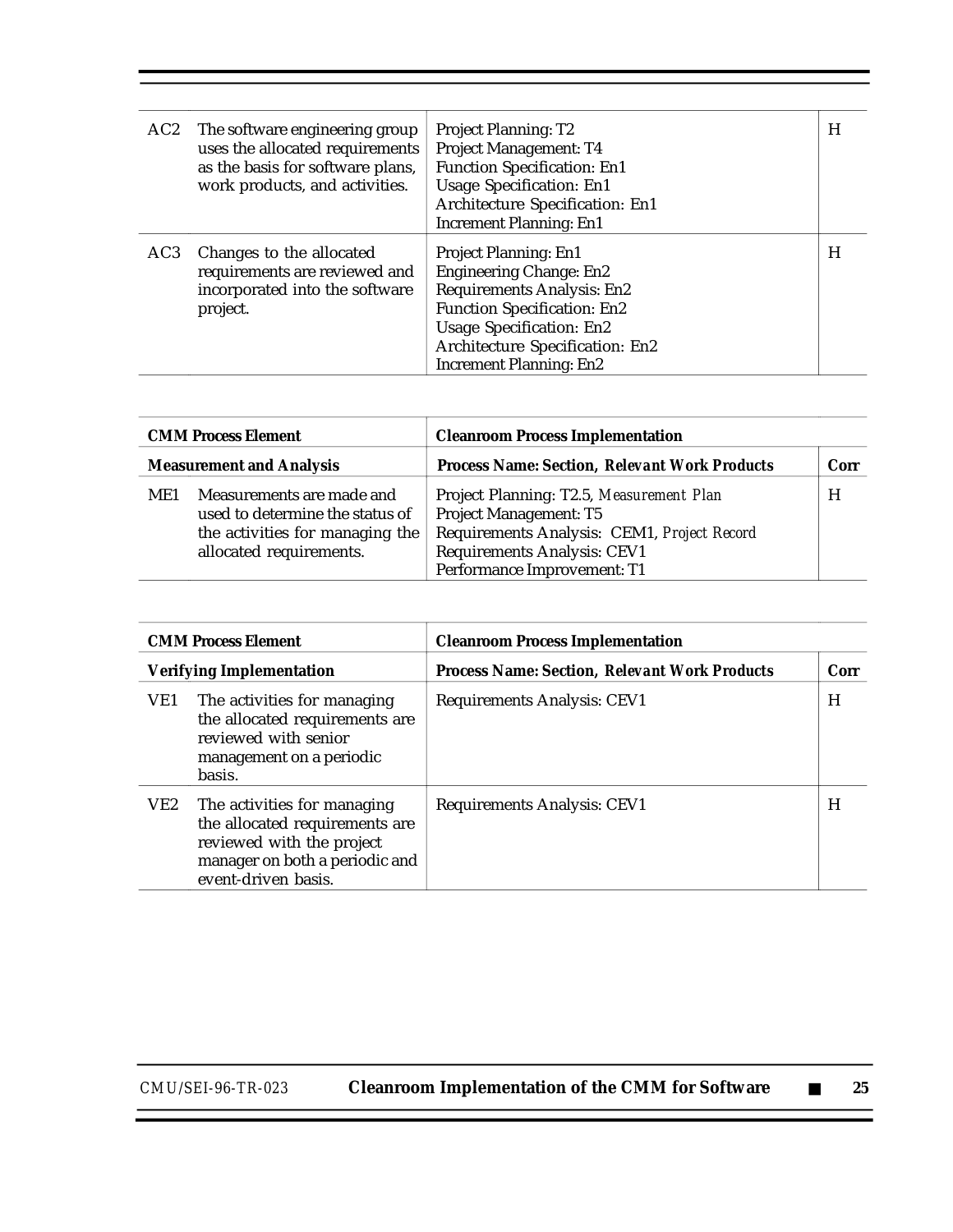| The software quality assurance<br>VE3<br>group reviews and/or audits<br>the activities and work<br>products for managing the<br>allocated requirements and<br>reports the results. |                                                                                                                                                                                                                                                                    | While Cleanroom does not include an independent<br>software quality assurance group, the addition of<br>such a group would change this rating to H. | A |
|------------------------------------------------------------------------------------------------------------------------------------------------------------------------------------|--------------------------------------------------------------------------------------------------------------------------------------------------------------------------------------------------------------------------------------------------------------------|-----------------------------------------------------------------------------------------------------------------------------------------------------|---|
|                                                                                                                                                                                    | However, a rating of H might be justified without an<br>SQA group. The small team approach of Cleanroom<br>with its associated checks and balances in team<br>reviews and verifications helps ensure that SQA<br>activities are accomplished by alternate methods. |                                                                                                                                                     |   |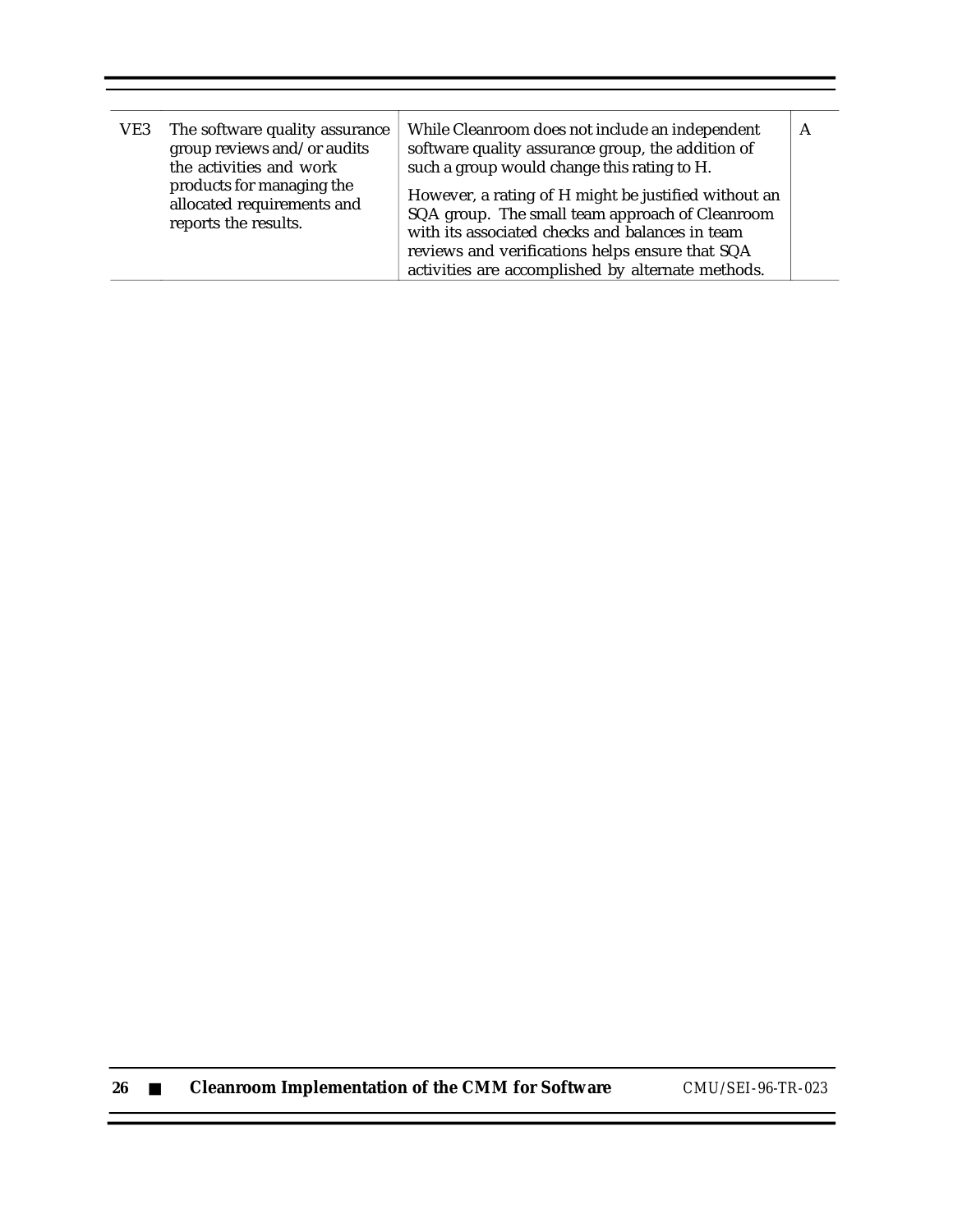### **4.2.2 Software Project Planning**

## **Correspondence Analysis**

Cleanroom project planning is robust, with emphasis on an incremental development process for managing requirements, risks, resources, reuse, and other technical factors influencing project success. The Cleanroom Reference Model incorporates additional CMM requirements for effective planning, such as ensuring adequate funding for the planning period itself, using estimates that are derived according to a documented procedure, and gaining explicit agreements from all individuals and groups who have responsibilities related to the project.

#### **Overall correspondence: High**

|                 | <b>CMM Process Element</b>                                                                           | <b>Cleanroom Process Implementation</b>                                                                                                                                                    |      |
|-----------------|------------------------------------------------------------------------------------------------------|--------------------------------------------------------------------------------------------------------------------------------------------------------------------------------------------|------|
| <b>Goals</b>    |                                                                                                      | <b>Process Name: Section, Relevant Work Products</b>                                                                                                                                       | Corr |
| GO <sub>1</sub> | Software estimates are<br>documented for use in planning<br>and tracking the software<br>project.    | Project Planning: T2.4, Schedule and Resource Plan<br>Increment Planning: T2, Increment Construction Plan                                                                                  | H    |
| GO2             | Software project activities and<br>commitments are planned and<br>documented.                        | <b>Project Planning: O2</b><br>Project Planning: T1, Cleanroom Engineering Guide<br>Project Planning: T2, Software Development Plan<br>Increment Planning: T1, Increment Construction Plan | H    |
| GO3             | Affected groups and<br>individuals agree to their<br>commitments related to the<br>software project. | <b>Project Planning: O3</b><br><b>Project Planning: V1</b><br><b>Increment Planning: O3</b><br><b>Increment Planning: V1</b>                                                               | H    |

## **Correspondence Mapping**

| <b>CMM Process Element</b>   |                                                                                                                                                            | <b>Cleanroom Process Implementation</b>              |      |
|------------------------------|------------------------------------------------------------------------------------------------------------------------------------------------------------|------------------------------------------------------|------|
| <b>Commitment to Perform</b> |                                                                                                                                                            | <b>Process Name: Section, Relevant Work Products</b> | Corr |
| CO <sub>1</sub>              | A project software manager is<br>designated to be responsible for<br>negotiating commitments and<br>developing the project's<br>software development plan. | Project Planning: T2.2, Project Organization Plan    | H    |

*CMU/SEI-96-TR-023* **Cleanroom Implementation of the CMM for Software** ■ **27**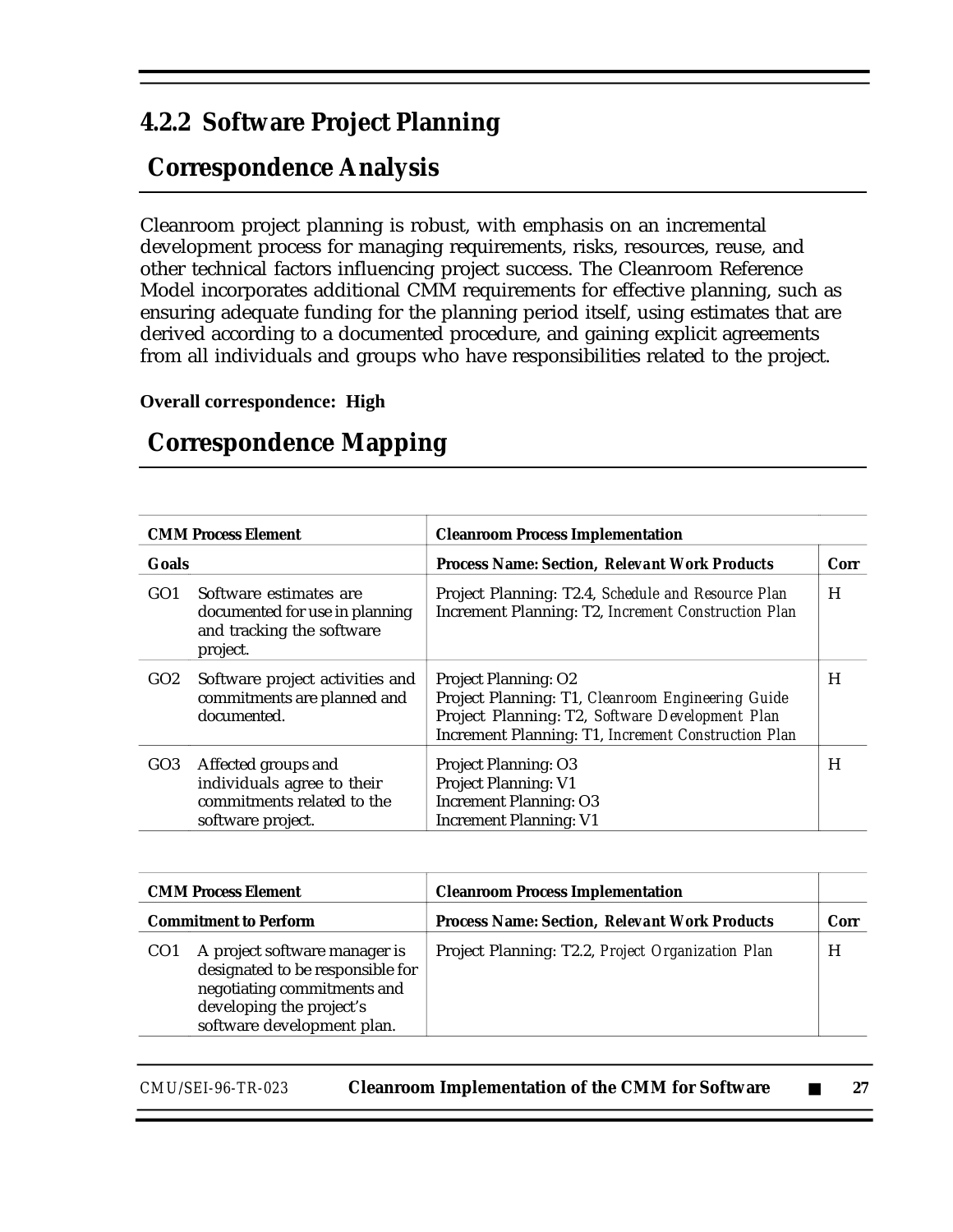| CO <sub>2</sub> | The project follows a written<br>organizational policy for | Project Planning: T1, Cleanroom Engineering Guide<br><b>Project Planning: CEV1</b> | H |
|-----------------|------------------------------------------------------------|------------------------------------------------------------------------------------|---|
|                 | planning a software project.                               |                                                                                    |   |

| <b>CMM Process Element</b> |                                                                                                                                                                                                                                             | <b>Cleanroom Process Implementation</b>                                                                 |      |
|----------------------------|---------------------------------------------------------------------------------------------------------------------------------------------------------------------------------------------------------------------------------------------|---------------------------------------------------------------------------------------------------------|------|
| <b>Ability to Perform</b>  |                                                                                                                                                                                                                                             | <b>Process Name: Section, Relevant Work Products</b>                                                    | Corr |
| AB1                        | A documented and approved<br>statement of work exists for the<br>software project.                                                                                                                                                          | Project Planning: En1                                                                                   | H    |
| AB <sub>2</sub>            | Responsibilities for developing<br>the software development plan<br>are assigned.                                                                                                                                                           | Project Planning: T2.2, Project Organization Plan                                                       | H    |
| AB3                        | Adequate resources and funding<br>are provided for planning the<br>software project.                                                                                                                                                        | Project Planning: T2.2, Project Organization Plan<br>Project Planning: T2.4, Schedule and Resource Plan | H    |
| AB4                        | The software managers,<br>software engineers, and other<br>individuals involved in the<br>software project planning are<br>trained in the software<br>estimating and planning<br>procedures applicable to their<br>areas of responsibility. | Project Planning: T2.9, Training Plan<br><b>Project Management: T3</b><br>Project Management: CET1      | H    |

|                             | <b>CMM Process Element</b>                                                                                                  | <b>Cleanroom Process Implementation</b>                                             |      |
|-----------------------------|-----------------------------------------------------------------------------------------------------------------------------|-------------------------------------------------------------------------------------|------|
| <b>Activities Performed</b> |                                                                                                                             | <b>Process Name: Section, Relevant Work Products</b>                                | Corr |
| AC1                         | The software engineering group<br>participates on the project<br>proposal team.                                             | Project Planning: T2.2, Project Organization Plan<br><b>Project Management: T2</b>  | C    |
| AC2                         | Software project planning is<br>initiated in the early stages of,<br>and in parallel with, the<br>overall project planning. | Project Planning: T2.4, Schedule and Resource Plan<br><b>Project Management: T4</b> |      |

**28** ■ **Cleanroom Implementation of the CMM for Software** *CMU/SEI-96-TR-023*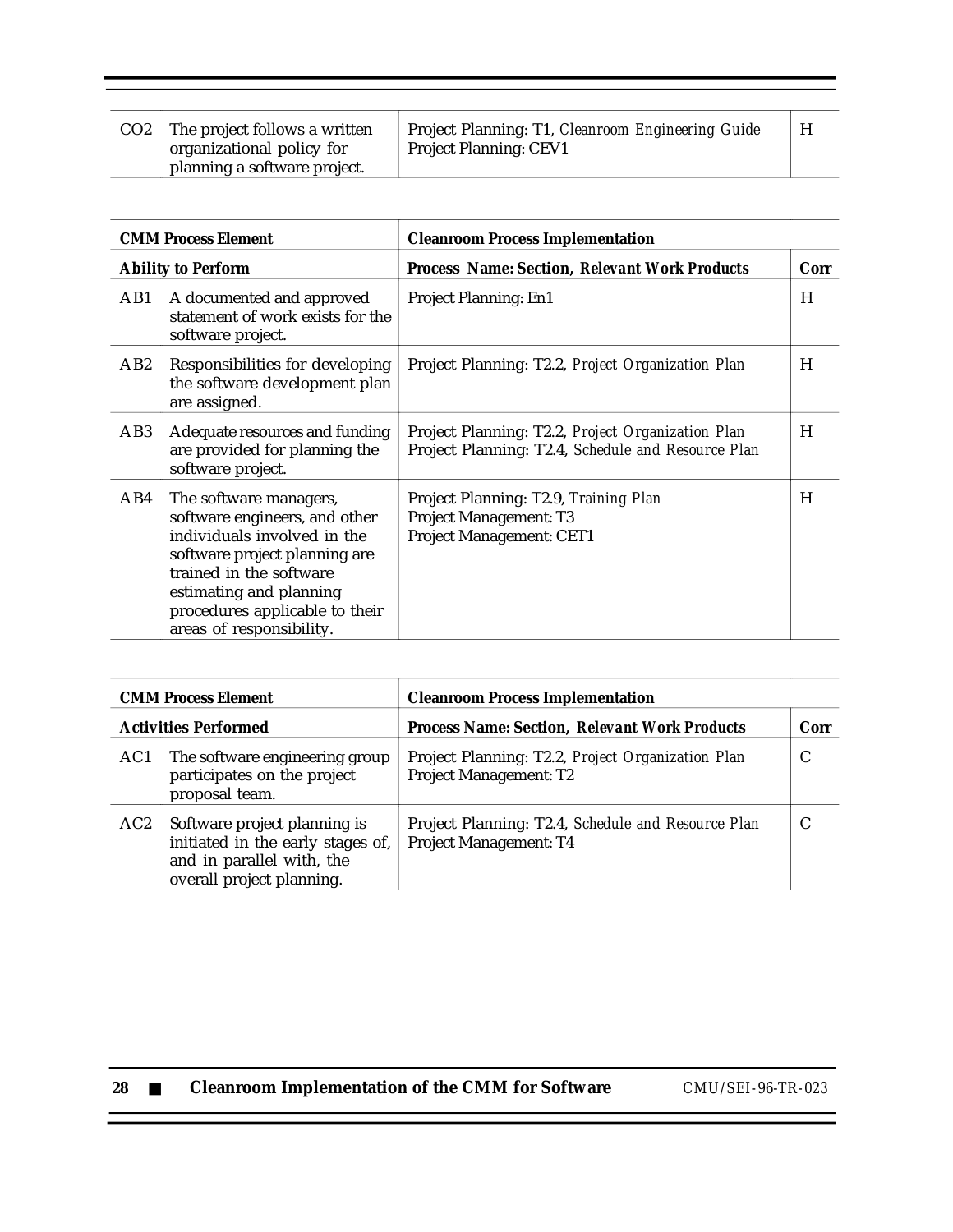| AC <sub>3</sub> | The software engineering group<br>participates with other<br>affected groups in the overall<br>project planning throughout<br>the project's life.                                | Project Planning: T2.2, Project Organization Plan<br><b>Project Planning: V1</b><br><b>Project Planning: V2</b><br>Project Management: T2<br>Project Management: T4<br>Project Management: T5<br>Project Management: CEV1<br><b>Increment Planning: O3</b><br><b>Increment Planning: V1</b> | $\mathcal{C}$ |
|-----------------|----------------------------------------------------------------------------------------------------------------------------------------------------------------------------------|---------------------------------------------------------------------------------------------------------------------------------------------------------------------------------------------------------------------------------------------------------------------------------------------|---------------|
| AC4             | Software project commitments<br>made to individuals and groups<br>external to the organization<br>are reviewed with senior<br>management according to a<br>documented procedure. | Project Planning: T2.2, Project Organization Plan<br>Project Planning: CEV1                                                                                                                                                                                                                 | H             |
| AC5             | A software life cycle with<br>predefined stages of<br>manageable size is identified<br>or defined.                                                                               | Project Planning: T1, Cleanroom Engineering Guide<br>Project Planning: T2.2, Schedule and Resource Plan<br>Increment Planning: T1, Increment Construction Plan<br><b>Increment Planning: T2</b>                                                                                             | H             |
| AC <sub>6</sub> | The project's software<br>development plan is developed<br>according to a documented<br>procedure.                                                                               | Project Planning: T1, Cleanroom Engineering Guide<br>Project Planning: T2, Software Development Plan                                                                                                                                                                                        | H             |
| AC7             | The plan for the software<br>project is documented.                                                                                                                              | Project Planning: T2, Software Development Plan                                                                                                                                                                                                                                             | H             |
| AC <sub>8</sub> | Software work products that<br>are needed to establish and<br>maintain control of the<br>software project are identified.                                                        | Project Planning: T2.3, Work Product Plan                                                                                                                                                                                                                                                   | H             |
| AC <sub>9</sub> | Estimates for the size of the<br>software work products (or<br>changes to the size of software<br>work products) are derived<br>according to a documented<br>procedure.          | Project Planning: T1, Cleanroom Engineering Guide<br>Project Planning: T2.5, Measurement Plan<br>Increment Planning: T1, Increment Construction Plan                                                                                                                                        | H             |
| AC<br>10        | Estimates for the software<br>project's effort and costs are<br>derived according to a<br>documented procedure.                                                                  | Project Planning: T1, Cleanroom Engineering Guide<br>Project Planning: T2.4, Schedule and Resource Plan<br>Project Planning: T2.5, Measurement Plan<br>Increment Planning: T1, Increment Construction Plan                                                                                  | H             |
| AC<br>11        | Estimates for the project's<br>critical computer resources are<br>derived according to a<br>documented procedure.                                                                | Project Planning: T1, Cleanroom Engineering Guide<br>Project Planning: T2.4, Schedule and Resource Plan<br>Project Planning: T2.5, Measurement Plan<br>Increment Planning: T1, Increment Construction Plan                                                                                  | H             |

 $\overline{\phantom{0}}$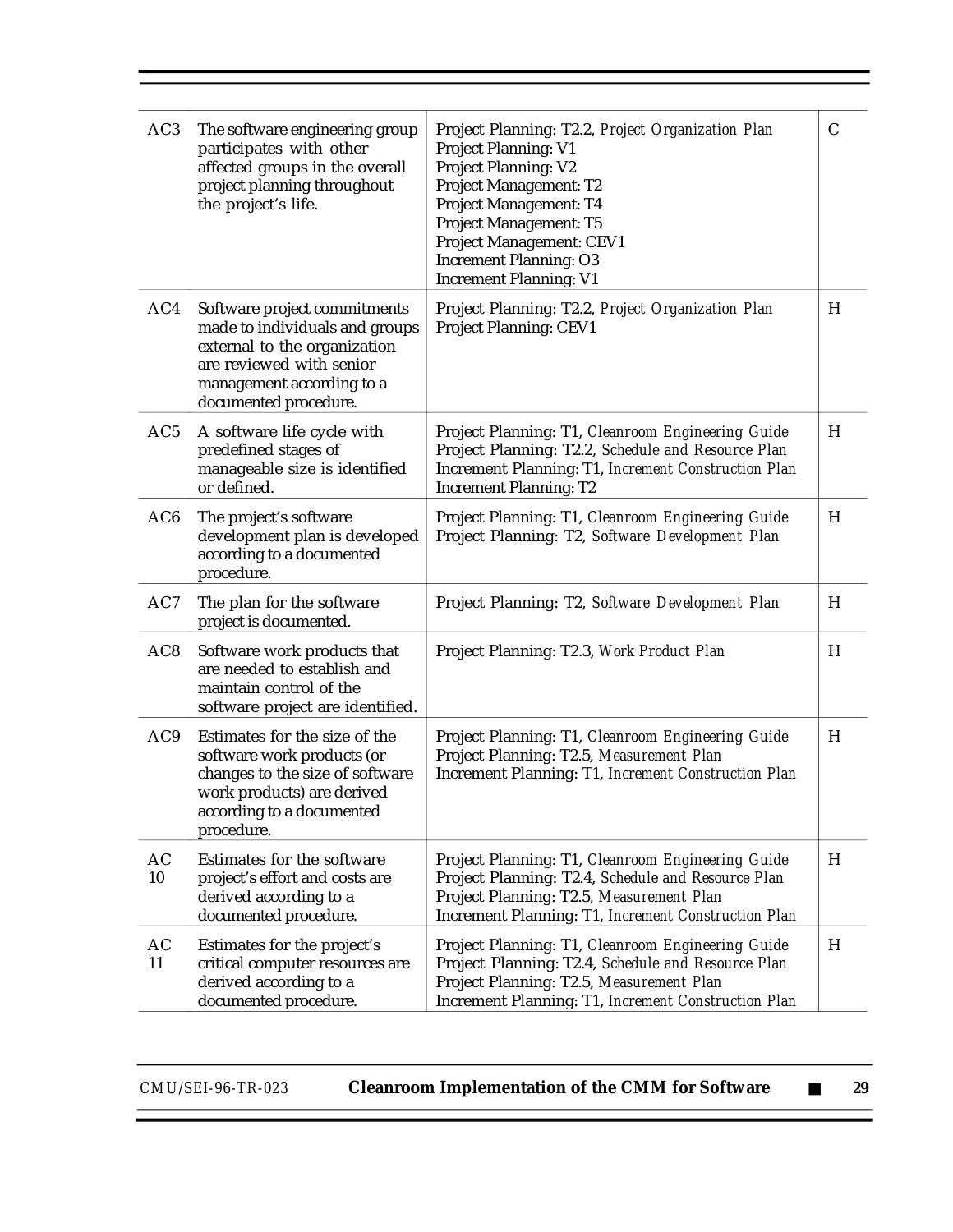| AC<br>12 | The project's software schedule<br>is derived according to a<br>documented procedure.                                                                       | Project Planning: T1, Cleanroom Engineering Guide<br>Project Planning: T2.4, Schedule and Resource Plan | H |
|----------|-------------------------------------------------------------------------------------------------------------------------------------------------------------|---------------------------------------------------------------------------------------------------------|---|
| AC<br>13 | The software risks associated<br>with the cost, resource,<br>schedule, and technical aspects<br>of the project are identified,<br>assessed, and documented. | Project Planning: T2.7, Risk Analysis Plan<br>Project Management: T6                                    | H |
| AC<br>14 | Plans for the project's software<br>engineering facilities and<br>support tools are prepared.                                                               | Project Planning: T1.2, Cleanroom Engineering Guide                                                     | H |
| AC<br>15 | Software planning data are<br>recorded.                                                                                                                     | Project Planning: T2, Software Development Plan                                                         | H |

| <b>CMM Process Element</b><br><b>Measurement and Analysis</b> |                                                                                                      | <b>Cleanroom Process Implementation</b>                        |      |
|---------------------------------------------------------------|------------------------------------------------------------------------------------------------------|----------------------------------------------------------------|------|
|                                                               |                                                                                                      | <b>Process Name: Section, Relevant Work Products</b>           | Corr |
| ME1                                                           | Measurements are made and<br>used to determine the status of<br>the software planning<br>activities. | <b>Project Planning: CEM1</b><br><b>Project Planning: CEV1</b> | H    |

| <b>CMM Process Element</b> |                                                                                                                                                                   | <b>Cleanroom Process Implementation</b>                                                                                                                                                                                                                                                                                                                                                                                   |      |
|----------------------------|-------------------------------------------------------------------------------------------------------------------------------------------------------------------|---------------------------------------------------------------------------------------------------------------------------------------------------------------------------------------------------------------------------------------------------------------------------------------------------------------------------------------------------------------------------------------------------------------------------|------|
|                            | <b>Verifying Implementation</b>                                                                                                                                   | <b>Process Name: Section, Relevant Work Products</b>                                                                                                                                                                                                                                                                                                                                                                      | Corr |
| VE1                        | The activities for software<br>project planning are reviewed<br>with senior management on a<br>periodic basis.                                                    | <b>Project Planning: CEV1</b>                                                                                                                                                                                                                                                                                                                                                                                             | H    |
| VE2                        | The activities for software<br>project planning are reviewed<br>with the project manager on<br>both a periodic and event-<br>driven basis.                        | <b>Project Planning: CEV1</b>                                                                                                                                                                                                                                                                                                                                                                                             | H    |
| VE3                        | The software quality assurance<br>group reviews and/or audits<br>the activities and work<br>products for software project<br>planning and reports the<br>results. | While Cleanroom does not include an independent<br>software quality assurance group, the addition of<br>such a group would change this rating to H.<br>However, a rating of H might be justified without an<br>SQA group. The small team approach of Cleanroom<br>with its associated checks and balances in team<br>reviews and verifications helps ensure that SQA<br>activities are accomplished by alternate methods. | A    |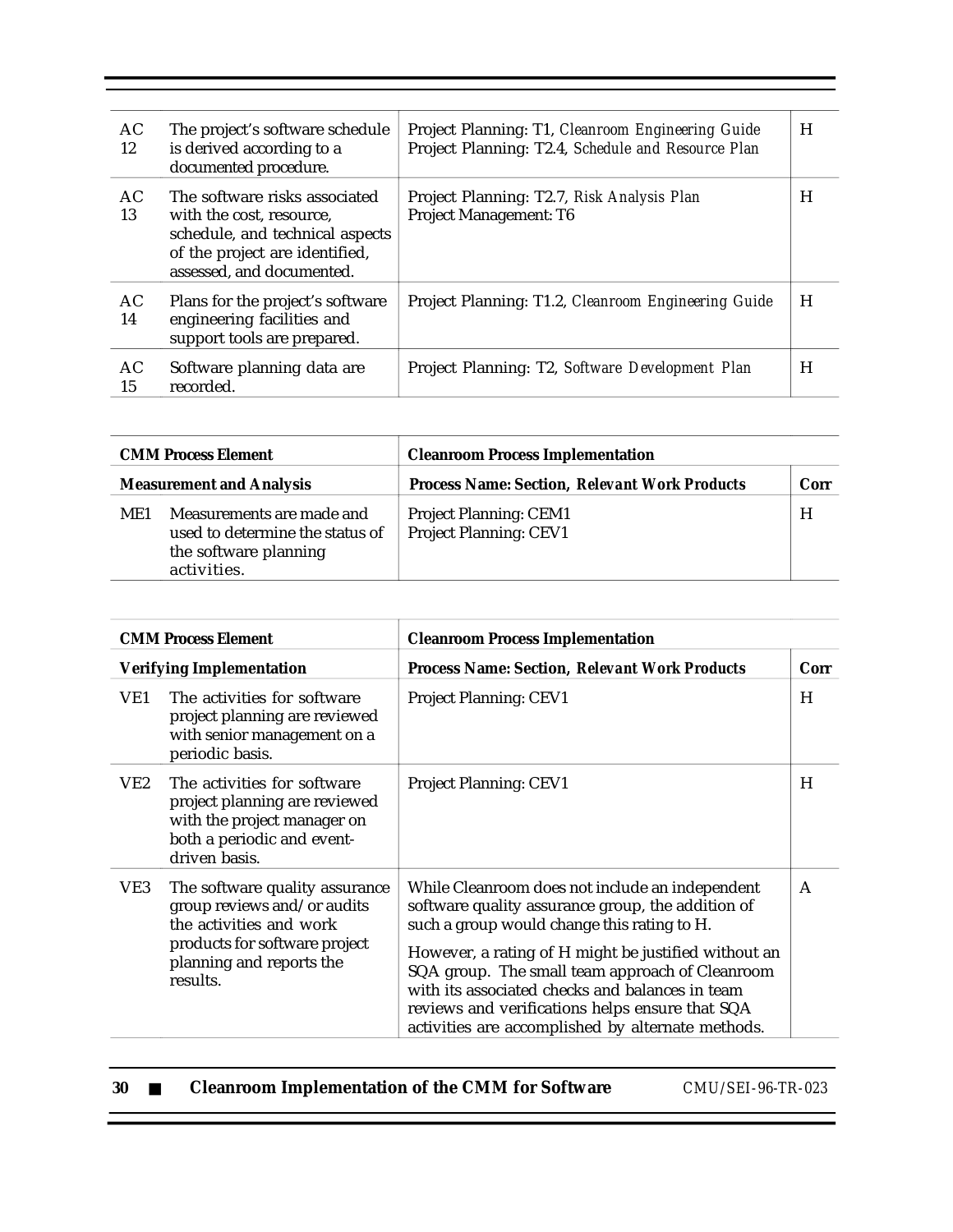## **4.2.3 Software Project Tracking and Oversight**

## **Correspondence Analysis**

Cleanroom emphasizes not only tracking plans against performance, but statistical control of the software process. As is the case in statistical process control in general, process performance is measured and compared with performance targets, and deviations are evaluated in the context of the range of historical deviations in performance. The very name of CMM level 2, Repeatable, reflects the importance of such an evaluation. The framework for statistical process control, first introduced in the Software Tracking and Oversight KPA, matures to the Quantitative Process Management and Software Quality Management KPAs at CMM level 4.

#### **Overall correspondence: High**

## **Correspondence Mapping**

|                 | <b>CMM Process Element</b>                                                                                                                         | <b>Cleanroom Process Implementation</b>                                                                      |      |
|-----------------|----------------------------------------------------------------------------------------------------------------------------------------------------|--------------------------------------------------------------------------------------------------------------|------|
| <b>Goals</b>    |                                                                                                                                                    | <b>Process Name: Section, Relevant Work Products</b>                                                         | Corr |
| GO <sub>1</sub> | Actual results and performance<br>are tracked against the<br>software plans.                                                                       | Project Planning: T2, Software Development Plan<br><b>Project Management: T5</b><br>Project Management: CEM1 | H    |
| GO2             | Corrective actions are taken<br>and managed to closure when<br>actual results and performance<br>deviate significantly from the<br>software plans. | <b>Project Management: T5</b><br>Project Management: CEV1                                                    | H    |
| GO <sub>3</sub> | Changes to software<br>commitments are agreed to by<br>the affected groups and<br>individuals.                                                     | <b>Project Planning: V1</b><br><b>Project Planning: V2</b><br><b>Increment Planning: V1</b>                  | H    |

*CMU/SEI-96-TR-023* **Cleanroom Implementation of the CMM for Software** ■ **31**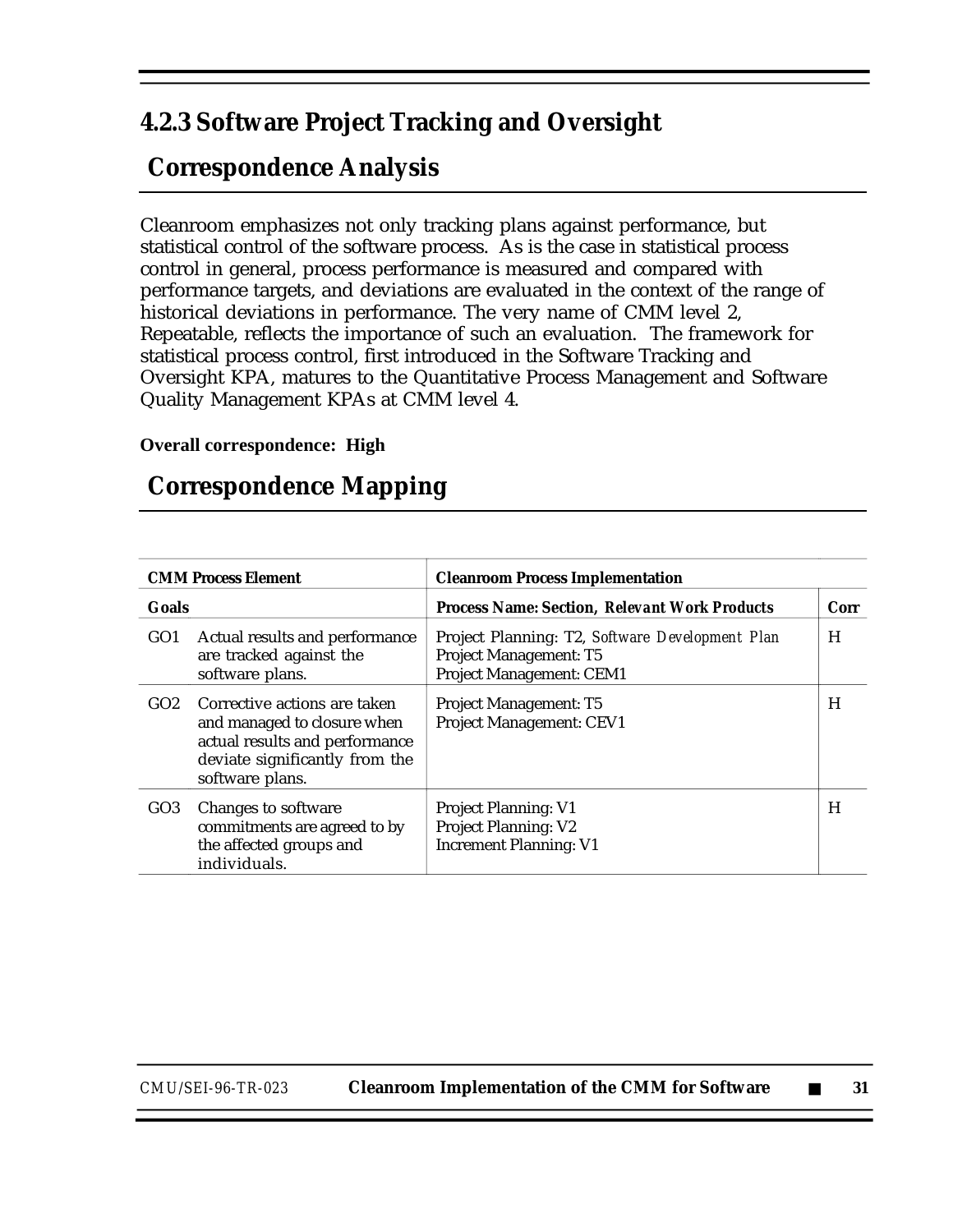| <b>CMM Process Element</b>   |                                                                                                                        | <b>Cleanroom Process Implementation</b>                                                              |      |
|------------------------------|------------------------------------------------------------------------------------------------------------------------|------------------------------------------------------------------------------------------------------|------|
| <b>Commitment to Perform</b> |                                                                                                                        | <b>Process Name: Section, Relevant Work Products</b>                                                 | Corr |
| CO <sub>1</sub>              | A project software manager is<br>designated to be responsible for<br>the project's software<br>activities and results. | Project Planning: T2.2, Project Organization Plan                                                    | H    |
| CO <sub>2</sub>              | The project follows a written<br>organizational policy for<br>managing the software project.                           | Project Planning: T1, Cleanroom Engineering Guide<br>Project Planning: T2, Software Development Plan | H    |

| <b>CMM Process Element</b> |                                                                                                                     | <b>Cleanroom Process Implementation</b>                                                                                  |      |
|----------------------------|---------------------------------------------------------------------------------------------------------------------|--------------------------------------------------------------------------------------------------------------------------|------|
| <b>Ability to Perform</b>  |                                                                                                                     | <b>Process Name: Section, Relevant Work Products</b>                                                                     | Corr |
| AB1                        | A software development plan<br>for the software project is<br>documented and approved.                              | Project Planning: T2, Software Development Plan<br><b>Project Planning: CEV1</b>                                         | H    |
| AB2                        | The project software manager<br>explicitly assigns<br>responsibility for software<br>work products and activities.  | Project Planning: T2.2, Project Organization Plan<br>Project Planning: T2.3, Work Product Plan<br>Project Management: T4 | H    |
| AB <sub>3</sub>            | Adequate resources and funding<br>are provided for tracking the<br>software project.                                | Project Planning: T2.4, Schedule and Resource Plan<br>Project Management: T4                                             | H    |
| AB4                        | The software managers are<br>trained in managing the<br>technical and personnel aspects<br>of the software project. | Project Planning: T2.9, Training Plan<br>Project Management: T3<br>Project Management: CET1                              | H    |
| AB5                        | First-line software managers<br>receive orientation in the<br>technical aspects of the<br>software project.         | Project Planning: T2.9, Training Plan<br>Project Management: T3<br>Project Management: CET1                              | H    |

| <b>CMM Process Element</b>  |                                                                                                                           | <b>Cleanroom Process Implementation</b>                                                                            |      |
|-----------------------------|---------------------------------------------------------------------------------------------------------------------------|--------------------------------------------------------------------------------------------------------------------|------|
| <b>Activities Performed</b> |                                                                                                                           | <b>Process Name: Section, Relevant Work Products</b>                                                               | Corr |
| AC1                         | A documented software<br>development plan is used for<br>tracking the software<br>activities and communicating<br>status. | Project Planning: T2 Software Development Plan<br><b>Project Management: T5</b><br><b>Project Management: CEV1</b> | H    |

| 32 |  | <b>Cleanroom Implementation of the CMM for Software</b> | CMU/SEI-96-TR-023 |
|----|--|---------------------------------------------------------|-------------------|
|----|--|---------------------------------------------------------|-------------------|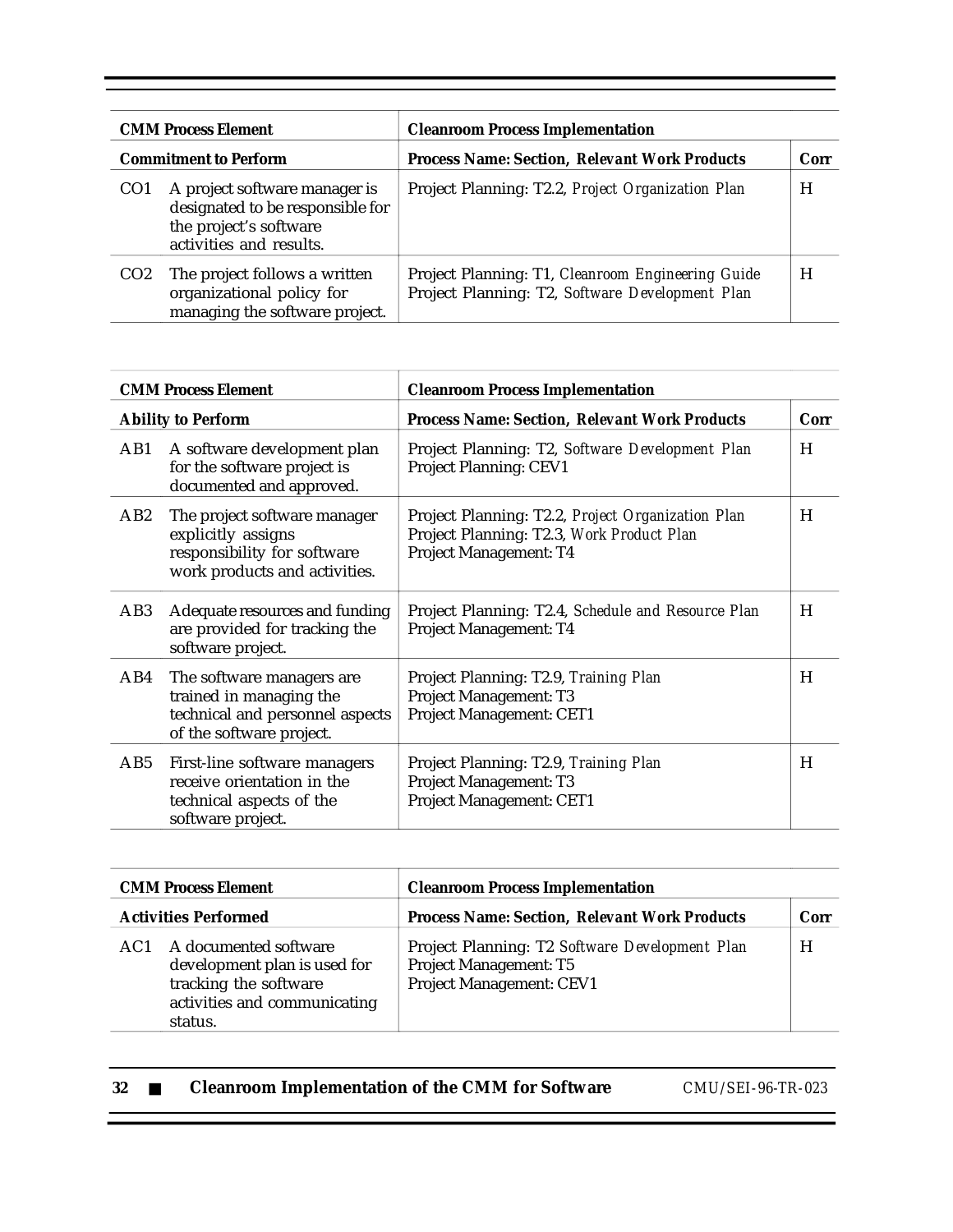| AC2             | The project's software<br>development plan is revised<br>according to a documented<br>procedure.                                                                                                               | Project Planning: En2, T1 Cleanroom Engineering<br>Guide                                                                                                         | H |
|-----------------|----------------------------------------------------------------------------------------------------------------------------------------------------------------------------------------------------------------|------------------------------------------------------------------------------------------------------------------------------------------------------------------|---|
| AC3             | Software project commitments<br>and changes to commitments<br>made to individuals and groups<br>external to the organization<br>are reviewed with senior<br>management according to a<br>documented procedure. | Project Planning: T1, Cleanroom Engineering Guide<br>Project Planning: T2 Software Development Plan<br>Project Management: CEV1                                  | H |
| AC4             | Approved changes to<br>commitments that affect the<br>software project are<br>communicated to the members<br>of the software engineering<br>group and other software-<br>related groups.                       | Project Planning: T2, Software Development Plan<br><b>Project Planning: V2</b><br>Project Management: T2<br>Project Management: CEV1<br>Project Management: CEV2 | H |
| AC5             | The sizes of the software work<br>products (or sizes of the<br>changes to the software work<br>products) are tracked, and<br>corrective actions are taken as<br>necessary.                                     | Project Management: T5<br>Project Management: CEM2                                                                                                               | H |
| AC <sub>6</sub> | The project's software effort<br>and costs are tracked, and<br>corrective actions are taken as<br>necessary.                                                                                                   | Project Planning: T2.4, Schedule and Resource Plan<br>Project Management: T5<br>Project Management: CEM1                                                         | H |
| AC7             | The projects critical computer<br>resources are tracked, and<br>corrective actions are taken as<br>necessary.                                                                                                  | Project Planning: T2.4, Schedule and Resource Plan<br>Project Management: T5                                                                                     | H |
| AC8             | The project's software schedule<br>is tracked, and corrective<br>actions are taken as necessary.                                                                                                               | Project Management: T5<br>Project Management: CEM1                                                                                                               | H |
| AC <sub>9</sub> | Software engineering technical<br>activities are tracked, and<br>corrective actions are taken as<br>necessary.                                                                                                 | <b>Project Management: T5</b><br>Project Management: CEM1                                                                                                        | H |
| AC<br>10        | The software risks associated<br>with cost, resource, schedule,<br>and technical aspects of the<br>project are tracked.                                                                                        | Project Planning: T2.7, Risk Analysis Plan<br>Project Management: T6<br>Project Management: CEM1                                                                 | H |
|                 |                                                                                                                                                                                                                |                                                                                                                                                                  |   |

 $\equiv$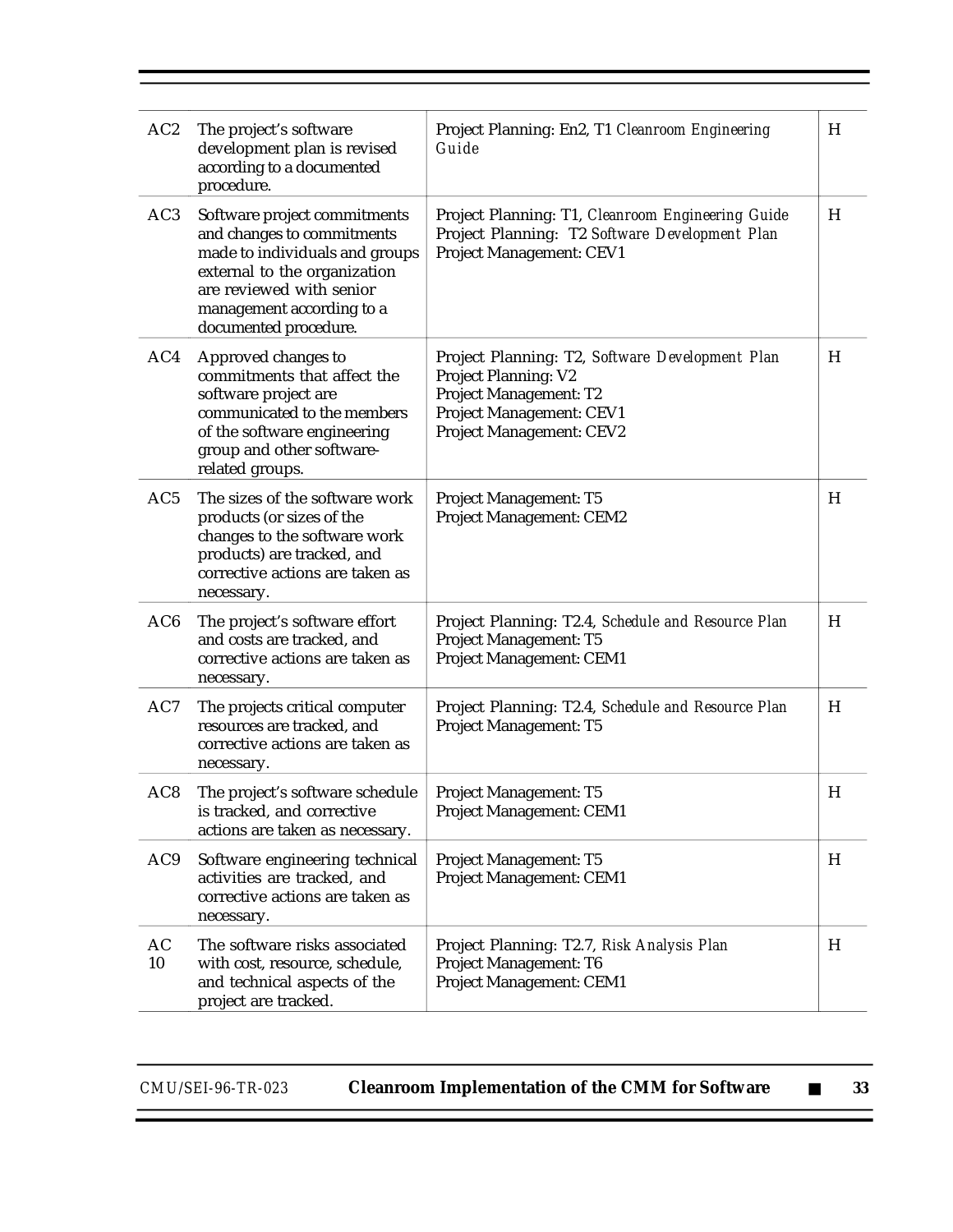| AC.<br>11 | Actual measurement data and<br>replanning data for the<br>software project are recorded.                                                                                            | Project Planning: T2.5 Measurement Plan<br>Project Management: T5, Project Record<br>Project Management: CET4 | H |
|-----------|-------------------------------------------------------------------------------------------------------------------------------------------------------------------------------------|---------------------------------------------------------------------------------------------------------------|---|
| AC.<br>12 | The software engineering group<br>conducts periodic internal<br>reviews to track technical<br>progress, plans, performance,<br>and issues against the software<br>development plan. | <b>Project Management: CEV1</b><br>Performance Improvement: T1                                                | H |
| AC<br>13  | Formal reviews to address the<br>accomplishments and results of<br>the software project are<br>conducted at selected project<br>milestones according to a<br>documented procedure.  | Project Management: CEV1<br>Performance Improvement: T1                                                       | H |

| <b>CMM Process Element</b>      |                                                                                                                    | <b>Cleanroom Process Implementation</b>                                                                                                                                          |      |
|---------------------------------|--------------------------------------------------------------------------------------------------------------------|----------------------------------------------------------------------------------------------------------------------------------------------------------------------------------|------|
| <b>Measurement and Analysis</b> |                                                                                                                    | <b>Process Name: Section, Relevant Work Products</b>                                                                                                                             | Corr |
| ME1                             | Measurements are made and<br>used to determine the status of<br>the software tracking and<br>oversight activities. | Project Planning: T2.5, Measurement Plan<br><b>Project Management: T5</b><br>Project Management: CEM1, Project Record<br>Project Management: CEV1<br>Performance Improvement: T1 | H    |

| <b>CMM Process Element</b> |                                                                                                                                                         | <b>Cleanroom Process Implementation</b>              |      |
|----------------------------|---------------------------------------------------------------------------------------------------------------------------------------------------------|------------------------------------------------------|------|
|                            | <b>Verifying Implementation</b>                                                                                                                         | <b>Process Name: Section, Relevant Work Products</b> | Corr |
| VE <sub>1</sub>            | The activities for software<br>project tracking and oversight<br>are reviewed with senior<br>management on a periodic<br>basis.                         | <b>Project Management: CEV1</b>                      | H    |
| VE2                        | The activities for software<br>project tracking and oversight<br>are reviewed with the project<br>manager on both a periodic and<br>event-driven basis. | <b>Project Management: CEV1</b>                      | H    |

| -34 |  | <b>Cleanroom Implementation of the CMM for Software</b> |
|-----|--|---------------------------------------------------------|
|-----|--|---------------------------------------------------------|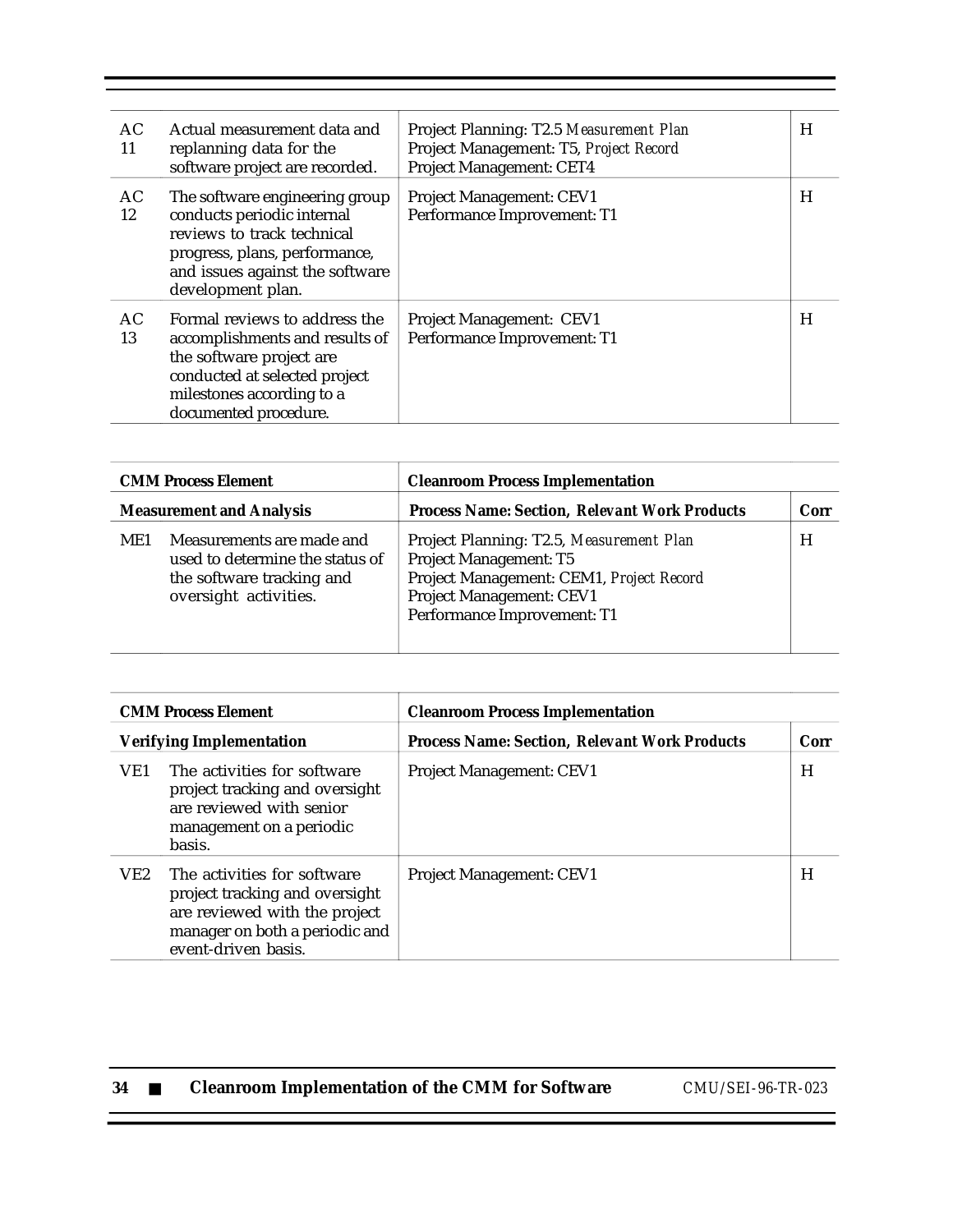| VE3 | The software quality assurance<br>group reviews and/or audits<br>the activities and work<br>products for software project<br>tracking and oversight and<br>reports the results. | While Cleanroom does not include an independent<br>software quality assurance group, the addition of<br>such a group would change this rating to H.<br>However, a rating of H might be justified without an<br>SQA group. The small team approach of Cleanroom<br>with its associated checks and balances in team<br>reviews and verifications helps ensure that SQA |  |
|-----|---------------------------------------------------------------------------------------------------------------------------------------------------------------------------------|----------------------------------------------------------------------------------------------------------------------------------------------------------------------------------------------------------------------------------------------------------------------------------------------------------------------------------------------------------------------|--|
|     |                                                                                                                                                                                 | activities are accomplished by alternate methods.                                                                                                                                                                                                                                                                                                                    |  |

 $\equiv$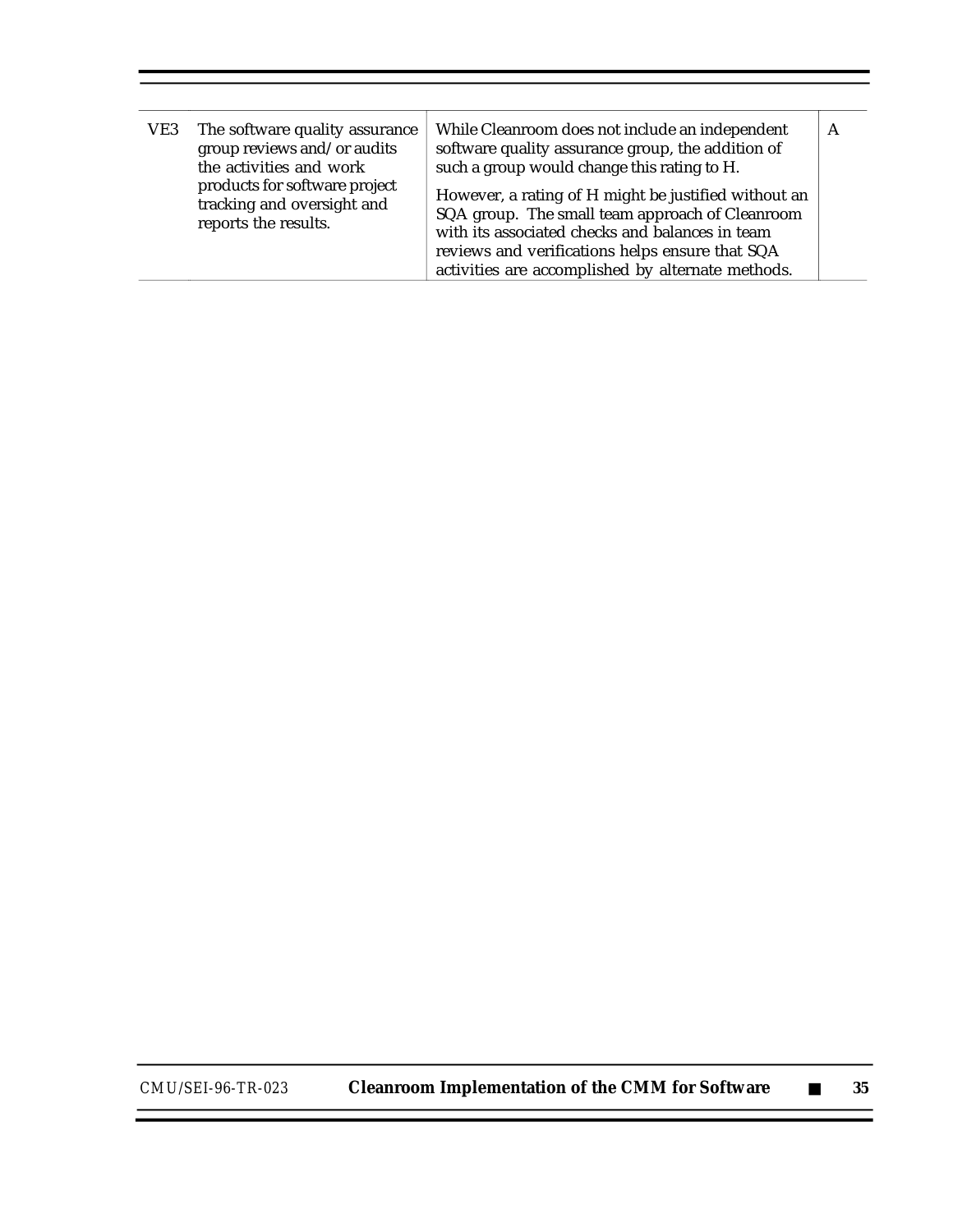### **4.2.4 Software Subcontract Management**

## **Correspondence Analysis**

The Cleanroom processes do not define explicit management and organizational activities for software subcontracting, and thus the overall correspondence with the Software Subcontract Management KPA is rated as Consistent.

However, Cleanroom provides modern technology and engineering methods that can provide effective support for software subcontracting. In this approach, the prime contractor subcontracts for Cleanroom software engineering services. The prime contractor can apply Cleanroom processes in defining the contract and tracking and evaluating subcontractor performance. Cleanroom requires rigorous specification, design, and certification work products whose properties can be objectively assessed by the prime contractor. For example, a subcontract could include an agreement on required software function and certification goals, such that the prime contractor will

- provide software function and usage requirements
- define certification goals to be achieved
- conduct statistical acceptance testing based on agreed usage models

#### and the subcontractor will

- develop box structure specifications based on function requirements
- develop usage models based on usage requirements
- carry out incremental development and delivery
- demonstrate achievement of certification goals through statistical testing based on agreed usage models

Such an agreement defines precise objectives, work products, and completion criteria for successful subcontract management. In this case, managing the subcontract amounts to managing a Cleanroom project.

#### **Overall correspondence: Consistent**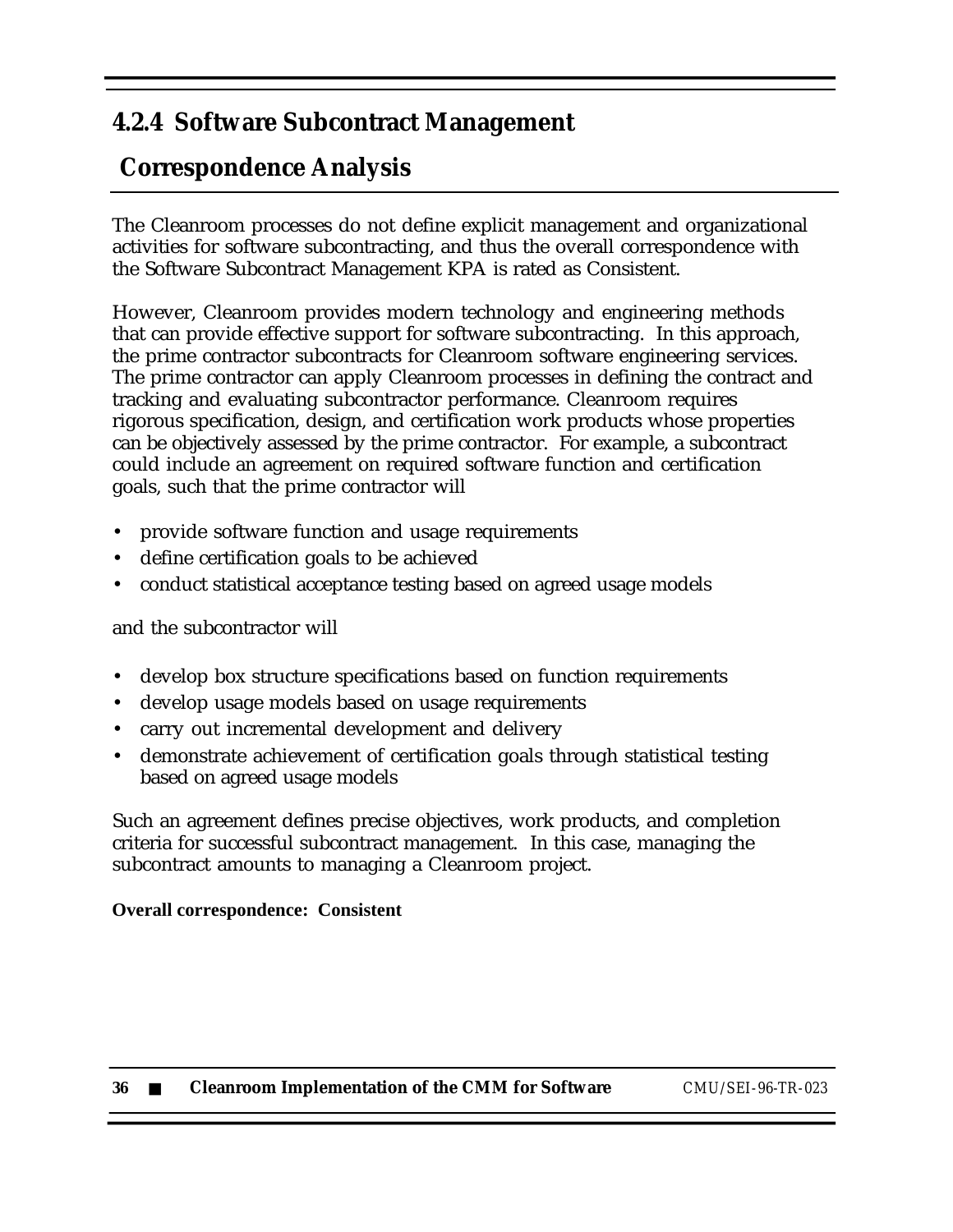# **Correspondence Mapping**

|                 | <b>CMM Process Element</b>                                                                                                | <b>Cleanroom Process Implementation</b>                                                                                 |      |  |
|-----------------|---------------------------------------------------------------------------------------------------------------------------|-------------------------------------------------------------------------------------------------------------------------|------|--|
| Goals           |                                                                                                                           | <b>Process Name: Section, Relevant Work Products</b>                                                                    | Corr |  |
| GO <sub>1</sub> | The prime contractor selects<br>qualified software<br>subcontractors.                                                     | Ability to perform the Cleanroom processes forms a<br>basis for subcontractor selection.                                | C    |  |
| GO2             | The prime contractor and the<br>software subcontractor agree to<br>their commitments to each<br>other.                    |                                                                                                                         | C    |  |
| GO <sub>3</sub> | The prime contractor and the<br>software subcontractor<br>maintain ongoing<br>communications.                             |                                                                                                                         |      |  |
| GO4             | The prime contractor tracks the<br>software subcontractor's actual<br>results and performance<br>against its commitments. | Project Management: Prime contractor can track<br>results of Cleanroom specification, development and<br>certification. | C    |  |

| <b>CMM Process Element</b>   |                                                                                                                        | <b>Cleanroom Process Implementation</b>              |      |
|------------------------------|------------------------------------------------------------------------------------------------------------------------|------------------------------------------------------|------|
| <b>Commitment to Perform</b> |                                                                                                                        | <b>Process Name: Section, Relevant Work Products</b> | Corr |
| CO <sub>1</sub>              | The project follows a written<br>organizational policy for<br>managing the software<br>subcontract.                    | Project Planning: T2.2, Project Organization Plan    | C    |
| CO <sub>2</sub>              | A subcontract manager is<br>designated to be responsible for<br>establishing and managing the<br>software subcontract. | Project Planning: T2.2, Project Organization Plan    |      |

*CMU/SEI-96-TR-023* **Cleanroom Implementation of the CMM for Software** ■ **37**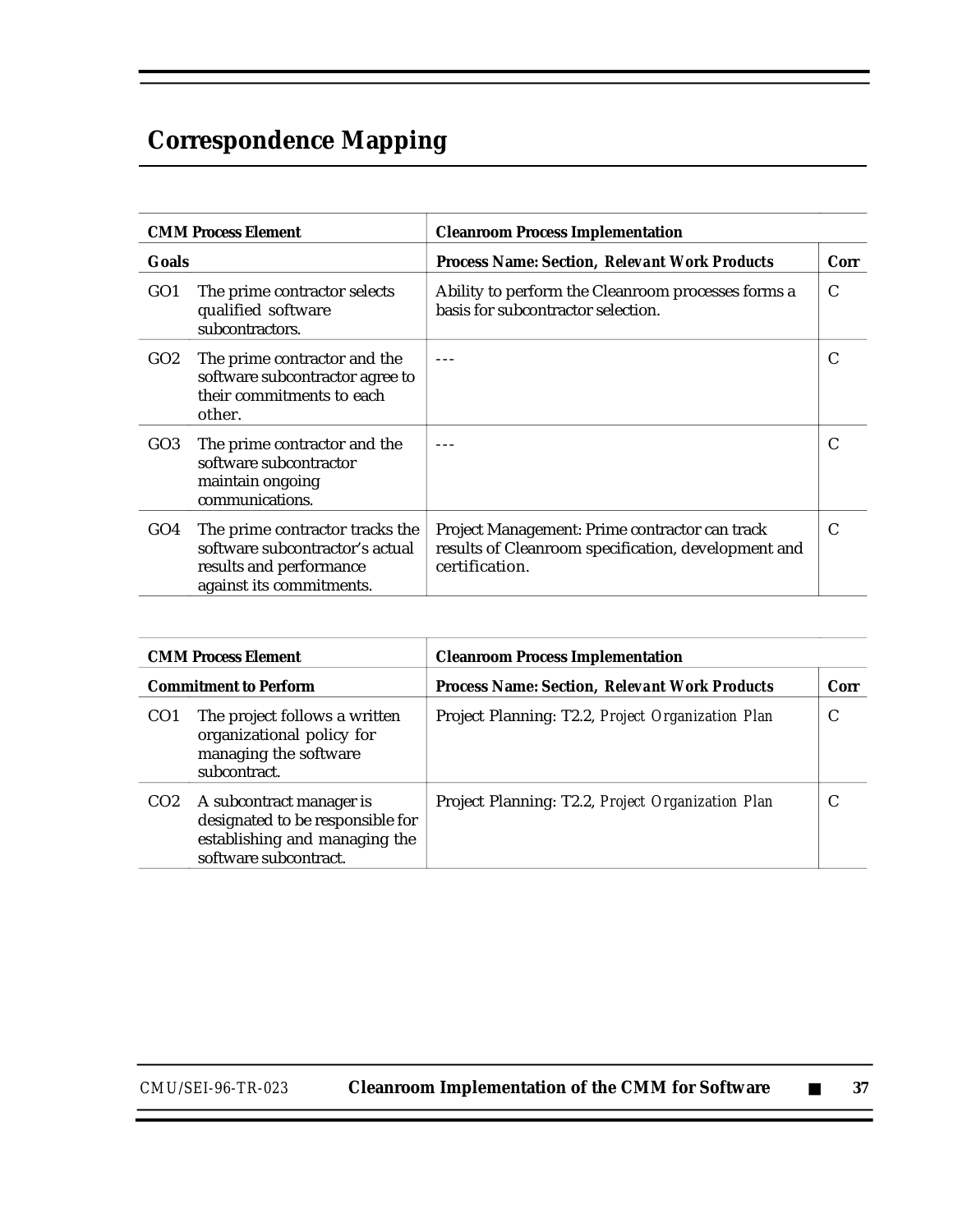|                 | <b>CMM Process Element</b>                                                                                                                                                    | <b>Cleanroom Process Implementation</b>              |      |
|-----------------|-------------------------------------------------------------------------------------------------------------------------------------------------------------------------------|------------------------------------------------------|------|
|                 | <b>Ability to Perform</b>                                                                                                                                                     | <b>Process Name: Section. Relevant Work Products</b> | Corr |
| AB1             | Adequate resources and funding<br>are provided for selecting the<br>software subcontractor and<br>managing the subcontract.                                                   | Project Planning: T2.4, Schedule and Resource Plan   | C    |
| AB2             | Software managers and other<br>individuals who are involved<br>in establishing and managing<br>the software subcontract are<br>trained to perform these<br>activities.        | Project Planning: T2.9, Training Plan                | C    |
| AB <sub>3</sub> | Software managers and other<br>individuals who are involved<br>in managing the software<br>subcontract receive orientation<br>in the technical aspects of the<br>subcontract. | Project Planning: T2.9, Training Plan                | C    |

| <b>CMM Process Element</b>  |                                                                                                                                                                             | <b>Cleanroom Process Implementation</b>                                                                                                                                                                                  |      |
|-----------------------------|-----------------------------------------------------------------------------------------------------------------------------------------------------------------------------|--------------------------------------------------------------------------------------------------------------------------------------------------------------------------------------------------------------------------|------|
| <b>Activities Performed</b> |                                                                                                                                                                             | <b>Process Name: Section, Relevant Work Products</b>                                                                                                                                                                     | Corr |
| AC1                         | The work to be subcontracted is<br>defined and planned according<br>to a documented procedure.                                                                              | <b>Project Planning</b><br>Requirements Analysis: Software Requirements<br>Function Specification: Function Specification<br>Usage Specification: Usage Specification<br>Increment Planning: Increment Construction Plan | C    |
| AC2                         | The software subcontractor is<br>selected, based on an<br>evaluation of the subcontract<br>bidder's ability to perform the<br>work, according to a<br>documented procedure. | Ability to perform the Cleanroom processes forms a<br>basis for subcontractor evaluation.                                                                                                                                | C    |
| AC3                         | The contractual agreement<br>between the prime contractor<br>and the software subcontractor<br>is used as the basis for<br>managing the subcontract.                        |                                                                                                                                                                                                                          | C    |
| AC4                         | A documented subcontractor's<br>software development plan is<br>reviewed and approved by the<br>prime contractor.                                                           | <b>Project Planning: V2</b>                                                                                                                                                                                              | C    |

| -38 |  | <b>Cleanroom Implementation of the CMM for Software</b> |  |
|-----|--|---------------------------------------------------------|--|
|-----|--|---------------------------------------------------------|--|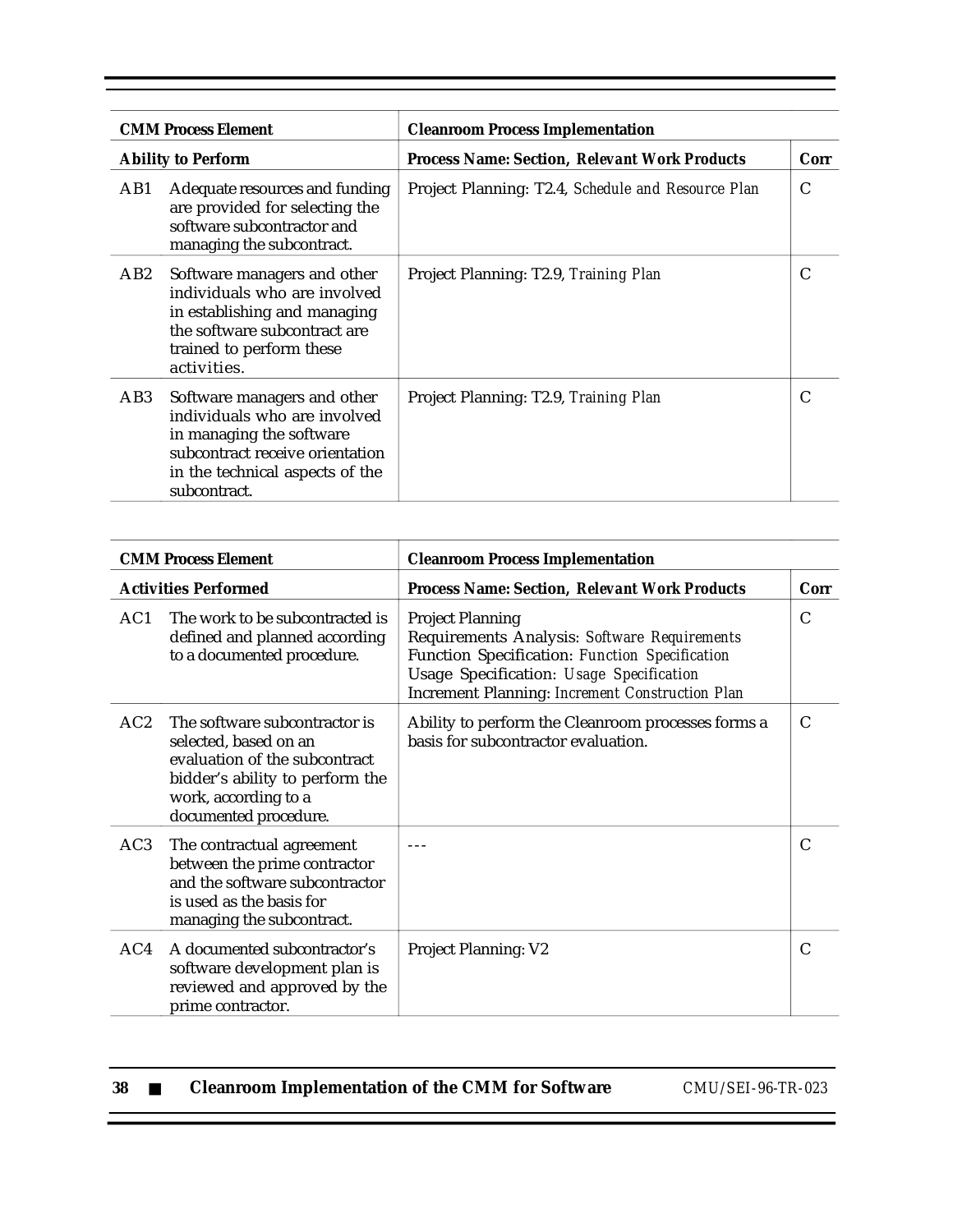| AC5             | A documented and approved<br>subcontractor's software<br>development plan is used for<br>tracking the software<br>activities and communicating<br>status.                                           | <b>Project Management: T5</b>                                                                                                                                          | C            |
|-----------------|-----------------------------------------------------------------------------------------------------------------------------------------------------------------------------------------------------|------------------------------------------------------------------------------------------------------------------------------------------------------------------------|--------------|
| AC <sub>6</sub> | Changes to the software<br>subcontractor's statement of<br>work, subcontract terms and<br>conditions, and other<br>commitments are resolved<br>according to a documented<br>procedure.              | Project Management: CET3<br><b>Engineering Change</b>                                                                                                                  | C            |
| AC7             | The prime contractor's<br>management conducts periodic<br>status/coordination reviews<br>with the software<br>subcontractor's management.                                                           | Project Management: CEV1                                                                                                                                               | C            |
| AC <sub>8</sub> | Periodic technical reviews and<br>interchanges are held with the<br>software subcontractor.                                                                                                         | Project Management: T2<br>Project Management: V1                                                                                                                       | C            |
| AC <sub>9</sub> | Formal reviews to address the<br>subcontractor's software<br>engineering accomplishments<br>and results are conducted at<br>selected milestones according<br>to a documented procedure.             | Project Planning: T2.4, Schedule and Resource Plan<br>Project Management: CEV1<br>Performance Improvement: CEV1<br>Increment Planning: T2, Increment Construction Plan | C            |
| AC<br>10        | The prime contractor's<br>software quality assurance<br>group monitors the<br>subcontractor's software<br>quality assurance activities<br>according to a documented<br>procedure.                   | $- - -$                                                                                                                                                                | $\mathsf{C}$ |
| AC<br>11        | The prime contractor's<br>software configuration<br>management group monitors<br>the subcontractor's activities<br>for software configuration<br>management according to a<br>documented procedure. | $- - -$                                                                                                                                                                | C            |

Ξ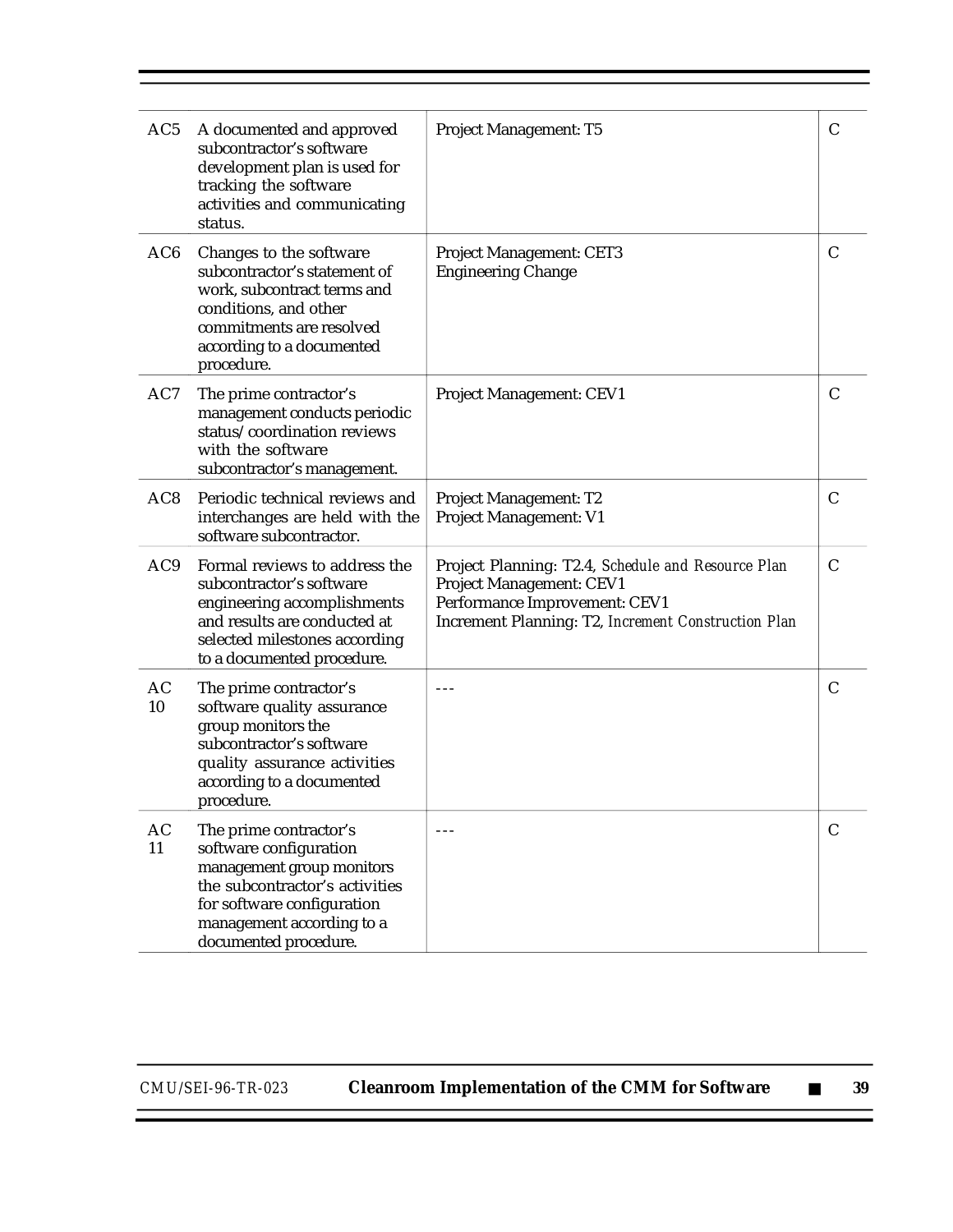| AC<br>12 | The prime contractor conducts<br>acceptance testing as part of<br>the delivery of the<br>subcontractor's software<br>products according to a<br>documented procedure. | Prime contractor applies<br><b>Usage Specification</b><br><b>Usage Modeling &amp; Test Planning</b><br>Statistical Testing & Certification                             |   |
|----------|-----------------------------------------------------------------------------------------------------------------------------------------------------------------------|------------------------------------------------------------------------------------------------------------------------------------------------------------------------|---|
| AC<br>13 | The software subcontractor's<br>performance is evaluated on a<br>periodic basis, and the<br>evaluation is reviewed with<br>the subcontractor.                         | Project Planning: T2.4, Schedule and Resource Plan<br>Project Management: CEV1<br>Performance Improvement: CEV1<br>Increment Planning: T2, Increment Construction Plan | C |

| <b>CMM Process Element</b><br><b>Measurement and Analysis</b> |                                                                                                                          | <b>Cleanroom Process Implementation</b>                                                                                                                                          |      |
|---------------------------------------------------------------|--------------------------------------------------------------------------------------------------------------------------|----------------------------------------------------------------------------------------------------------------------------------------------------------------------------------|------|
|                                                               |                                                                                                                          | <b>Process Name: Section, Relevant Work Products</b>                                                                                                                             | Corr |
| ME1                                                           | Measurements are made and<br>used to determine the status of<br>the activities for managing the<br>software subcontract. | Project Planning: T2.5, Measurement Plan<br><b>Project Management: T5</b><br>Project Management: CEM1, Project Record<br>Project Management: CEV1<br>Performance Improvement: T1 |      |

| <b>CMM Process Element</b>      |                                                                                                                                                                           | <b>Cleanroom Process Implementation</b>                                                                                                                                                                                                                                                                                                                                                                                   |      |
|---------------------------------|---------------------------------------------------------------------------------------------------------------------------------------------------------------------------|---------------------------------------------------------------------------------------------------------------------------------------------------------------------------------------------------------------------------------------------------------------------------------------------------------------------------------------------------------------------------------------------------------------------------|------|
| <b>Verifying Implementation</b> |                                                                                                                                                                           | <b>Process Name: Section, Relevant Work Products</b>                                                                                                                                                                                                                                                                                                                                                                      | Corr |
| VE1                             | The activities for managing<br>the software subcontract are<br>reviewed with senior<br>management on a periodic<br>basis.                                                 | Project Management: CEV1                                                                                                                                                                                                                                                                                                                                                                                                  | C    |
| VE2                             | The activities for managing<br>the software subcontract are<br>reviewed with the project<br>manager on both a periodic and<br>event-driven basis.                         | <b>Project Management: CEV1</b>                                                                                                                                                                                                                                                                                                                                                                                           | C    |
| VE3                             | The software quality assurance<br>group reviews and/or audits<br>the activities and work<br>products for managing the<br>software subcontract and<br>reports the results. | While Cleanroom does not include an independent<br>software quality assurance group, the addition of<br>such a group would change this rating to H.<br>However, a rating of H might be justified without an<br>SQA group. The small team approach of Cleanroom<br>with its associated checks and balances in team<br>reviews and verifications helps ensure that SQA<br>activities are accomplished by alternate methods. | A    |

| 40 |  | <b>Cleanroom Implementation of the CMM for Software</b> | CMU/SEI-96-TR-023 |
|----|--|---------------------------------------------------------|-------------------|
|----|--|---------------------------------------------------------|-------------------|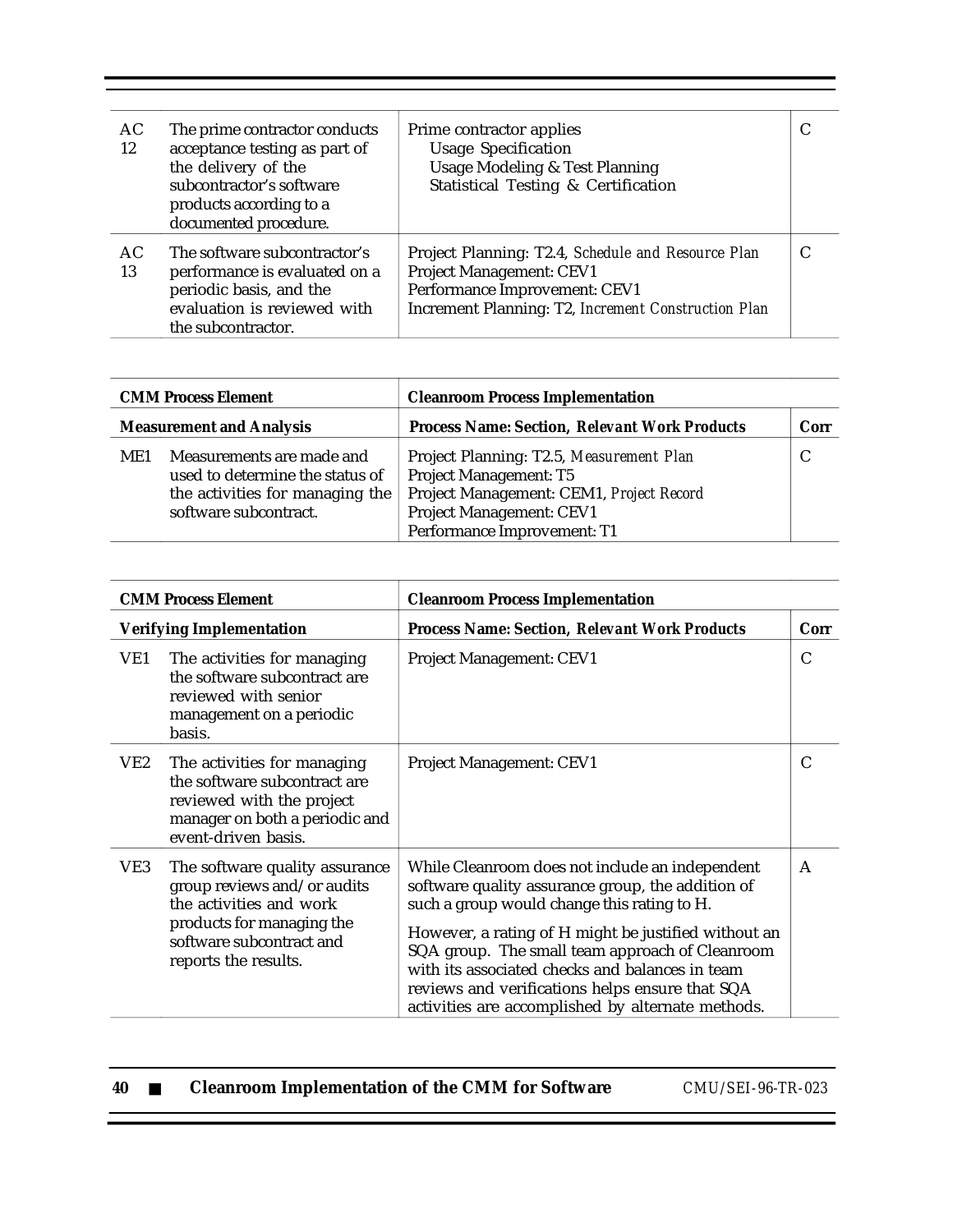### **4.2.5 Software Quality Assurance**

## **Correspondence Analysis**

The Cleanroom processes do not require a separate Software Quality Assurance function, although such a function is compatible with Cleanroom operations. Cleanroom does not define explicit management and organizational activities for SQA group operations. The addition of an SQA group would justify an overall correspondence rating with the Software Quality Assurance KPA of High.

However, quality control is a key element of the Cleanroom processes, which provide modern methods for integrating software quality assessment and assurance functions into Cleanroom operations as an intrinsic activity. In particular, Cleanroom provides technology and methods for precise software specification and design, correctness verification, scientific quality measurement and certification, and engineering change control. These alternative methods satisfy the intent of SQA goals 1, 2, and 3, and a rating of High might be justified without an SQA group. The small team approach of Cleanroom with its associated checks and balances in team reviews and verifications helps ensure that required SQA activities are accomplished through alternate methods. A conservative rating of overall correspondence with the Software Quality Assurance KPA is Partial.

**Overall correspondence: Partial**

## **Correspondence Mapping**

| <b>CMM Process Element</b> |                                                       | <b>Cleanroom Process Implementation</b>                                                                                                                                                                                                                                                                                                                                              |      |
|----------------------------|-------------------------------------------------------|--------------------------------------------------------------------------------------------------------------------------------------------------------------------------------------------------------------------------------------------------------------------------------------------------------------------------------------------------------------------------------------|------|
| Goals                      |                                                       | <b>Process Name: Section, Relevant Work Products</b>                                                                                                                                                                                                                                                                                                                                 | Corr |
| GO <sub>1</sub>            | Software quality assurance<br>activities are planned. | Project Planning: T1, Cleanroom Engineering Guide<br>Project Planning: T2.2, Project Organization Plan<br>Project Planning: T2.5, Measurement Plan<br>Project Planning: T2.7, Risk Analysis Plan<br>Project Planning: T2.10, Configuration Management<br>Plan<br><b>Correctness Verification</b><br><b>Usage Modeling and Test Planning</b><br>Statistical Testing and Certification | H    |

| <i>CMU/SEI-96-TR-023</i> | <b>Cleanroom Implementation of the CMM for Software</b> |  |  |
|--------------------------|---------------------------------------------------------|--|--|
|--------------------------|---------------------------------------------------------|--|--|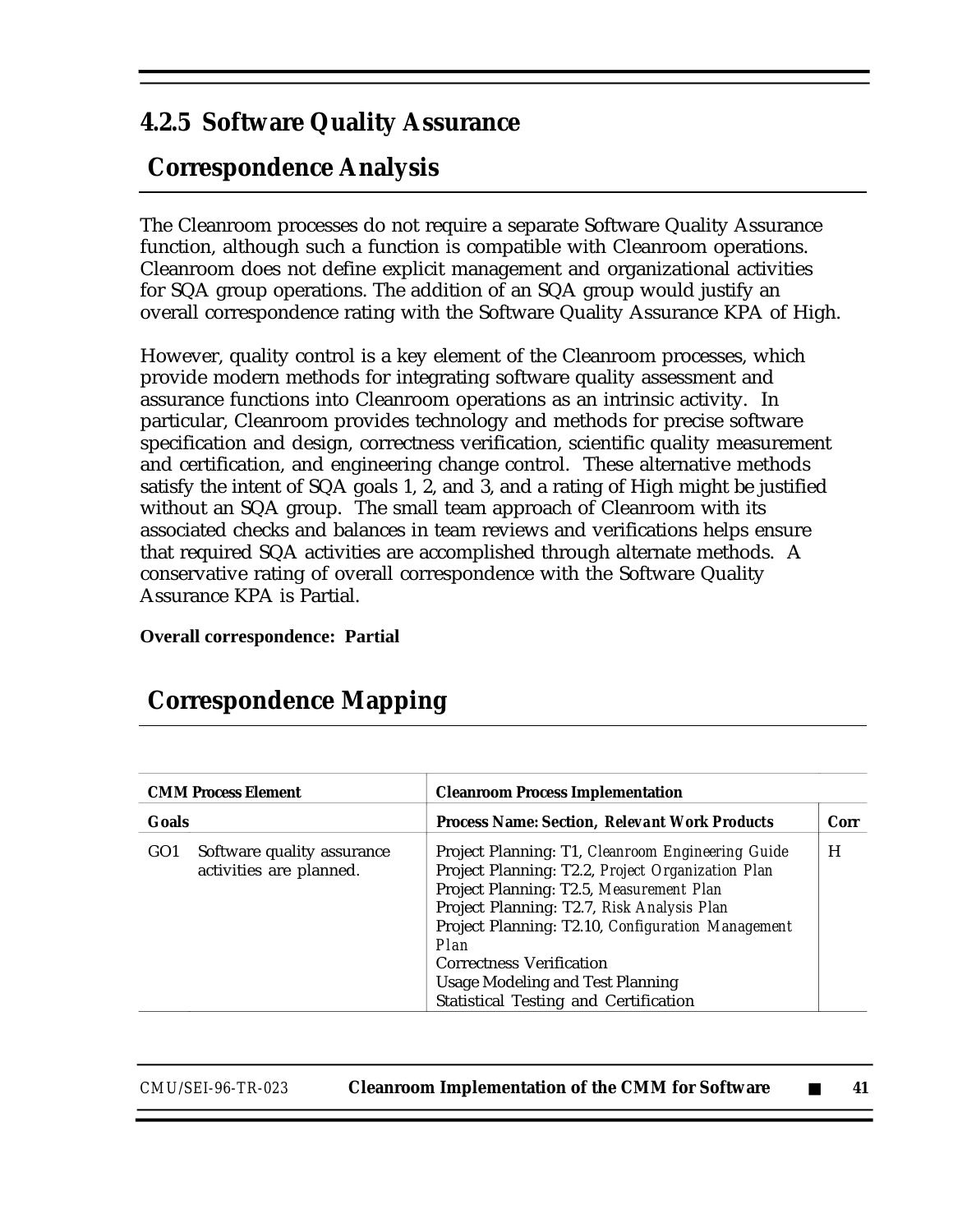| GO2 | Adherence of software products<br>and activities to the<br>applicable standards,<br>procedures, and requirements is<br>verified objectively. | Project Management: O1<br>Project Management: O2<br><b>Project Management: T5</b><br><b>Project Management: CEV1</b><br>Performance Improvement T1<br><b>Correctness Verification</b><br>Statistical Testing & Certification | A |
|-----|----------------------------------------------------------------------------------------------------------------------------------------------|------------------------------------------------------------------------------------------------------------------------------------------------------------------------------------------------------------------------------|---|
| GO3 | Affected groups and<br>individuals are informed of<br>software quality assurance<br>activities and results.                                  | <b>Project Planning: V1</b><br><b>Project Planning: V2</b><br><b>Project Planning: CET1</b><br><b>Project Management: CEV1</b>                                                                                               | H |
| GO4 | Noncompliance issues that<br>cannot be resolved within the<br>software project are addressed<br>by senior management.                        | <b>Project Management: CEV1</b>                                                                                                                                                                                              |   |

| <b>CMM Process Element</b>   |                                                                                                                 | <b>Cleanroom Process Implementation</b>                                                                |      |
|------------------------------|-----------------------------------------------------------------------------------------------------------------|--------------------------------------------------------------------------------------------------------|------|
| <b>Commitment to Perform</b> |                                                                                                                 | <b>Process Name: Section, Relevant Work Products</b>                                                   | Corr |
| CO <sub>1</sub>              | The project follows a written<br>organizational policy for<br>implementing software quality<br>assurance (SQA). | Project Planning: T1.1, Cleanroom Engineering Guide<br>Project Planning: T2, Software Development Plan | H    |

|     | <b>CMM Process Element</b>                                                                                               | <b>Cleanroom Process Implementation</b>                                                                                                                                                                                                                                                                           |      |
|-----|--------------------------------------------------------------------------------------------------------------------------|-------------------------------------------------------------------------------------------------------------------------------------------------------------------------------------------------------------------------------------------------------------------------------------------------------------------|------|
|     | <b>Ability to Perform</b>                                                                                                | <b>Process Name: Section, Relevant Work Products</b>                                                                                                                                                                                                                                                              | Corr |
| AB1 | A group that is responsible for<br>coordinating and implementing<br>SQA for the project (i.e., the<br>SQA group) exists. | While Cleanroom does not include an independent<br>software quality assurance group, the addition of<br>such a group would change this rating to H.<br>However, a rating of H might be justified without an<br>SQA group. The small team approach of Cleanroom<br>with its associated checks and balances in team | A    |
|     |                                                                                                                          | reviews and verifications helps ensure that SQA<br>activities are accomplished by alternate methods.                                                                                                                                                                                                              |      |
| AB2 | Adequate resources and funding<br>are provided for performing<br>the SQA activities.                                     | Project Planning: T2.4, Schedule and Resource Plan<br>Project Management: T4                                                                                                                                                                                                                                      | H    |
| AB3 | Members of the SQA group are<br>trained to perform their SQA<br>activities.                                              | Project Planning: T2.9, Training Plan<br>Project Management: T3                                                                                                                                                                                                                                                   | A    |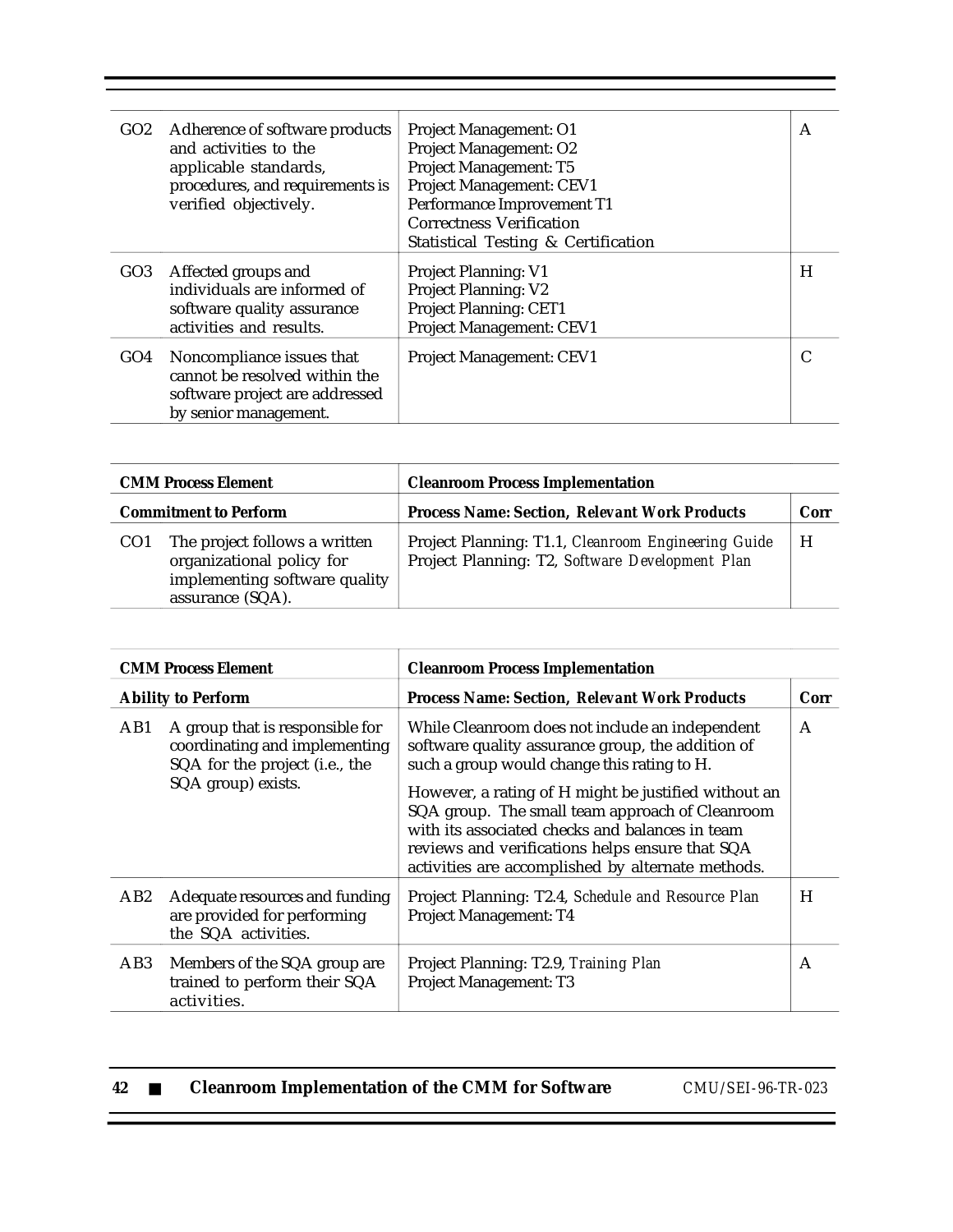| AB4 | The members of the software<br>project receive orientation on<br>the role, responsibilities,<br>authority, and value of the | Project Planning: T2.9, Training Plan<br><b>Project Management: T3</b> | А |
|-----|-----------------------------------------------------------------------------------------------------------------------------|------------------------------------------------------------------------|---|
|     | SQA group.                                                                                                                  |                                                                        |   |

|                 | <b>CMM Process Element</b>                                                                                                                  | <b>Cleanroom Process Implementation</b>                                                                                                                                                                                                                                                                                                                                                     |              |
|-----------------|---------------------------------------------------------------------------------------------------------------------------------------------|---------------------------------------------------------------------------------------------------------------------------------------------------------------------------------------------------------------------------------------------------------------------------------------------------------------------------------------------------------------------------------------------|--------------|
|                 | <b>Activities Performed</b>                                                                                                                 | <b>Process Name: Section, Relevant Work Products</b>                                                                                                                                                                                                                                                                                                                                        | Corr         |
| AC1             | A SQA plan is prepared for the<br>software project according to a<br>documented procedure.                                                  | Project Planning: T1, Cleanroom Engineering Guide<br>Project Planning: T2.2, Project Organization Plan<br>Project Planning: T2.5, Measurement Plan<br>Project Planning: T2.7, Risk Analysis Plan<br>Project Planning: T2.10, Configuration Management<br>Plan<br><b>Correctness Verification</b><br><b>Usage Modeling and Test Planning</b><br><b>Statistical Testing and Certification</b> | H            |
| AC <sub>2</sub> | The SQA group's activities are<br>performed in accordance with<br>the SQA plan.                                                             | Project Management: O1<br>Project Management: O2<br>Project Management: T4<br>Project Management: T5<br>Project Management: CEV1<br>Performance Improvement T1<br><b>Correctness Verification</b><br>Statistical Testing & Certification                                                                                                                                                    | A            |
| AC3             | The SQA group participates in<br>the preparation and review of<br>the project's software<br>development plan, standards,<br>and procedures. | Project Planning: T2, Software Development Plan<br><b>Project Planning: V2</b>                                                                                                                                                                                                                                                                                                              | $\mathsf{A}$ |
| AC4             | The SQA group reviews the<br>software engineering activities<br>to verify compliance.                                                       | SQA review elements are distributed among<br>Cleanroom processes, especially the following:<br>Project Management: T5<br>Project Management: CEV1<br>Performance Improvement T1<br><b>Correctness Verification</b><br>Statistical Testing & Certification                                                                                                                                   | A            |
| AC <sub>5</sub> | The SQA group audits<br>designated software work<br>products to verify compliance.                                                          | <b>Project Management: T5</b><br>Project Management: CEV2<br><b>Correctness Verification: T2</b><br>Statistical Testing & Certification: T6                                                                                                                                                                                                                                                 | A            |

Ξ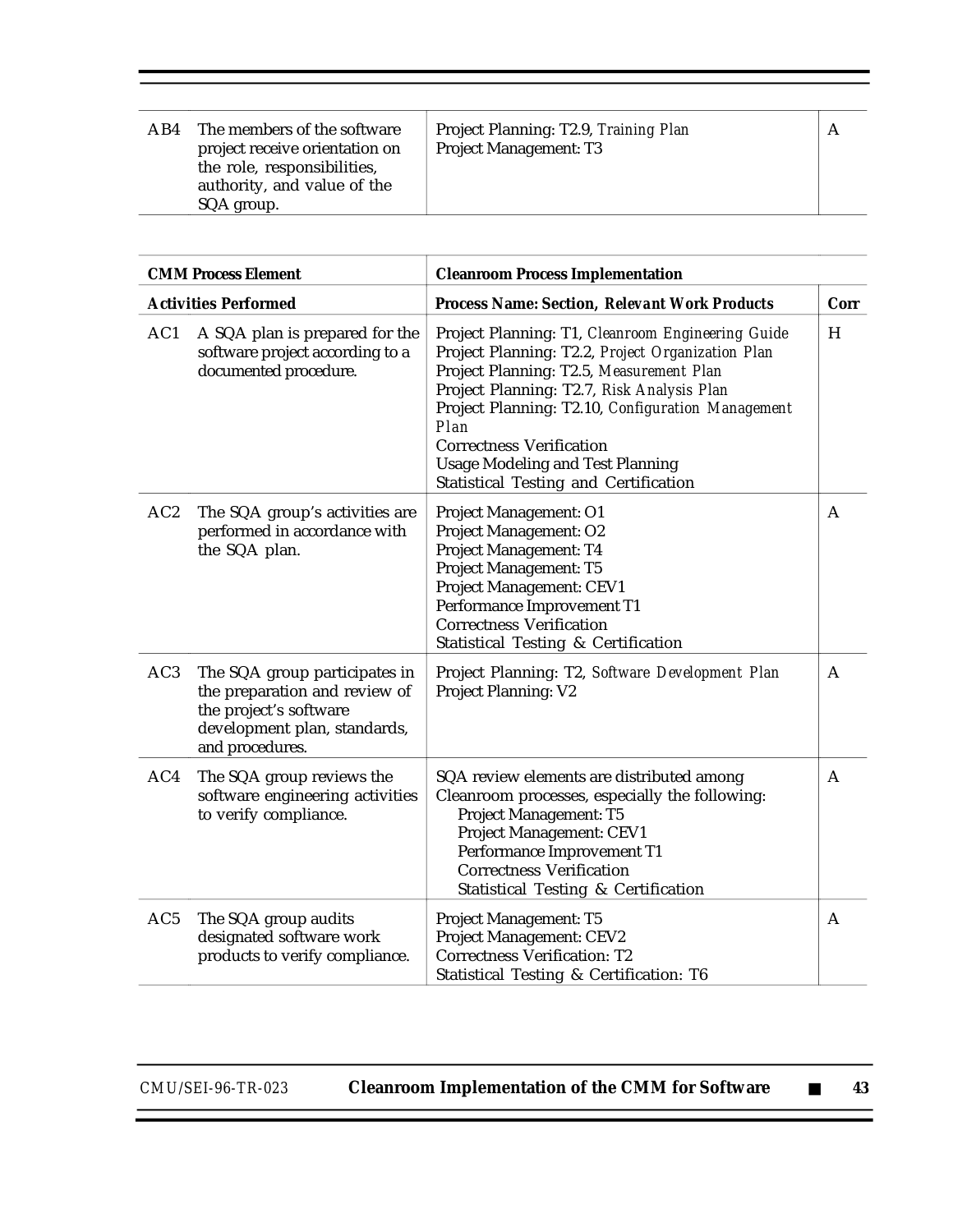| AC6             | The SQA group periodically<br>reports the results of its<br>activities to the software<br>engineering group.                                               |                                                                                                                       |   |
|-----------------|------------------------------------------------------------------------------------------------------------------------------------------------------------|-----------------------------------------------------------------------------------------------------------------------|---|
| AC7             | Deviations identified in the<br>software activities and<br>software work products are<br>documented and handled<br>according to a documented<br>procedure. | Project Planning: T1, Cleanroom Engineering Guide<br><b>Project Management: T5</b><br><b>Project Management: CET4</b> | H |
| AC <sub>8</sub> | The SQA group conducts<br>periodic reviews of its<br>activities and findings with<br>the customer's SQA personnel,<br>as appropriate.                      |                                                                                                                       |   |

|                                 | <b>CMM Process Element</b>                                                                               | <b>Cleanroom Process Implementation</b>                                                                                                                                   |      |
|---------------------------------|----------------------------------------------------------------------------------------------------------|---------------------------------------------------------------------------------------------------------------------------------------------------------------------------|------|
| <b>Measurement and Analysis</b> |                                                                                                          | <b>Process Name: Section, Relevant Work Products</b>                                                                                                                      | Corr |
| ME1                             | Measurements are made and<br>used to determine the cost and<br>schedule status of the SQA<br>activities. | Project Planning: T2.5, Measurement Plan<br>Project Management: T5<br>Project Management: CEM1, Project Record<br>Project Management: CEV1<br>Performance Improvement: T1 | H    |

| <b>CMM Process Element</b> |                                                                                                                                            | <b>Cleanroom Process Implementation</b>              |      |
|----------------------------|--------------------------------------------------------------------------------------------------------------------------------------------|------------------------------------------------------|------|
|                            | <b>Verifying Implementation</b>                                                                                                            | <b>Process Name: Section, Relevant Work Products</b> | Corr |
| VE1                        | The SQA activities are<br>reviewed with senior<br>management on a periodic<br>basis.                                                       | <b>Project Management: CEV1</b>                      | A    |
| VE2                        | The SQA activities are<br>reviewed with the project<br>manager on both a periodic and<br>event-driven basis.                               | Project Management: CEV1                             | A    |
| VE3                        | Experts independent of the<br>SQA group periodically<br>review the activities and<br>software work products of the<br>project's SQA group. |                                                      |      |

| -44 |  | <b>Cleanroom Implementation of the CMM for Software</b> |  |
|-----|--|---------------------------------------------------------|--|
|-----|--|---------------------------------------------------------|--|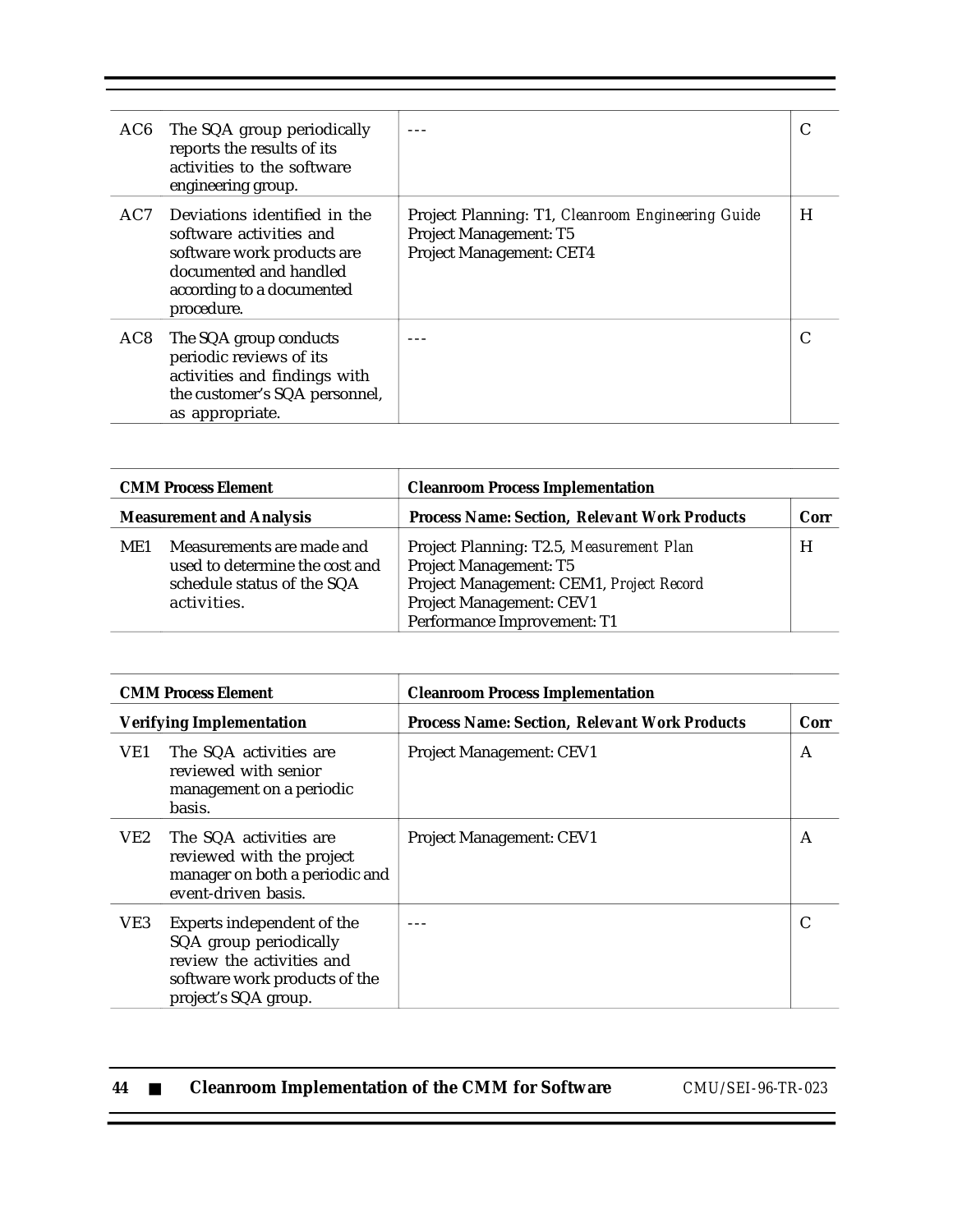### **4.2.6 Software Configuration Management**

## **Correspondence Analysis**

Cleanroom requires procedures for configuration management of all work products associated with specification, development, and certification. Cleanroom processes focus on explicit control of change management activities. However, Cleanroom does not prescribe procedures for defining work product baselines; this addition and associated management processes would justify a change in the overall correspondence rating from Partial to High.

#### **Overall correspondence: Partial**

|                 | <b>CMM Process Element</b><br><b>Cleanroom Process Implementation</b>                                  |                                                                                                                                                        |      |  |  |
|-----------------|--------------------------------------------------------------------------------------------------------|--------------------------------------------------------------------------------------------------------------------------------------------------------|------|--|--|
| Goals           |                                                                                                        | <b>Process Name: Section, Relevant Work Products</b>                                                                                                   | Corr |  |  |
| GO <sub>1</sub> | Software configuration<br>management activities are<br>planned.                                        | Project Planning: T2.10, Configuration Management<br>Plan                                                                                              | P    |  |  |
| GO2             | Selected software work<br>products are identified,<br>controlled, and available.                       | Project Planning: T2.3, Work Product Plan<br>Project Planning: T2.10, Configuration Management<br>Plan<br><b>Project Management: T4</b>                | P    |  |  |
| GO <sub>3</sub> | Changes to identified software<br>work products are controlled.                                        | Project Planning: T2.10, Configuration Management<br>Plan<br>Project Management: CEEn2<br><b>Project Management: CET3</b><br><b>Engineering Change</b> | H    |  |  |
| GO4             | Affected groups and<br>individuals are informed of<br>the status and content of<br>software baselines. | <b>Project Management: T1</b><br>Project Management: T2<br><b>Project Management: CEV2</b>                                                             | L    |  |  |

#### **Correspondence Mapping**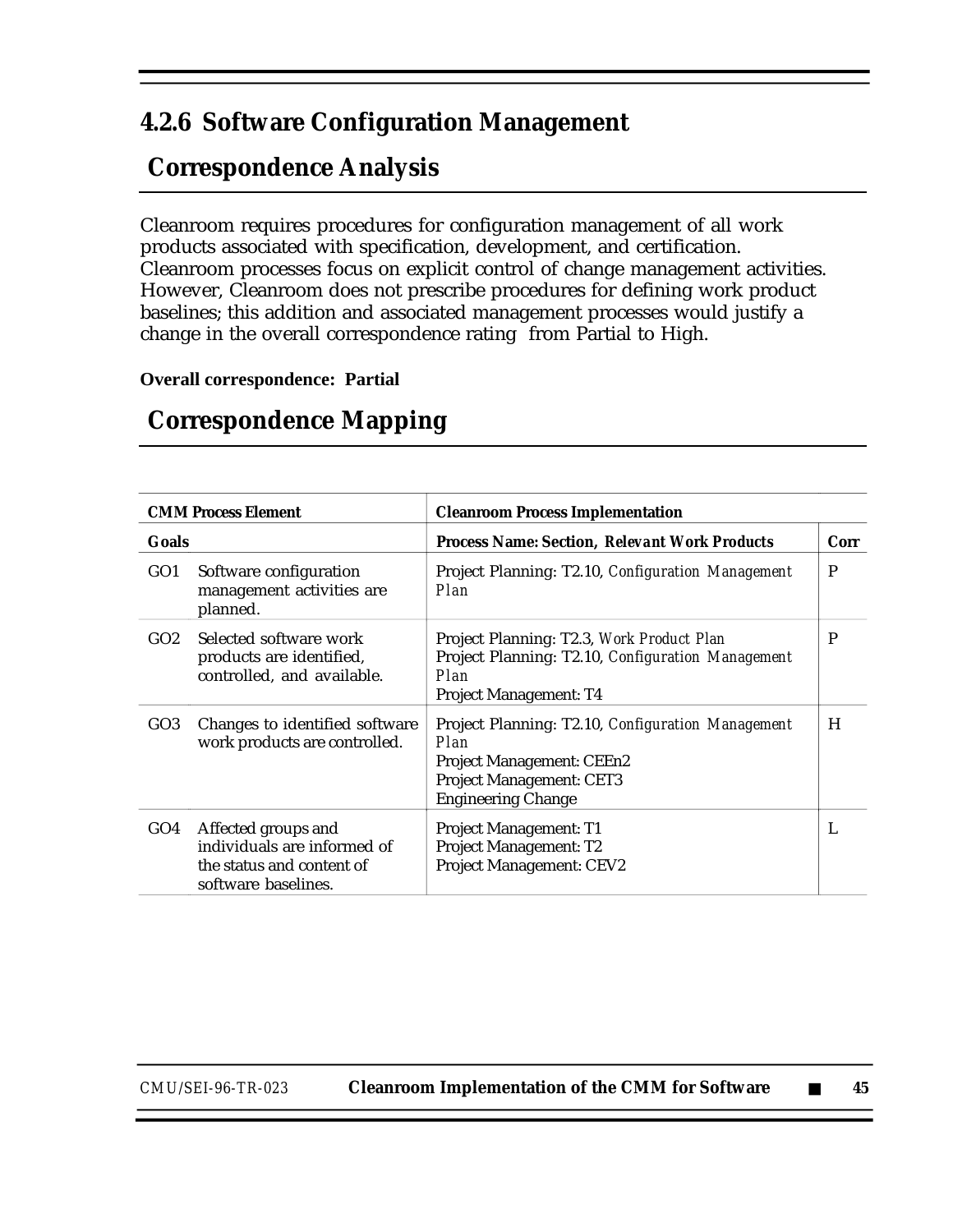| <b>CMM Process Element</b><br><b>Commitment to Perform</b> |                                                                                                                  | <b>Cleanroom Process Implementation</b>                                                                        |      |  |
|------------------------------------------------------------|------------------------------------------------------------------------------------------------------------------|----------------------------------------------------------------------------------------------------------------|------|--|
|                                                            |                                                                                                                  | <b>Process Name: Section, Relevant Work Products</b>                                                           | Corr |  |
|                                                            | The project follows a written<br>organizational policy for<br>implementing software<br>configuration management. | Project Planning: T1, Cleanroom Engineering Guide<br>Project Planning: T2.10, Configuration Management<br>Plan |      |  |

| <b>CMM Process Element</b> |                                                                                                                                                                           | <b>Cleanroom Process Implementation</b>                                                     |              |  |
|----------------------------|---------------------------------------------------------------------------------------------------------------------------------------------------------------------------|---------------------------------------------------------------------------------------------|--------------|--|
|                            | <b>Ability to Perform</b>                                                                                                                                                 | <b>Process Name: Section, Relevant Work Products</b>                                        | Corr         |  |
| AB1                        | A board having the authority<br>for managing the project's<br>software baselines (i.e., a<br>software configuration control<br>board - SCCB) exists or is<br>established. | $- - -$                                                                                     | $\mathsf{C}$ |  |
| AB <sub>2</sub>            | A group that is responsible for<br>coordinating and implementing<br>SCM for the project (i.e., the<br>SCM group) exists.                                                  | Project Planning: T2.2, Project Organization Plan                                           | P            |  |
| AB <sub>3</sub>            | Adequate resources and funding<br>are provided for performing<br>the SCM activities.                                                                                      | Project Planning: T2.4, Schedule and Resource Plan<br>Project Management: T4                | P            |  |
| AB4                        | Members of the SCM group are<br>trained in the objectives,<br>procedures, and methods for<br>performing their duties.                                                     | Project Planning: T2.9, Training Plan<br>Project Management: T3<br>Project Management: CET1 | $\mathsf{C}$ |  |
| AB5                        | Members of the software<br>engineering group and other<br>software-related groups are<br>trained to perform their SCM<br>activities.                                      | Project Planning: T2.9 Training Plan<br>Project Management: T3<br>Project Management: CET1  | P            |  |

| <b>CMM Process Element</b>  |                                                                                                 | <b>Cleanroom Process Implementation</b>                   |      |  |
|-----------------------------|-------------------------------------------------------------------------------------------------|-----------------------------------------------------------|------|--|
| <b>Activities Performed</b> |                                                                                                 | <b>Process Name: Section, Relevant Work Products</b>      | Corr |  |
|                             | AC1 A SCM plan is prepared for<br>each software project according<br>to a documented procedure. | Project Planning: T2.10, Configuration Management<br>Plan | D    |  |

| 46 | <b>Cleanroom Implementation of the CMM for Software</b> | CMU/SEI-96-TR-023 |
|----|---------------------------------------------------------|-------------------|
|    |                                                         |                   |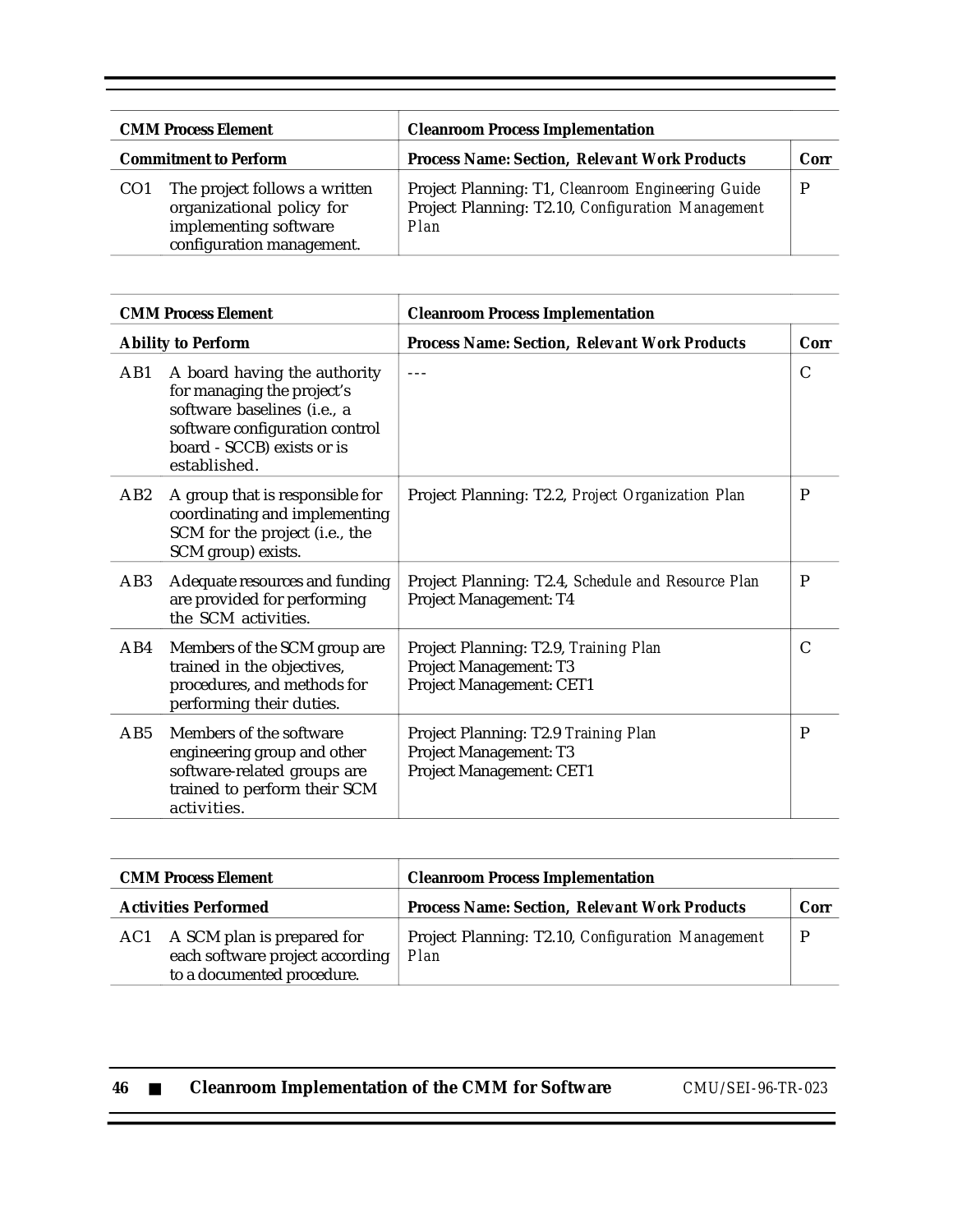| AC2             | A documented and approved<br>SCM plan is used as the basis<br>for performing the SCM<br>activities.                                                                                | Project Planning: T2.10, Configuration Management<br>Plan<br><b>Project Planning: V2</b><br>Project Management: T4                                                      | $\mathbf P$   |
|-----------------|------------------------------------------------------------------------------------------------------------------------------------------------------------------------------------|-------------------------------------------------------------------------------------------------------------------------------------------------------------------------|---------------|
| AC <sub>3</sub> | A configuration management<br>library system is established<br>as a repository for the software<br>baselines.                                                                      | $- - -$                                                                                                                                                                 | $\mathsf{C}$  |
| AC4             | The software work products to<br>be placed under configuration<br>management are identified.                                                                                       | Project Planning: T2.3, Work Product Plan<br>Project Planning: T2.10, Configuration Management<br>Plan                                                                  | P             |
| AC5             | Change requests and problem<br>reports for all configuration<br>items/units are initiated,<br>recorded, reviewed, approved,<br>and tracked according to a<br>documented procedure. | Engineering Change: Engineering Change Log                                                                                                                              | H             |
| AC <sub>6</sub> | Changes to baselines are<br>controlled according to a<br>documented procedure.                                                                                                     | Project Planning: T2.10, Configuration Management<br>Plan<br>Project Management: CEEn2<br><b>Project Management: CET3</b><br>Engineering Change: Engineering Change Log | L             |
| AC7             | Products from the software<br>baseline library are created<br>and their release is controlled<br>according to a documented<br>procedure.                                           | $- - -$                                                                                                                                                                 | $\mathsf{C}$  |
| AC <sub>8</sub> | The status of configuration<br>items/units is recorded<br>according to a documented<br>procedure.                                                                                  | Project Planning: T2.10, Configuration Management<br>Plan<br>Engineering Change: Engineering Change Log                                                                 | $\mathbf P$   |
| AC9             | Standard reports documenting<br>the SCM activities and the<br>content of the software<br>baseline are developed and<br>made available to affected<br>groups and individuals.       | $- - -$                                                                                                                                                                 | $\mathcal{C}$ |
| AC<br>10        | Software baseline audits are<br>conducted according to a<br>documented procedure.                                                                                                  | $- - -$                                                                                                                                                                 | $\mathcal{C}$ |

Ξ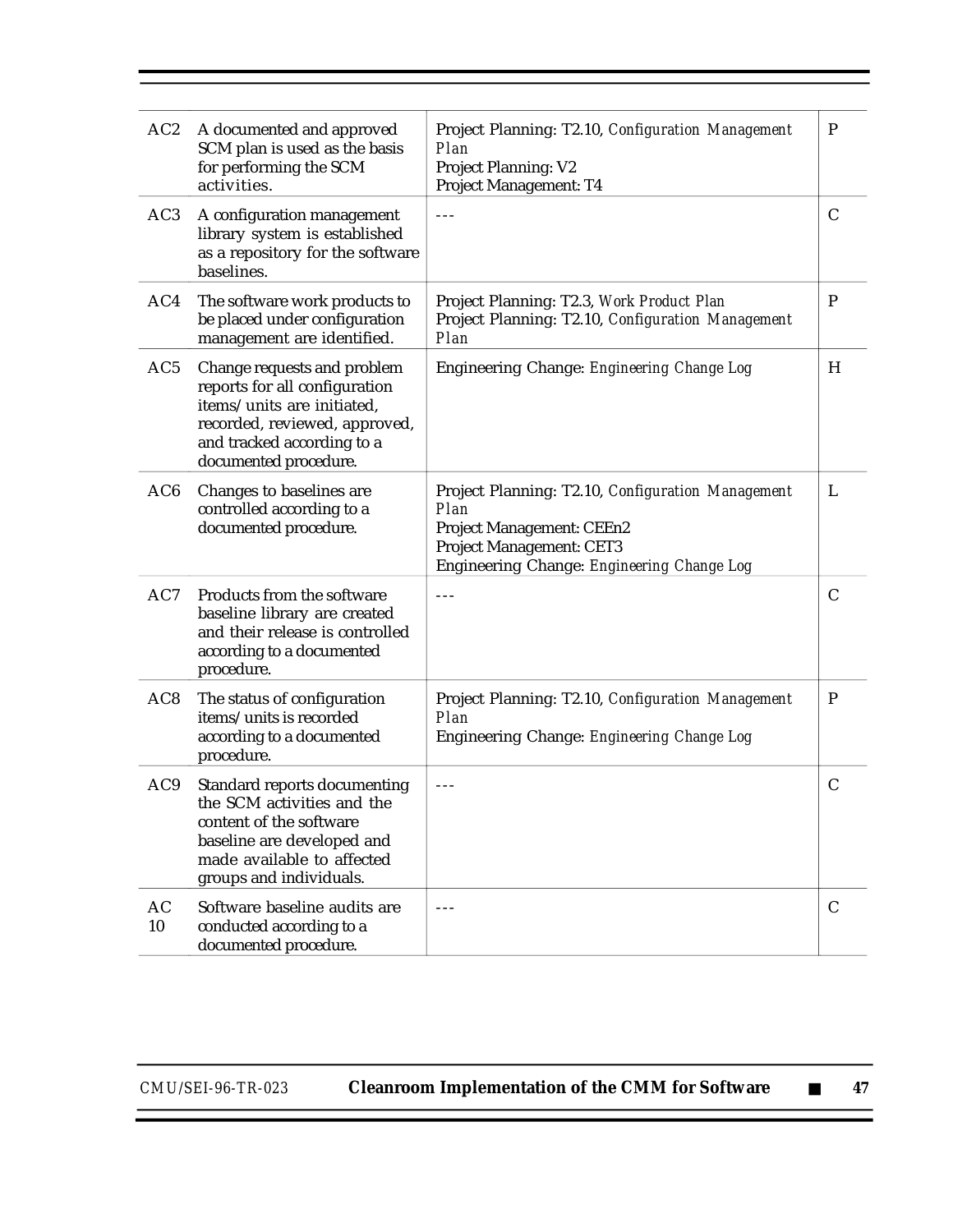| <b>CMM Process Element</b><br><b>Measurement and Analysis</b> |                                                                                     | <b>Cleanroom Process Implementation</b>                                                                                                                                   |      |  |
|---------------------------------------------------------------|-------------------------------------------------------------------------------------|---------------------------------------------------------------------------------------------------------------------------------------------------------------------------|------|--|
|                                                               |                                                                                     | <b>Process Name: Section, Relevant Work Products</b>                                                                                                                      | Corr |  |
| ME1                                                           | Measurements are made and<br>used to determine the status of<br>the SCM activities. | Project Planning: T2.5, Measurement Plan<br>Project Management: T5<br>Project Management: CEM1, Project Record<br>Project Management: CEV1<br>Performance Improvement: T1 |      |  |

| <b>CMM Process Element</b>      |                                                                                                                                          | <b>Cleanroom Process Implementation</b>                                                                                                                                                                                                                                                                                                                                                                                   |              |  |
|---------------------------------|------------------------------------------------------------------------------------------------------------------------------------------|---------------------------------------------------------------------------------------------------------------------------------------------------------------------------------------------------------------------------------------------------------------------------------------------------------------------------------------------------------------------------------------------------------------------------|--------------|--|
| <b>Verifying Implementation</b> |                                                                                                                                          | <b>Process Name: Section, Relevant Work Products</b>                                                                                                                                                                                                                                                                                                                                                                      | Corr         |  |
| VE1                             | The SCM activities are<br>reviewed with senior<br>management on a periodic<br>basis.                                                     | Project Management: CEV1                                                                                                                                                                                                                                                                                                                                                                                                  | $\mathbf{P}$ |  |
| VE2                             | The SCM activities are<br>reviewed with the project<br>manager on both a periodic and<br>event-driven basis.                             | Project Management: CEV1                                                                                                                                                                                                                                                                                                                                                                                                  | P            |  |
| VE3                             | The SCM group periodically<br>audits software baselines to<br>verify that they conform to the<br>documentation that defines<br>them.     |                                                                                                                                                                                                                                                                                                                                                                                                                           | C            |  |
| VE4                             | The software quality assurance<br>group reviews and/or audits<br>the activities and work<br>products for SCM and reports<br>the results. | While Cleanroom does not include an independent<br>software quality assurance group, the addition of<br>such a group would change this rating to H.<br>However, a rating of H might be justified without an<br>SQA group. The small team approach of Cleanroom<br>with its associated checks and balances in team<br>reviews and verifications helps ensure that SQA<br>activities are accomplished by alternate methods. | $\mathsf{A}$ |  |

| 48 |  |  | <b>Cleanroom Implementation of the CMM for Software</b> |  |  |  |
|----|--|--|---------------------------------------------------------|--|--|--|
|----|--|--|---------------------------------------------------------|--|--|--|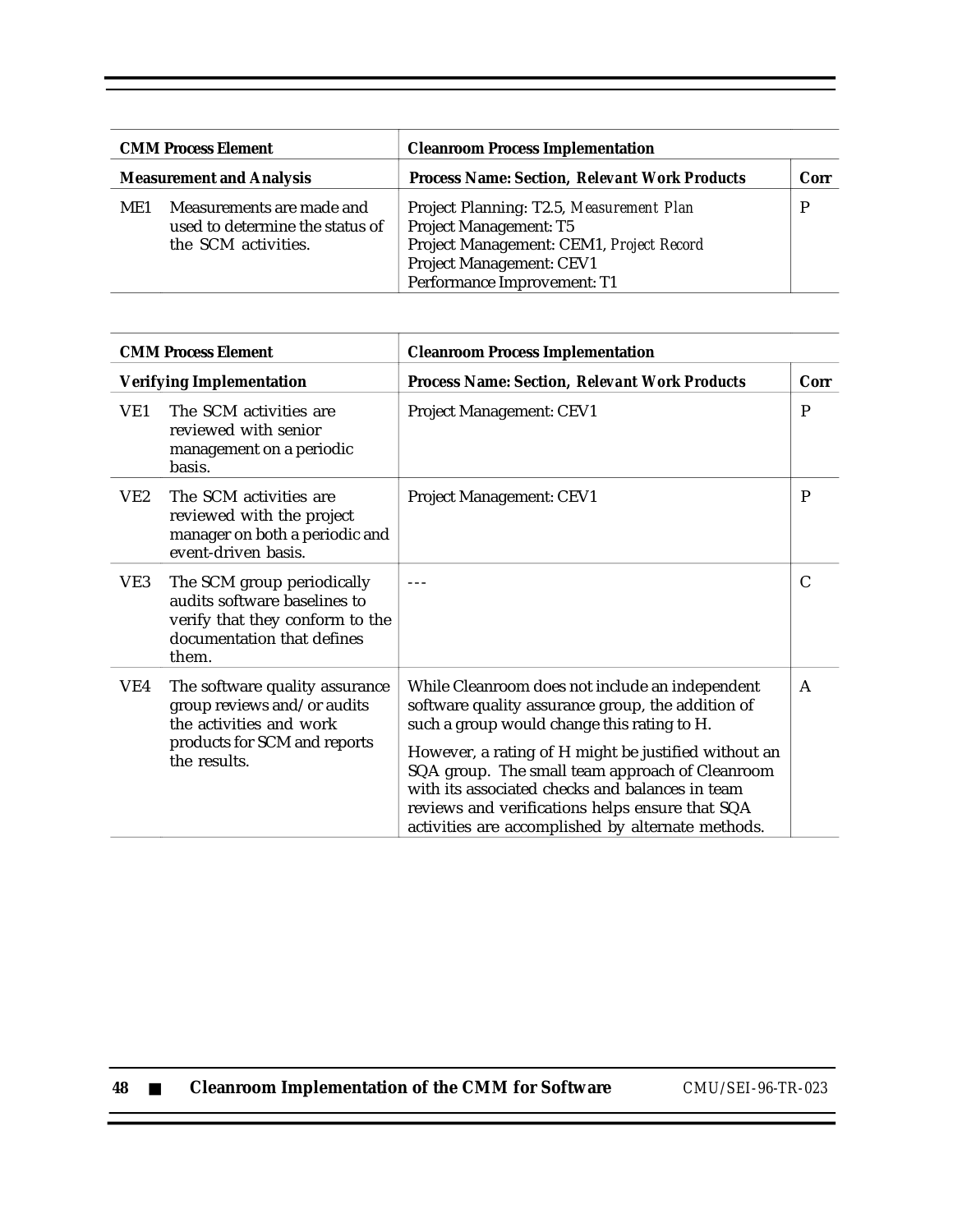# **4.3 Cleanroom Implementation of Level 3 KPAs**

#### **4.3.1 Organization Process Focus**

### **Correspondence Analysis**

The Cleanroom processes generally focus on the software project level, and do not define management activities at the organizational level. If Cleanroom is instantiated at the project level only, therefore, the overall correspondence with the Organization Process Focus KPA is Consistent. If Cleanroom is the standard organizational process, however, the correspondence could be Partial or High.

**Overall correspondence: Consistent**

#### **Correspondence Mapping**

| <b>CMM Process Element</b> |                                                                                                                     | <b>Cleanroom Process Implementation</b>                                                                         |      |  |
|----------------------------|---------------------------------------------------------------------------------------------------------------------|-----------------------------------------------------------------------------------------------------------------|------|--|
| <b>Goals</b>               |                                                                                                                     | <b>Process Name: Section, Relevant Work Products</b>                                                            | Corr |  |
| GO <sub>1</sub>            | Software process development<br>and improvement activities<br>are coordinated across the<br>organization.           |                                                                                                                 | C    |  |
| GO2                        | The strengths and weaknesses<br>of the software processes used<br>are identified relative to a<br>process standard. | Project Planning: T2.4, Measurement Plan<br>Performance Improvement: M1, Performance<br><b>Improvement</b> Plan | P    |  |
| GO3                        | Organization-level process<br>development and improvement<br>activities are planned.                                |                                                                                                                 |      |  |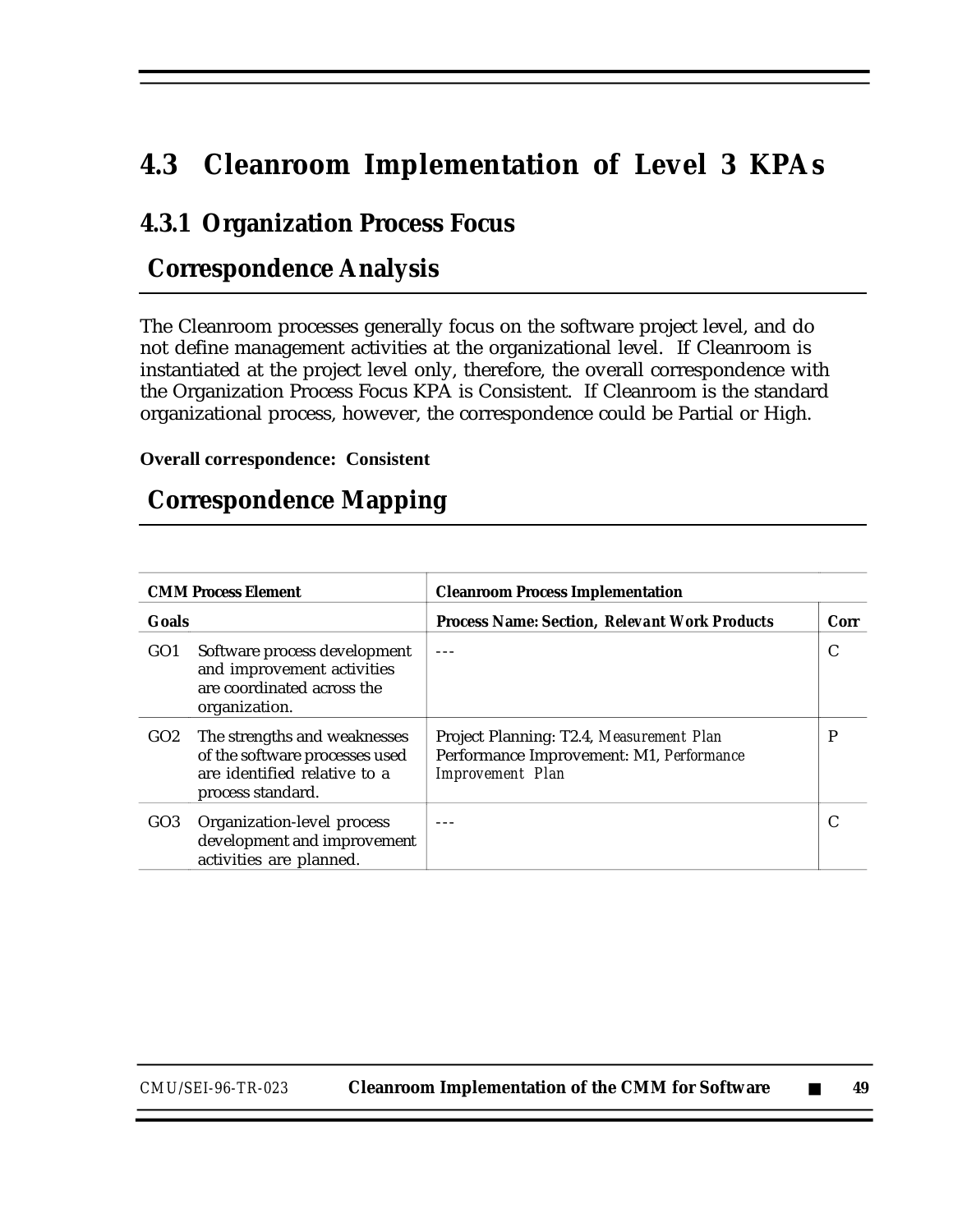|                 | <b>CMM Process Element</b><br><b>Cleanroom Process Implementation</b>                                                                                                     |                                                                                                                              |      |  |  |  |
|-----------------|---------------------------------------------------------------------------------------------------------------------------------------------------------------------------|------------------------------------------------------------------------------------------------------------------------------|------|--|--|--|
|                 | <b>Commitment to Perform</b>                                                                                                                                              | <b>Process Name: Section, Relevant Work Products</b>                                                                         | Corr |  |  |  |
| CO <sub>1</sub> | The organization follows a<br>written organizational policy<br>for coordinating software<br>process development and<br>improvement activities across<br>the organization. | Cleanroom Engineering Guide for the organization                                                                             | C    |  |  |  |
| CO <sub>2</sub> | Senior management sponsors<br>the organization's activities<br>for software process<br>development and<br>improvement.                                                    |                                                                                                                              |      |  |  |  |
| CO <sub>3</sub> | Senior management oversees<br>the organization's activities<br>for software process<br>development and<br>improvement.                                                    | Project Planning: CEV1, Cleanroom Engineering Guide<br>Performance Improvement: CEV1, Performance<br><b>Improvement Plan</b> | C    |  |  |  |

|                           | <b>CMM Process Element</b>                                                                                                                                                                               | <b>Cleanroom Process Implementation</b>                                                                                      |      |
|---------------------------|----------------------------------------------------------------------------------------------------------------------------------------------------------------------------------------------------------|------------------------------------------------------------------------------------------------------------------------------|------|
| <b>Ability to Perform</b> |                                                                                                                                                                                                          | <b>Process Name: Section, Relevant Work Products</b>                                                                         | Corr |
| AB1                       | A group that is responsible for<br>the organization's software<br>process activities exists.                                                                                                             | Project Planning: T2.2, Project Organization Plan                                                                            | C    |
| AB2                       | Adequate resources and funding<br>are provided for the<br>organization's software process<br>activities.                                                                                                 | Project Planning: T2.4, Schedule and Resource Plan<br>Project Management: T4                                                 | C    |
| AB3                       | Members of the group<br>responsible for the<br>organization's software process<br>activities receive required<br>training to perform these<br>activities.                                                | Project Planning: T2.9, Training Plan<br><b>Project Planning: CET1</b><br>Project Management: T3<br>Project Management: CET1 | C    |
| AB4                       | Members of the software<br>engineering group and other<br>software-related groups<br>receive orientation on the<br>organization's software process<br>activities and their roles in<br>those activities. | Project Planning: T2.9, Training Plan<br><b>Project Planning: CET1</b><br>Project Management: T3<br>Project Management: CET1 | C    |

|  | -50 |  |  |  | <b>Cleanroom Implementation of the CMM for Software</b> |
|--|-----|--|--|--|---------------------------------------------------------|
|--|-----|--|--|--|---------------------------------------------------------|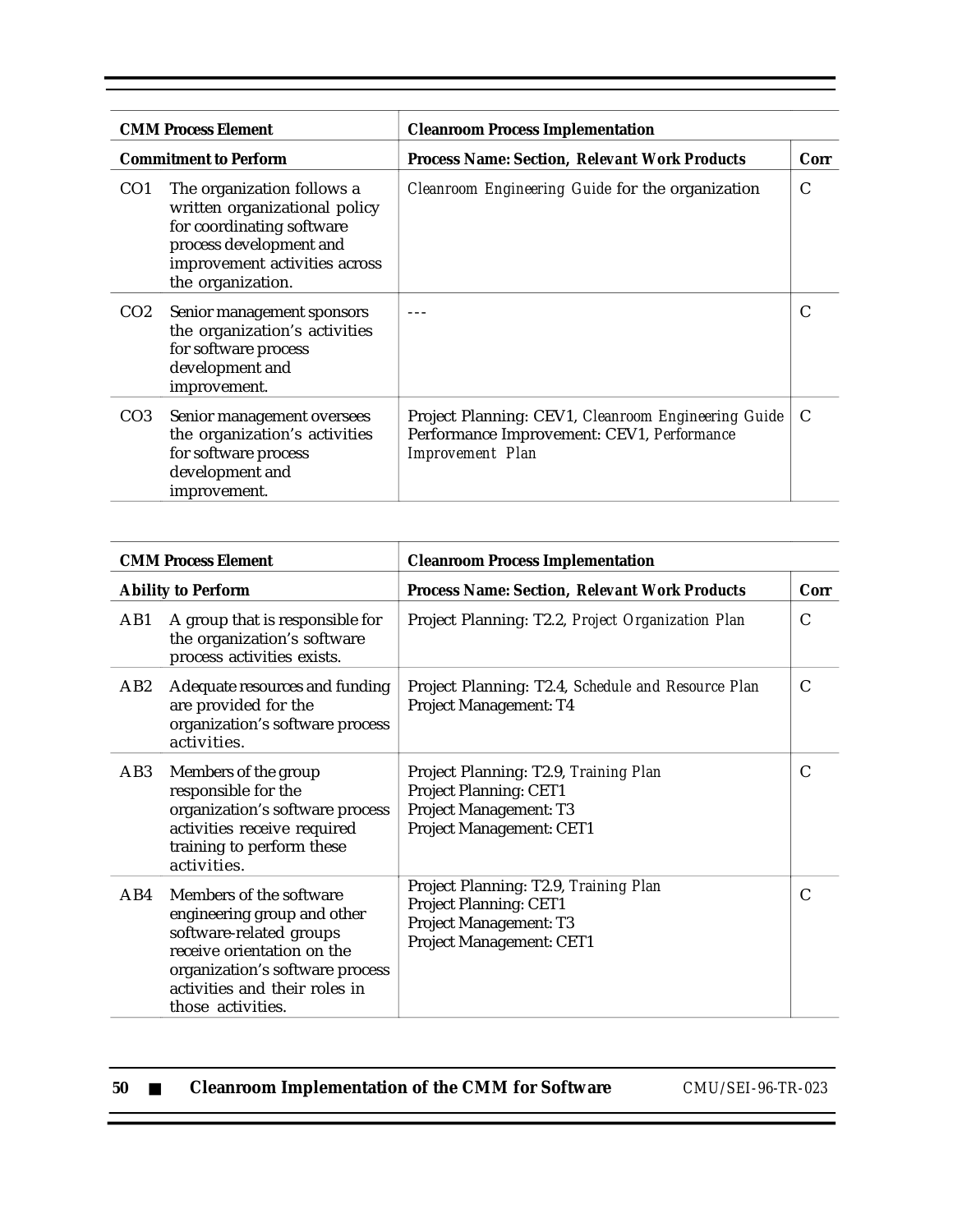| <b>CMM Process Element</b> |                                                                                                                                                                                            | <b>Cleanroom Process Implementation</b>                                                                    |               |
|----------------------------|--------------------------------------------------------------------------------------------------------------------------------------------------------------------------------------------|------------------------------------------------------------------------------------------------------------|---------------|
|                            | <b>Activities Performed</b>                                                                                                                                                                | <b>Process Name: Section, Relevant Work Products</b>                                                       | Corr          |
| AC1                        | The software process is<br>assessed periodically, and<br>action plans are developed to<br>address the assessment<br>findings.                                                              | Performance Improvement: T1, Performance<br><b>Improvement Plan</b>                                        | P             |
| AC <sub>2</sub>            | The organization develops and<br>maintains a plan for its<br>software process development<br>and improvement activities.                                                                   | Performance Improvement: Performance Improvement<br>Plan                                                   | C             |
| AC3                        | The organization's and<br>project's activities for<br>developing and improving<br>their software processes are<br>coordinated at the<br>organization level.                                | ---                                                                                                        | $\mathcal{C}$ |
| AC4                        | The use of the organization's<br>software process database is<br>coordinated at the<br>organizational level.                                                                               | $- - -$                                                                                                    | C             |
| AC5                        | New processes, methods, and<br>tools in limited use in the<br>organization are monitored,<br>evaluated, and, where<br>appropriate, transferred to<br>other parts of the<br>organization.   | Performance Improvement: T2, Performance<br><b>Improvement Plan</b><br>Performance Improvement: M1         | $\mathbf P$   |
| AC6                        | Training for the organization's<br>and project's software processes<br>is coordinated across the<br>organization.                                                                          | $- - -$                                                                                                    | $\mathsf{C}$  |
| AC7                        | The groups involved in<br>implementing the software<br>processes are informed of the<br>organization's and project's<br>activities for software process<br>development and<br>improvement. | Project Planning: T2.2, Project Organization Plan<br>Project Planning: V1<br>Performance Improvement: CEV1 | $\mathsf{C}$  |

Ξ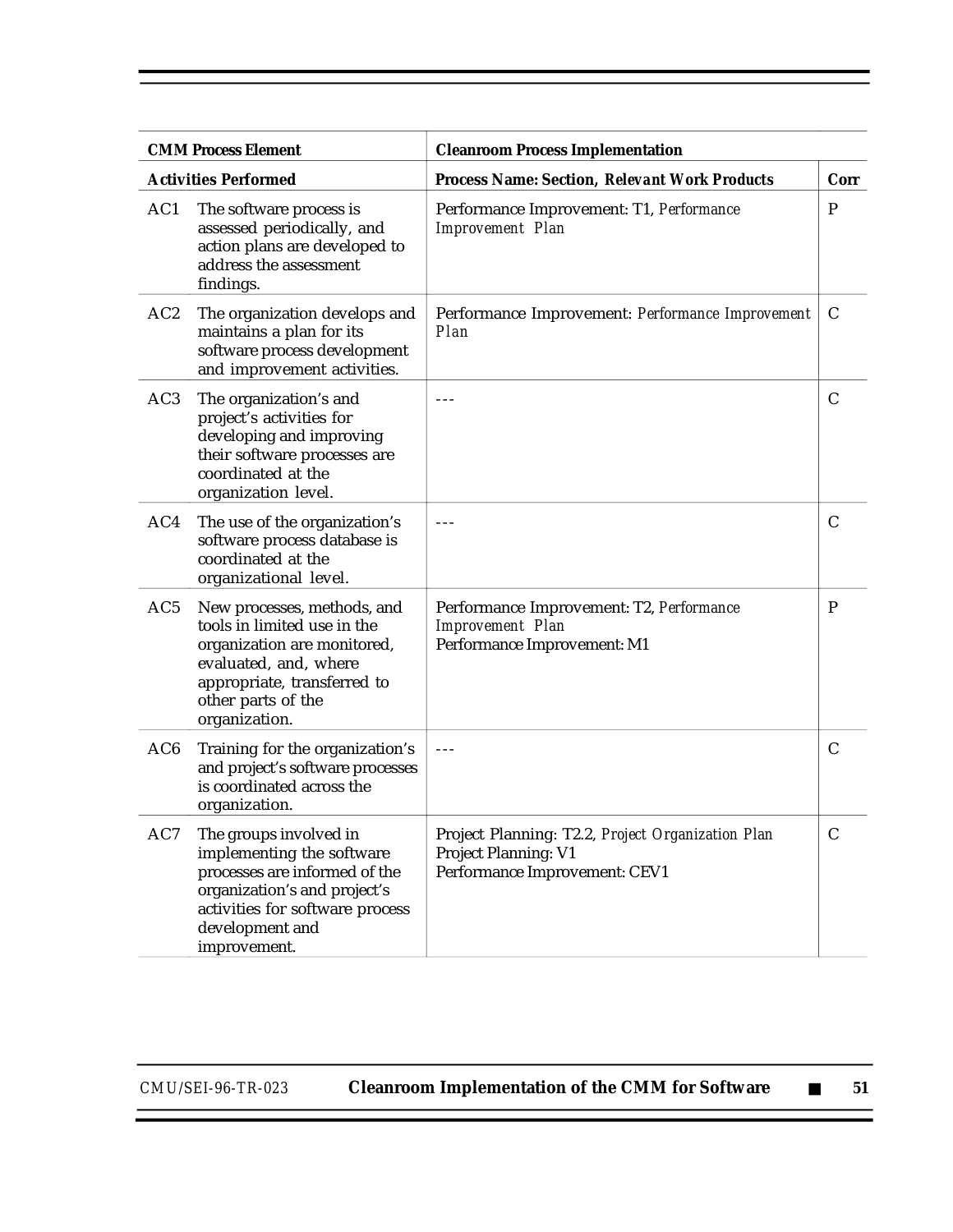| <b>CMM Process Element</b><br><b>Measurement and Analysis</b> |                                                                                                                                          | <b>Cleanroom Process Implementation</b>                                                                                                                                                                                                                                     |      |
|---------------------------------------------------------------|------------------------------------------------------------------------------------------------------------------------------------------|-----------------------------------------------------------------------------------------------------------------------------------------------------------------------------------------------------------------------------------------------------------------------------|------|
|                                                               |                                                                                                                                          | <b>Process Name: Section, Relevant Work Products</b>                                                                                                                                                                                                                        | Corr |
| ME1                                                           | Measurements are made and<br>used to determine the status of<br>the organization's process<br>development and improvement<br>activities. | Project Planning: T2.5, Measurement Plan<br>Project Management: T5, Project Record<br><b>Project Management: T7</b><br>Performance Improvement: T1, Performance<br><b>Improvement</b> Plan<br>Performance Improvement: Measurement section<br>Performance Improvement: CEV1 |      |

|                                 | <b>CMM Process Element</b>                                                                                                           | <b>Cleanroom Process Implementation</b>                                                    |             |
|---------------------------------|--------------------------------------------------------------------------------------------------------------------------------------|--------------------------------------------------------------------------------------------|-------------|
| <b>Verifying Implementation</b> |                                                                                                                                      | <b>Process Name: Section, Relevant Work Products</b>                                       | <b>Corr</b> |
| VE1                             | The activities for software<br>process development and<br>improvement are reviewed<br>with senior management on a<br>periodic basis. | <b>Project Planning: CEV1</b><br>Project Management: CEV1<br>Performance Improvement: CEV1 |             |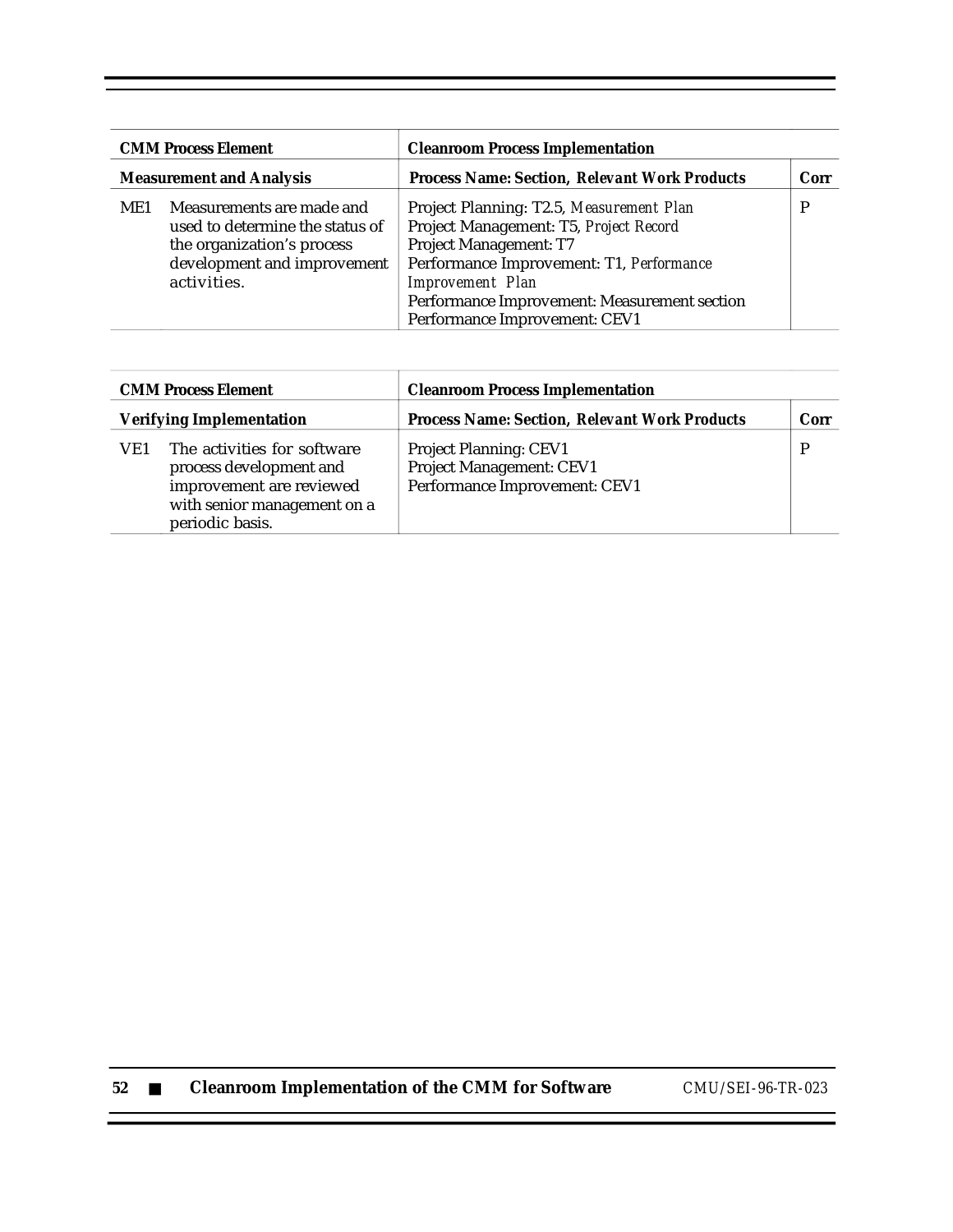### **4.3.2 Organization Process Definition**

## **Correspondence Analysis**

The Cleanroom processes generally focus on the software project level, and do not define management activities at the organizational level. If Cleanroom is instantiated at the project level only, therefore, the overall correspondence with the Organization Process Focus KPA is Partial. If Cleanroom is the standard organizational process, however, many of the KPA elements would be rated as having a High correspondence, and the overall rating could be High.

#### **Overall correspondence: Partial**

| <b>CMM Process Element</b> |                                                                                                                                                             | <b>Cleanroom Process Implementation</b>                                                                                                                                                                                                  |      |
|----------------------------|-------------------------------------------------------------------------------------------------------------------------------------------------------------|------------------------------------------------------------------------------------------------------------------------------------------------------------------------------------------------------------------------------------------|------|
| <b>Goals</b>               |                                                                                                                                                             | <b>Process Name: Section, Relevant Work Products</b>                                                                                                                                                                                     | Corr |
| GO1                        | A standard software process for<br>the organization is developed<br>and maintained.                                                                         | <i>Cleanroom Engineering Guide</i> for the organization                                                                                                                                                                                  | P    |
| GO2                        | Information related to the use<br>of the organization's standard<br>software process by software<br>projects is collected, reviewed,<br>and made available. | Project Planning: T1, Cleanroom Engineering Guide<br><b>Project Management: T5</b><br><b>Project Management: CET4</b><br>Project Management: CEV1, Project Record<br>Performance Improvement: T1, Performance<br><b>Improvement</b> Plan | P    |
|                            |                                                                                                                                                             |                                                                                                                                                                                                                                          |      |
|                            | <b>CMM Process Element</b>                                                                                                                                  | <b>Cleanroom Process Implementation</b>                                                                                                                                                                                                  |      |
|                            | <b>Commitment to Perform</b>                                                                                                                                | <b>Process Name: Section, Relevant Work Products</b>                                                                                                                                                                                     | Corr |
| CO <sub>1</sub>            | The organization follows a<br>written policy for developing<br>and maintaining a standard<br>software process and related<br>process assets.                |                                                                                                                                                                                                                                          | C    |

#### **Correspondence Mapping**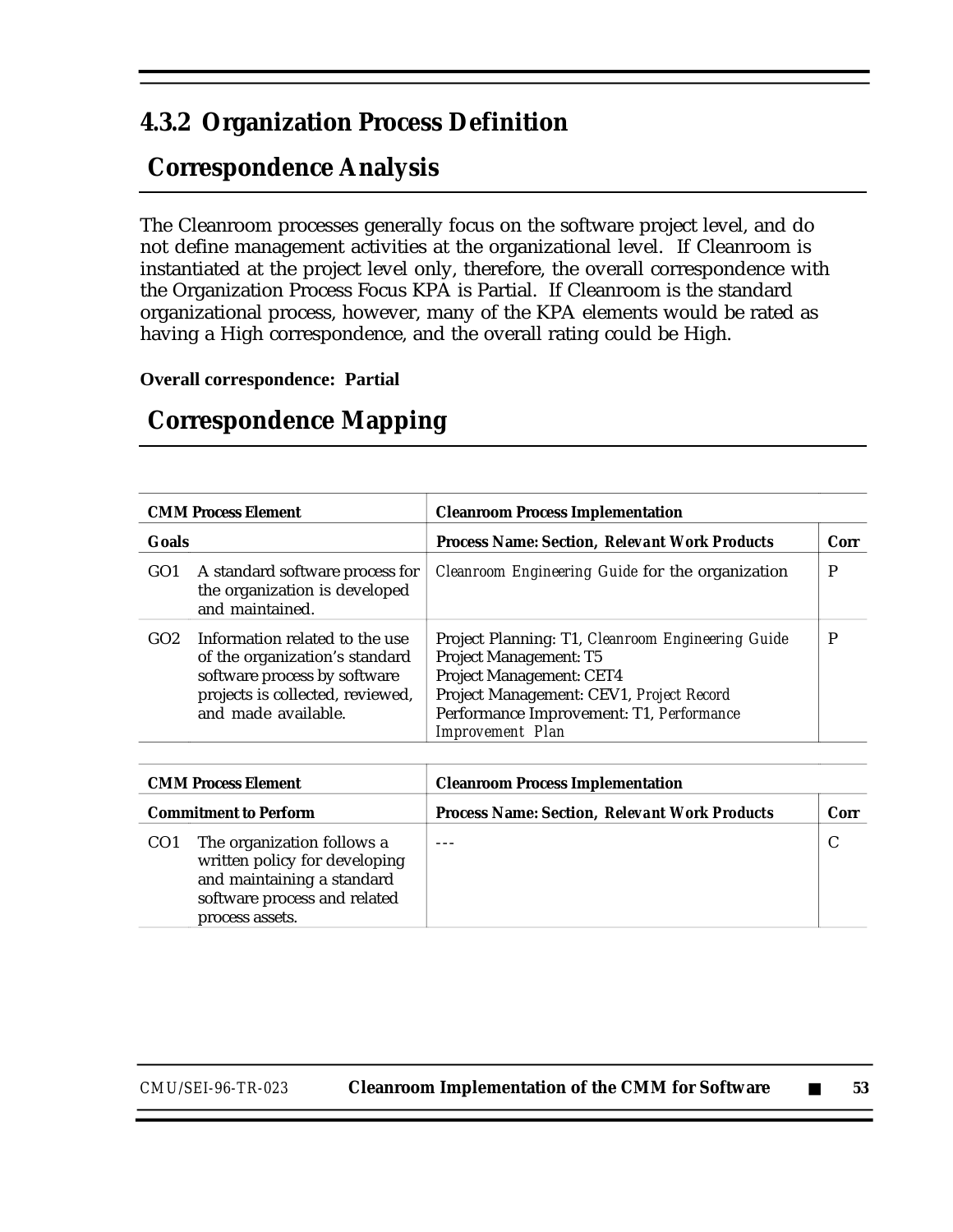|                           | <b>CMM Process Element</b>                                                                                                                                                                | <b>Cleanroom Process Implementation</b>                                      |      |
|---------------------------|-------------------------------------------------------------------------------------------------------------------------------------------------------------------------------------------|------------------------------------------------------------------------------|------|
| <b>Ability to Perform</b> |                                                                                                                                                                                           | <b>Process Name: Section, Relevant Work Products</b>                         | Corr |
| AB1                       | Adequate resources and funding<br>are provided for developing<br>and maintaining the<br>organization's standard<br>software process and related<br>process assets.                        | Project Planning: T2.4, Schedule and Resource Plan<br>Project Management: T4 | C    |
| AB2                       | The individuals who develop<br>and maintain the<br>organization's standard<br>software process and related<br>process assets receive required<br>training to perform these<br>activities. | Project Planning: T2.9, Training Plan<br><b>Project Management: T3</b>       | C    |

| <b>CMM Process Element</b>  |                                                                                                                                               | <b>Cleanroom Process Implementation</b>              |      |
|-----------------------------|-----------------------------------------------------------------------------------------------------------------------------------------------|------------------------------------------------------|------|
| <b>Activities Performed</b> |                                                                                                                                               | <b>Process Name: Section, Relevant Work Products</b> | Corr |
| AC1                         | The organization's standard<br>software process is developed<br>and maintained according to a<br>documented procedure.                        |                                                      | C    |
| AC2                         | The organization's standard<br>software process is documented<br>according to established<br>organization standards.                          |                                                      | C    |
| AC <sub>3</sub>             | Descriptions of software life<br>cycles that are approved for<br>use by the projects are<br>documented and maintained.                        | Cleanroom Engineering Guide for the organization     | P    |
| AC4                         | Guidelines and criteria for the<br>project's tailoring of the<br>organization's standard<br>software process are developed<br>and maintained. | Cleanroom Engineering Guide for the organization     | P    |
| AC <sub>5</sub>             | The organization's software<br>process database is established<br>and maintained.                                                             |                                                      | C    |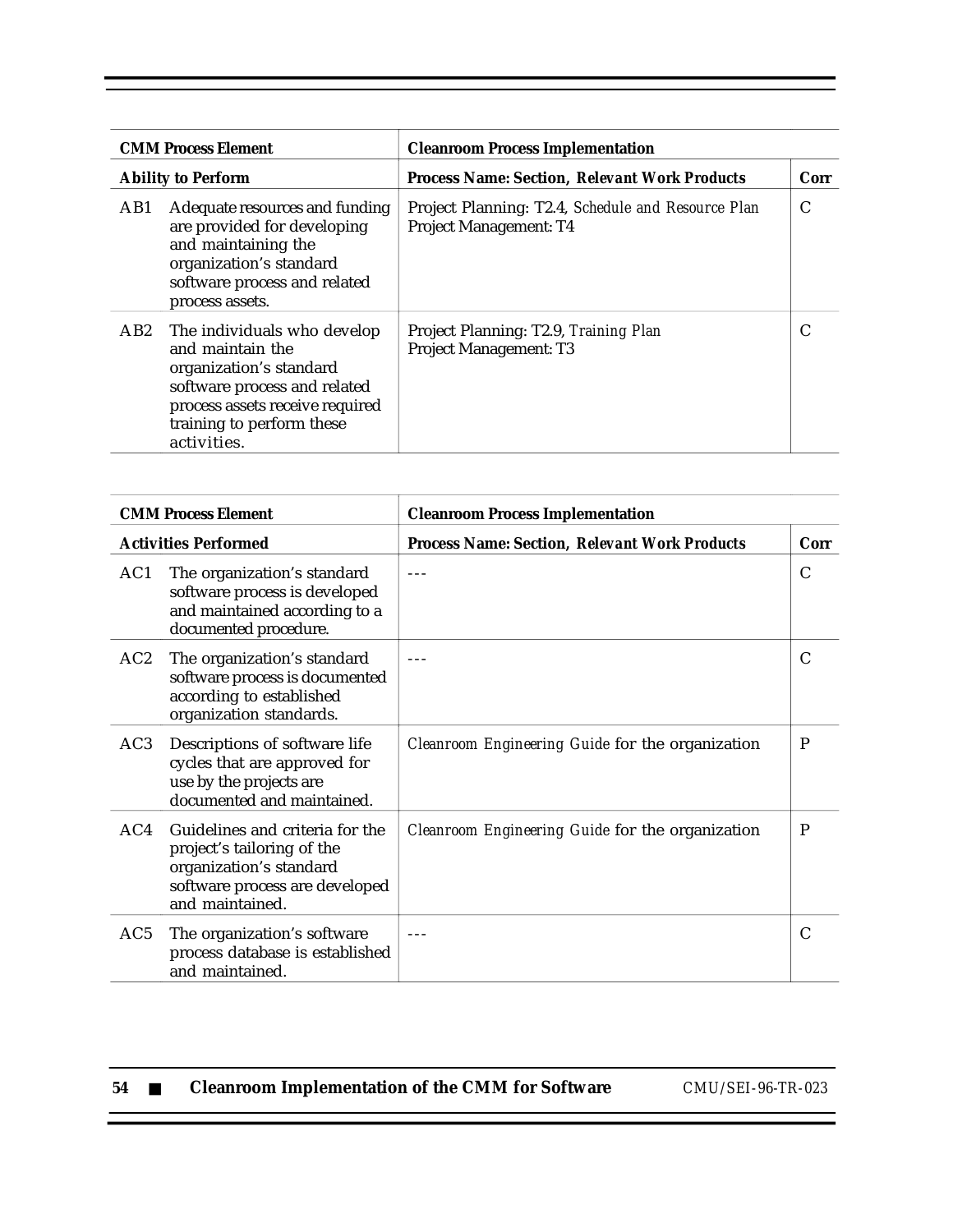| AC6 A library of software process-<br>related documentation is<br>established and maintained. | $- - -$ |  |
|-----------------------------------------------------------------------------------------------|---------|--|
|                                                                                               |         |  |

| <b>CMM Process Element</b><br><b>Measurement and Analysis</b> |                                                                                                                      | <b>Cleanroom Process Implementation</b>                                                                                                                   |      |
|---------------------------------------------------------------|----------------------------------------------------------------------------------------------------------------------|-----------------------------------------------------------------------------------------------------------------------------------------------------------|------|
|                                                               |                                                                                                                      | <b>Process Name: Section, Relevant Work Products</b>                                                                                                      | Corr |
| ME1                                                           | Measurements are made and<br>used to determine the status of<br>the organization's process<br>definition activities. | Project Planning: T2.5, Measurement Plan<br>Performance Improvement: CEM1, Project Record<br>Performance Improvement: CEV1<br>Performance Improvement: T1 |      |

| <b>CMM Process Element</b>      |                                                                                                                                                                                                                                                                    | <b>Cleanroom Process Implementation</b>                                                                                                                                                                                                                                                                                                                                                                                   |              |
|---------------------------------|--------------------------------------------------------------------------------------------------------------------------------------------------------------------------------------------------------------------------------------------------------------------|---------------------------------------------------------------------------------------------------------------------------------------------------------------------------------------------------------------------------------------------------------------------------------------------------------------------------------------------------------------------------------------------------------------------------|--------------|
| <b>Verifying Implementation</b> |                                                                                                                                                                                                                                                                    | <b>Process Name: Section, Relevant Work Products</b>                                                                                                                                                                                                                                                                                                                                                                      | Corr         |
| VE1                             | The software quality assurance<br>group reviews and/or audits<br>the organization's activities<br>and work products for<br>developing and maintaining<br>the organization's standard<br>software process and related<br>process assets and reports the<br>results. | While Cleanroom does not include an independent<br>software quality assurance group, the addition of<br>such a group would change this rating to H.<br>However, a rating of H might be justified without an<br>SQA group. The small team approach of Cleanroom<br>with its associated checks and balances in team<br>reviews and verifications helps ensure that SQA<br>activities are accomplished by alternate methods. | $\mathsf{A}$ |

 $\equiv$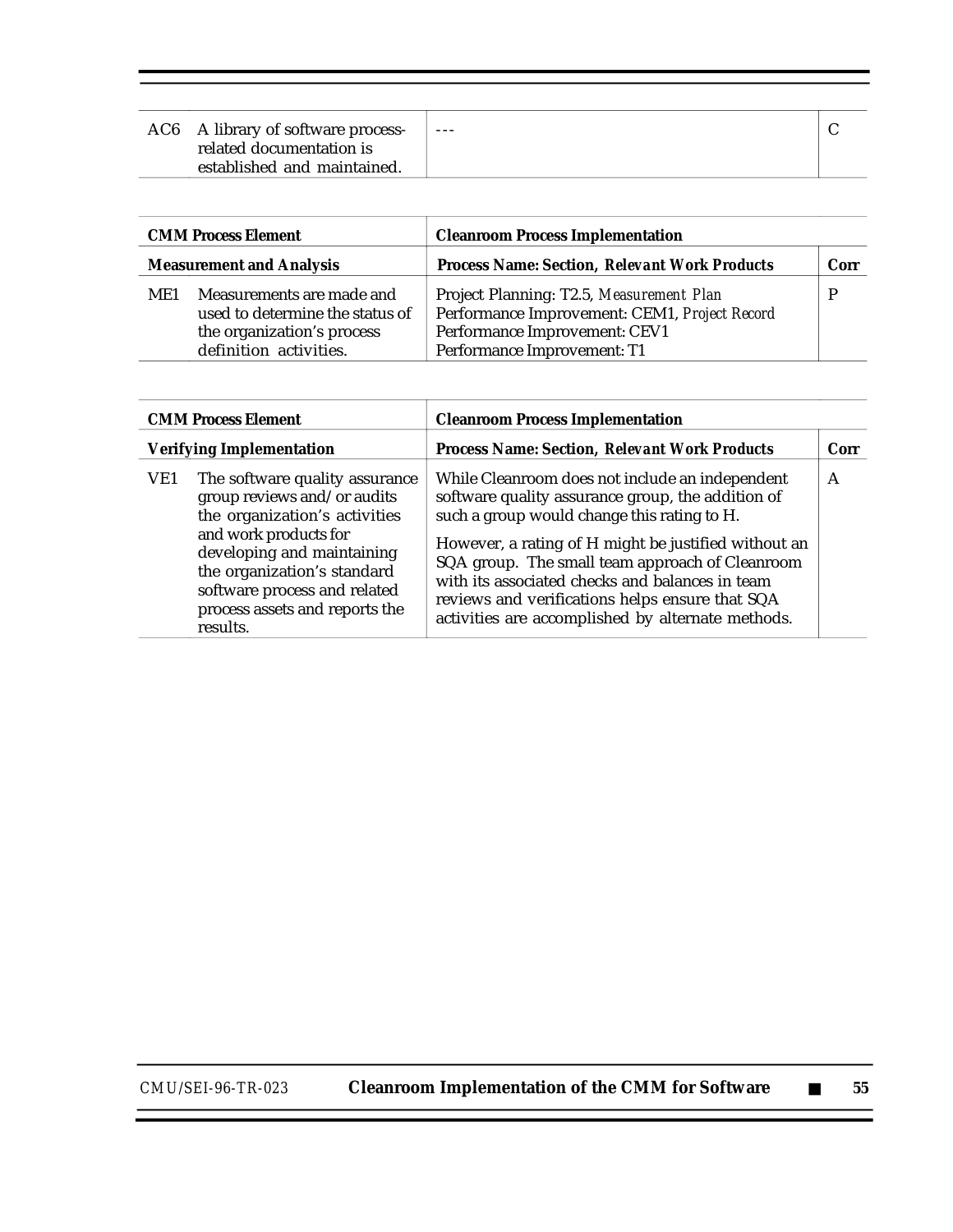### **4.3.3 Training Program**

## **Correspondence Analysis**

The Cleanroom processes generally focus on the software project level, and do not define training activities at the organizational level. If Cleanroom is instantiated at the project level only, therefore, the overall correspondence with the Organization Process Focus KPA is Partial. If Cleanroom is the standard organizational process, however, the correspondence could be High.

The Cleanroom processes emphasize and require formal training in project management, incremental development, software specification, design, and correctness verification, and statistical testing and certification.

#### **Overall correspondence: Partial**

## **Correspondence Mapping**

|                 | <b>CMM Process Element</b>                                                                                                                   | <b>Cleanroom Process Implementation</b>                                                            |      |
|-----------------|----------------------------------------------------------------------------------------------------------------------------------------------|----------------------------------------------------------------------------------------------------|------|
| Goals           |                                                                                                                                              | <b>Process Name: Section, Relevant Work Products</b>                                               | Corr |
| GO <sub>1</sub> | Training activities are<br>planned.                                                                                                          | Project Planning: T2.9, Training Plan                                                              | P    |
| GO2             | Training for developing the<br>skills and knowledge needed to<br>perform software management<br>and technical roles is<br>provided.          | Project Planning: T2.9, Training Plan<br><b>Project Management: T3</b><br>Project Management: CET1 | P    |
| GO <sub>3</sub> | Individuals in the software<br>engineering group and<br>software-related groups<br>receive the training necessary<br>to perform their roles. | Project Planning: T2.9, Training Plan<br>Project Management: T3<br>Project Management: CET1        | P    |

|                              | <b>CMM Process Element</b>                                                      | <b>Cleanroom Process Implementation</b>                                |      |
|------------------------------|---------------------------------------------------------------------------------|------------------------------------------------------------------------|------|
| <b>Commitment to Perform</b> |                                                                                 | <b>Process Name: Section, Relevant Work Products</b>                   | Corr |
| CO <sub>1</sub>              | The organization follows a<br>written policy for meeting its<br>training needs. | Project Planning: T2.9, Training Plan<br><b>Project Management: T3</b> |      |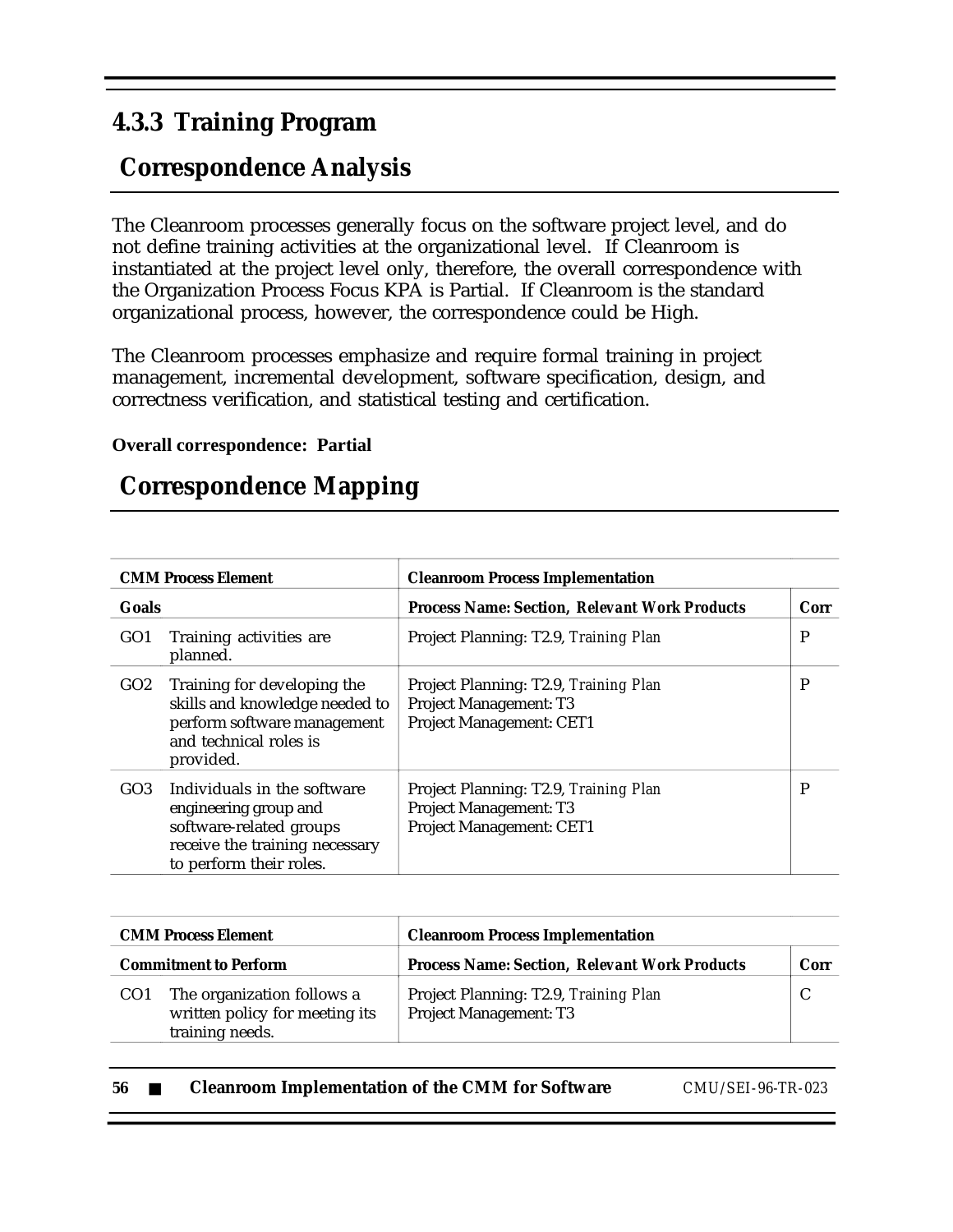|                           | <b>CMM Process Element</b>                                                                                           | <b>Cleanroom Process Implementation</b>                                                               |      |
|---------------------------|----------------------------------------------------------------------------------------------------------------------|-------------------------------------------------------------------------------------------------------|------|
| <b>Ability to Perform</b> |                                                                                                                      | <b>Process Name: Section, Relevant Work Products</b>                                                  | Corr |
| AB1                       | A group responsible for<br>fulfilling the training needs of<br>the organization exists.                              |                                                                                                       | C    |
| AB2                       | Adequate resources and funding<br>are provided for implementing<br>the training program.                             | Project Planning: T2.4, Schedule and Resource Plan<br><b>Project Management: T4</b>                   | P    |
| AB3                       | Members of the training group<br>have the necessary skills and<br>knowledge to perform their<br>training activities. |                                                                                                       |      |
| AB4                       | Software managers receive<br>orientation on the training<br>program                                                  | Project Planning: T2.9, Training Plan<br><b>Project Planning: V2</b><br><b>Project Planning: CET1</b> | P    |

|     | <b>CMM Process Element</b>                                                                                                        | <b>Cleanroom Process Implementation</b>                                |      |
|-----|-----------------------------------------------------------------------------------------------------------------------------------|------------------------------------------------------------------------|------|
|     | <b>Activities Performed</b>                                                                                                       | <b>Process Name: Section, Relevant Work Products</b>                   | Corr |
| AC1 | Each software project develops<br>and maintains a training plan<br>that specifies its training<br>needs.                          | Project Planning: T2.9, Training Plan                                  | H    |
| AC2 | The organization's training<br>plan is developed and revised<br>according to a documented<br>procedure.                           |                                                                        | C    |
| AC3 | The training for the<br>organization is performed in<br>accordance with the<br>organization's training plan.                      | Project Planning: T2.9, Training Plan<br><b>Project Management: T3</b> | P    |
| AC4 | Training courses prepared at<br>the organization level are<br>developed and maintained<br>according to organization<br>standards. |                                                                        |      |

Ξ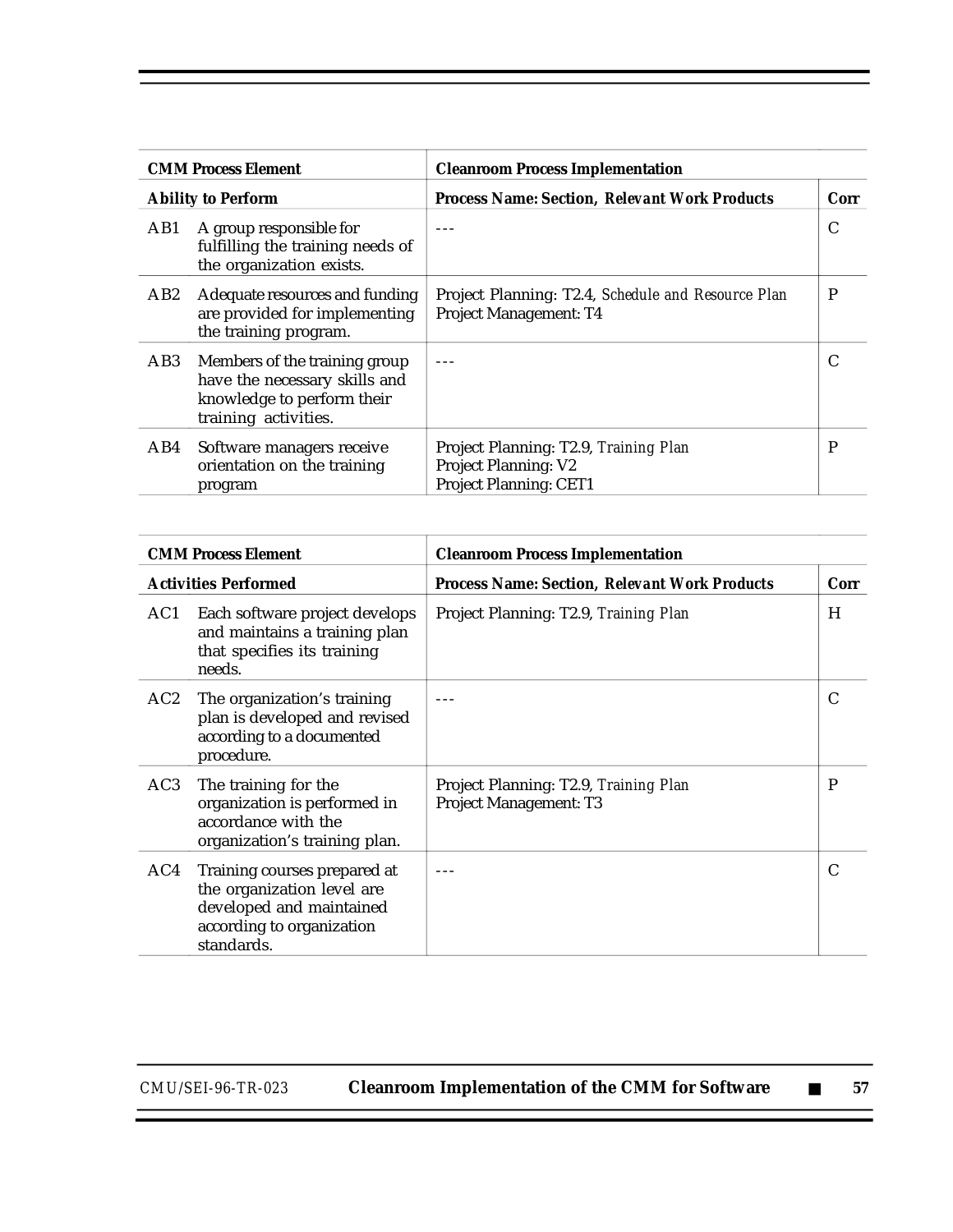| AC5 A waiver procedure for<br>required training is<br>established and used to<br>determine whether<br>individuals already possess<br>the knowledge and skills<br>required to perform in their<br>designated roles. |  |
|--------------------------------------------------------------------------------------------------------------------------------------------------------------------------------------------------------------------|--|
| AC6 Records of training are<br>maintained.                                                                                                                                                                         |  |

|                                 | <b>CMM Process Element</b>                                                                          | <b>Cleanroom Process Implementation</b>              |      |
|---------------------------------|-----------------------------------------------------------------------------------------------------|------------------------------------------------------|------|
| <b>Measurement and Analysis</b> |                                                                                                     | <b>Process Name: Section, Relevant Work Products</b> | Corr |
| ME1                             | Measurements are made and<br>used to determine the status of<br>the training program<br>activities. |                                                      |      |
| ME2                             | Measurements are made and<br>used to determine the quality<br>of the training program.              |                                                      |      |

|                                 | <b>CMM Process Element</b>                                                                                                                        | <b>Cleanroom Process Implementation</b>              |      |
|---------------------------------|---------------------------------------------------------------------------------------------------------------------------------------------------|------------------------------------------------------|------|
| <b>Verifying Implementation</b> |                                                                                                                                                   | <b>Process Name: Section, Relevant Work Products</b> | Corr |
| VE1                             | The training program<br>activities are reviewed with<br>senior management on a<br>periodic basis.                                                 | <b>Project Management: CEV1</b>                      | P    |
| VE2                             | The training program is<br>independently evaluated on a<br>periodic basis for consistency<br>with, and relevance to, the<br>organization's needs. |                                                      |      |
| VE3                             | The training program<br>activities and work products<br>are reviewed and/or audited<br>and the results are reported.                              |                                                      |      |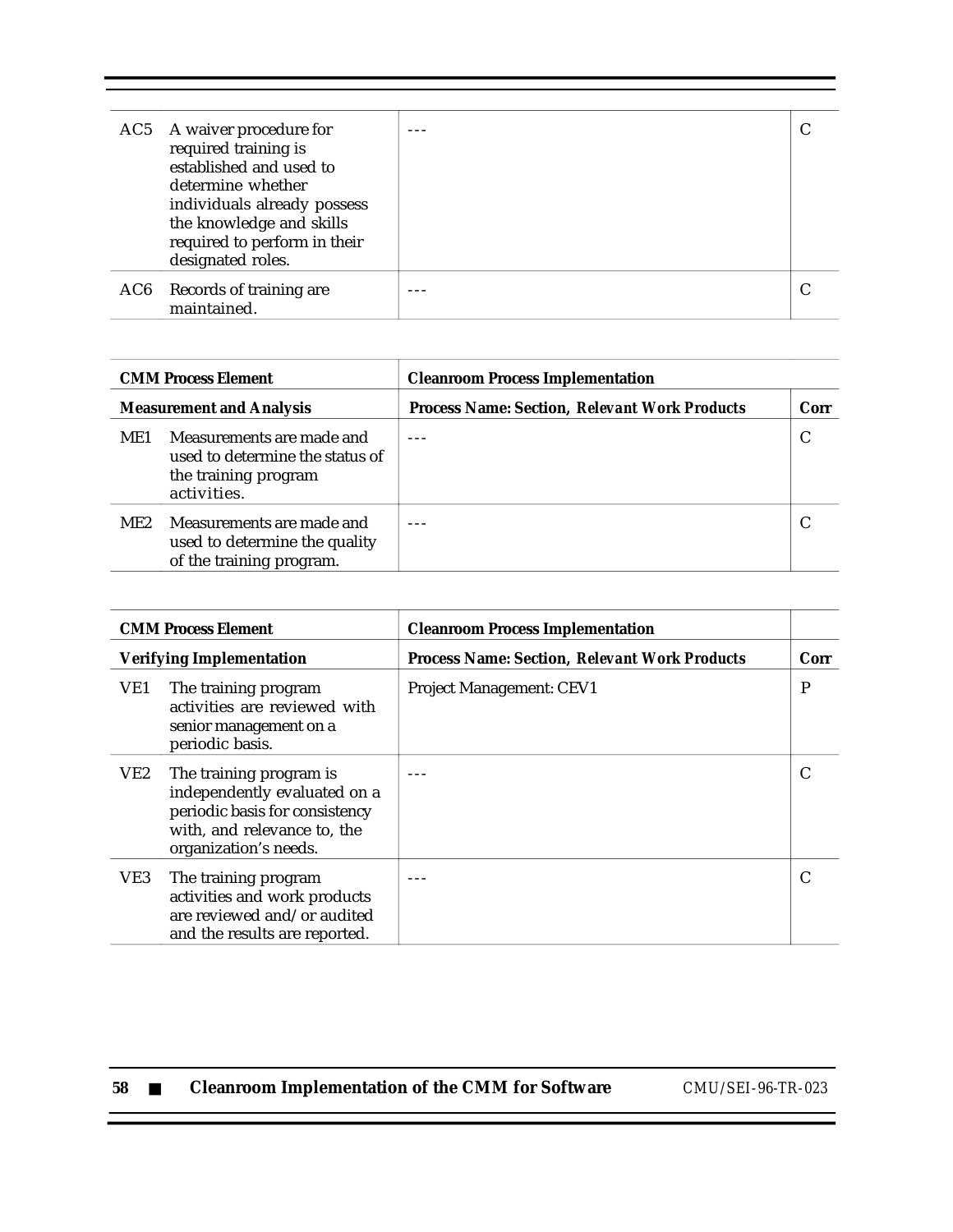### **4.3.4 Integrated Software Management**

## **Correspondence Analysis**

Cleanroom project plans are developed and tailored based on the Cleanroom Reference Model, and the Cleanroom incremental development life cycle affords a stepwise, controlled framework for managing project performance, reducing risk, and reviewing and revising project plans.

#### **Overall correspondence: High**

## **Correspondence Mapping**

| <b>CMM Process Element</b> |                                                                                                                        | <b>Cleanroom Process Implementation</b>                                                                                                                                                 |      |
|----------------------------|------------------------------------------------------------------------------------------------------------------------|-----------------------------------------------------------------------------------------------------------------------------------------------------------------------------------------|------|
| Goals                      |                                                                                                                        | <b>Process Name: Section, Relevant Work Products</b>                                                                                                                                    | Corr |
| GO <sub>1</sub>            | The project's defined software<br>process is a tailored version of<br>the organization's standard<br>software process. | <b>Project Planning: O1</b><br>Project Planning: T1, Cleanroom Engineering Guide                                                                                                        | H    |
| GO2                        | The project is planned and<br>managed according to the<br>project's defined software<br>process.                       | Project Planning: T1, Cleanroom Engineering Guide<br>Project Planning: T2, Software Development Plan<br><b>Project Management</b><br>Project Management: T5<br>Project Management: CEV1 | H    |

| <b>CMM Process Element</b>                                                                                                                                     |                                                                  | <b>Cleanroom Process Implementation</b>                                                                       |      |
|----------------------------------------------------------------------------------------------------------------------------------------------------------------|------------------------------------------------------------------|---------------------------------------------------------------------------------------------------------------|------|
| <b>Commitment to Perform</b>                                                                                                                                   |                                                                  | <b>Process Name: Section, Relevant Work Products</b>                                                          | Corr |
| The project follows a written<br>CO <sub>1</sub><br>that the software project be<br>organization's standard<br>software process and related<br>process assets. | organizational policy requiring<br>planned and managed using the | <b>Project Planning: O2</b><br>Project Planning: T1, Cleanroom Engineering Guide<br><b>Project Management</b> | H    |

*CMU/SEI-96-TR-023* **Cleanroom Implementation of the CMM for Software** ■ **59**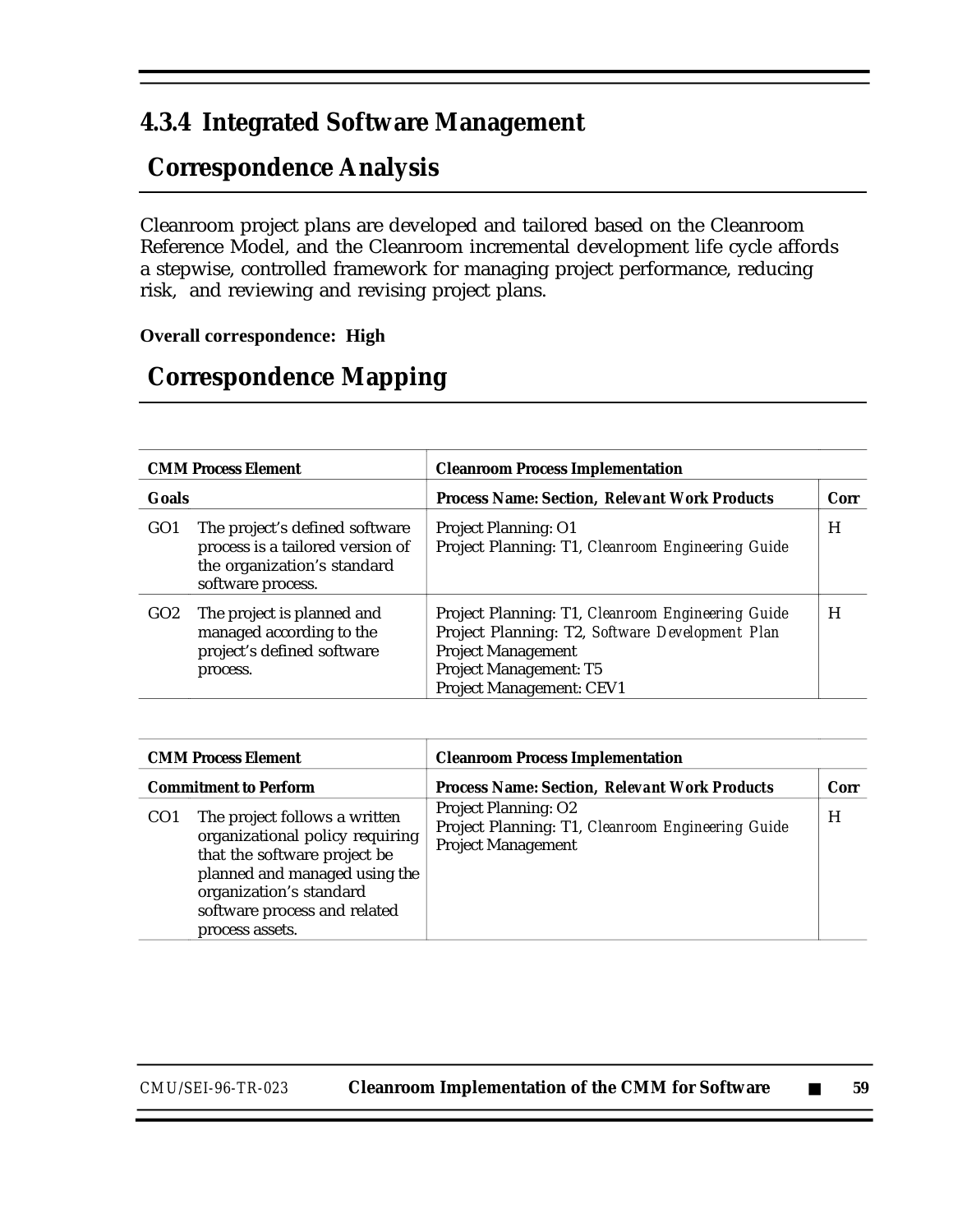|                 | <b>CMM Process Element</b>                                                                                                                                                                                                         | <b>Cleanroom Process Implementation</b>                                                                                      |      |
|-----------------|------------------------------------------------------------------------------------------------------------------------------------------------------------------------------------------------------------------------------------|------------------------------------------------------------------------------------------------------------------------------|------|
|                 | <b>Ability to Perform</b>                                                                                                                                                                                                          | <b>Process Name: Section, Relevant Work Products</b>                                                                         | Corr |
| AB1             | Adequate resources and funding<br>are provided for managing the<br>software project using the<br>project's defined software<br>process.                                                                                            | Project Planning: T2.4, Schedule and Resource Plan<br>Project Management: T4                                                 | H    |
| AB <sub>2</sub> | The individuals responsible for<br>developing the project's<br>defined software process<br>receive required training in<br>how to tailor the<br>organization's standard<br>software process and use the<br>related process assets. | Project Planning: T2.9, Training Plan<br>Project Planning: CET1<br><b>Project Management: T3</b><br>Project Management: CET1 | H    |
| AB3             | The software managers receive<br>required training in managing<br>the technical, administrative,<br>and personnel aspects of the<br>software project based on the<br>project's defined software<br>process.                        | Project Planning: T2.9, Training Plan<br>Project Management: T3<br>Project Management: CET1                                  | H    |

|                             | <b>CMM Process Element</b>                                                                                                                                        | <b>Cleanroom Process Implementation</b>                                                                                                                  |      |
|-----------------------------|-------------------------------------------------------------------------------------------------------------------------------------------------------------------|----------------------------------------------------------------------------------------------------------------------------------------------------------|------|
| <b>Activities Performed</b> |                                                                                                                                                                   | <b>Process Name: Section, Relevant Work Products</b>                                                                                                     | Corr |
| AC1                         | The project's defined software<br>process is developed by<br>tailoring the organization's<br>standard software process<br>according to a documented<br>procedure. | Project Planning: T1, Cleanroom Engineering Guide                                                                                                        | H    |
| AC <sub>2</sub>             | Each project's defined software<br>process is revised according to a<br>documented procedure.                                                                     | <b>Project Planning: En2</b><br>Project Planning: T1, Cleanroom Engineering Guide<br>Performance Improvement: T1, Performance<br><b>Improvement</b> Plan | H    |

| -60 |  | <b>Cleanroom Implementation of the CMM for Software</b> |
|-----|--|---------------------------------------------------------|
|-----|--|---------------------------------------------------------|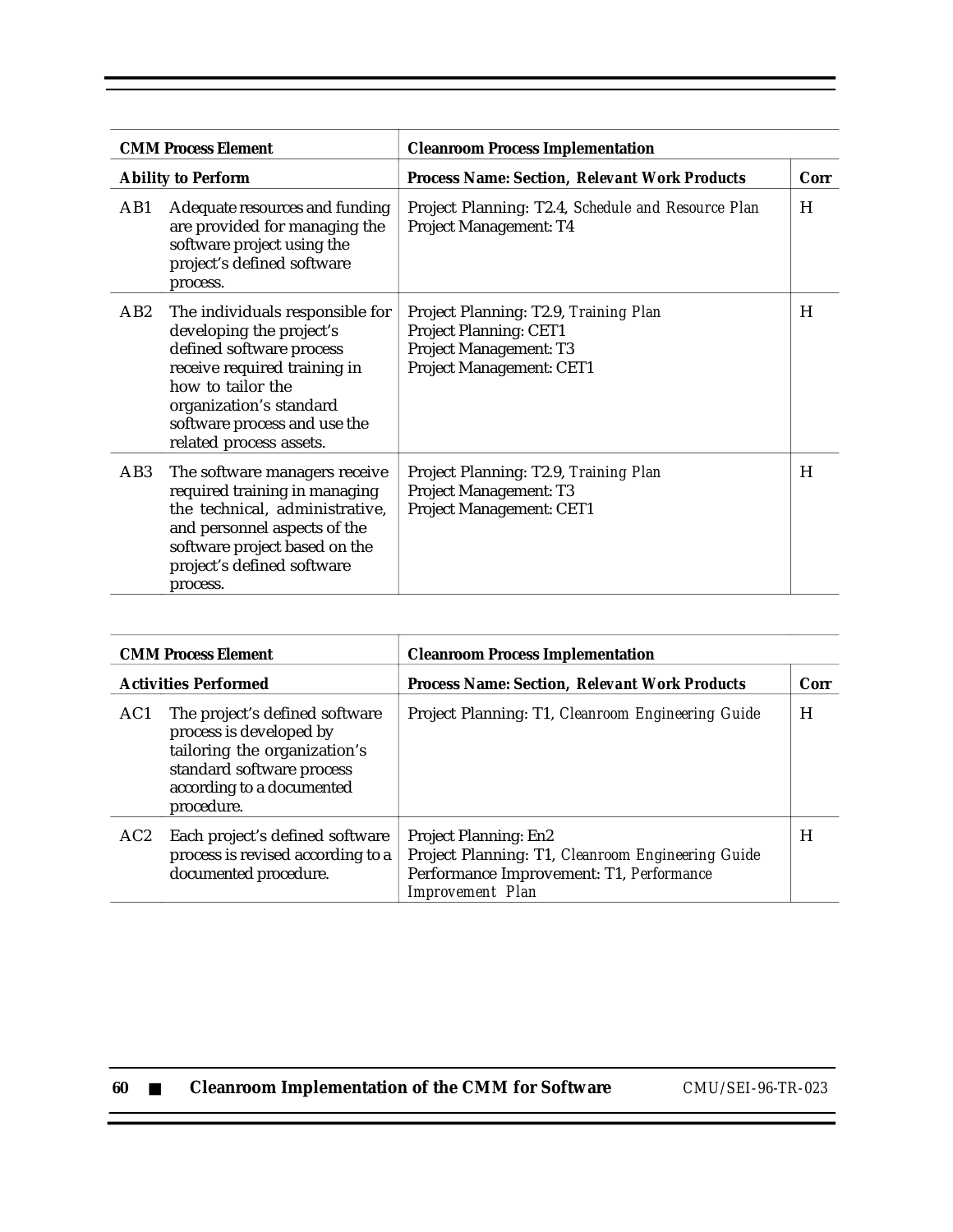| AC <sub>3</sub> | The project's software<br>development plan, which<br>describes the use of the<br>project's defined software<br>process, is developed and<br>revised according to a<br>documented procedure. | Project Planning: En1<br>Project Planning: En2<br>Project Planning: T1, Cleanroom Engineering Guide<br>Project Planning: T2, Software Development Plan                                           | H |
|-----------------|---------------------------------------------------------------------------------------------------------------------------------------------------------------------------------------------|--------------------------------------------------------------------------------------------------------------------------------------------------------------------------------------------------|---|
| AC4             | The software project is<br>managed in accordance with<br>the project's defined software<br>process.                                                                                         | Project Management: T4<br>Project Management: T5                                                                                                                                                 | H |
| AC5             | The organization's software<br>process database is used for<br>software planning and<br>estimating.                                                                                         | $- -$                                                                                                                                                                                            | C |
| AC <sub>6</sub> | The size of the software work<br>products (or size of changes to<br>the software work products) is<br>managed according to a<br>documented procedure.                                       | Project Planning: T2.3, Work Product Plan<br>Project Planning: T2.5, Measurement Plan<br>Project Management: T4<br>Project Management: T5<br>Increment Planning: T1, Increment Construction Plan | H |
| AC7             | The project's software effort<br>and costs are managed<br>according to a documented<br>procedure.                                                                                           | Project Planning: T2.4 , Schedule and Resource Plan<br>Project Management: T4<br>Project Management: T5                                                                                          | H |
| AC <sub>8</sub> | The project's critical computer<br>resources are managed<br>according to a documented<br>procedure.                                                                                         | Project Planning: T2.4, Schedule and Resource Plan<br>Project Management: T5                                                                                                                     | H |
| AC <sub>9</sub> | The critical dependencies and<br>critical paths of the project's<br>software schedule are managed<br>according to a documented<br>procedure.                                                | Project Planning: T2.4, Schedule and Resource Plan<br>Project Management: T4<br>Project Management: T5<br>Increment Planning: T1, Increment Construction Plan<br><b>Increment Planning: T2</b>   | H |
| AC<br>10        | The project's software risks are<br>identified, assessed,<br>documented, and managed<br>according to a documented<br>procedure.                                                             | Project Planning: T2.7, Risk Analysis Plan<br>Project Management: T6<br>Project Management: CEV1                                                                                                 | H |

Ξ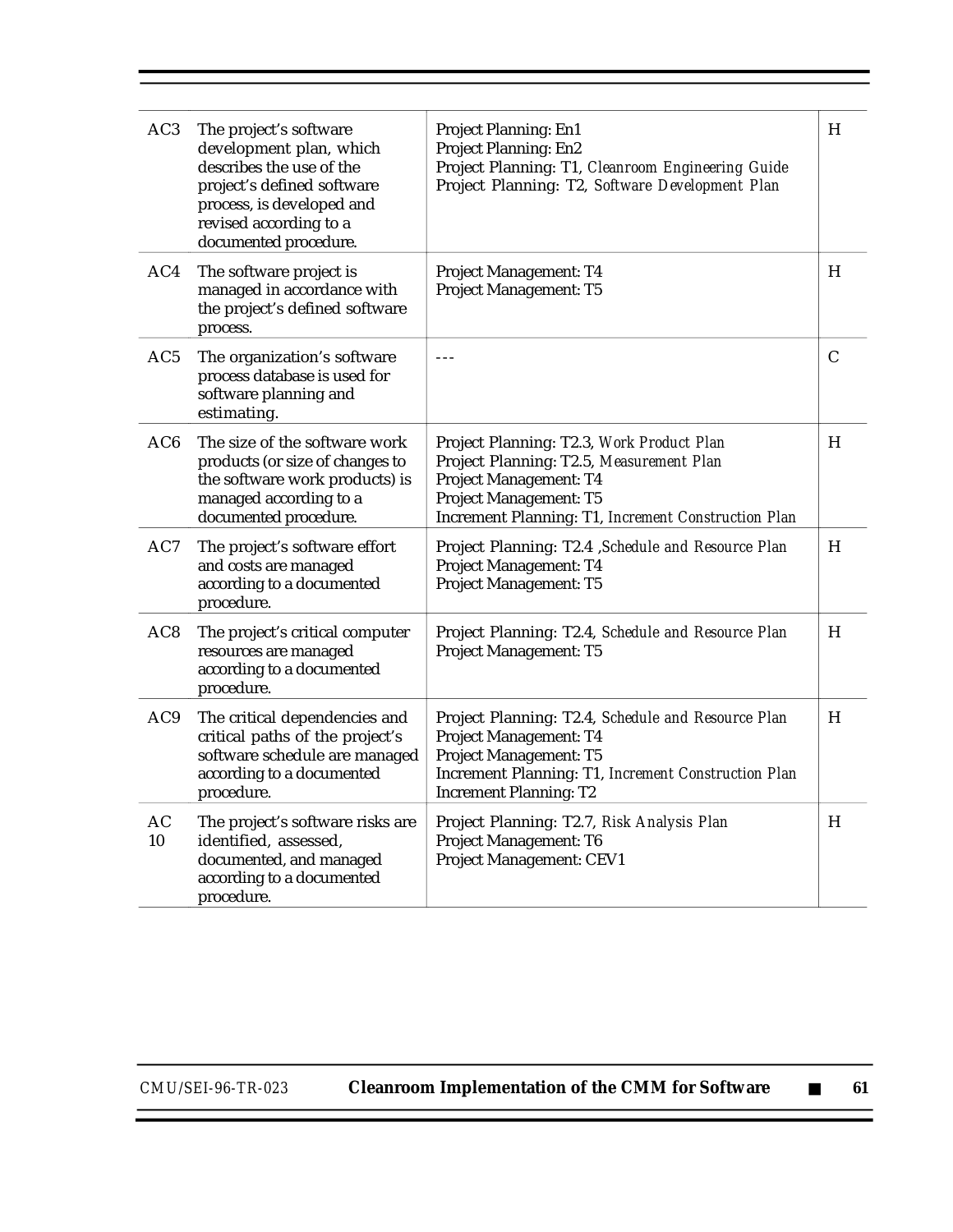| AC.<br>11 | Reviews of the software project<br>are periodically performed to<br>determine the actions needed<br>to bring the software project's<br>performance and results in line<br>with the current and projected<br>needs of the business, customer,<br>and end users, as appropriate. | <b>Project Management: CEV1</b> |  |  |
|-----------|--------------------------------------------------------------------------------------------------------------------------------------------------------------------------------------------------------------------------------------------------------------------------------|---------------------------------|--|--|
|-----------|--------------------------------------------------------------------------------------------------------------------------------------------------------------------------------------------------------------------------------------------------------------------------------|---------------------------------|--|--|

| <b>CMM Process Element</b><br><b>Measurement and Analysis</b>                                                                      |  | <b>Cleanroom Process Implementation</b>                                                                                                                                   |   |  |
|------------------------------------------------------------------------------------------------------------------------------------|--|---------------------------------------------------------------------------------------------------------------------------------------------------------------------------|---|--|
|                                                                                                                                    |  | <b>Process Name: Section, Relevant Work Products</b>                                                                                                                      |   |  |
| Measurements are made and<br>ME1<br>used to determine the<br>effectiveness of the integrated<br>software management<br>activities. |  | Project Planning: T2.5, Measurement Plan<br>Project Management: T5<br>Project Management: CEM1, Project Record<br>Project Management: CEV1<br>Performance Improvement: T1 | H |  |

 $\overline{1}$ 

| <b>CMM Process Element</b> |                                                                                                                                                                       | <b>Cleanroom Process Implementation</b>                                                                                                                                                                                                                                                                                                                                                                                   |      |
|----------------------------|-----------------------------------------------------------------------------------------------------------------------------------------------------------------------|---------------------------------------------------------------------------------------------------------------------------------------------------------------------------------------------------------------------------------------------------------------------------------------------------------------------------------------------------------------------------------------------------------------------------|------|
|                            | <b>Verifying Implementation</b>                                                                                                                                       | <b>Process Name: Section, Relevant Work Products</b>                                                                                                                                                                                                                                                                                                                                                                      | Corr |
| VE1                        | The activities for managing<br>the software project are<br>reviewed with senior<br>management on a periodic<br>basis.                                                 | Project Management: CEV1                                                                                                                                                                                                                                                                                                                                                                                                  | H    |
| VE2                        | The activities for managing<br>the software project are<br>reviewed with the project<br>manager on both a periodic and<br>event-driven basis.                         | <b>Project Management: CEV1</b>                                                                                                                                                                                                                                                                                                                                                                                           | H    |
| VE3                        | The software quality assurance<br>group reviews and/or audits<br>the activities and work<br>products for managing the<br>software project and reports<br>the results. | While Cleanroom does not include an independent<br>software quality assurance group, the addition of<br>such a group would change this rating to H.<br>However, a rating of H might be justified without an<br>SQA group. The small team approach of Cleanroom<br>with its associated checks and balances in team<br>reviews and verifications helps ensure that SQA<br>activities are accomplished by alternate methods. | A    |

| 62 |  |  |  | <b>Cleanroom Implementation of the CMM for Software</b> |
|----|--|--|--|---------------------------------------------------------|
|----|--|--|--|---------------------------------------------------------|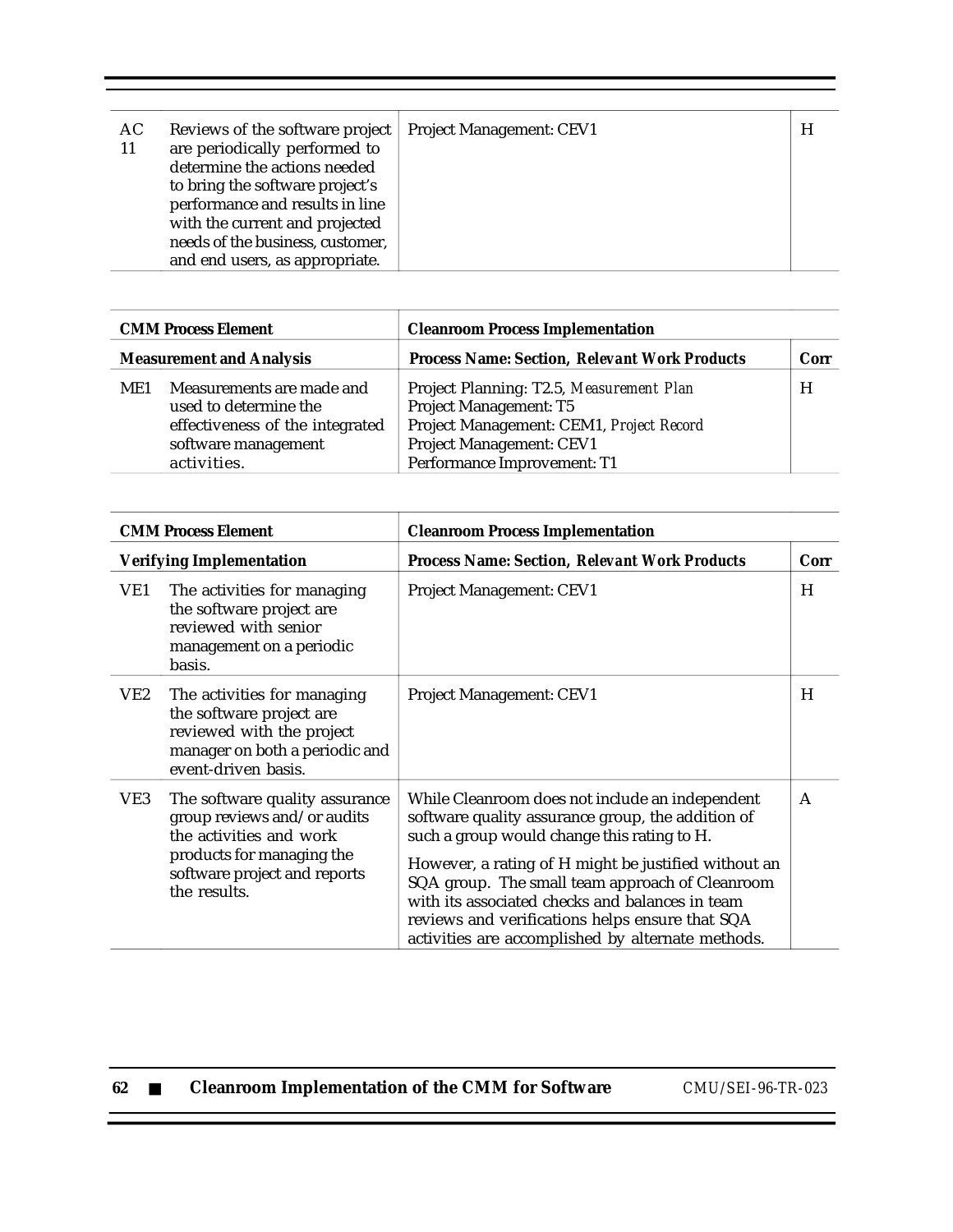### **4.3.5 Software Product Engineering**

## **Correspondence Analysis**

The Cleanroom processes and work products provide a complete implementation of the Software Product Engineering KPA for software management, requirements, specification, architecture, design, verification, testing, and certification. Cleanroom also supports reuse and reengineering of software within the SPE context.

With respect to SPE Activity 6, integration testing is not a separate activity in the Cleanroom process. In Cleanroom, integration is intrinsic to the stepwise incremental development and certification process. Certification testing of successive increment accumulations is carried out in the system environment.

#### **Overall correspondence: High**

#### **Correspondence Mapping**

| <b>CMM Process Element</b> |                                                                                                                      | <b>Cleanroom Process Implementation</b>                                                                                                                                                                                                                                                                                                                                                                                                                                                                                                                                                                                                                                                                                                                                                                                                            |             |  |
|----------------------------|----------------------------------------------------------------------------------------------------------------------|----------------------------------------------------------------------------------------------------------------------------------------------------------------------------------------------------------------------------------------------------------------------------------------------------------------------------------------------------------------------------------------------------------------------------------------------------------------------------------------------------------------------------------------------------------------------------------------------------------------------------------------------------------------------------------------------------------------------------------------------------------------------------------------------------------------------------------------------------|-------------|--|
| Goals                      |                                                                                                                      | <b>Process Name: Section, Relevant Work Products</b>                                                                                                                                                                                                                                                                                                                                                                                                                                                                                                                                                                                                                                                                                                                                                                                               | <b>Corr</b> |  |
| GO1                        | The software engineering tasks<br>are defined, integrated, and<br>consistently performed to<br>produce the software. | Project Planning: Cleanroom Engineering Guide,<br>Software Development Plan<br>Project Management: Project Record<br>Engineering Change: Engineering Change Log<br>Requirements Analysis: Software Requirements<br>Function Specification: Function Specification<br>Usage Specification: Usage Specification<br>Architecture Specification: Software Architecture<br><b>Increment Planning: Increment Construction Plan</b><br>Software Reengineering: Reengineering Plan,<br>Reengineered Software<br><b>Increment Design: Increment Design</b><br>Correctness Verification: Increment Verification<br>Report<br>Usage Modeling & Test Planning: Usage Models,<br>Increment Test Plan, Statistical Test Cases<br>Statistical Testing & Certification: Executable<br>System, Statistical Testing Report, Increment<br><b>Certification Report</b> | H           |  |

*CMU/SEI-96-TR-023* **Cleanroom Implementation of the CMM for Software** ■ **63**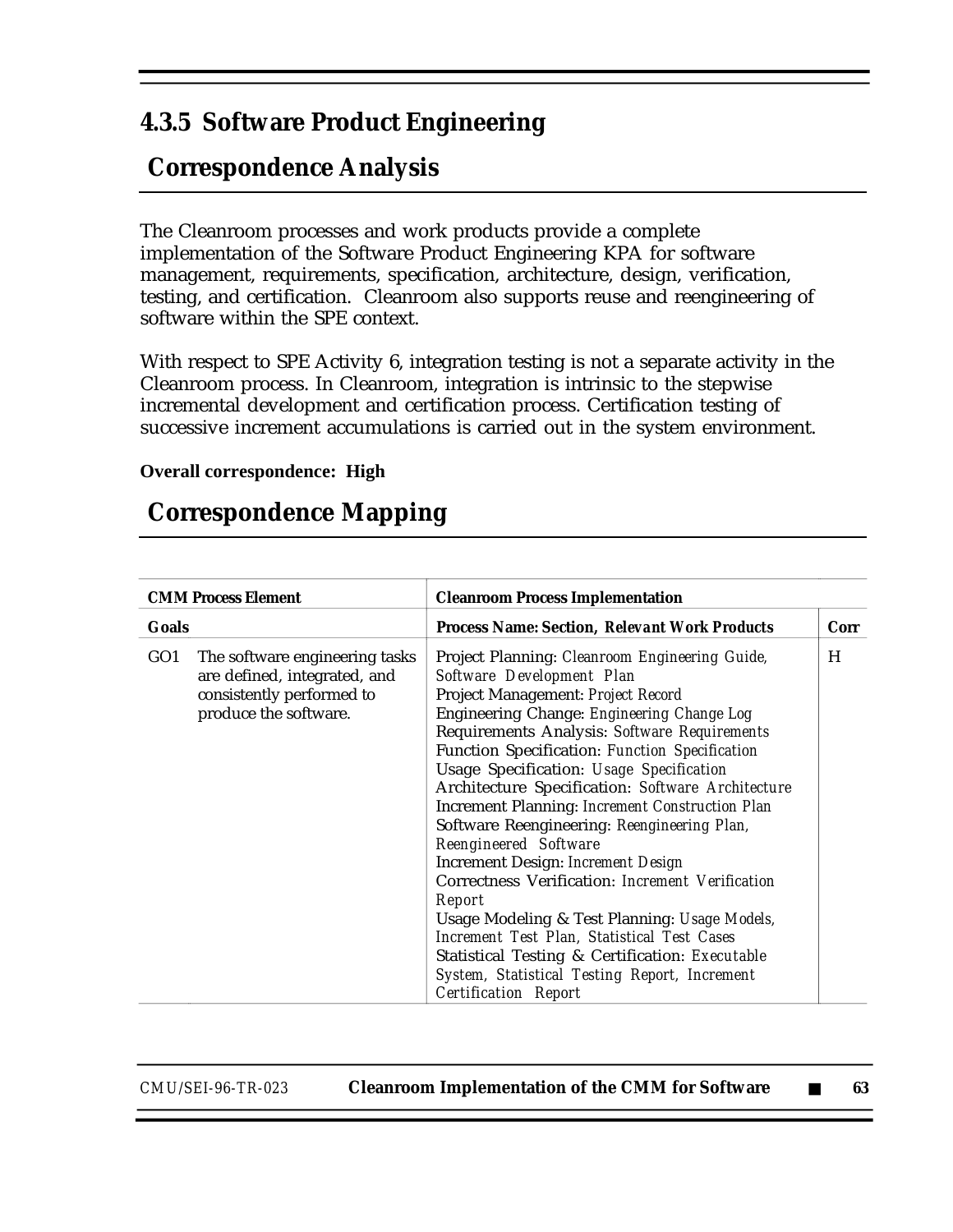| GO <sub>2</sub> | Software work products are<br>kept consistent with each<br>other. | Project Planning: T2.10, Configuration Management<br>Plan<br>All GO1 processes: CEO1<br>All GO1 processes: CET3<br><b>Engineering Change</b> | H |
|-----------------|-------------------------------------------------------------------|----------------------------------------------------------------------------------------------------------------------------------------------|---|
|                 |                                                                   |                                                                                                                                              |   |

| <b>CMM Process Element</b><br><b>Commitment to Perform</b> |                                                                                                                  | <b>Cleanroom Process Implementation</b>                                            |      |  |
|------------------------------------------------------------|------------------------------------------------------------------------------------------------------------------|------------------------------------------------------------------------------------|------|--|
|                                                            |                                                                                                                  | <b>Process Name: Section, Relevant Work Products</b>                               | Corr |  |
| CO <sub>1</sub>                                            | The project follows a written<br>organizational policy for<br>performing the software<br>engineering activities. | Project Planning: T1, Cleanroom Engineering Guide<br><b>Project Management: T4</b> | H    |  |

| <b>CMM Process Element</b> |                                                                                                                                   | <b>Cleanroom Process Implementation</b>                                      |      |  |
|----------------------------|-----------------------------------------------------------------------------------------------------------------------------------|------------------------------------------------------------------------------|------|--|
|                            | <b>Ability to Perform</b>                                                                                                         | <b>Process Name: Section, Relevant Work Products</b>                         | Corr |  |
| AB1                        | Adequate resources and funding<br>are provided for performing<br>the software engineering tasks.                                  | Project Planning: T2.4, Schedule and Resource Plan<br>Project Management: T4 | H    |  |
| AB2                        | Members of the software<br>engineering technical staff<br>receive required training to<br>perform their technical<br>assignments. | Project Planning: T2.9, Training Plan<br>Project Management: T3              | H    |  |
| AB3                        | Members of the software<br>engineering technical staff<br>receive orientation in related<br>software engineering<br>disciplines.  | Project Planning: T2.9, Training Plan<br><b>Project Management: T3</b>       | H    |  |
| AB4                        | The project manager and all<br>software managers receive<br>orientation in technical aspects<br>of the software project.          | Project Planning: T2.9, Training Plan<br>Project Management: T3              | H    |  |

| 64 |  |  |  |  | <b>Cleanroom Implementation of the CMM for Software</b> |
|----|--|--|--|--|---------------------------------------------------------|
|----|--|--|--|--|---------------------------------------------------------|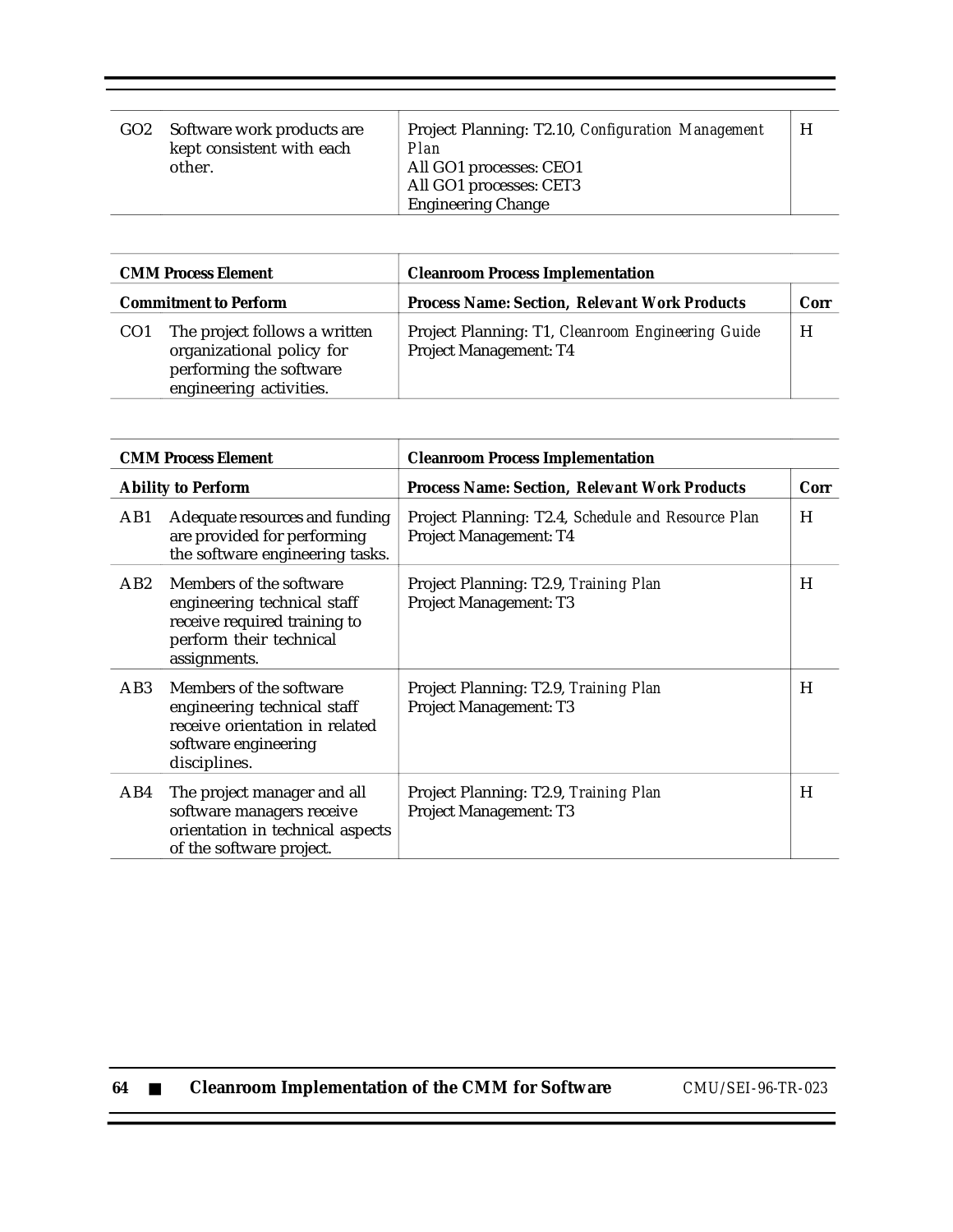|                 | <b>CMM Process Element</b>                                                                                                                                                                                                       | <b>Cleanroom Process Implementation</b>                                                                                                                                                                                                                                                                                                                                                                                                                                                                                                      |      |
|-----------------|----------------------------------------------------------------------------------------------------------------------------------------------------------------------------------------------------------------------------------|----------------------------------------------------------------------------------------------------------------------------------------------------------------------------------------------------------------------------------------------------------------------------------------------------------------------------------------------------------------------------------------------------------------------------------------------------------------------------------------------------------------------------------------------|------|
|                 | <b>Activities Performed</b>                                                                                                                                                                                                      | <b>Process Name: Section, Relevant Work Products</b>                                                                                                                                                                                                                                                                                                                                                                                                                                                                                         | Corr |
| AC1             | Appropriate software<br>engineering methods and tools<br>are integrated into the project's<br>defined software process.                                                                                                          | Project Planning: T1, Cleanroom Engineering Guide<br>Performance Improvement: T2, Performance<br><b>Improvement Plan</b>                                                                                                                                                                                                                                                                                                                                                                                                                     | H    |
| AC2             | The software requirements are<br>developed, maintained,<br>documented, and verified by<br>systematically analyzing the<br>allocated requirements<br>according to the project's<br>defined software process.                      | Project Planning: T1, Cleanroom Engineering Guide<br>Requirements Analysis: Software Requirements                                                                                                                                                                                                                                                                                                                                                                                                                                            | H    |
| AC <sub>3</sub> | The software design is<br>developed, maintained,<br>documented, and verified,<br>according to the project's<br>defined software process, to<br>accommodate the software<br>requirements and to form the<br>framework for coding. | Project Planning: Cleanroom Engineering Guide,<br>Software Development Plan<br>Project Management: Project Record<br>Engineering Change: Engineering Change Log<br>Requirements Analysis: Software Requirements<br>Function Specification: Function Specification<br>Architecture Specification: Software Architecture<br><b>Increment Planning: Increment Construction Plan</b><br>Software Reengineering: Reengineered Software<br><b>Increment Design: Increment Design</b><br>Correctness Verification: Increment Verification<br>Report | H    |
| AC4             | The software code is<br>developed, maintained,<br>documented, and verified,<br>according to the project's<br>defined software process, to<br>implement the software<br>requirements and software<br>design.                      | Project Planning: Cleanroom Engineering Guide,<br>Software Development Plan<br>Project Management: Project Record<br>Engineering Change: Engineering Change Log<br><b>Increment Planning: Increment Construction Plan</b><br>Software Reengineering: Reengineered Software<br>Increment Design: Increment Design<br>Correctness Verification: Increment Verification<br>Report                                                                                                                                                               | H    |
| AC5             | Software testing is performed<br>according to the project's<br>defined software process.                                                                                                                                         | Project Planning: T1, Cleanroom Engineering Guide<br>Project Management: Project Record<br>Usage Specification: Usage Specification<br>Increment Planning: T2, Increment Construction Plan<br>Usage Modeling & Test Planning: Usage Models,<br>Increment Test Plan, Statistical Test Cases<br>Statistical Testing & Certification: Executable<br><b>System, Statistical Testing Report, Increment</b><br><b>Certification Report</b>                                                                                                         | H    |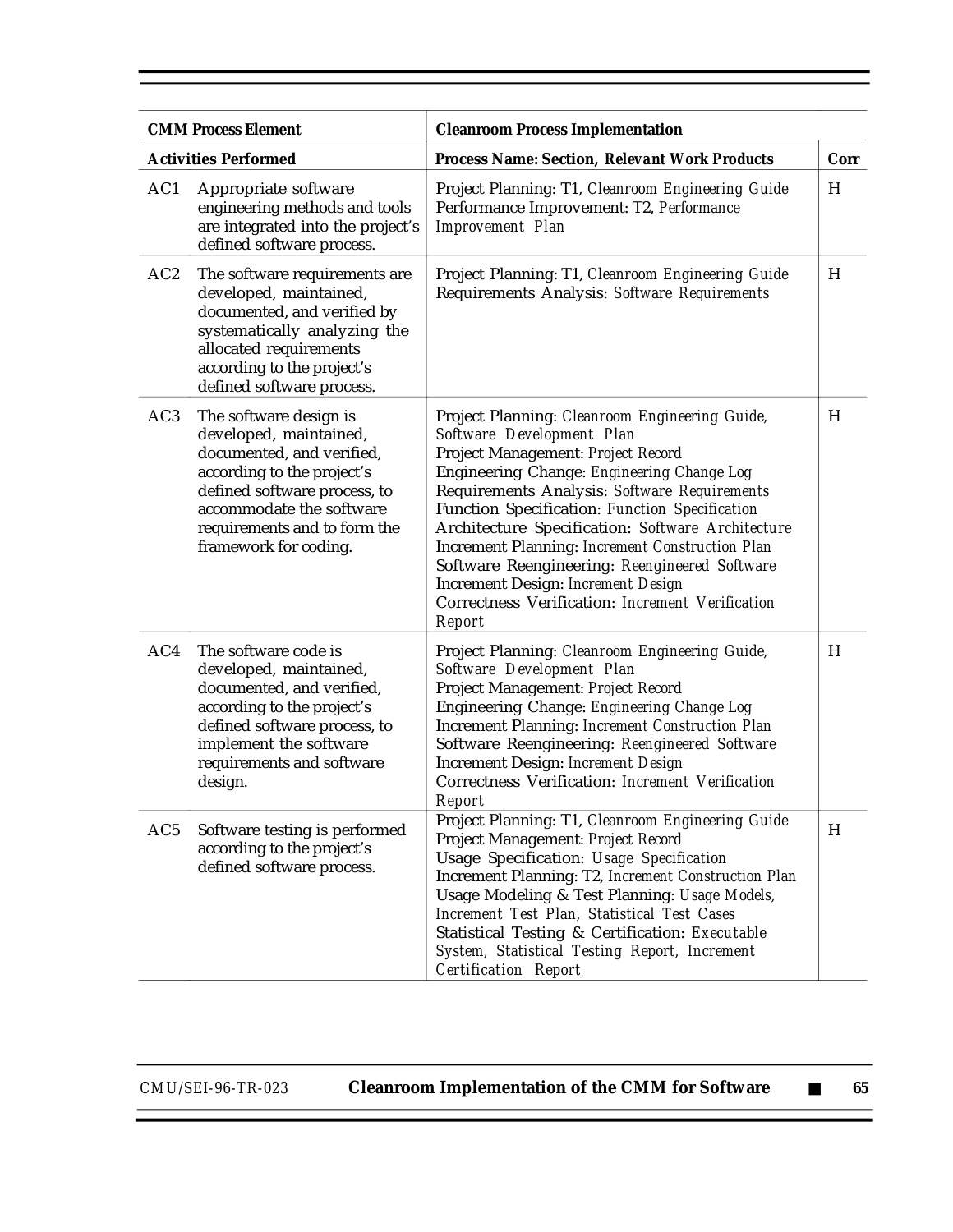| AC6             | Integration testing of the<br>software is planned and<br>performed according to the<br>project's defined software<br>process.                                                                                                            | In Cleanroom, integration is accomplished through<br>incremental development. Each increment is tested<br>in the system environment, as described in AC7.                                                                                                                                                                                                                                                                                                     | H |
|-----------------|------------------------------------------------------------------------------------------------------------------------------------------------------------------------------------------------------------------------------------------|---------------------------------------------------------------------------------------------------------------------------------------------------------------------------------------------------------------------------------------------------------------------------------------------------------------------------------------------------------------------------------------------------------------------------------------------------------------|---|
| AC7             | System and acceptance testing<br>of the software are planned<br>and performed to demonstrate<br>that the software satisfies its<br>requirements.                                                                                         | Project Management: T2.4, Schedule and Resource<br>Plan<br>Usage Specification: Usage Specification<br><b>Increment Planning: Increment Construction Plan</b><br>Usage Modeling & Test Planning: Usage Models,<br>Increment Test Plan, Statistical Test Cases<br>Statistical Testing & Certification: Executable<br>System, Statistical Testing Report, Increment<br><b>Certification Report</b>                                                              | H |
| AC <sub>8</sub> | The documentation that will<br>be used to operate and<br>maintain the software is<br>developed and maintained<br>according to the project's<br>defined software process.                                                                 | Project Planning: T2.3, Work Product Plan                                                                                                                                                                                                                                                                                                                                                                                                                     | H |
| AC9             | Data on defects identified in<br>peer reviews and testing are<br>collected and analyzed<br>according to the project's<br>defined software process.                                                                                       | Project Planning: T2.5, Measurement Plan<br>All GO1 processes: CEO2<br>All GO1 processes: Verification section<br>All GO1 processes: CEM1<br>All GO1 processes: CEM2<br>Engineering Change: Engineering Change Log<br>Correctness Verification: Increment Verification<br>Report<br>Statistical Testing & Certification: Statistical<br>Testing Report, Increment Certification Report<br>Performance Improvement: T1, Performance<br><b>Improvement Plan</b> | H |
| AC<br>10        | Consistency is maintained<br>across software work products,<br>including the software plans,<br>process descriptions, allocated<br>requirements, software<br>requirements, software design,<br>code, test plans, and test<br>procedures. | Project Planning: T2.10, Configuration Management<br><b>Plan</b><br>All GO1 processes: CEO1<br>All GO1 processes: CET3<br><b>Engineering Change</b>                                                                                                                                                                                                                                                                                                           | H |

| 66 |  |  | <b>Cleanroom Implementation of the CMM for Software</b> |  |  |  |
|----|--|--|---------------------------------------------------------|--|--|--|
|----|--|--|---------------------------------------------------------|--|--|--|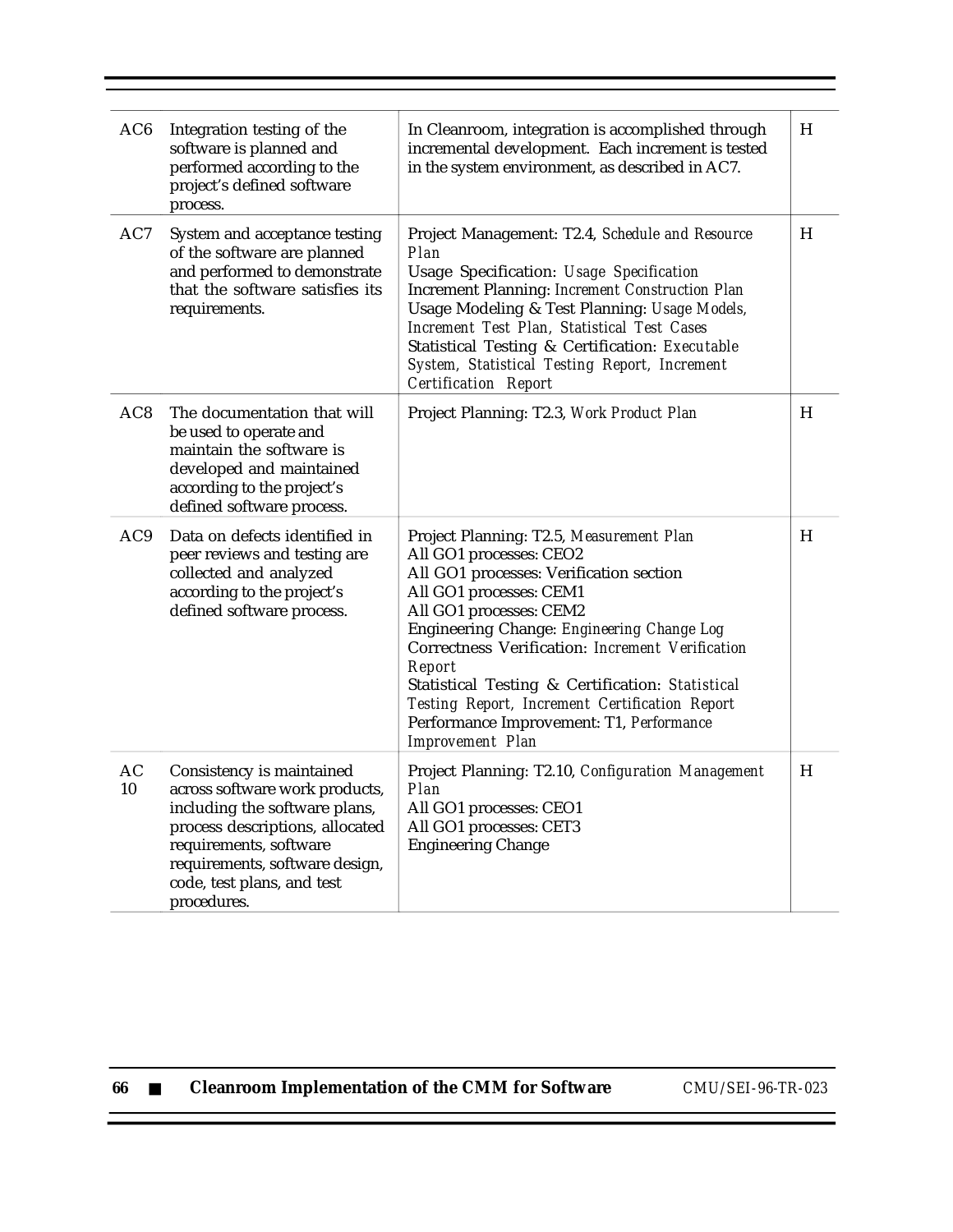| <b>CMM Process Element</b> |                                                                                                                 | <b>Cleanroom Process Implementation</b>                                                                                                                                                                                                                                                                                                     |      |  |
|----------------------------|-----------------------------------------------------------------------------------------------------------------|---------------------------------------------------------------------------------------------------------------------------------------------------------------------------------------------------------------------------------------------------------------------------------------------------------------------------------------------|------|--|
|                            | <b>Measurement and Analysis</b>                                                                                 | <b>Process Name: Section, Relevant Work Products</b>                                                                                                                                                                                                                                                                                        | Corr |  |
| ME1                        | Measurements are made and<br>used to determine the<br>functionality and quality of<br>the software products.    | Project Planning: T2.5, Measurement Plan<br><b>Project Management: T5</b><br>All GO1 processes: Measurement and Verification<br>sections<br>Correctness Verification: Increment Verification<br>Report<br>Statistical Testing & Certification: Statistical<br><b>Testing Report, Increment Certification Report</b>                         | H    |  |
| ME2                        | Measurements are made and<br>used to determine the status of<br>the software product<br>engineering activities. | Project Planning: T2.5, Measurement Plan<br><b>Project Management: T5</b><br>All GO1 processes: Measurement and Verification<br>sections<br>Correctness Verification: Increment Verification<br>Report<br>Statistical Testing & Certification: Statistical<br>Testing Report, Increment Certification Report<br>Performance Improvement: T1 | H    |  |

| <b>CMM Process Element</b> |                                                                                                                                                                      | <b>Cleanroom Process Implementation</b>                                                                                                                                                                                                                                                                                                                                                                                   |      |  |
|----------------------------|----------------------------------------------------------------------------------------------------------------------------------------------------------------------|---------------------------------------------------------------------------------------------------------------------------------------------------------------------------------------------------------------------------------------------------------------------------------------------------------------------------------------------------------------------------------------------------------------------------|------|--|
|                            | <b>Verifying Implementation</b>                                                                                                                                      | <b>Process Name: Section, Relevant Work Products</b>                                                                                                                                                                                                                                                                                                                                                                      | Corr |  |
| VE1                        | The activities for software<br>product engineering are<br>reviewed with senior<br>management on a periodic<br>basis.                                                 | All GO1 processes: CEV1                                                                                                                                                                                                                                                                                                                                                                                                   | H    |  |
| VE2                        | The activities for software<br>product engineering are<br>reviewed with the project<br>manager on both a periodic and<br>event-driven basis.                         | All GO1 processes: CEV1                                                                                                                                                                                                                                                                                                                                                                                                   | H    |  |
| VE3                        | The software quality assurance<br>group reviews and/or audits<br>the activities and work<br>products for software product<br>engineering and reports the<br>results. | While Cleanroom does not include an independent<br>software quality assurance group, the addition of<br>such a group would change this rating to H.<br>However, a rating of H might be justified without an<br>SQA group. The small team approach of Cleanroom<br>with its associated checks and balances in team<br>reviews and verifications helps ensure that SQA<br>activities are accomplished by alternate methods. | A    |  |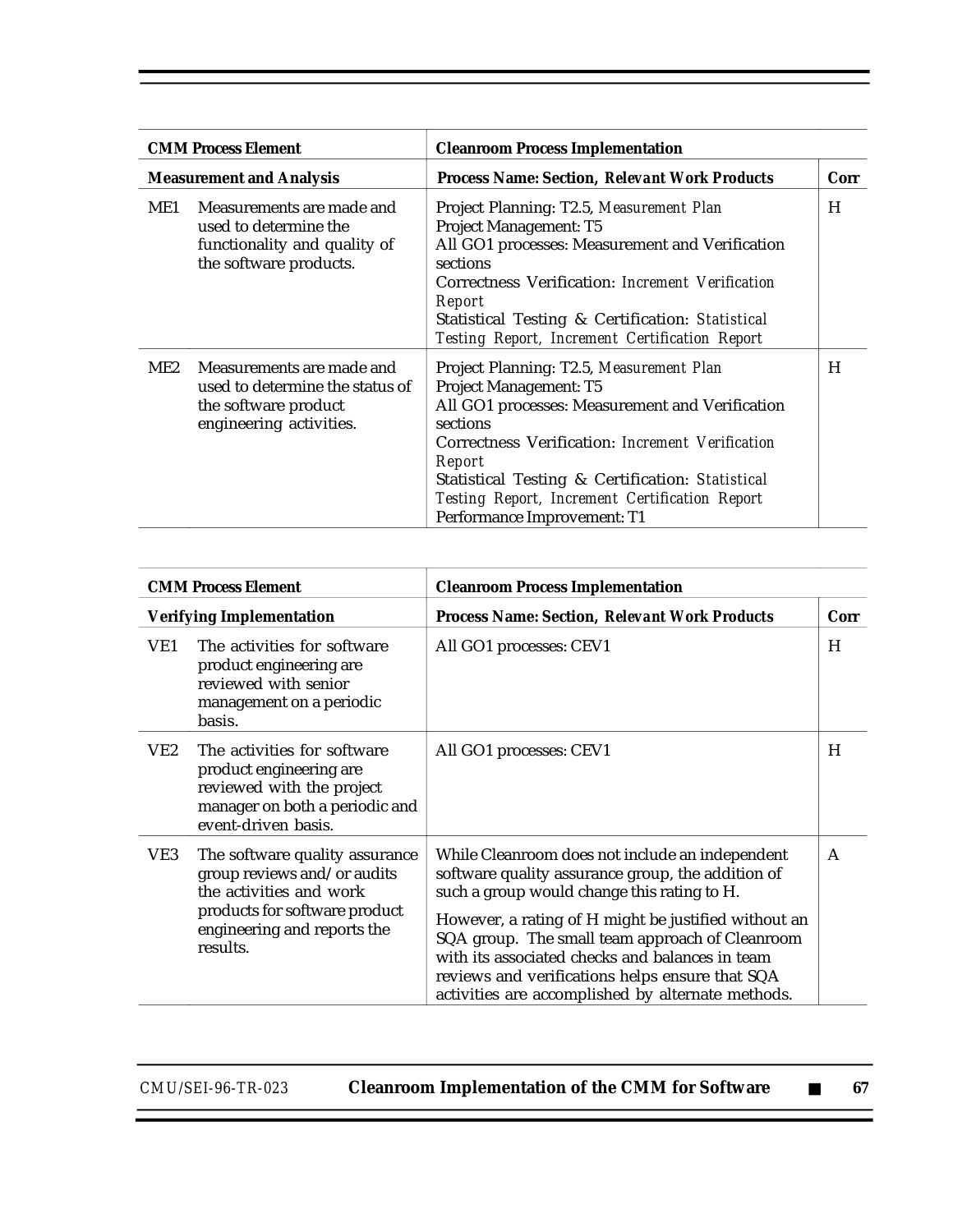### **4.3.6 Intergroup Coordination**

# **Correspondence Analysis**

Cleanroom specifies the roles, responsibilities, and dependencies among individuals and groups on the project team by prescribing the engineering methods through which they will work and the work products through which they will communicate. In addition, Cleanroom processes require customer and peer group review, coordination, and concurrence throughout the period of software project performance.

### **Overall correspondence: High**

| <b>CMM Process Element</b> |                                                                                            | <b>Cleanroom Process Implementation</b>                                                                                                                                |      |  |
|----------------------------|--------------------------------------------------------------------------------------------|------------------------------------------------------------------------------------------------------------------------------------------------------------------------|------|--|
| Goals                      |                                                                                            | <b>Process Name: Section, Relevant Work Products</b>                                                                                                                   | Corr |  |
| GO <sub>1</sub>            | The customer's requirements<br>are agreed to by all affected<br>groups.                    | Project Planning: T2, Software Development Plan<br><b>Project Planning: V2</b><br>Requirements Analysis: T1, Software Requirements<br><b>Requirements Analysis: V2</b> | H    |  |
| GO <sub>2</sub>            | The commitments between the<br>engineering groups are agreed<br>to by the affected groups. | Project Planning: T2.2, Project Organization Plan<br><b>Project Planning: V2</b>                                                                                       | H    |  |
| GO <sub>3</sub>            | The engineering groups<br>identify, track, and resolve<br>intergroup issues.               | Project Management: CEV1                                                                                                                                               | H    |  |

### **Correspondence Mapping**

| <b>CMM Process Element</b>   |                                                                                                                    | <b>Cleanroom Process Implementation</b>                                                                                                 |      |  |
|------------------------------|--------------------------------------------------------------------------------------------------------------------|-----------------------------------------------------------------------------------------------------------------------------------------|------|--|
| <b>Commitment to Perform</b> |                                                                                                                    | <b>Process Name: Section, Relevant Work Products</b>                                                                                    | Corr |  |
|                              | The project follows a written<br>organizational policy for<br>establishing interdisciplinary<br>engineering teams. | Project Planning: T1, Cleanroom Engineering Guide<br>Project Planning: T2.2, Project Organization Plan<br><b>Project Management: T3</b> | H    |  |

| 68 |  | <b>Cleanroom Implementation of the CMM for Software</b> |
|----|--|---------------------------------------------------------|
|----|--|---------------------------------------------------------|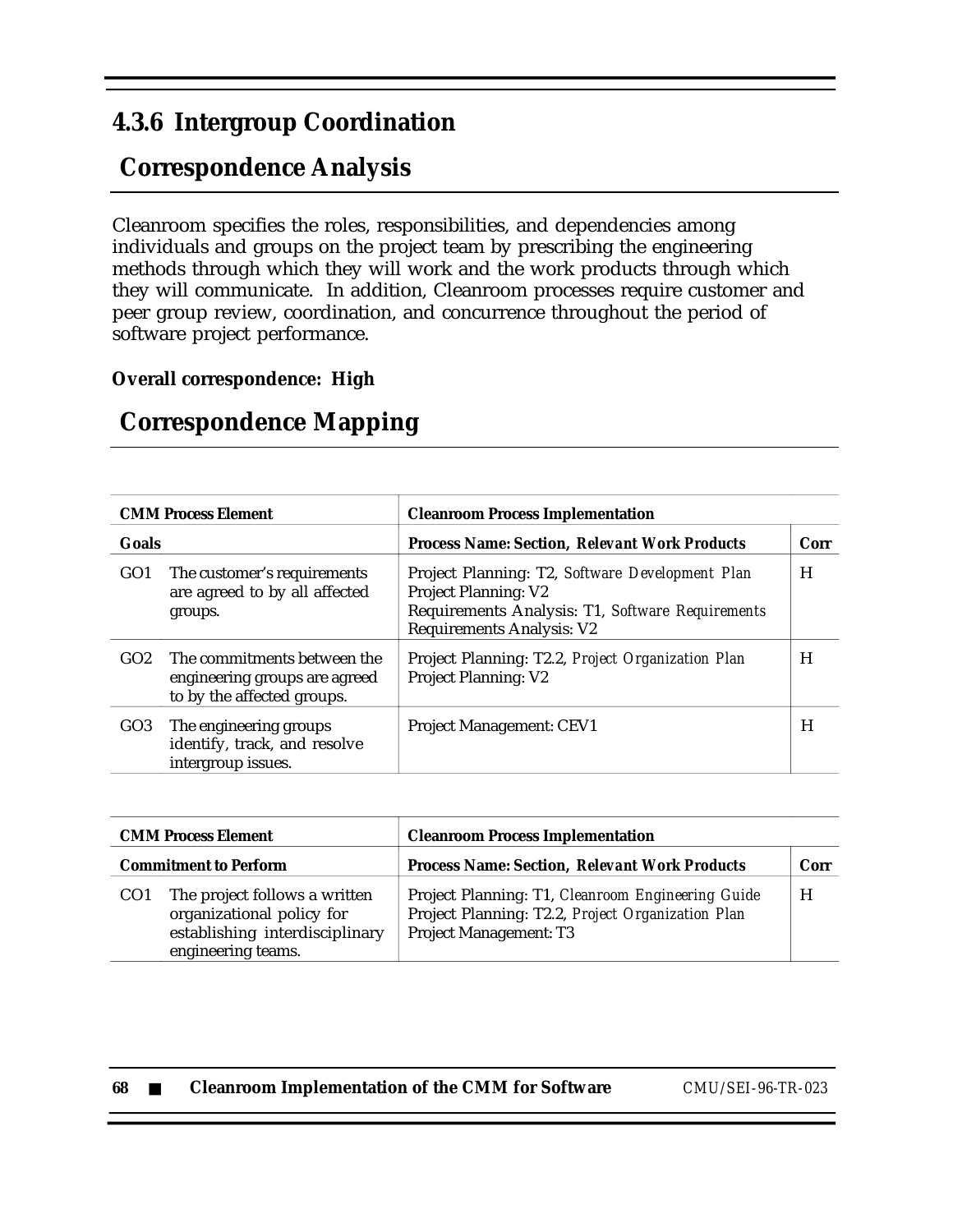| <b>CMM Process Element</b> |                                                                                                                                                              | <b>Cleanroom Process Implementation</b>                                                                               |      |  |
|----------------------------|--------------------------------------------------------------------------------------------------------------------------------------------------------------|-----------------------------------------------------------------------------------------------------------------------|------|--|
|                            | <b>Ability to Perform</b>                                                                                                                                    | <b>Process Name: Section, Relevant Work Products</b>                                                                  | Corr |  |
| AB1                        | Adequate resources and funding<br>are provided for coordinating<br>the software engineering<br>activities with other<br>engineering groups.                  | Project Planning: T2.4, Schedule and Resource Plan<br>Project Management: T4                                          | H    |  |
| AB2                        | The support tools used by the<br>different engineering groups<br>are compatible to enable<br>effective communication and<br>coordination.                    | Project Planning: T1.2, Cleanroom Engineering Guide                                                                   | C    |  |
| AB <sub>3</sub>            | All managers in the<br>organization receive required<br>training in teamwork.                                                                                | Project Planning: T2.9, Training Plan<br><b>Project Management: T3</b><br>Project Management: CET1                    | H    |  |
| AB4                        | All task leaders in each<br>engineering group receive<br>orientation in the processes,<br>methods, and standards used<br>by the other engineering<br>groups. | Project Planning: T2.9, Training Plan<br>Project Management: T2<br>Project Management: T3<br>Project Management: CET1 | H    |  |
| AB5                        | The members of the engineering<br>groups receive orientation in<br>working as a team.                                                                        | Project Planning: T2.9, Training Plan<br>Project Management: T3                                                       | H    |  |

| <b>CMM Process Element</b> |                                                                                                                                                                                                                      | <b>Cleanroom Process Implementation</b>                                                                                                                                      |      |  |
|----------------------------|----------------------------------------------------------------------------------------------------------------------------------------------------------------------------------------------------------------------|------------------------------------------------------------------------------------------------------------------------------------------------------------------------------|------|--|
|                            | <b>Activities Performed</b>                                                                                                                                                                                          | <b>Process Name: Section, Relevant Work Products</b>                                                                                                                         | Corr |  |
| AC1                        | The software engineering group<br>and the other engineering<br>groups participate with the<br>customer and end users, as<br>appropriate, to establish the<br>system requirements.                                    | Project Planning: T2.1 Project Mission Plan<br><b>Project Planning: V2</b><br>Project Management: T1<br><b>Requirements Analysis: T1</b><br><b>Requirements Analysis: T2</b> | H    |  |
| AC2                        | Representatives of the project's<br>software engineering group<br>work with representatives of<br>the other engineering groups to<br>monitor and coordinate<br>technical activities and<br>resolve technical issues. | Project Planning: T2.2, Project Organization Plan<br>Project Management: T2<br>Project Management: T4<br>Project Management: V1<br>Project Management: CEV1                  | H    |  |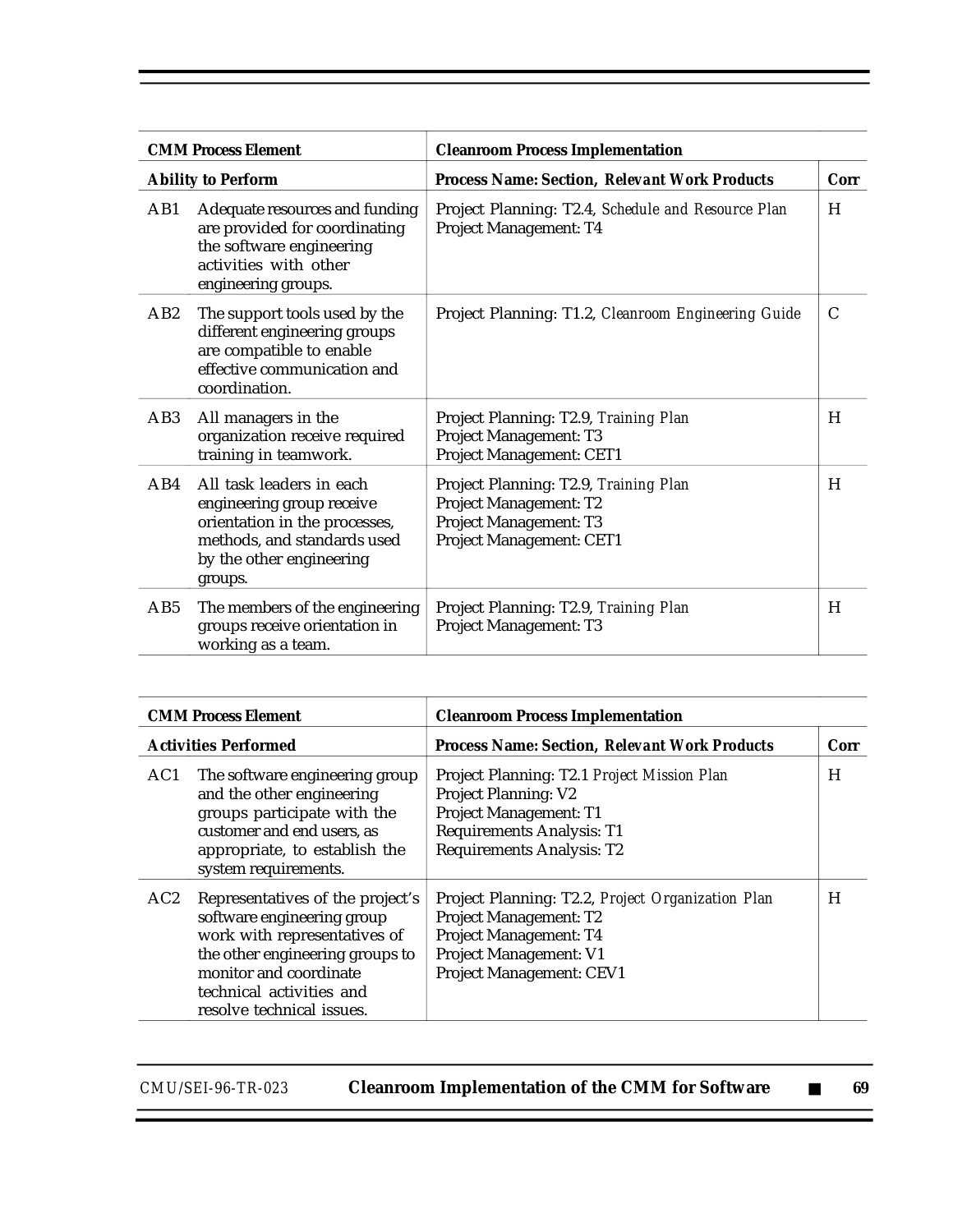| AC3             | A documented plan is used to<br>communicate intergroup<br>commitments and to coordinate<br>and track the work performed.                                                                 | Project Planning: T2.2, Project Organization Plan<br>Project Management: T2, Project Record<br><b>Project Management: CEV1</b>                           | H            |
|-----------------|------------------------------------------------------------------------------------------------------------------------------------------------------------------------------------------|----------------------------------------------------------------------------------------------------------------------------------------------------------|--------------|
| AC4             | Critical dependencies between<br>engineering groups are<br>identified, negotiated, and<br>tracked according to a<br>documented procedure.                                                | Project Planning: T2.2 Project Organization Plan<br>Project Planning: V2<br>Project Management: T2<br>Project Management: T5<br>Project Management: CEV1 | H            |
| AC5             | Work products produced as<br>input to other engineering<br>groups are reviewed by<br>representatives of the<br>receiving groups to ensure that<br>the work products meet their<br>needs. | Project Management: T2                                                                                                                                   | P            |
| AC <sub>6</sub> | Intergroup issues not resolvable<br>by the individual<br>representatives of the project<br>engineering groups are handled<br>according to a documented<br>procedure.                     | Project Planning: T2.2, Project Organization Plan<br>Project Management: T2<br>Project Management: CEV1                                                  | $\mathbf{P}$ |
| AC7             | Representatives of the project<br>engineering groups conduct<br>periodic technical reviews and<br>interchanges.                                                                          | Project Planning: T2.2, Project Organization Plan<br>Project Management: T2<br>Project Management: CEV2                                                  | P            |

| <b>CMM Process Element</b>      |                                                                                                            | <b>Cleanroom Process Implementation</b>                                                                                                                                   |      |  |
|---------------------------------|------------------------------------------------------------------------------------------------------------|---------------------------------------------------------------------------------------------------------------------------------------------------------------------------|------|--|
| <b>Measurement and Analysis</b> |                                                                                                            | <b>Process Name: Section, Relevant Work Products</b>                                                                                                                      | Corr |  |
| ME1                             | Measurements are made and<br>used to determine the status of<br>the intergroup coordination<br>activities. | Project Planning: T2.5, Measurement Plan<br>Project Management: T5<br>Project Management: CEM1, Project Record<br>Project Management: CEV1<br>Performance Improvement: T1 |      |  |

| <b>CMM Process Element</b>      |                                                                                                              | <b>Cleanroom Process Implementation</b>              |      |
|---------------------------------|--------------------------------------------------------------------------------------------------------------|------------------------------------------------------|------|
| <b>Verifying Implementation</b> |                                                                                                              | <b>Process Name: Section, Relevant Work Products</b> | Corr |
| VE1                             | The activities for intergroup<br>coordination are reviewed<br>with senior management on a<br>periodic basis. | <b>Project Management: CEV1</b>                      | H    |

| <b>Cleanroom Implementation of the CMM for Software</b><br>70 |  |
|---------------------------------------------------------------|--|
|---------------------------------------------------------------|--|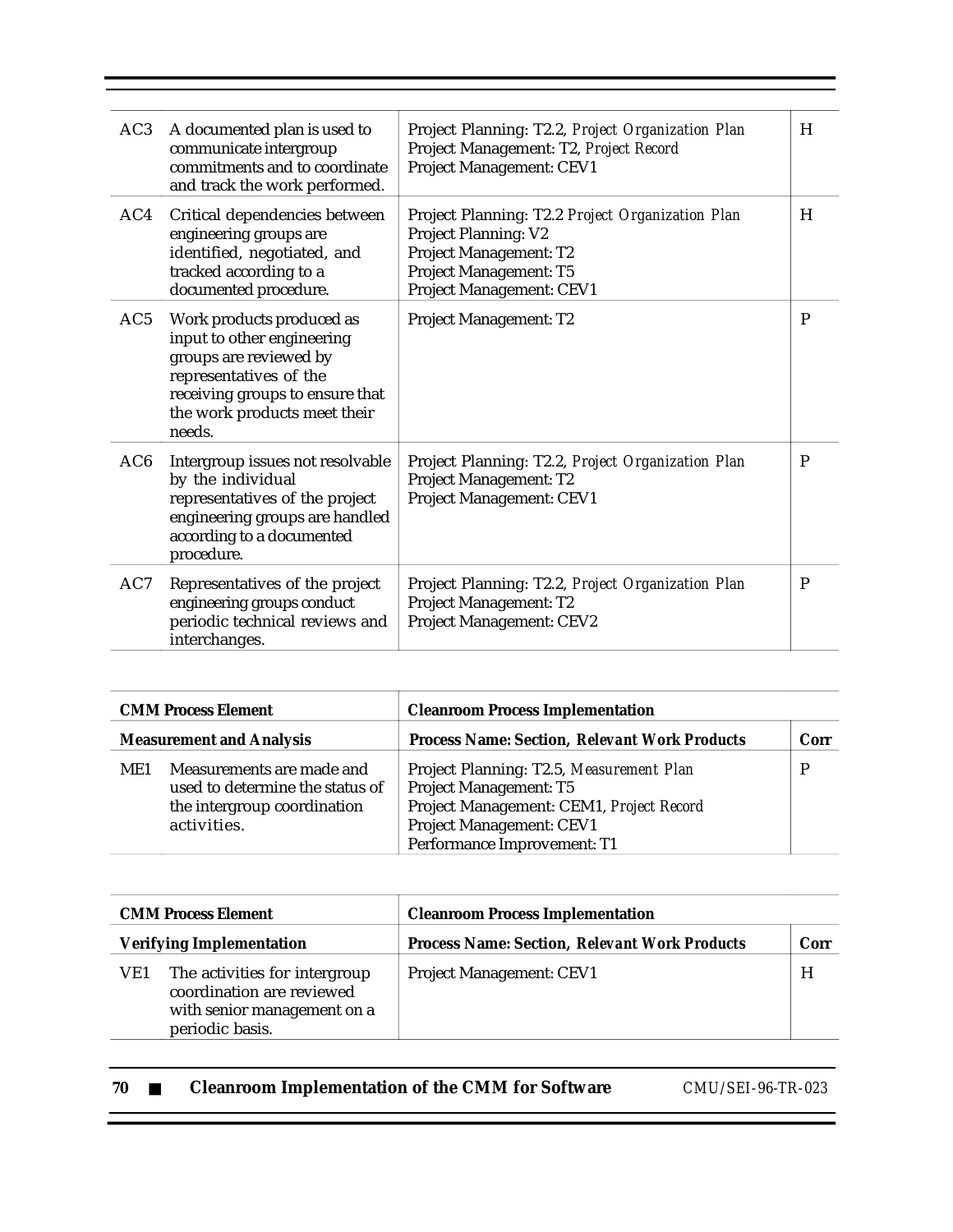| VE2 | The activities for intergroup<br>coordination are reviewed<br>with the project manager on<br>both a periodic and event-<br>driven basis.                        | <b>Project Management: CEV1</b> | H |
|-----|-----------------------------------------------------------------------------------------------------------------------------------------------------------------|---------------------------------|---|
| VE3 | The software quality assurance<br>group reviews and/or audits<br>the activities and work<br>products for intergroup<br>coordination and reports the<br>results. |                                 |   |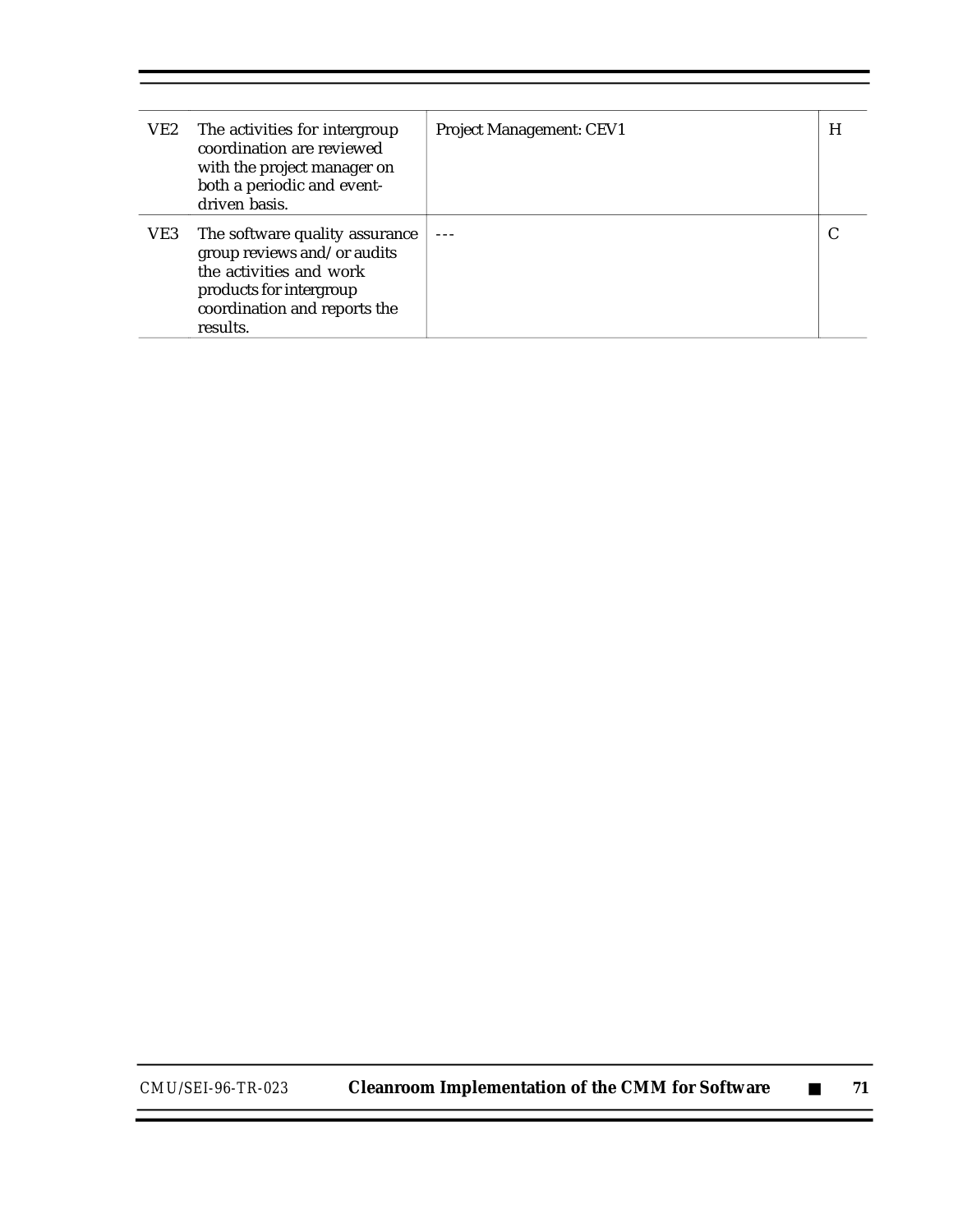### **4.3.7 Peer Reviews**

## **Correspondence Analysis**

Cleanroom is a team-based process involving ongoing peer review in every task and of every work product. Peer review is essential to the Cleanroom objective of intellectual control of evolving products. Cleanroom provides technology and processes for mathematics-based correctness verification of software specifications, designs, and implementations in team reviews.

### **Overall correspondence: High**

## **Correspondence Mapping**

| <b>CMM Process Element</b> |                                                                         | <b>Cleanroom Process Implementation</b>                                                                                                                                                                                                                                                                                                                        |      |
|----------------------------|-------------------------------------------------------------------------|----------------------------------------------------------------------------------------------------------------------------------------------------------------------------------------------------------------------------------------------------------------------------------------------------------------------------------------------------------------|------|
| <b>Goals</b>               |                                                                         | <b>Process Name: Section, Relevant Work Products</b>                                                                                                                                                                                                                                                                                                           | Corr |
| GO <sub>1</sub>            | Peer review activities are<br>planned.                                  | Project Planning: T1, Cleanroom Engineering Guide<br>Project Planning: T2.4, Schedule & Resource Plan<br>Increment Planning: T2, Increment Construction Plan<br><b>Correctness Verification</b>                                                                                                                                                                | H    |
| GO <sub>2</sub>            | Defects in the software work<br>products are identified and<br>removed. | Following processes, CEO2 and Verification sections:<br><b>Requirements Analysis</b><br><b>Function Specification</b><br><b>Usage Specification</b><br><b>Architecture Specification</b><br>Software Reengineering<br><b>Increment Design</b><br><b>Usage Modeling &amp; Test Planning</b><br><b>Correctness Verification</b><br><b>Engineering Change: T4</b> | H    |

|                              | <b>CMM Process Element</b>                                                             | <b>Cleanroom Process Implementation</b>                                              |      |
|------------------------------|----------------------------------------------------------------------------------------|--------------------------------------------------------------------------------------|------|
| <b>Commitment to Perform</b> |                                                                                        | <b>Process Name: Section, Relevant Work Products</b>                                 | Corr |
| CO <sub>1</sub>              | The project follows a written<br>organizational policy for<br>performing peer reviews. | Project Planning: T1, Cleanroom Engineering Guide<br><b>Correctness Verification</b> | H    |

| 72 | <b>Cleanroom Implementation of the CMM for Software</b> | CMU/SEI-96-TR-023 |
|----|---------------------------------------------------------|-------------------|
|    |                                                         |                   |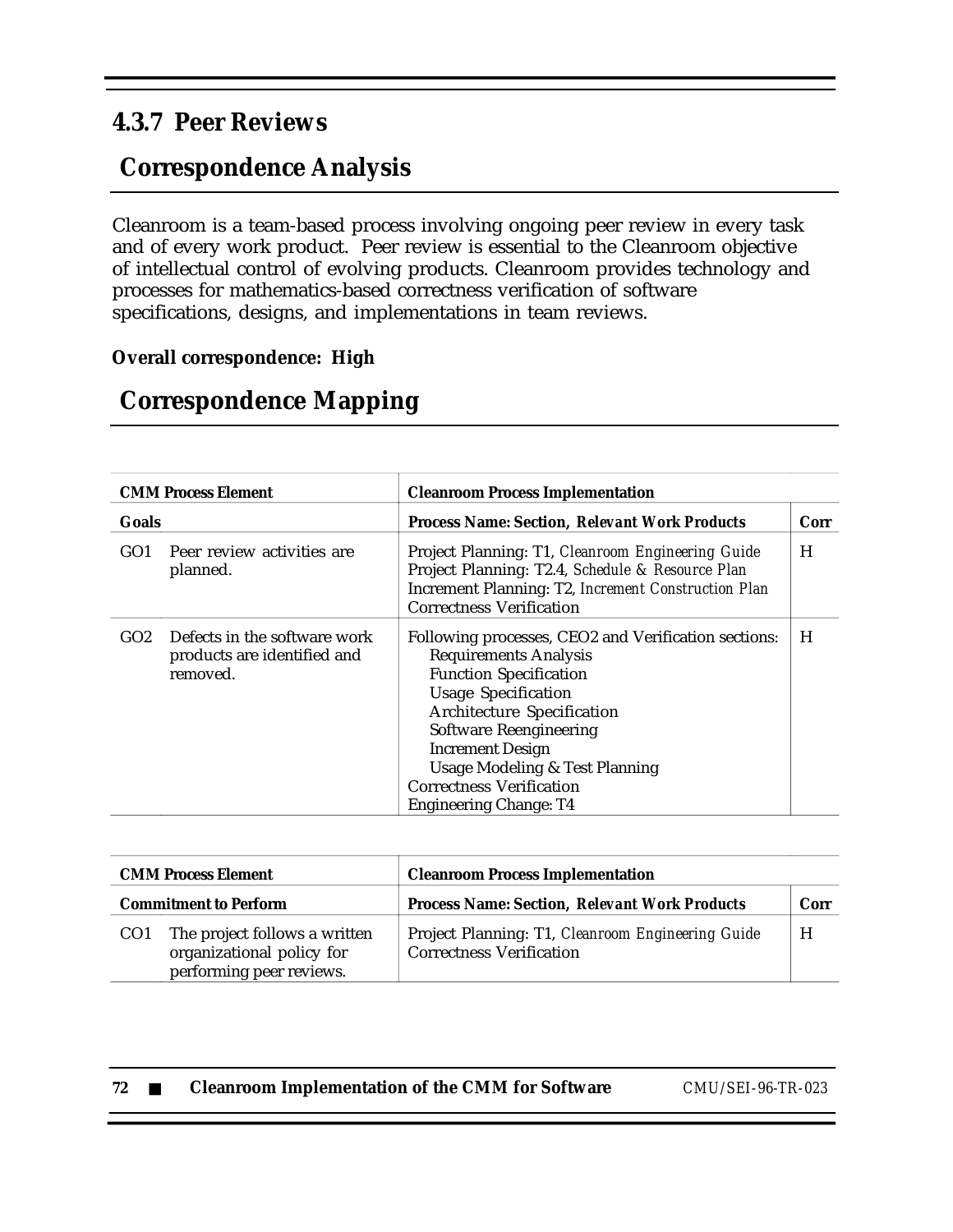| <b>CMM Process Element</b><br><b>Ability to Perform</b> |                                                                                                                                             | <b>Cleanroom Process Implementation</b>                                                            |      |
|---------------------------------------------------------|---------------------------------------------------------------------------------------------------------------------------------------------|----------------------------------------------------------------------------------------------------|------|
|                                                         |                                                                                                                                             | <b>Process Name: Section, Relevant Work Products</b>                                               | Corr |
| AB1                                                     | Adequate resources and funding<br>are provided for performing<br>peer reviews on each software<br>work product to be reviewed.              | Project Planning: T2.4, Schedule and Resource Plan<br>Project Management: T4                       | H    |
| AB2                                                     | Peer review leaders receive<br>required training in how to<br>lead peer reviews.                                                            | Project Planning: T2.9, Training Plan<br><b>Project Management: T3</b><br>Project Management: CET1 | н    |
| AB <sub>3</sub>                                         | Reviewers who participate in<br>peer reviews receive required<br>training in the objectives,<br>principles, and methods of peer<br>reviews. | Project Planning: T2.9, Training Plan<br>Project Management: T3<br>Project Management: CET1        | H    |

|     | <b>CMM Process Element</b>                                              | <b>Cleanroom Process Implementation</b>                                                                                                                                                                                                                                                                                                                                   |      |
|-----|-------------------------------------------------------------------------|---------------------------------------------------------------------------------------------------------------------------------------------------------------------------------------------------------------------------------------------------------------------------------------------------------------------------------------------------------------------------|------|
|     | <b>Activities Performed</b>                                             | <b>Process Name: Section, Relevant Work Products</b>                                                                                                                                                                                                                                                                                                                      | Corr |
| AC1 | Peer reviews are planned, and<br>the plans are documented.              | Project Planning: T1, Cleanroom Engineering Guide<br>Project Planning: T2.4, Schedule & Resource Plan<br>Increment Planning: T2, Increment Construction Plan<br><b>Correctness Verification</b>                                                                                                                                                                           | H    |
| AC2 | Peer reviews are performed<br>according to a documented<br>procedure.   | Project Planning: T1, Cleanroom Engineering Guide<br>Following processes, Verification sections:<br><b>Requirements Analysis</b><br><b>Function Specification</b><br><b>Usage Specification</b><br>Architecture Specification<br><b>Software Reengineering</b><br><b>Increment Design</b><br><b>Usage Modeling &amp; Test Planning</b><br><b>Correctness Verification</b> | H    |
| AC3 | Data on the conduct and results<br>of the peer reviews are<br>recorded. | Following processes, Verification sections and Project<br>Record:<br><b>Requirements Analysis</b><br><b>Function Specification</b><br><b>Usage Specification</b><br>Architecture Specification<br><b>Software Reengineering</b><br><b>Increment Design</b><br><b>Usage Modeling &amp; Test Planning</b><br>Correctness Verification: T2, Increment Verification<br>Report | H    |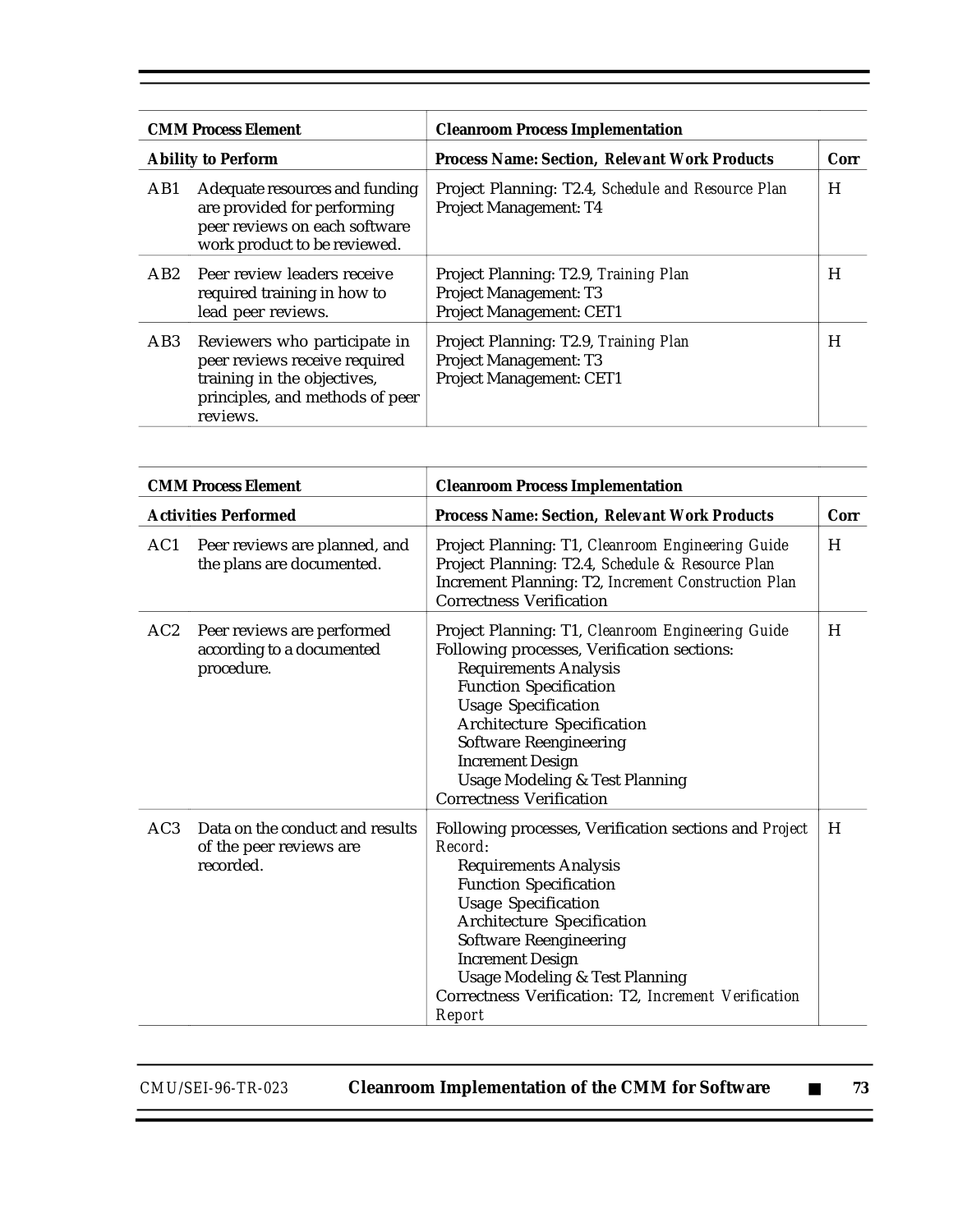|                                 | <b>CMM Process Element</b>                                                                  | <b>Cleanroom Process Implementation</b>                                                                                                                                                                                                                                                                                                                                                                                                                                                        |      |
|---------------------------------|---------------------------------------------------------------------------------------------|------------------------------------------------------------------------------------------------------------------------------------------------------------------------------------------------------------------------------------------------------------------------------------------------------------------------------------------------------------------------------------------------------------------------------------------------------------------------------------------------|------|
| <b>Measurement and Analysis</b> |                                                                                             | <b>Process Name: Section, Relevant Work Products</b>                                                                                                                                                                                                                                                                                                                                                                                                                                           | Corr |
| ME1                             | Measurements are made and<br>used to determine the status of<br>the peer review activities. | Project Planning: T2.5, Measurement Plan<br>Project Management: T5, Project Record<br>Following processes, Measurement and Verification<br>sections:<br><b>Requirements Analysis</b><br><b>Function Specification</b><br><b>Usage Specification</b><br><b>Architecture Specification</b><br><b>Software Reengineering</b><br><b>Increment Design</b><br><b>Usage Modeling &amp; Test Planning</b><br>Correctness Verification: Increment Verification<br>Report<br>Performance Improvement: T1 | H    |

| <b>CMM Process Element</b>      |                                                                                                                                                   | <b>Cleanroom Process Implementation</b>                                                                                                                                                                                                                                                                                                                                                                                   |      |
|---------------------------------|---------------------------------------------------------------------------------------------------------------------------------------------------|---------------------------------------------------------------------------------------------------------------------------------------------------------------------------------------------------------------------------------------------------------------------------------------------------------------------------------------------------------------------------------------------------------------------------|------|
| <b>Verifying Implementation</b> |                                                                                                                                                   | <b>Process Name: Section, Relevant Work Products</b>                                                                                                                                                                                                                                                                                                                                                                      | Corr |
| VE1                             | The software quality assurance<br>group reviews and/or audits<br>the activities and work<br>products for peer reviews and<br>reports the results. | While Cleanroom does not include an independent<br>software quality assurance group, the addition of<br>such a group would change this rating to H.<br>However, a rating of H might be justified without an<br>SQA group. The small team approach of Cleanroom<br>with its associated checks and balances in team<br>reviews and verifications helps ensure that SQA<br>activities are accomplished by alternate methods. | A    |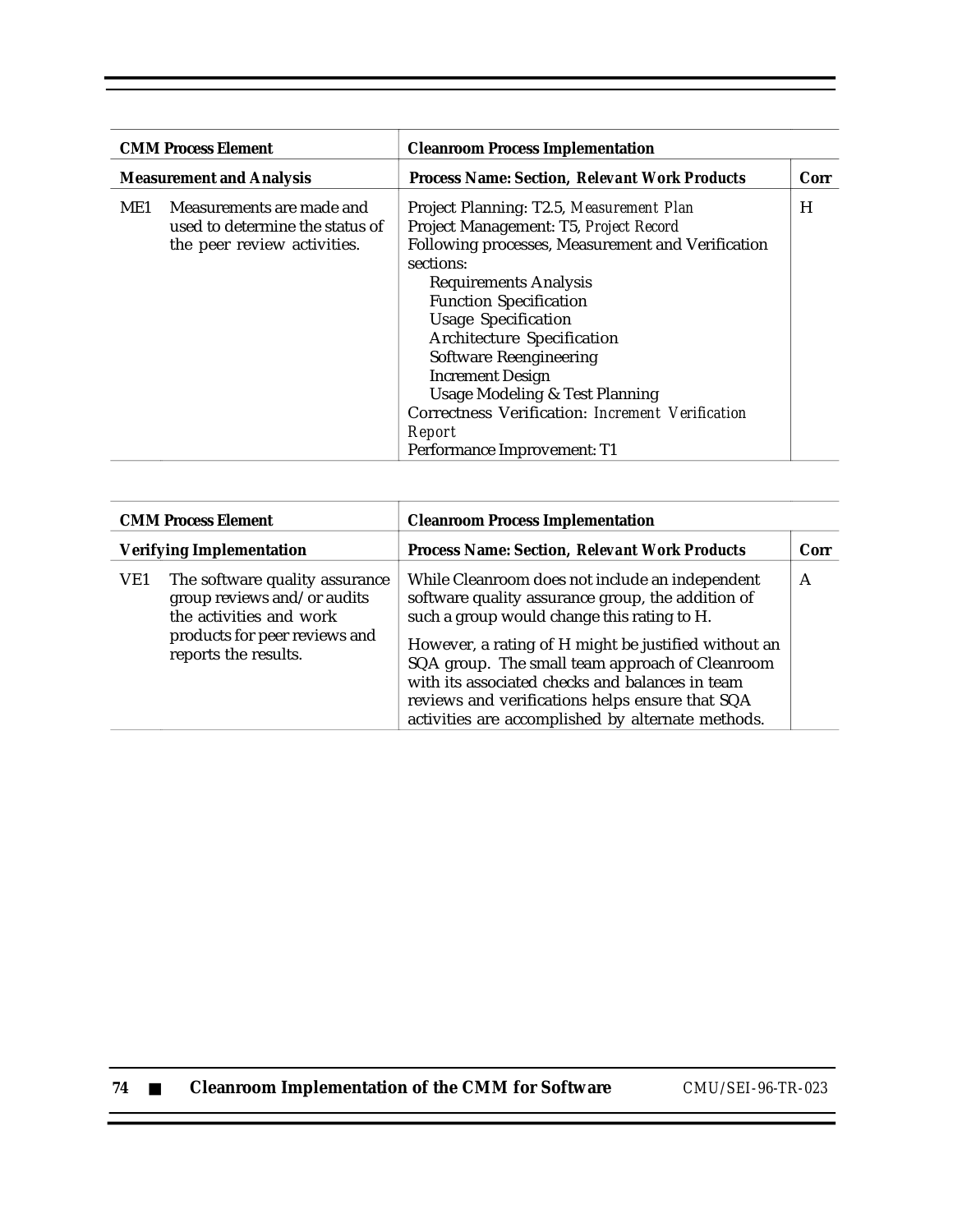# **4.4 Cleanroom Implementation of Level 4 KPAs**

### **4.4.1 Quantitative Process Management**

## **Correspondence Analysis**

Cleanroom process management is based on incremental development under statistical process control, in particular, the measures produced by statistical testing and certification. Statistical process control is a defining characteristic of Cleanroom. As is the case in statistical process control in general, process performance is measured and compared with performance targets, and deviations are evaluated in the context of the range of historical deviations in performance. In the absence of historical data, quantitative process decisions may be based on industry standards, expected values, customer requirements, or some combination of these criteria.

#### **Overall correspondence: High**

| <b>CMM Process Element</b><br><b>Goals</b> |                                                                                                                 | <b>Cleanroom Process Implementation</b>                                                                                                                                                                            |      |
|--------------------------------------------|-----------------------------------------------------------------------------------------------------------------|--------------------------------------------------------------------------------------------------------------------------------------------------------------------------------------------------------------------|------|
|                                            |                                                                                                                 | <b>Process Name: Section, Relevant Work Products</b>                                                                                                                                                               | Corr |
| GO <sub>1</sub>                            | The quantitative process<br>management activities are<br>planned.                                               | Project Planning: T2.5, Measurement Plan                                                                                                                                                                           | H    |
| GO2                                        | The process performance of the<br>project's defined software<br>process is controlled<br>quantitatively.        | <b>Project Management: O2</b><br>Project Management: O3<br>Project Management: T5<br>Statistical Testing & Certification: T5<br>Statistical Testing & Certification: T6<br>Statistical Testing & Certification: T7 | H    |
| GO <sub>3</sub>                            | The process capability of the<br>organization's standard<br>software process is known in<br>quantitative terms. | Project Planning: T2.5, Measurement Plan                                                                                                                                                                           | H    |

### **Correspondence Mapping**

| CMU/SEI-96-TR-023 | <b>Cleanroom Implementation of the CMM for Software</b> |  |  |
|-------------------|---------------------------------------------------------|--|--|
|-------------------|---------------------------------------------------------|--|--|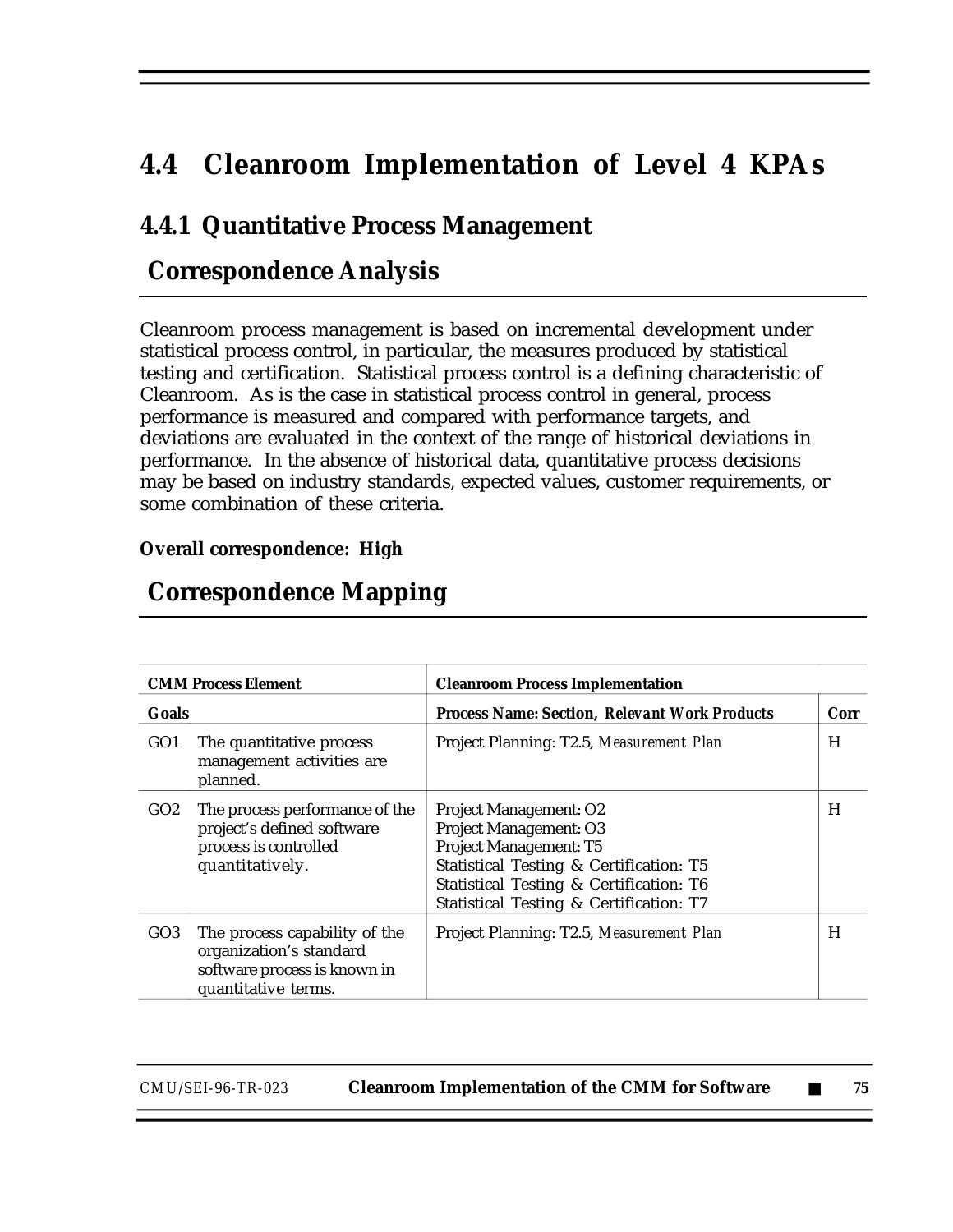|                 | <b>CMM Process Element</b>                                                                                                                                                 | <b>Cleanroom Process Implementation</b>                                                                          |      |
|-----------------|----------------------------------------------------------------------------------------------------------------------------------------------------------------------------|------------------------------------------------------------------------------------------------------------------|------|
|                 | <b>Commitment to Perform</b>                                                                                                                                               | <b>Process Name: Section, Relevant Work Products</b>                                                             | Corr |
| CO <sub>1</sub> | The project follows a written<br>organizational policy for<br>measuring and quantitatively<br>controlling the performance of<br>the project's defined software<br>process. | Project Planning: T2.5, Measurement Plan<br><b>Project Management: T5</b><br>Statistical Testing & Certification | H    |
| CO <sub>2</sub> | The organization follows a<br>written policy for analyzing<br>the process capability of the<br>organization's standard<br>software process.                                | Project Planning: T2.5, Measurement Plan<br>Performance Improvement T1, Performance<br><b>Improvement</b> Plan   | H    |

|                 | <b>CMM Process Element</b>                                                                                                                                                    | <b>Cleanroom Process Implementation</b>                                                        |               |
|-----------------|-------------------------------------------------------------------------------------------------------------------------------------------------------------------------------|------------------------------------------------------------------------------------------------|---------------|
|                 | <b>Ability to Perform</b>                                                                                                                                                     | <b>Process Name: Section, Relevant Work Products</b>                                           | Corr          |
| AB1             | A group that is responsible for<br>coordinating the quantitative<br>process management activities<br>for the organization exists.                                             | Project Planning: T2.2, Project Organization Plan                                              | $\mathcal{C}$ |
| AB2             | Adequate resources and funding<br>are provided for the<br>quantitative process<br>management activities.                                                                      | Project Planning: T2.4, Schedule and Resource Plan<br>Project Management: T4                   | H             |
| AB <sub>3</sub> | Support exists for collecting,<br>recording, and analyzing data<br>for selected process and product<br>measurements.                                                          | Project Planning: T2.5, Measurement Plan<br>Project Planning: T2.4, Schedule and Resource Plan | H             |
| AB4             | The individuals implementing<br>or supporting quantitative<br>process management receive<br>required training to perform<br>these activities.                                 | Project Planning: T2.9, Training Plan<br>Project Management: T3<br>Project Management: CET1    | H             |
| AB5             | The members of the software<br>engineering group and other<br>software-related groups<br>receive orientation on the goals<br>and value of quantitative<br>process management. | Project Planning: T2.9, Training Plan<br>Project Management: T3<br>Project Management: CET1    | H             |

| 76 | <b>Cleanroom Implementation of the CMM for Software</b> | CMU/SEI-96-TR-023 |
|----|---------------------------------------------------------|-------------------|
|    |                                                         |                   |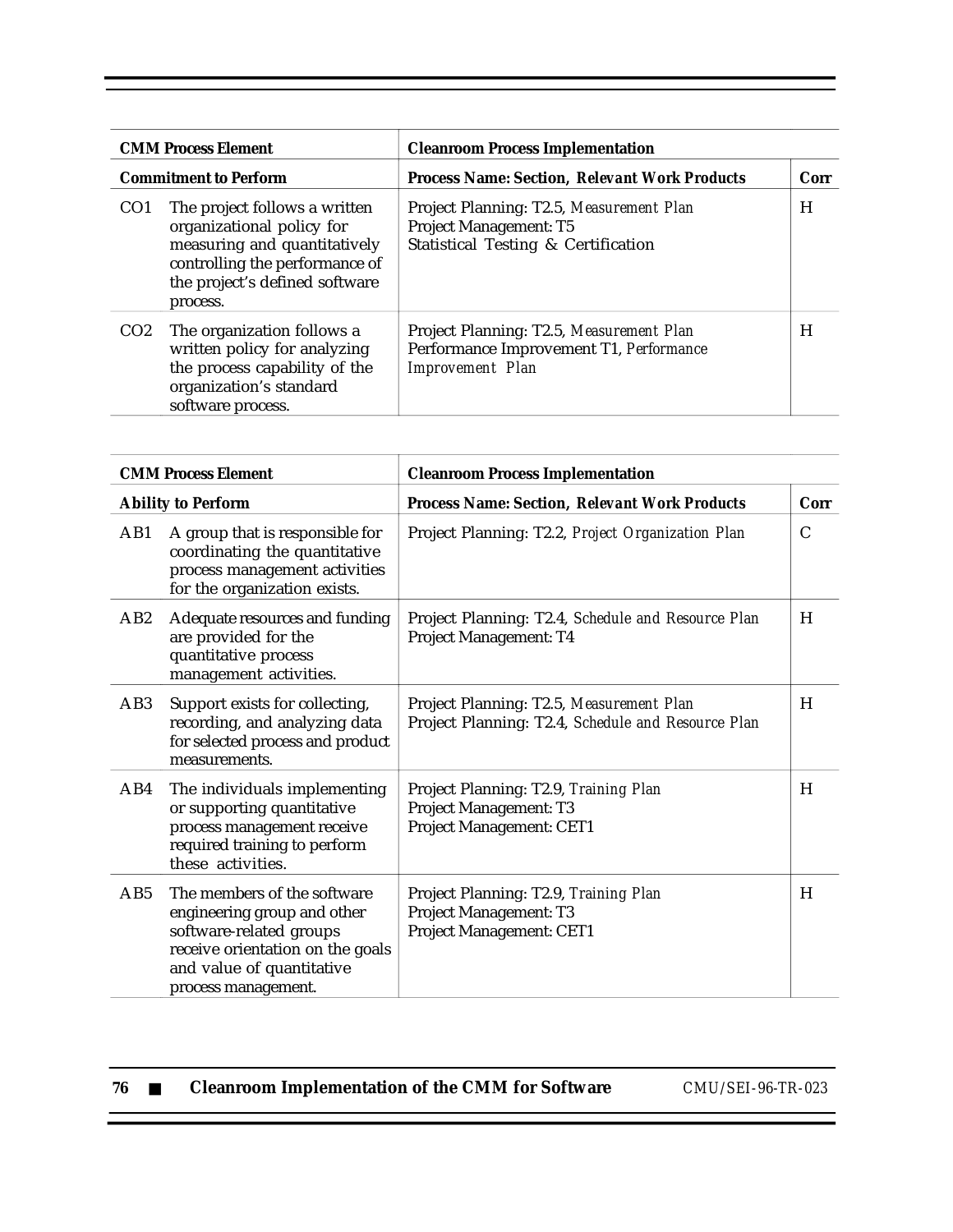| <b>CMM Process Element</b> |                                                                                                                                                                       | <b>Cleanroom Process Implementation</b>                                                                                                                                                                                                         |      |  |
|----------------------------|-----------------------------------------------------------------------------------------------------------------------------------------------------------------------|-------------------------------------------------------------------------------------------------------------------------------------------------------------------------------------------------------------------------------------------------|------|--|
|                            | <b>Activities Performed</b>                                                                                                                                           | <b>Process Name: Section, Relevant Work Products</b>                                                                                                                                                                                            | Corr |  |
| AC1                        | The software project's plan for<br>quantitative process<br>management is developed<br>according to a documented<br>procedure.                                         | Project Planning: T1, Cleanroom Engineering Guide<br>Project Planning: T2.5, Measurement Plan                                                                                                                                                   | H    |  |
| AC <sub>2</sub>            | The software project's<br>quantitative process<br>management activities are<br>performed in accordance with<br>the project's quantitative<br>process management plan. | Project Management: T4<br>Project Management: T5<br>Project Management: CEV1<br>Performance Improvement: T1                                                                                                                                     | H    |  |
| AC <sub>3</sub>            | The strategy for the data<br>collection and the quantitative<br>analysis to be performed are<br>determined based on the<br>project's defined software<br>process.     | Project Planning: T1, Cleanroom Engineering Guide<br>Project Planning: T2.5, Measurement Plan                                                                                                                                                   | H    |  |
| AC4                        | The measurement data used to<br>control the project's defined<br>software process<br>quantitatively are collected<br>according to a documented<br>procedure.          | Project Management: T2.5, Measurement Plan<br>Project Management: T5<br>Usage Modeling & Test Planning: T5, Increment Test<br>Plan<br>Statistical Testing & Certification: Statistical<br><b>Testing Report, Increment Certification Report</b> | H    |  |
| AC5                        | The project's defined software<br>process is analyzed and<br>brought under quantitative<br>control according to a<br>documented procedure.                            | Project Management: T2.5, Measurement Plan<br>Project Management: T5<br>Project Management: T5<br>Project Management: T7<br>Statistical Testing & Certification: T6<br>Performance Improvement: T1                                              | H    |  |
| AC <sub>6</sub>            | Reports documenting the<br>results of the software project's<br>quantitative process<br>management activities are<br>prepared and distributed.                        | Statistical Testing & Certification: T6, Increment<br><b>Certification Report</b><br>Performance Improvement: T1, Performance<br><b>Improvement</b> Plan                                                                                        | H    |  |
| AC7                        | The process capability<br>baseline for the organization's<br>standard software process is<br>established and maintained<br>according to a documented<br>procedure.    | Cleanroom Engineering Guide for the organization                                                                                                                                                                                                | C    |  |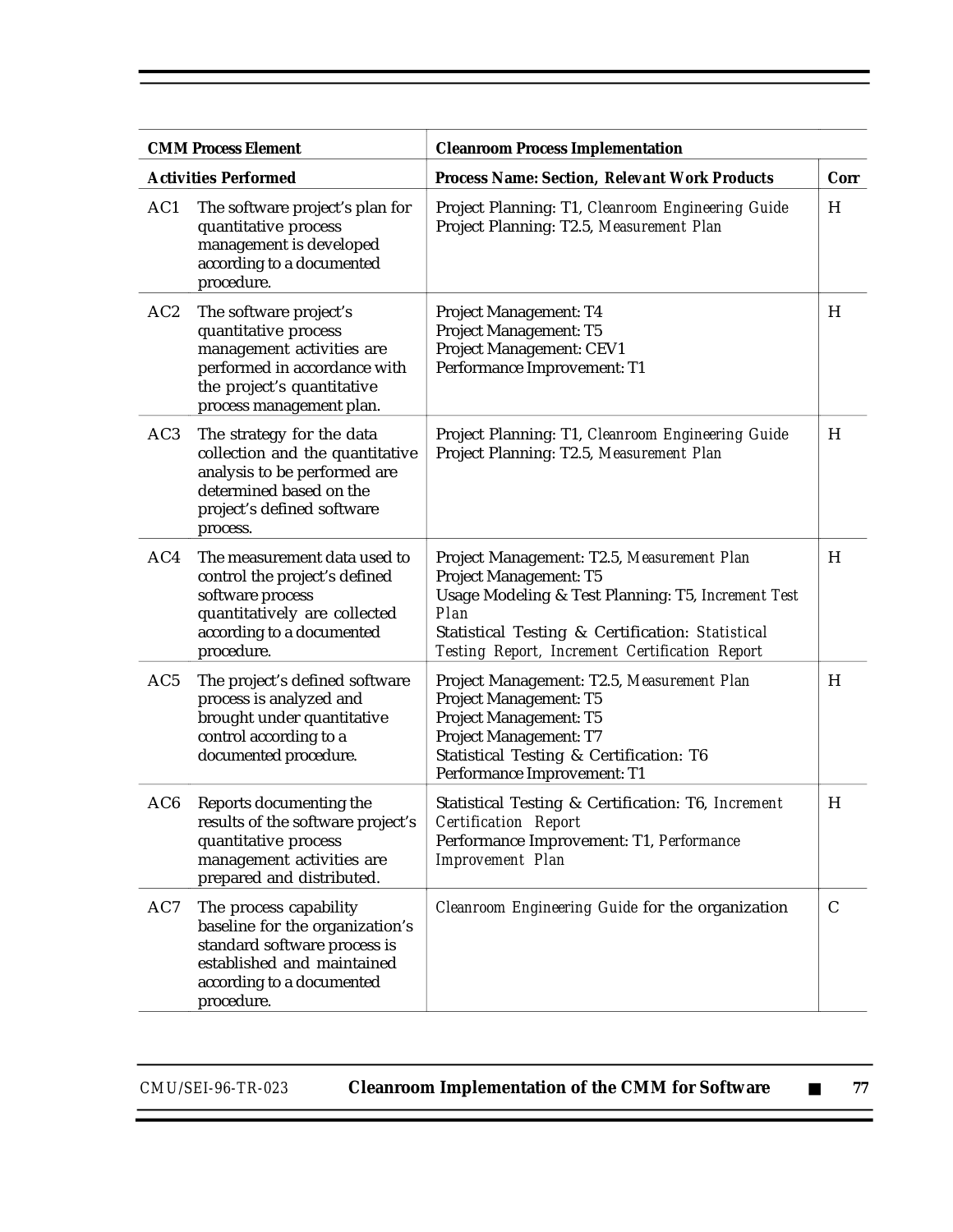| <b>CMM Process Element</b><br><b>Measurement and Analysis</b> |                                                                                                                        | <b>Cleanroom Process Implementation</b>                                                                                                                                                                                                                                                                                                              |      |
|---------------------------------------------------------------|------------------------------------------------------------------------------------------------------------------------|------------------------------------------------------------------------------------------------------------------------------------------------------------------------------------------------------------------------------------------------------------------------------------------------------------------------------------------------------|------|
|                                                               |                                                                                                                        | <b>Process Name: Section, Relevant Work Products</b>                                                                                                                                                                                                                                                                                                 | Corr |
| ME1                                                           | Measurements are made and<br>used to determine the status of<br>the activities for quantitative<br>process management. | Project Planning: T2.5, Measurement Plan<br>Project Management: T5<br>Project Management: CEM1, Project Record<br>Project Management: CEV1<br>Statistical Testing & Certification: T5, Increment<br><b>Certification Report</b><br>Statistical Testing & Certification: T6<br>Statistical Testing & Certification: T7<br>Performance Improvement: T1 | H    |

| <b>CMM Process Element</b> |                                                                                                                                                                         | <b>Cleanroom Process Implementation</b>                                                                                                                                                                                                                                                                                                                                                                                   |              |  |
|----------------------------|-------------------------------------------------------------------------------------------------------------------------------------------------------------------------|---------------------------------------------------------------------------------------------------------------------------------------------------------------------------------------------------------------------------------------------------------------------------------------------------------------------------------------------------------------------------------------------------------------------------|--------------|--|
|                            | <b>Verifying Implementation</b>                                                                                                                                         | <b>Process Name: Section, Relevant Work Products</b>                                                                                                                                                                                                                                                                                                                                                                      | Corr         |  |
| VE1                        | The activities for quantitative<br>process management are<br>reviewed with senior<br>management on a periodic<br>basis.                                                 | Project Management: CEV1<br>Performance Improvement: CEV1                                                                                                                                                                                                                                                                                                                                                                 | H            |  |
| VE2                        | The software project's<br>activities for quantitative<br>process management are<br>reviewed with the project<br>manager on both a periodic and<br>event-driven basis.   | Project Management: CEV1<br>Performance Improvement: CEV1                                                                                                                                                                                                                                                                                                                                                                 | H            |  |
| VE3                        | The software quality assurance<br>group reviews and/or audits<br>the activities and work<br>products for quantitative<br>process management and<br>reports the results. | While Cleanroom does not include an independent<br>software quality assurance group, the addition of<br>such a group would change this rating to H.<br>However, a rating of H might be justified without an<br>SQA group. The small team approach of Cleanroom<br>with its associated checks and balances in team<br>reviews and verifications helps ensure that SQA<br>activities are accomplished by alternate methods. | $\mathsf{A}$ |  |

| 78 |  |  |  |  | <b>Cleanroom Implementation of the CMM for Software</b> |
|----|--|--|--|--|---------------------------------------------------------|
|----|--|--|--|--|---------------------------------------------------------|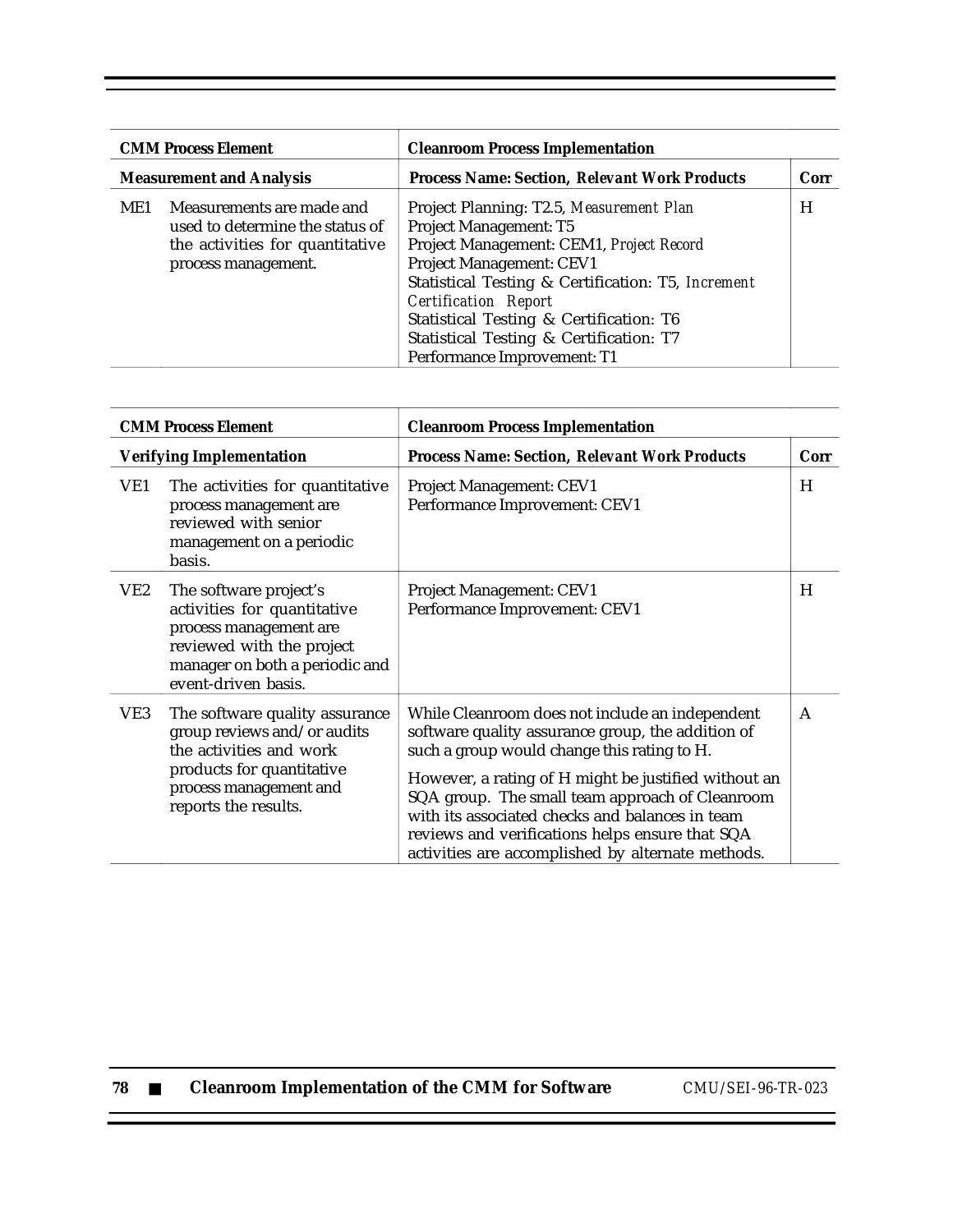## **4.4.2 Software Quality Management**

# **Correspondence Analysis**

Development of high quality software products is a defining characteristic of Cleanroom. Extensive analysis of requirements, precise specification of function and usage, rigorous design, correctness verification, and continual customer feedback all contribute to software quality.

Objective measurement of software quality is a key Cleanroom activity. Software is certified to be fit for use if it exhibits specified characteristics in statistical certification testing. Certification goals may be specified by the customer, set by the product team, or given as a combination of the two. Progress toward software quality goals is assessed at regular intervals in increment testing and certification.

### **Overall correspondence: High**

## **Correspondence Mapping**

|                 | <b>CMM Process Element</b>                                                                                       | <b>Cleanroom Process Implementation</b>                                                                                                                                                                                                         |      |
|-----------------|------------------------------------------------------------------------------------------------------------------|-------------------------------------------------------------------------------------------------------------------------------------------------------------------------------------------------------------------------------------------------|------|
| Goals           |                                                                                                                  | <b>Process Name: Section, Relevant Work Products</b>                                                                                                                                                                                            | Corr |
| GO <sub>1</sub> | The project's software quality<br>management activities are<br>planned.                                          | Project Planning: T1, Cleanroom Engineering Guide<br>Performance Improvement: T1                                                                                                                                                                | H    |
| GO2             | Measurable goals for software<br>product quality and their<br>priorities are defined.                            | Project Planning: T2.5, Measurement Plan<br>Usage Modeling & Test Planning: T5, Increment Test<br>Plan                                                                                                                                          | H    |
| GO3             | Actual progress toward<br>achieving the quality goals for<br>the software products is<br>quantified and managed. | Project Management: T5, Project Record<br>Statistical Testing & Certification: T5<br>Statistical Testing & Certification: T6<br>Statistical Testing & Certification: T7, Increment<br><b>Certification Report</b><br>Performance Improvement T1 | H    |

*CMU/SEI-96-TR-023* **Cleanroom Implementation of the CMM for Software** ■ **79**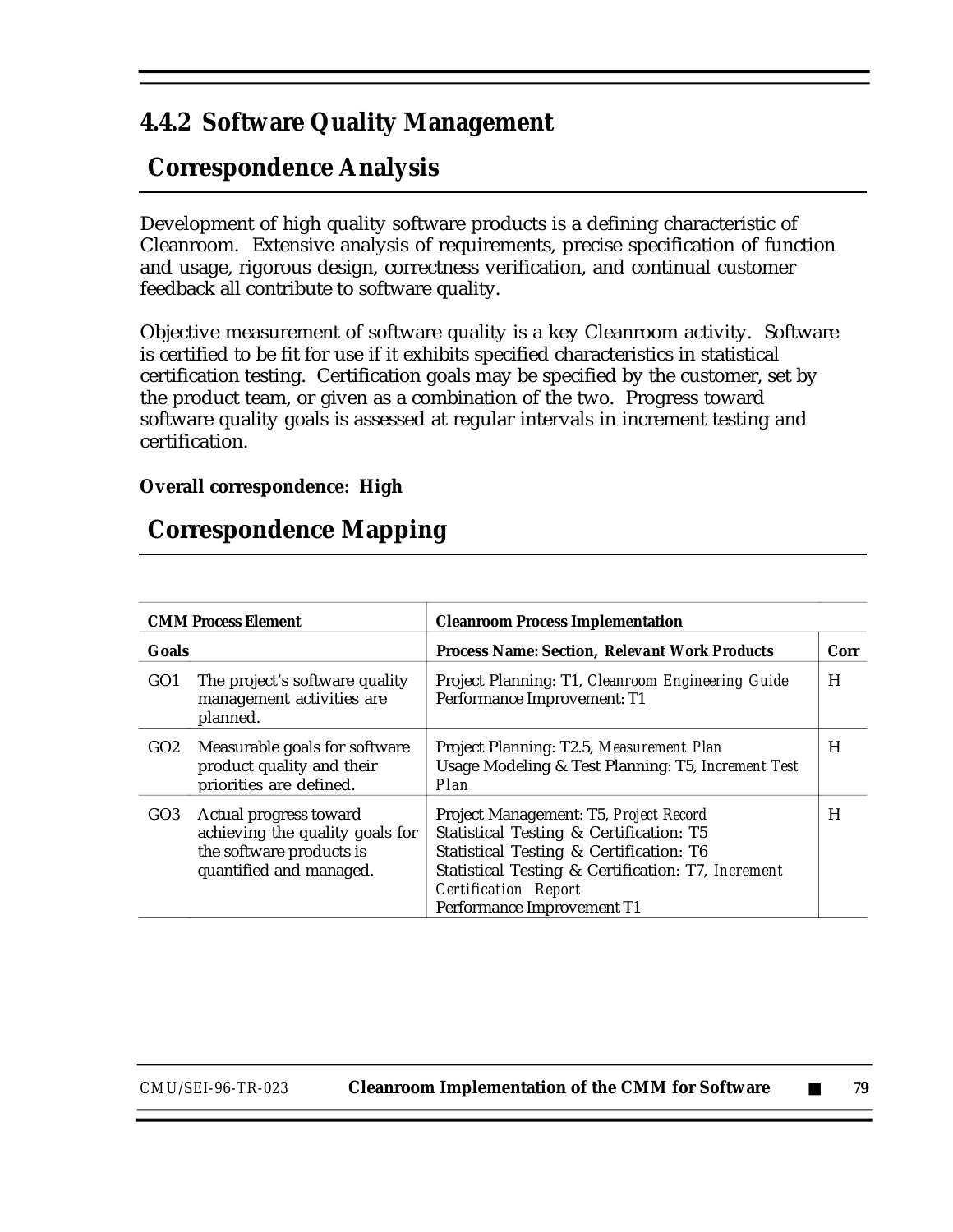| <b>CMM Process Element</b> |                                                                                          | <b>Cleanroom Process Implementation</b>                                          |      |
|----------------------------|------------------------------------------------------------------------------------------|----------------------------------------------------------------------------------|------|
|                            | <b>Commitment to Perform</b>                                                             | <b>Process Name: Section, Relevant Work Products</b>                             | Corr |
| CO <sub>1</sub>            | The project follows a written<br>organizational policy for<br>managing software quality. | Project Planning: T1, Cleanroom Engineering Guide<br>Performance Improvement: T1 | H    |

| <b>CMM Process Element</b> |                                                                                                                                                       | <b>Cleanroom Process Implementation</b>                                                                   |      |
|----------------------------|-------------------------------------------------------------------------------------------------------------------------------------------------------|-----------------------------------------------------------------------------------------------------------|------|
|                            | <b>Ability to Perform</b>                                                                                                                             | <b>Process Name: Section, Relevant Work Products</b>                                                      | Corr |
| AB1                        | Adequate resources and funding<br>are provided for managing the<br>quality of the software<br>products.                                               | Project Planning: T2.4, Schedule and Resource Plan<br>Project Management: T4                              | H    |
| AB2                        | The individuals implementing<br>and supporting software<br>quality management receive<br>required training to perform<br>their activities.            | Project Planning: T2.9, Training Plan<br><b>Project Management: T3</b><br>Project Management: CET1        | H    |
| AB3                        | The members of the software<br>engineering group and other<br>software-related groups<br>receive required training in<br>software quality management. | Project Planning: T2.9, Training Plan<br><b>Project Management: T3</b><br><b>Project Management: CET1</b> | H    |

| <b>CMM Process Element</b> |                                                                                                                         | <b>Cleanroom Process Implementation</b>                                                                                                                                                                                                                                                  |      |  |
|----------------------------|-------------------------------------------------------------------------------------------------------------------------|------------------------------------------------------------------------------------------------------------------------------------------------------------------------------------------------------------------------------------------------------------------------------------------|------|--|
|                            | <b>Activities Performed</b>                                                                                             | <b>Process Name: Section, Relevant Work Products</b>                                                                                                                                                                                                                                     | Corr |  |
| AC1                        | The project's software quality<br>plan is developed and<br>maintained according to a<br>documented procedure.           | Project Planning: T1, Cleanroom Engineering Guide<br>Project Planning: T2, Software Development Plan<br><b>Correctness Verification</b><br>Usage Modeling & Test Planning: T5, Increment Test<br>Plan<br>Performance Improvement T1, Performance<br><b>Improvement</b> Plan              | H    |  |
| AC2                        | The project's software quality<br>plan is the basis for the<br>project's activities for software<br>quality management. | Project Planning: T1, Cleanroom Engineering Guide<br>Project Planning: T2, Software Development Plan<br>Project Management: T4<br>Project Management: T5<br>Project Management: T7<br>Performance Improvement T1, Performance<br>Improvement Plan<br>Statistical Testing & Certification | H    |  |

|  | -80 |  |  | <b>Cleanroom Implementation of the CMM for Software</b> |
|--|-----|--|--|---------------------------------------------------------|
|--|-----|--|--|---------------------------------------------------------|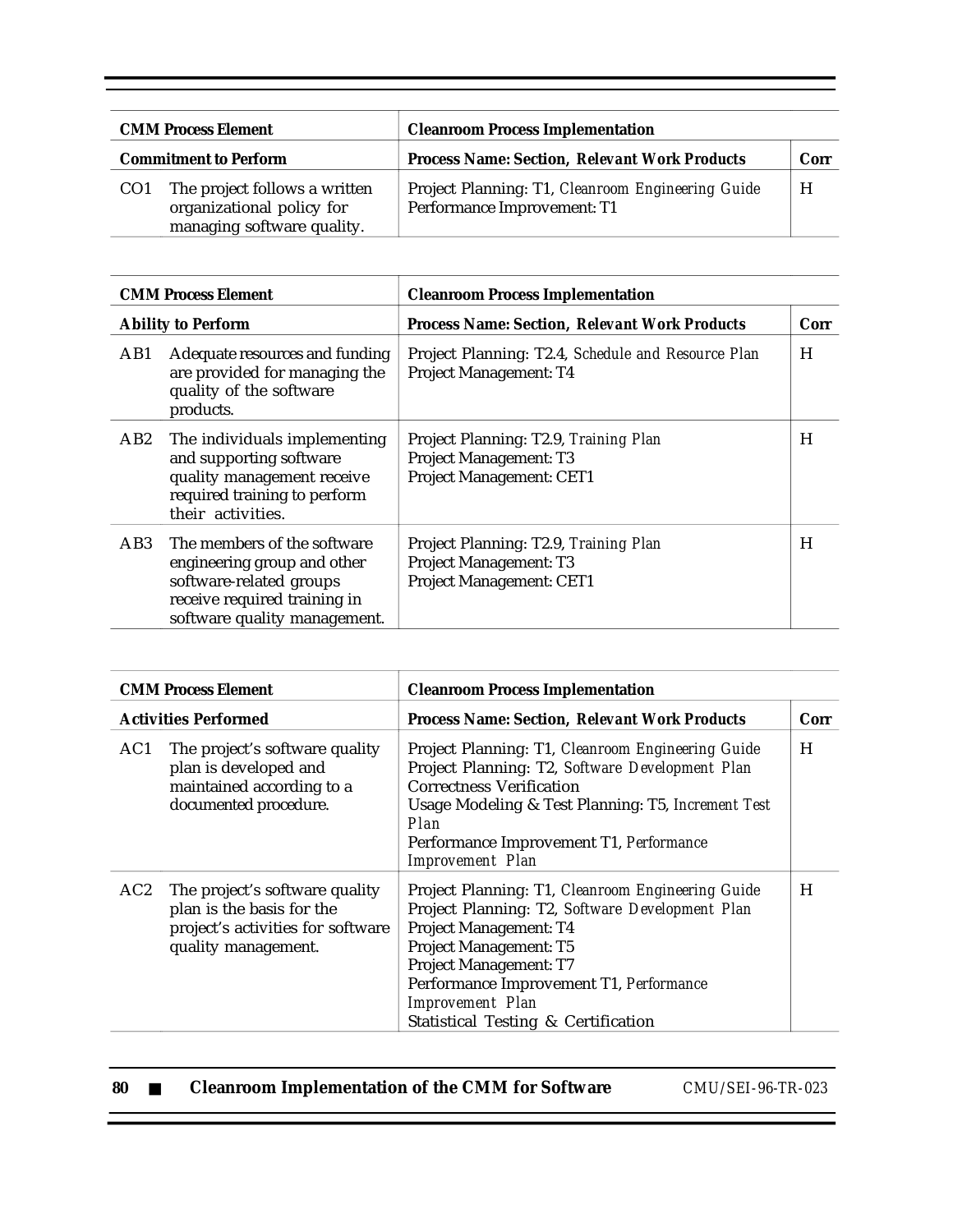| AC3 | The project's quantitative<br>quality goals for the software<br>products are defined,<br>monitored, and revised<br>throughout the software life<br>cycle.                           | Project Planning: T2.5, Measurement Plan<br>Project Management: T5<br>Usage Modeling & Test Planning: T5, Increment Test<br>Plan<br>Statistical Testing & Certification: T5, Increment<br><b>Certification Report</b><br>Statistical Testing & Certification: T6<br>Performance Improvement T1, Performance<br><b>Improvement Plan</b> | H             |
|-----|-------------------------------------------------------------------------------------------------------------------------------------------------------------------------------------|----------------------------------------------------------------------------------------------------------------------------------------------------------------------------------------------------------------------------------------------------------------------------------------------------------------------------------------|---------------|
| AC4 | The quality of the project's<br>software products is measured,<br>analyzed, and compared to the<br>project's quantitative quality<br>goals on an event-driven basis.                | Project Management: T5<br>Project Management: CEV2<br>Project Management: CEM2<br>Correctness Verification: Increment Verification<br>Report<br>Statistical Testing & Certification: Statistical<br>Testing Report, Increment Certification Report<br>Performance Improvement T1, Performance<br><b>Improvement</b> Plan               | H             |
| AC5 | The software project's<br>quantitative quality goals for<br>the products are allocated<br>appropriately to the<br>subcontractors delivering<br>software products to the<br>project. | Increment Planning: Increment Construction Plan                                                                                                                                                                                                                                                                                        | $\mathcal{C}$ |

| <b>CMM Process Element</b>      |                                                                                                                | <b>Cleanroom Process Implementation</b>                                                                                                                                                                                                                                                                                                                                                                                     |      |
|---------------------------------|----------------------------------------------------------------------------------------------------------------|-----------------------------------------------------------------------------------------------------------------------------------------------------------------------------------------------------------------------------------------------------------------------------------------------------------------------------------------------------------------------------------------------------------------------------|------|
| <b>Measurement and Analysis</b> |                                                                                                                | <b>Process Name: Section, Relevant Work Products</b>                                                                                                                                                                                                                                                                                                                                                                        | Corr |
| ME1                             | Measurements are made and<br>used to determine the status of<br>the software quality<br>management activities. | Project Management: T2.5, Measurement Plan<br><b>Project Management: T5</b><br>Project Management: CEM1, Project Record<br>Project Management: CEV1<br>Correctness Verification: Increment Verification<br>Report<br>Statistical Testing & Certification: T5, Increment<br><b>Certification Report</b><br>Statistical Testing & Certification: T6<br>Statistical Testing & Certification: T7<br>Performance Improvement: T1 | H    |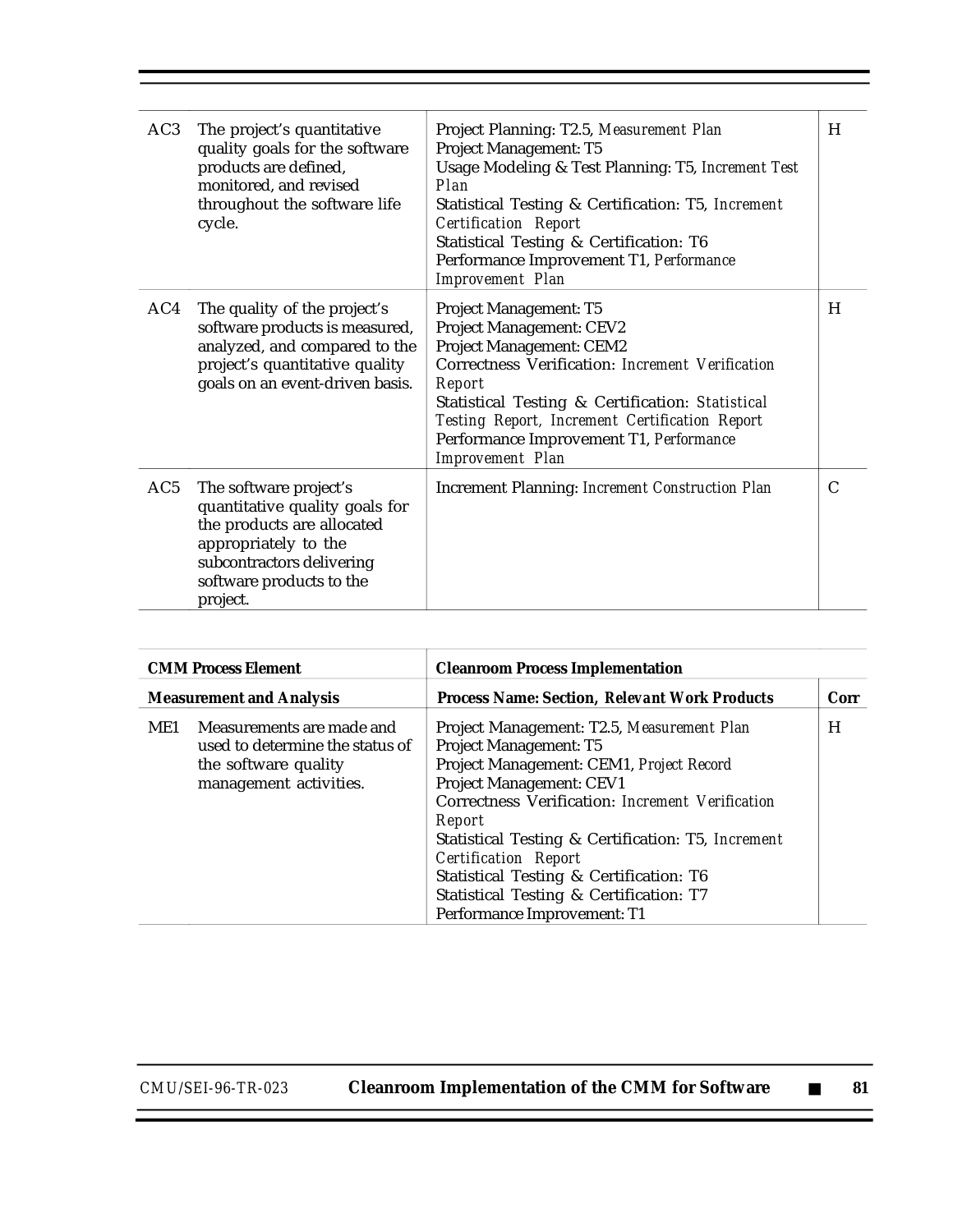|     | <b>CMM Process Element</b><br><b>Cleanroom Process Implementation</b>                                                                                               |                                                                                                                                                                                                                                                                                                                                                                                                                           |      |  |  |
|-----|---------------------------------------------------------------------------------------------------------------------------------------------------------------------|---------------------------------------------------------------------------------------------------------------------------------------------------------------------------------------------------------------------------------------------------------------------------------------------------------------------------------------------------------------------------------------------------------------------------|------|--|--|
|     | <b>Verifying Implementation</b>                                                                                                                                     | <b>Process Name: Section, Relevant Work Products</b>                                                                                                                                                                                                                                                                                                                                                                      | Corr |  |  |
| VE1 | The activities for software<br>quality management are<br>reviewed with senior<br>management on a periodic<br>basis.                                                 | <b>Project Management: CEV1</b>                                                                                                                                                                                                                                                                                                                                                                                           | H    |  |  |
| VE2 | The activities for software<br>quality management are<br>reviewed with the project<br>manager on both a periodic and<br>event-driven basis.                         | <b>Project Management: CEV1</b>                                                                                                                                                                                                                                                                                                                                                                                           | H    |  |  |
| VE3 | The software quality assurance<br>group reviews and/or audits<br>the activities and work<br>products for software quality<br>management and reports the<br>results. | While Cleanroom does not include an independent<br>software quality assurance group, the addition of<br>such a group would change this rating to H.<br>However, a rating of H might be justified without an<br>SQA group. The small team approach of Cleanroom<br>with its associated checks and balances in team<br>reviews and verifications helps ensure that SQA<br>activities are accomplished by alternate methods. | A    |  |  |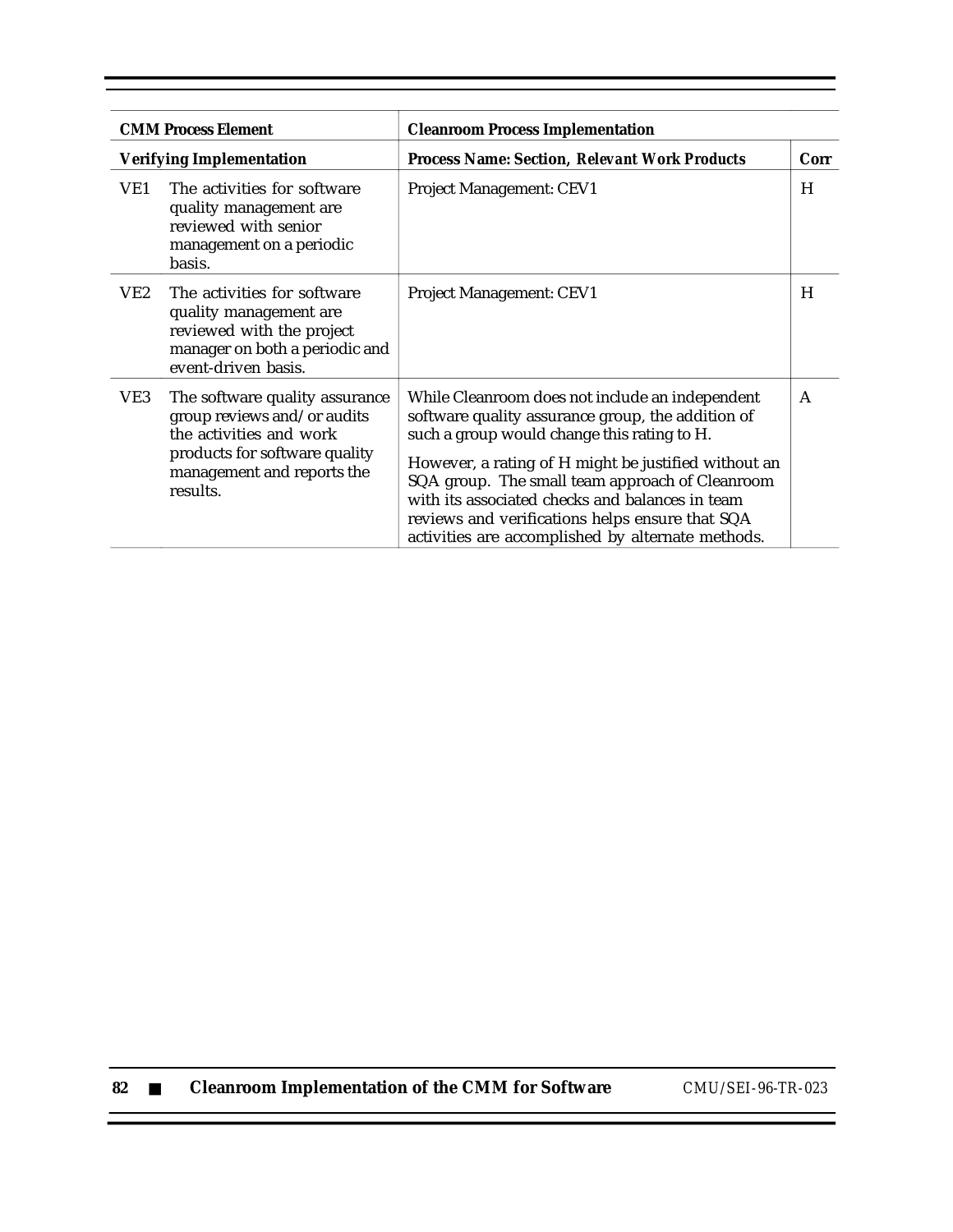# **4.5 Cleanroom Implementation of Level 5 KPAs**

### **4.5.1 Defect Prevention**

### **Correspondence Analysis**

Cleanroom is first and foremost about defect prevention. The Cleanroom name was borrowed from the semiconductor industry, in which a physical Cleanroom exists to prevent the introduction of defects in chip fabrication. Defect prevention is intrinsic to the technologies embodied in the Cleanroom processes. Defects are prevented through mathematically-based engineering methods for specification, design, and correctness verification, as well as through peer review, engineering change control, and continuous process improvement.

#### **Overall correspondence: High**

### **Correspondence Mapping**

| <b>CMM Process Element</b>                                      | <b>Cleanroom Process Implementation</b>                                                                                                                                                                                                                                                                                                                                                                                                                                                                                                        |      |
|-----------------------------------------------------------------|------------------------------------------------------------------------------------------------------------------------------------------------------------------------------------------------------------------------------------------------------------------------------------------------------------------------------------------------------------------------------------------------------------------------------------------------------------------------------------------------------------------------------------------------|------|
| Goals                                                           | <b>Process Name: Section, Relevant Work Products</b>                                                                                                                                                                                                                                                                                                                                                                                                                                                                                           | Corr |
| Defect prevention activities<br>GO <sub>1</sub><br>are planned. | Project Planning: T1, Cleanroom Engineering Guide<br>Planned development activities in the following<br>processes prevent defects through mathematically-<br>based engineering methods:<br><b>Requirements Analysis</b><br><b>Function Specification</b><br><b>Usage Specification</b><br><b>Architecture Specification</b><br><b>Software Reengineering</b><br><b>Increment Design</b><br><b>Correctness Verification</b><br><b>Usage Modeling &amp; Test Planning</b><br>Performance Improvement: T1, Performance<br><b>Improvement</b> Plan | H    |

*CMU/SEI-96-TR-023* **Cleanroom Implementation of the CMM for Software** ■ **83**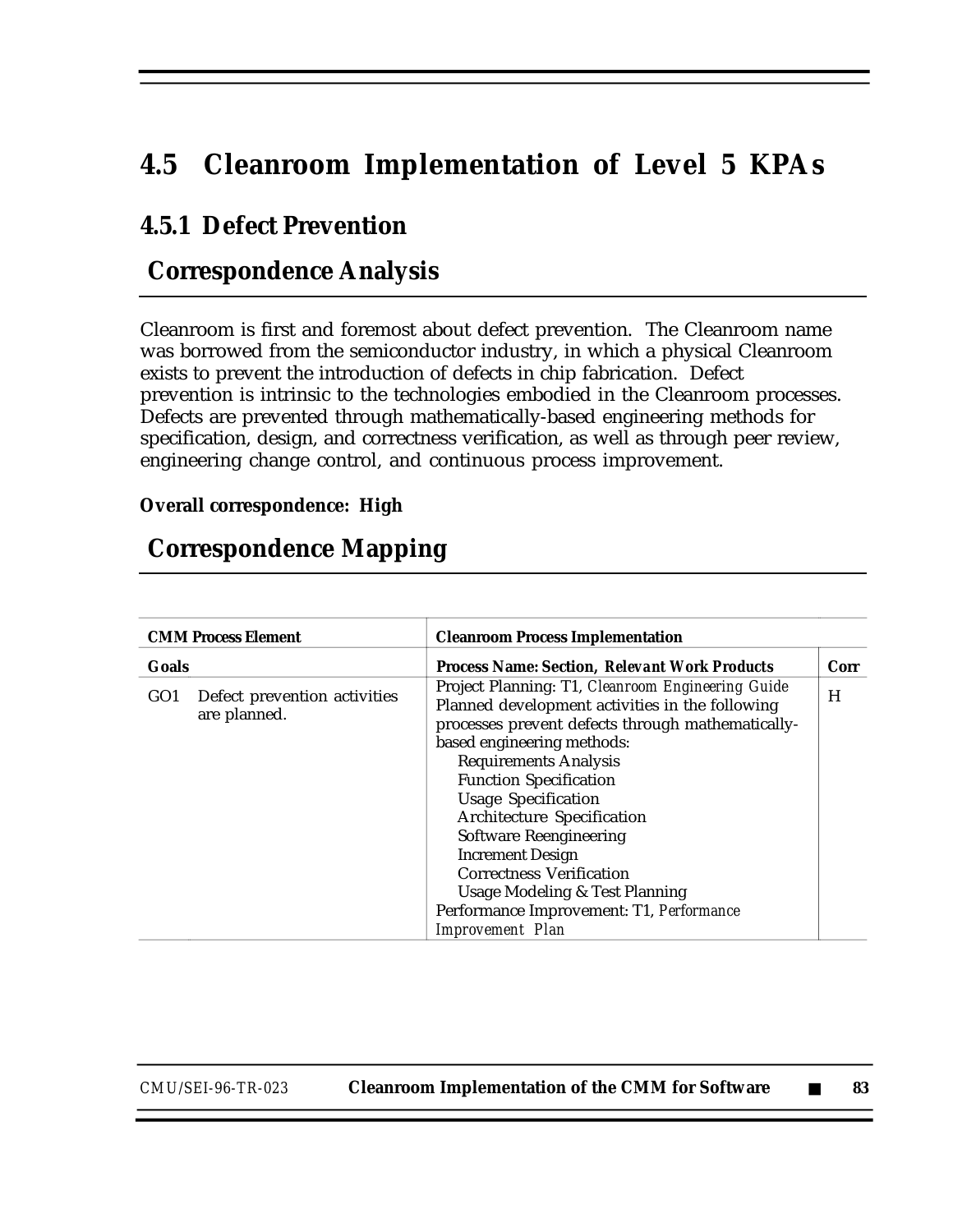| GO <sub>2</sub> | Common causes of defects are<br>sought out and identified.                    | Performance Improvement T1, Performance<br><b>Improvement</b> Plan<br>Correctness Verification: T2, Increment Verification<br>Report<br>Statistical Testing & Certification: T4, Statistical<br><b>Testing Report</b> | H |
|-----------------|-------------------------------------------------------------------------------|-----------------------------------------------------------------------------------------------------------------------------------------------------------------------------------------------------------------------|---|
| GO <sub>3</sub> | Common causes of defects are<br>prioritized and systematically<br>eliminated. | Performance Improvement T1, Performance<br><b>Improvement</b> Plan                                                                                                                                                    | H |

| <b>CMM Process Element</b>   |                                                                                             | <b>Cleanroom Process Implementation</b>              |   |
|------------------------------|---------------------------------------------------------------------------------------------|------------------------------------------------------|---|
| <b>Commitment to Perform</b> |                                                                                             | <b>Process Name: Section, Relevant Work Products</b> |   |
| CO <sub>1</sub>              | The organization follows a<br>written policy for defect<br>prevention activities.           | Cleanroom Engineering Guide for the organization     | D |
| CO <sub>2</sub>              | The project follows a written<br>organizational policy for<br>defect prevention activities. | Cleanroom Engineering Guide for the organization     |   |

| <b>CMM Process Element</b> |                                                                                                                                                                     | <b>Cleanroom Process Implementation</b>                                                     |      |
|----------------------------|---------------------------------------------------------------------------------------------------------------------------------------------------------------------|---------------------------------------------------------------------------------------------|------|
| <b>Ability to Perform</b>  |                                                                                                                                                                     | <b>Process Name: Section, Relevant Work Products</b>                                        | Corr |
| AB1                        | An organization-level team to<br>coordinate defect prevention<br>activities exists.                                                                                 |                                                                                             | C    |
| AB2                        | A team to coordinate defect<br>prevention activities for the<br>software project exists.                                                                            | Project Planning: T2.2, Project Organization Plan                                           | H    |
| AB3                        | Adequate resources and funding<br>are provided for defect<br>prevention activities at the<br>project and organization levels.                                       | Project Planning: T2.4, Schedule and Resource Plan<br>Project Management: T4                | P    |
| AB4                        | Members of the software<br>engineering group and other<br>software-related groups<br>receive required training to<br>perform their defect<br>prevention activities. | Project Planning: T2.9, Training Plan<br>Project Management: T3<br>Project Management: CET1 | H    |

| 84 |  | <b>Cleanroom Implementation of the CMM for Software</b> |  |
|----|--|---------------------------------------------------------|--|
|----|--|---------------------------------------------------------|--|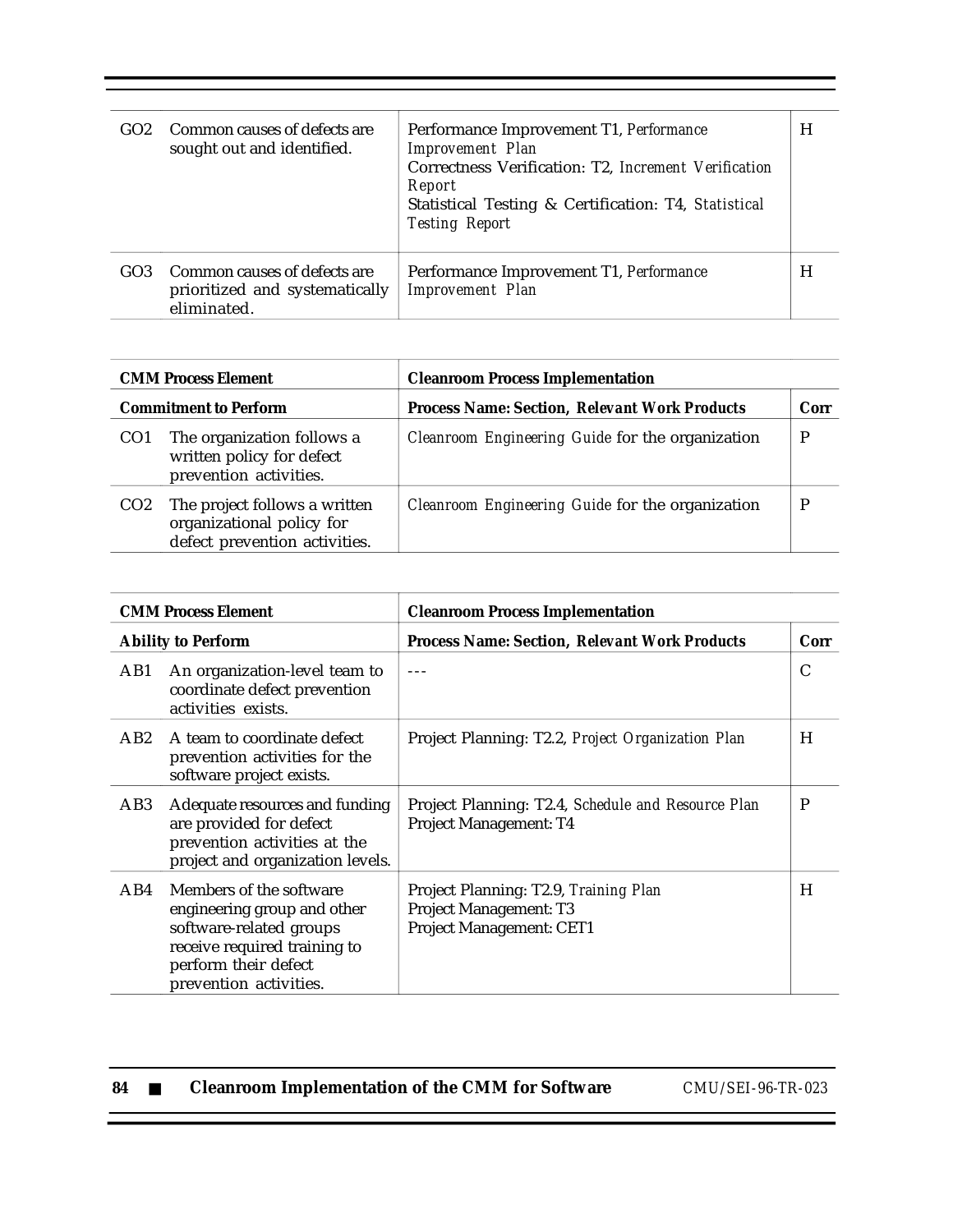|                 | <b>CMM Process Element</b><br><b>Cleanroom Process Implementation</b>                                                                                                                                            |                                                                                                                                                                                                                                                                  |              |  |
|-----------------|------------------------------------------------------------------------------------------------------------------------------------------------------------------------------------------------------------------|------------------------------------------------------------------------------------------------------------------------------------------------------------------------------------------------------------------------------------------------------------------|--------------|--|
|                 | <b>Activities Performed</b>                                                                                                                                                                                      | <b>Process Name: Section, Relevant Work Products</b>                                                                                                                                                                                                             | Corr         |  |
| AC1             | The software project develops<br>and maintains a plan for its<br>defect prevention activities.                                                                                                                   | Project Planning: T1, Cleanroom Engineering Guide                                                                                                                                                                                                                | H            |  |
| AC2             | At the beginning of a software<br>task, the members of the team<br>performing the task meet to<br>prepare for the activities of<br>that task and the related<br>defect prevention activities.                    | $- - -$                                                                                                                                                                                                                                                          | $\mathsf{C}$ |  |
| AC <sub>3</sub> | Causal analysis meetings are<br>conducted according to a<br>documented procedure.                                                                                                                                | Project Planning: T1, Cleanroom Engineering Guide<br>Performance Improvement: T1, Performance<br><b>Improvement Plan</b>                                                                                                                                         | H            |  |
| AC4             | Each of the teams assigned to<br>coordinate defect prevention<br>activities meets on a periodic<br>basis to review and coordinate<br>implementation of action<br>proposals from the causal<br>analysis meetings. | Performance Improvement: T1, Performance<br><b>Improvement Plan</b><br><b>Engineering Change: T1</b><br><b>Engineering Change: T2</b>                                                                                                                            | H            |  |
| AC <sub>5</sub> | Defect prevention data are<br>documented and tracked across<br>the teams coordinating defect<br>prevention activities.                                                                                           | Project Management: T5, Project Record<br>Performance Improvement: T1, Performance<br><b>Improvement Plan</b><br>Correctness Verification: T2, Increment Verification<br>Report<br>Statistical Testing & Certification: T4, Statistical<br><b>Testing Report</b> | H            |  |
| AC <sub>6</sub> | Revisions to the organization's<br>standard software process<br>resulting from defect<br>prevention actions are<br>incorporated according to a<br>documented procedure.                                          | Cleanroom Engineering Guide for the organization<br>Performance Improvement: T1                                                                                                                                                                                  | $\mathbf P$  |  |
| $\rm AC7$       | Revisions to the project's<br>defined software process<br>resulting from defect<br>prevention actions are<br>incorporated according to a<br>documented procedure.                                                | Project Planning: T1, Cleanroom Engineering Guide<br>Project Management: T7<br>Performance Improvement: T1, Performance<br><b>Improvement Plan</b>                                                                                                               | H            |  |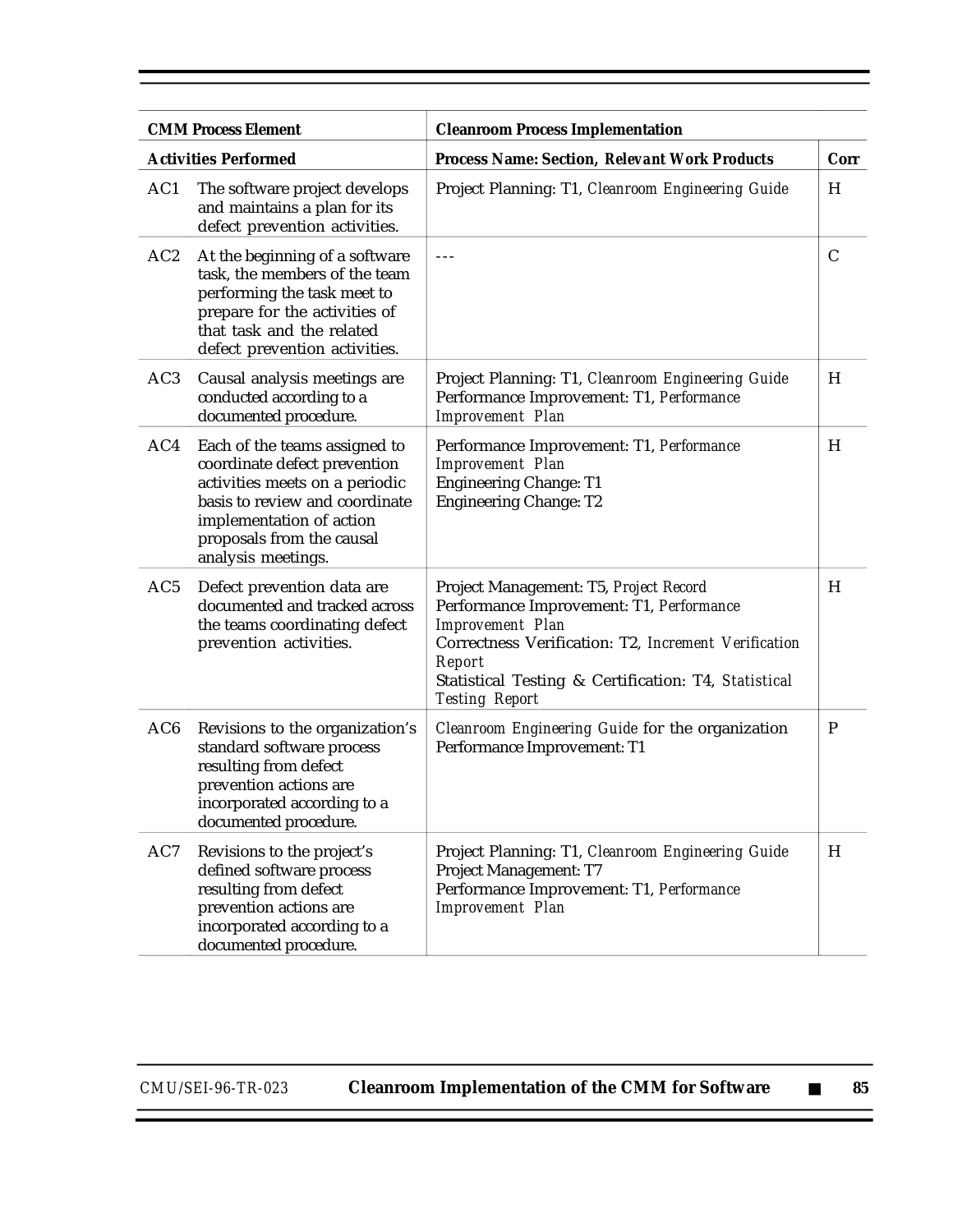| AC8 | Members of the software<br>engineering group and<br>software-related groups<br>receive feedback on the status<br>and results of the<br>organization's and project's<br>defect prevention activities on<br>a periodic basis. | Project Management: T7<br>Performance Improvement: T1<br>Performance Improvement: CEV1, Performance<br><b>Improvement</b> Plan<br>Performance Improvement: CEV2 | D |
|-----|-----------------------------------------------------------------------------------------------------------------------------------------------------------------------------------------------------------------------------|-----------------------------------------------------------------------------------------------------------------------------------------------------------------|---|
|-----|-----------------------------------------------------------------------------------------------------------------------------------------------------------------------------------------------------------------------------|-----------------------------------------------------------------------------------------------------------------------------------------------------------------|---|

T

| <b>CMM Process Element</b> |                                                                                                      | <b>Cleanroom Process Implementation</b>                                                                                                                                                                                                                                                                                                                                                                                                                                                                                                                                                                                                        |      |
|----------------------------|------------------------------------------------------------------------------------------------------|------------------------------------------------------------------------------------------------------------------------------------------------------------------------------------------------------------------------------------------------------------------------------------------------------------------------------------------------------------------------------------------------------------------------------------------------------------------------------------------------------------------------------------------------------------------------------------------------------------------------------------------------|------|
|                            | <b>Measurement and Analysis</b>                                                                      | <b>Process Name: Section, Relevant Work Products</b>                                                                                                                                                                                                                                                                                                                                                                                                                                                                                                                                                                                           | Corr |
| ME1                        | Measurements are made and<br>used to determine the status of<br>the defect prevention<br>activities. | Project Planning: T2.5, Measurement Plan<br>Project Management: T5, Project Record<br>Following processes, Measurement and Verification<br>sections:<br><b>Requirements Analysis</b><br><b>Function Specification</b><br><b>Usage Specification</b><br><b>Architecture Specification</b><br><b>Software Reengineering</b><br><b>Increment Design</b><br><b>Usage Modeling &amp; Test Planning</b><br>Correctness Verification: Increment Verification<br>Report<br>Statistical Testing and Certification: Statistical<br>Testing Report, Increment Certification Report<br>Performance Improvement: T1, Performance<br><b>Improvement</b> Plan | H    |

|                 | <b>CMM Process Element</b>                                                                                                                           | <b>Cleanroom Process Implementation</b>                                                                  |           |
|-----------------|------------------------------------------------------------------------------------------------------------------------------------------------------|----------------------------------------------------------------------------------------------------------|-----------|
|                 | <b>Verifying Implementation</b>                                                                                                                      | <b>Process Name: Section, Relevant Work Products</b>                                                     | Corr<br>C |
| VE1             | The organization's activities<br>for defect prevention are<br>reviewed with senior<br>management on a periodic<br>basis.                             |                                                                                                          |           |
| VE <sub>2</sub> | The software project's<br>activities for defect prevention<br>are reviewed with the project<br>manager on both a periodic and<br>event-driven basis. | <b>Project Management: CEV1</b><br>Performance Improvement: CEV1, Performance<br><b>Improvement</b> Plan | H         |

| 86 | <b>Cleanroom Implementation of the CMM for Software</b> | CMU/SEI-96-TR-023 |
|----|---------------------------------------------------------|-------------------|
|    |                                                         |                   |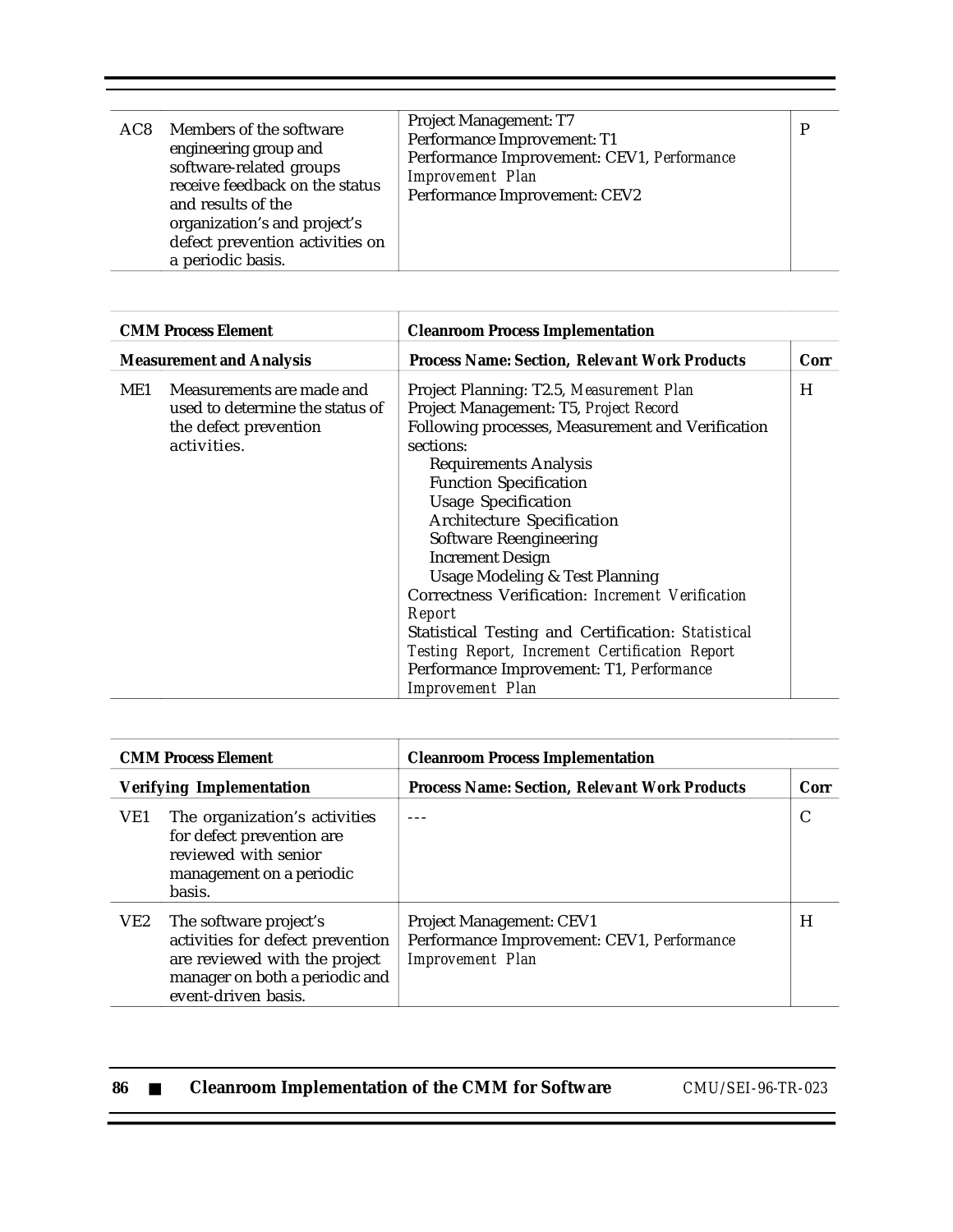| VE3 | The software quality assurance<br>group reviews and/or audits<br>the activities and work<br>products for defect prevention<br>and reports the results. | While Cleanroom does not include an independent<br>software quality assurance group, the addition of<br>such a group would change this rating to H.<br>However, a rating of H might be justified without an<br>SQA group. The small team approach of Cleanroom<br>with its associated checks and balances in team<br>reviews and verifications helps ensure that SQA |  |
|-----|--------------------------------------------------------------------------------------------------------------------------------------------------------|----------------------------------------------------------------------------------------------------------------------------------------------------------------------------------------------------------------------------------------------------------------------------------------------------------------------------------------------------------------------|--|
|     |                                                                                                                                                        | activities are accomplished by alternate methods.                                                                                                                                                                                                                                                                                                                    |  |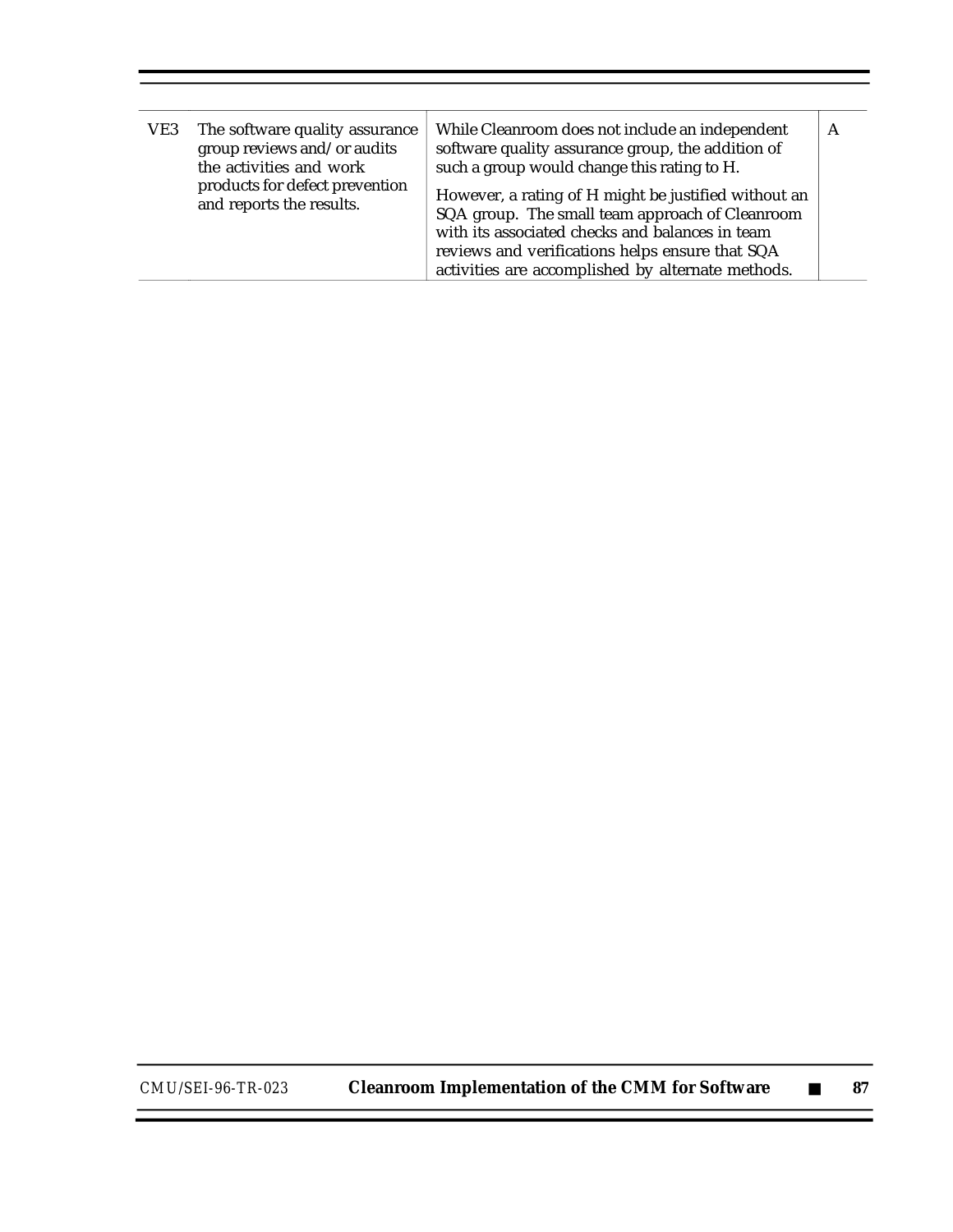## **4.5.2 Technology Change Management**

# **Correspondence Analysis**

The Cleanroom processes generally focus on the software project level, and do not define management activities at the organizational level. If Cleanroom is instantiated at the project level only, therefore, the overall correspondence with the Technology Change Management KPA is Partial. If Cleanroom is the standard organizational process, however, the correspondence could be High.

New software technologies are identified, and pilot applications are conducted to evaluate their potential effectiveness. The Cleanroom incremental development life cycle provides for planned and controlled technology introduction. Project data are reviewed and analyzed at the completion of each increment to identify technology improvement opportunities, and appropriate technology changes are implemented in the development of succeeding increments.

### **Overall correspondence: Partial**

|                 | <b>CMM Process Element</b><br><b>Cleanroom Process Implementation</b>                               |                                                                                                                                                                                                                                                                      |   |  |  |
|-----------------|-----------------------------------------------------------------------------------------------------|----------------------------------------------------------------------------------------------------------------------------------------------------------------------------------------------------------------------------------------------------------------------|---|--|--|
| Goals           |                                                                                                     | <b>Process Name: Section, Relevant Work Products</b>                                                                                                                                                                                                                 |   |  |  |
| GO <sub>1</sub> | Incorporation of technology<br>changes is planned.                                                  | Project Planning: T1, Cleanroom Engineering Guide<br>Project Planning: T2.4, Schedule & Resource Plan<br><b>Project Management: T7</b><br>Increment Planning: T2, Increment Construction Plan<br>Performance Improvement: T2, Performance<br><b>Improvement</b> Plan | P |  |  |
| GO2             | New technologies are<br>evaluated to determine their<br>effect on quality and<br>productivity.      | Performance Improvement: T2, Performance<br><b>Improvement Plan</b>                                                                                                                                                                                                  | P |  |  |
| GO3             | Appropriate new technologies<br>are transferred into normal<br>practice across the<br>organization. | Cleanroom Engineering Guide for the organization<br>Performance Improvement: T2, Performance<br><b>Improvement Plan</b>                                                                                                                                              | C |  |  |

# **Correspondence Mapping**

| 88 |  | <b>Cleanroom Implementation of the CMM for Software</b> |  |
|----|--|---------------------------------------------------------|--|
|----|--|---------------------------------------------------------|--|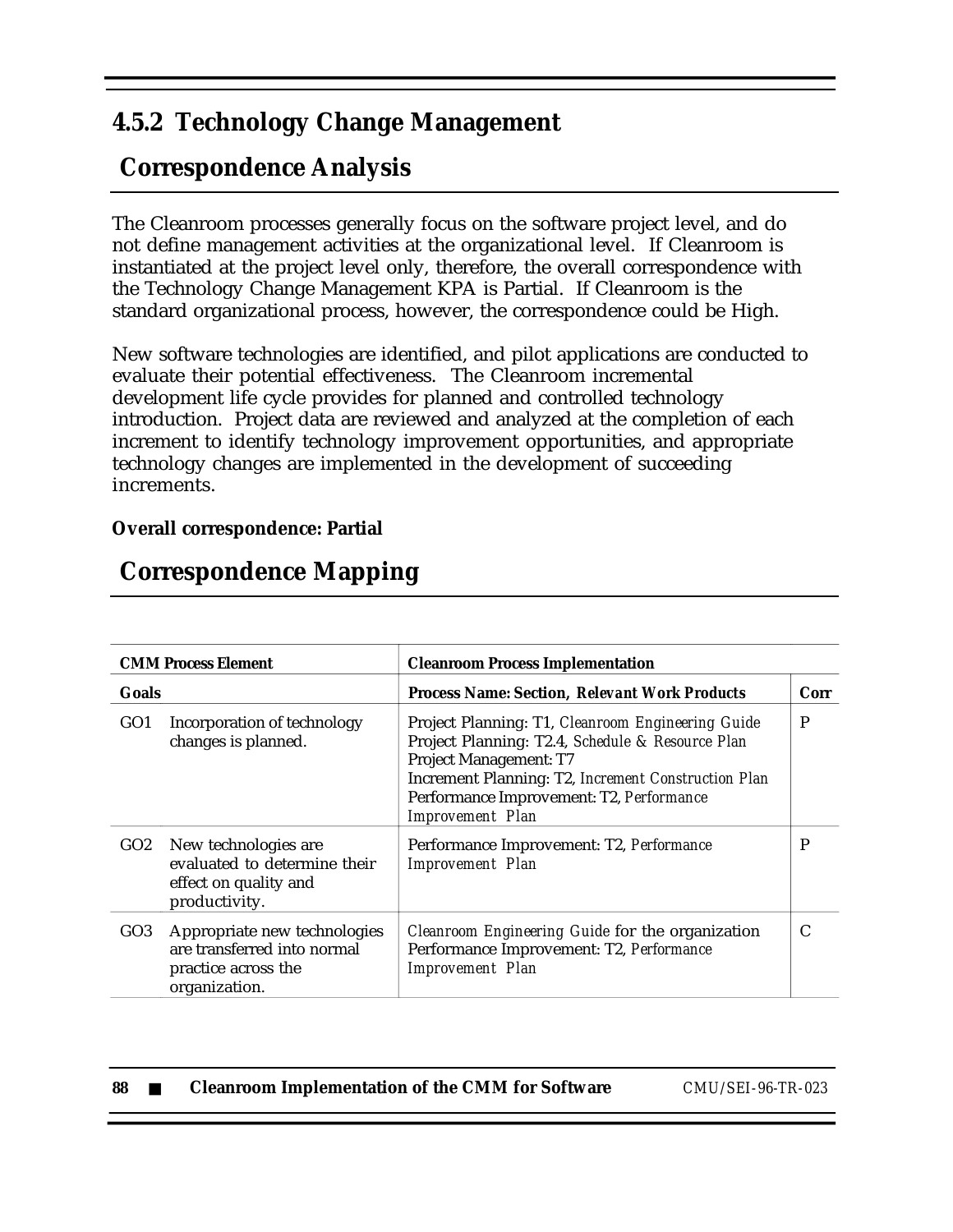| <b>CMM Process Element</b>   |                                                                                                     | <b>Cleanroom Process Implementation</b>                                     |      |  |
|------------------------------|-----------------------------------------------------------------------------------------------------|-----------------------------------------------------------------------------|------|--|
| <b>Commitment to Perform</b> |                                                                                                     | <b>Process Name: Section, Relevant Work Products</b>                        | Corr |  |
| CO <sub>1</sub>              | The organization follows a<br>written policy for improving<br>its technology capability.            | Cleanroom Engineering Guide for the organization<br>Performance Improvement | C    |  |
| CO <sub>2</sub>              | Senior management sponsors<br>the organization's activities<br>for technology change<br>management. |                                                                             |      |  |
| CO <sub>3</sub>              | Senior management oversees<br>the organization's technology<br>change management activities.        |                                                                             |      |  |

| <b>CMM Process Element</b> |                                                                                                                                                                             | <b>Cleanroom Process Implementation</b>                                                                                                                                                                                                                                                                            |      |  |
|----------------------------|-----------------------------------------------------------------------------------------------------------------------------------------------------------------------------|--------------------------------------------------------------------------------------------------------------------------------------------------------------------------------------------------------------------------------------------------------------------------------------------------------------------|------|--|
|                            | <b>Ability to Perform</b>                                                                                                                                                   | <b>Process Name: Section, Relevant Work Products</b>                                                                                                                                                                                                                                                               | Corr |  |
| AB1                        | A group responsible for the<br>organization's technology<br>change management activities<br>exists.                                                                         |                                                                                                                                                                                                                                                                                                                    | C    |  |
| AB2                        | Adequate resources and funding<br>are provided to establish and<br>staff a group responsible for<br>the organization's technology<br>change management activities.          |                                                                                                                                                                                                                                                                                                                    | C    |  |
| AB3                        | Support exists for collecting<br>and analyzing data needed to<br>evaluate technology changes.                                                                               | Project Planning: T1.2, Cleanroom Engineering Guide<br>Project Planning: T2.5, Measurement Plan<br>Project Management: T4                                                                                                                                                                                          | C    |  |
| AB4                        | Appropriate data on the<br>software processes and<br>software work products are<br>available to support analyses<br>performed to evaluate and<br>select technology changes. | Project Planning: T2.5, Measurement Plan<br>Project Management: T5, Project Record<br>Correctness Verification: Increment Verification<br>Report<br>Statistical Testing & Certification: Statistical<br>Testing Report, Increment Certification Report<br>Performance Improvement: Performance Improvement<br>Plan | H    |  |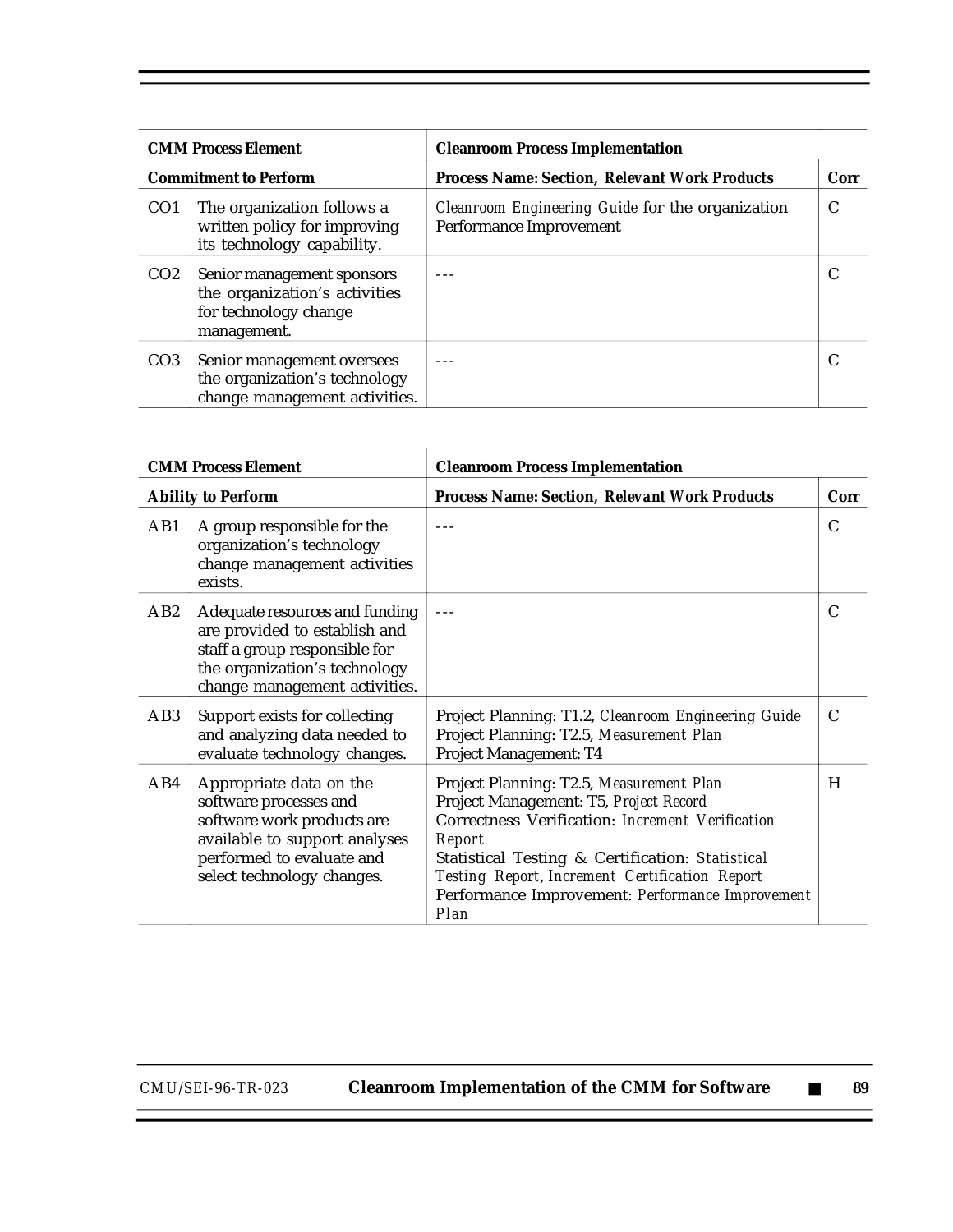| AB5 Members of the group                         |  |
|--------------------------------------------------|--|
| responsible for the<br>organization's technology |  |
| change management activities                     |  |
| receive required training to                     |  |
| perform these activities.                        |  |

| <b>CMM Process Element</b> |                                                                                                                                                                                                                                       | <b>Cleanroom Process Implementation</b>                                         |               |  |
|----------------------------|---------------------------------------------------------------------------------------------------------------------------------------------------------------------------------------------------------------------------------------|---------------------------------------------------------------------------------|---------------|--|
|                            | <b>Activities Performed</b>                                                                                                                                                                                                           | <b>Process Name: Section, Relevant Work Products</b>                            | Corr          |  |
| AC1                        | The organization develops and<br>maintains a plan for<br>technology change<br>management.                                                                                                                                             | Cleanroom Engineering Guide for the organization                                | $\mathcal{C}$ |  |
| AC2                        | The group responsible for the<br>organization's technology<br>change management activities<br>works with the software<br>projects in identifying areas of<br>technology change.                                                       | Performance Improvement: T2                                                     | P             |  |
| AC <sub>3</sub>            | Software managers and<br>technical staff are kept<br>informed of new technologies.                                                                                                                                                    | Performance Improvement: Performance Improvement<br>Plan                        | $\mathbf P$   |  |
| AC4                        | The group responsible for the<br>organization's technology<br>change management<br>systematically analyzes the<br>organization's standard<br>software process to identify<br>areas that need or could benefit<br>from new technology. | Cleanroom Engineering Guide for the organization                                | $\mathcal{C}$ |  |
| AC <sub>5</sub>            | Technologies are selected and<br>acquired for the organization<br>and software projects according<br>to a documented procedure.                                                                                                       | Cleanroom Engineering Guide for the organization<br>Performance Improvement: T2 | $\mathbf P$   |  |
| AC <sub>6</sub>            | Pilot efforts for improving<br>technology are conducted,<br>where appropriate, before a<br>new technology is introduced<br>into normal practice.                                                                                      | Performance Improvement: T2<br>Project Management: T7                           | P             |  |

| 90 |  |  |  |  | <b>Cleanroom Implementation of the CMM for Software</b> |
|----|--|--|--|--|---------------------------------------------------------|
|----|--|--|--|--|---------------------------------------------------------|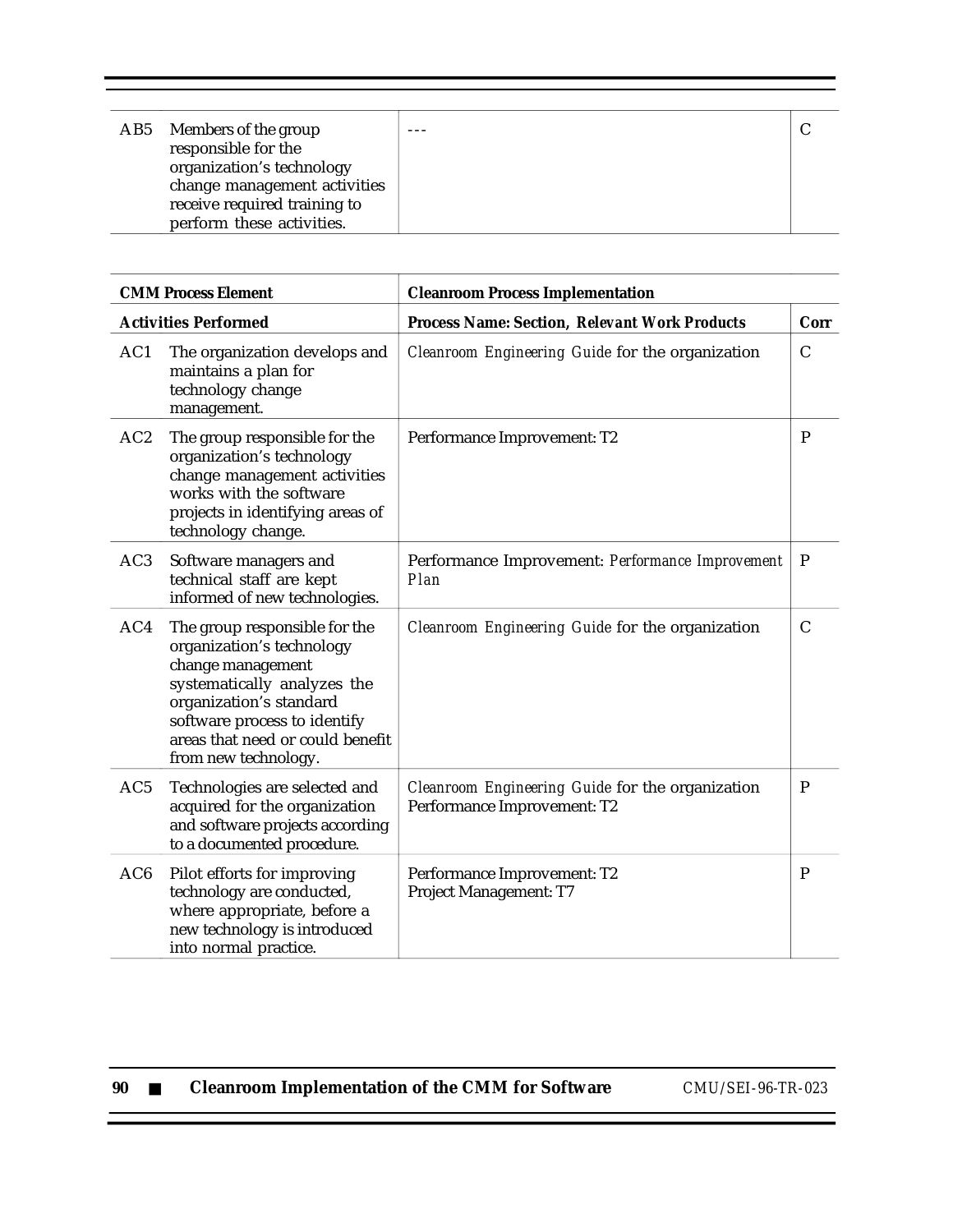| AC7 | Appropriate new technologies<br>are incorporated into the<br>organization's standard<br>software process according to a<br>documented procedure. | Cleanroom Engineering Guide for the organization<br>Performance Improvement: T2                                          | C |
|-----|--------------------------------------------------------------------------------------------------------------------------------------------------|--------------------------------------------------------------------------------------------------------------------------|---|
| AC8 | Appropriate new technologies<br>are incorporated into the<br>project's defined software<br>process according to a<br>documented procedure.       | Project Planning: T1, Cleanroom Engineering Guide<br>Performance Improvement: T2, Performance<br><b>Improvement</b> Plan | H |

| <b>CMM Process Element</b>                                                                                                                   | <b>Cleanroom Process Implementation</b>                                                                                                        |      |  |
|----------------------------------------------------------------------------------------------------------------------------------------------|------------------------------------------------------------------------------------------------------------------------------------------------|------|--|
| <b>Measurement and Analysis</b>                                                                                                              | <b>Process Name: Section, Relevant Work Products</b>                                                                                           | Corr |  |
| Measurements are made and<br>ME1<br>used to determine the status of<br>the organization's activities<br>for technology change<br>management. | Project Planning: T2.5, Measurement Plan<br>Project Management: T5, Project Record<br>Performance Improvement: Performance Improvement<br>Plan |      |  |

| <b>CMM Process Element</b>      |                                                                                                                                                                      | <b>Cleanroom Process Implementation</b>              |      |  |
|---------------------------------|----------------------------------------------------------------------------------------------------------------------------------------------------------------------|------------------------------------------------------|------|--|
| <b>Verifying Implementation</b> |                                                                                                                                                                      | <b>Process Name: Section, Relevant Work Products</b> | Corr |  |
| VE1                             | The organization's activities<br>for technology change<br>management are reviewed<br>with senior management on a<br>periodic basis.                                  |                                                      | C    |  |
| VE2                             | The software quality assurance<br>group reviews and/or audits<br>the activities and work<br>products for technology change<br>management and reports the<br>results. |                                                      |      |  |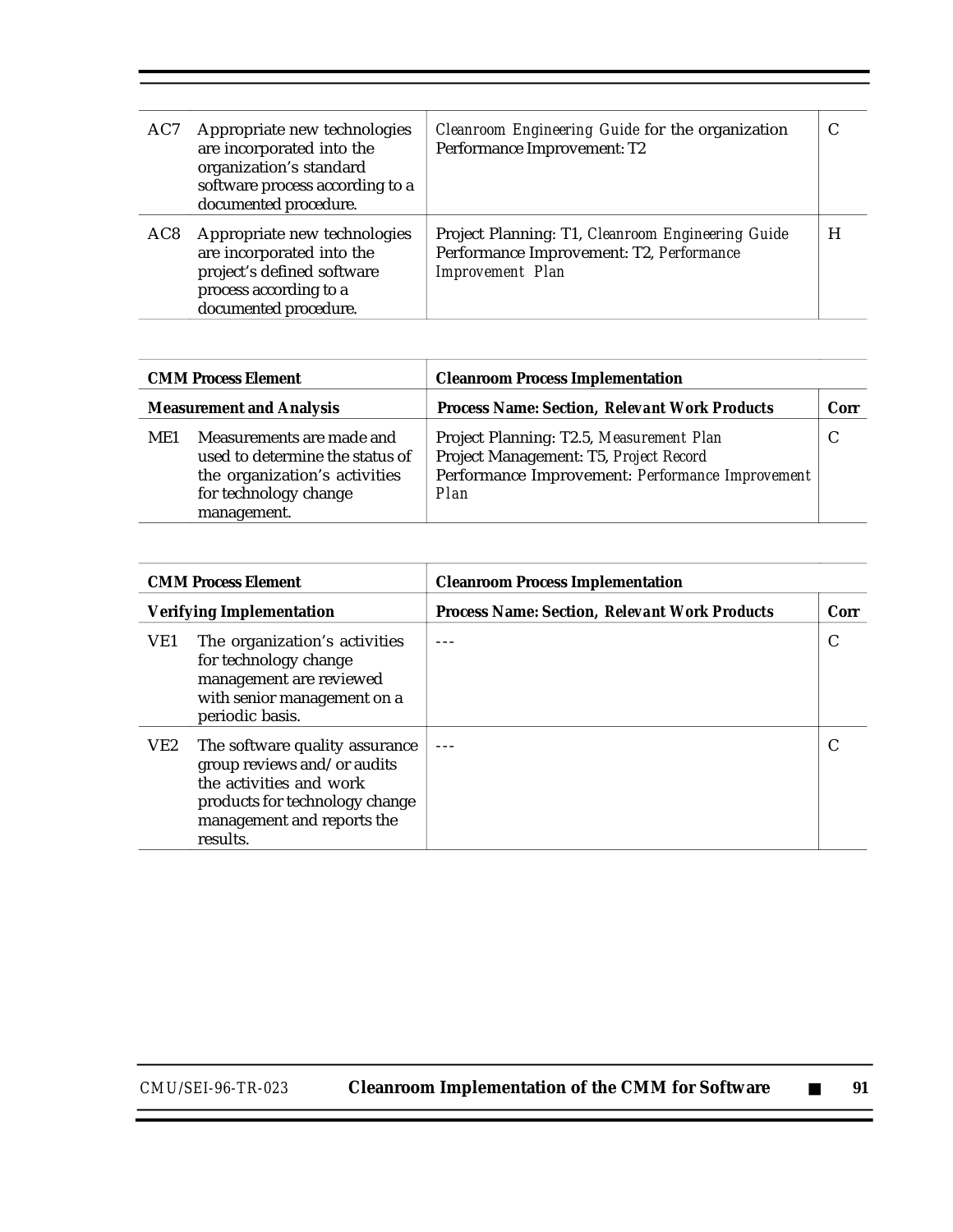### **4.5.3 Process Change Management**

# **Correspondence Analysis**

The Cleanroom processes generally focus on the software project level, and do not define management activities at the organizational level. If Cleanroom is instantiated at the project level only, therefore, the overall correspondence with the Process Change Management KPA is Partial. If Cleanroom is the standard organizational process, however, the correspondence could be High.

Continuous process improvement is an explicit Cleanroom objective. The Cleanroom incremental development life cycle includes planned periods for process review. Project data are analyzed at the completion of each increment for the purpose of identifying process improvement opportunities, and process changes are implemented in the development of succeeding increments.

### **Overall correspondence: Partial**

# **Correspondence Mapping**

|                 | <b>CMM Process Element</b><br><b>Cleanroom Process Implementation</b>                                                          |                                                                                                                                                                                                   |   |  |  |
|-----------------|--------------------------------------------------------------------------------------------------------------------------------|---------------------------------------------------------------------------------------------------------------------------------------------------------------------------------------------------|---|--|--|
| <b>Goals</b>    |                                                                                                                                | <b>Process Name: Section, Relevant Work Products</b>                                                                                                                                              |   |  |  |
| GO <sub>1</sub> | Continuous process<br>improvement is planned.                                                                                  | Project Planning: T1, Cleanroom Engineering Guide<br>Project Planning: T2, Software Development Plan<br><b>Project Management: T7</b><br>Performance Improvement: Performance Improvement<br>Plan | H |  |  |
| GO2             | Participation in the<br>organization's software process<br>improvement activities is<br>organization-wide.                     |                                                                                                                                                                                                   | C |  |  |
| GO3             | The organization's standard<br>software process and the<br>project's defined software<br>process are improved<br>continuously. | Cleanroom Engineering Guide for the organization<br>Project Planning: T1, Cleanroom Engineering Guide<br>Performance Improvement                                                                  | P |  |  |

| 92 |  | <b>Cleanroom Implementation of the CMM for Software</b> |
|----|--|---------------------------------------------------------|
|----|--|---------------------------------------------------------|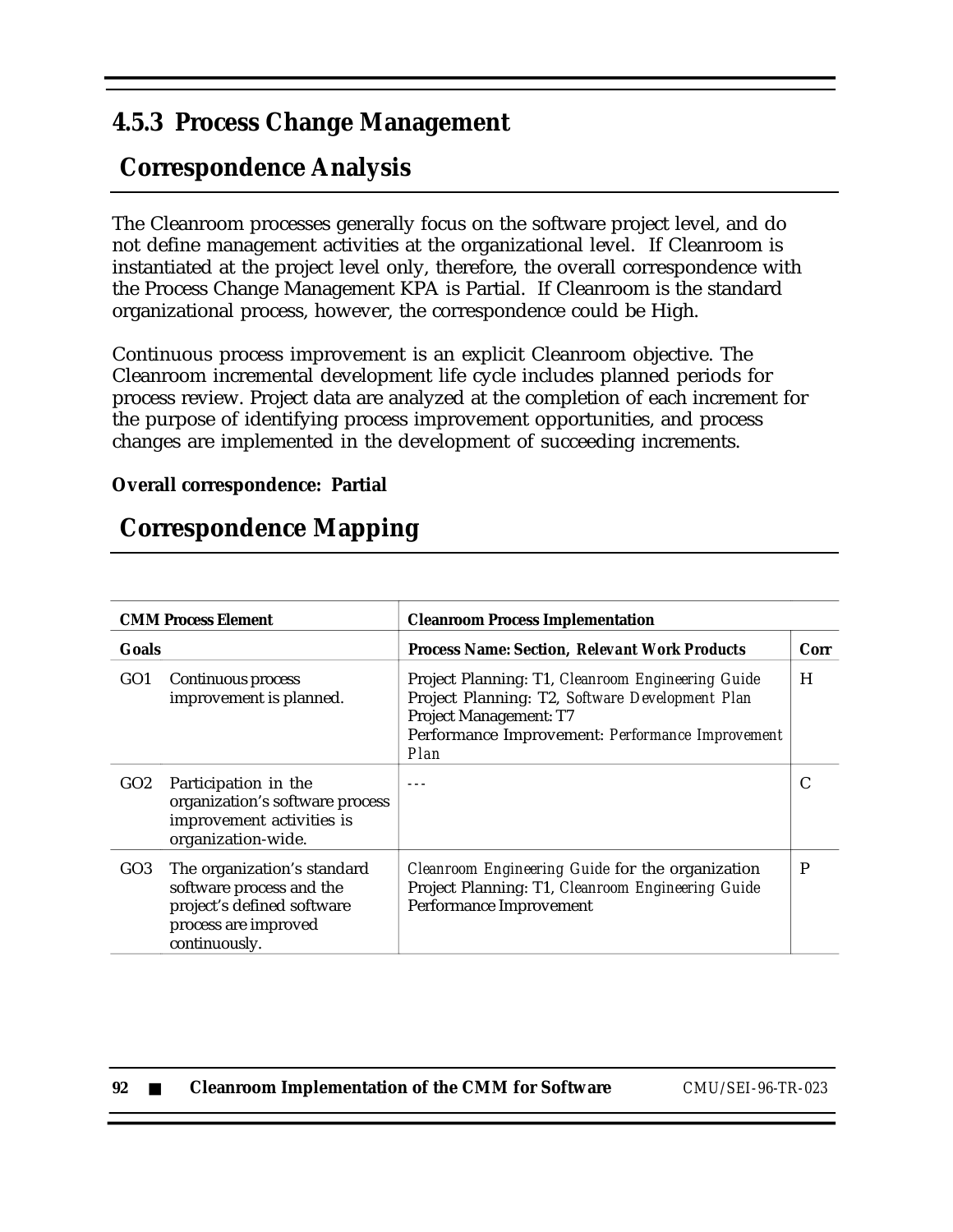| <b>CMM Process Element</b><br><b>Commitment to Perform</b><br>The organization follows a<br>CO <sub>1</sub><br>written policy for<br>implementing software process<br>improvements. |                                                                                                     | <b>Cleanroom Process Implementation</b>              |  |  |  |
|-------------------------------------------------------------------------------------------------------------------------------------------------------------------------------------|-----------------------------------------------------------------------------------------------------|------------------------------------------------------|--|--|--|
|                                                                                                                                                                                     |                                                                                                     | <b>Process Name: Section, Relevant Work Products</b> |  |  |  |
|                                                                                                                                                                                     |                                                                                                     | Cleanroom Engineering Guide for the organization     |  |  |  |
| CO <sub>2</sub>                                                                                                                                                                     | Senior management sponsors<br>the organization's activities<br>for software process<br>improvement. |                                                      |  |  |  |

| <b>CMM Process Element</b> |                                                                                                                                                                                                | <b>Cleanroom Process Implementation</b>                                                                                 |               |  |  |
|----------------------------|------------------------------------------------------------------------------------------------------------------------------------------------------------------------------------------------|-------------------------------------------------------------------------------------------------------------------------|---------------|--|--|
|                            | <b>Activities Performed</b>                                                                                                                                                                    | <b>Process Name: Section, Relevant Work Products</b>                                                                    | Corr          |  |  |
| AC1                        | A software process<br>improvement program is<br>established which empowers<br>the members of the<br>organization to improve the<br>processes of the organization.                              | Cleanroom Engineering Guide for the organization                                                                        | $\mathsf{C}$  |  |  |
| AC2                        | The group responsible for the<br>organization's software process<br>activities (e.g., software<br>engineering process group)<br>coordinates the software<br>process improvement<br>activities. | $- - -$                                                                                                                 | C             |  |  |
| AC <sub>3</sub>            | The organization develops and<br>maintains a plan for software<br>process improvement according<br>to a documented procedure.                                                                  | Cleanroom Engineering Guide for the organization<br>Performance Improvement: Performance Improvement<br>Plan            | $\mathcal{C}$ |  |  |
| AC4                        | The software process<br>improvement activities are<br>performed in accordance with<br>the software process<br>improvement plan.                                                                | Project Management: T7<br>Performance Improvement: T1, Performance<br>Improvement Plan<br>Performance Improvement: CEV1 | $\mathbf{P}$  |  |  |
| AC <sub>5</sub>            | Software process improvement<br>proposals are handled<br>according to a documented<br>procedure.                                                                                               | Performance Improvement                                                                                                 | P             |  |  |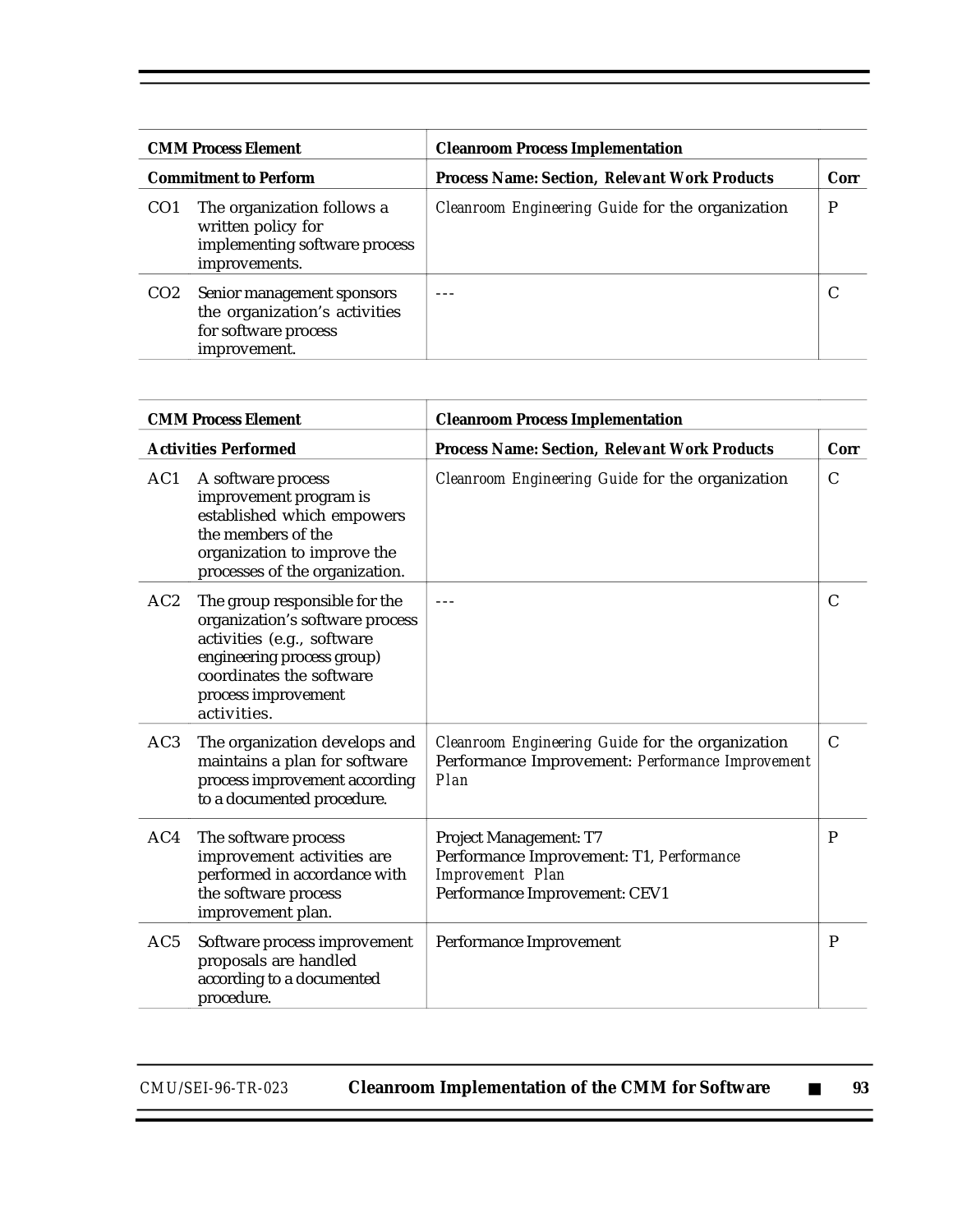| AC6             | Members of the organization<br>actively participate in teams<br>to develop software process<br>improvements for assigned<br>process areas.                                                           |                                                                                               | C |
|-----------------|------------------------------------------------------------------------------------------------------------------------------------------------------------------------------------------------------|-----------------------------------------------------------------------------------------------|---|
| AC7             | Where appropriate, the<br>software process improvements<br>are installed on a pilot basis to<br>determine their benefits and<br>effectiveness before they are<br>introduced into normal<br>practice. | Performance Improvement: T1, Performance<br><b>Improvement Plan</b>                           | P |
| AC <sub>8</sub> | When the decision is made to<br>transfer a software process<br>improvement into normal<br>practice, the improvement is<br>implemented according to a<br>documented procedure.                        | Project Management: T7<br>Performance Improvement: T1, Performance<br><b>Improvement Plan</b> | P |
| AC9             | Records of software process<br>improvement activities are<br>maintained.                                                                                                                             | Performance Improvement: T1, Performance<br><b>Improvement Plan</b>                           | P |
| AC<br>10        | Software managers and<br>technical staff receive<br>feedback on the status and<br>results of the software process<br>improvement activities on an<br>event-driven basis.                             | Performance Improvement: CEV1                                                                 | P |

| <b>CMM Process Element</b><br><b>Measurement and Analysis</b> |  | <b>Cleanroom Process Implementation</b><br><b>Process Name: Section, Relevant Work Products</b><br>Corr |  |  |
|---------------------------------------------------------------|--|---------------------------------------------------------------------------------------------------------|--|--|
|                                                               |  |                                                                                                         |  |  |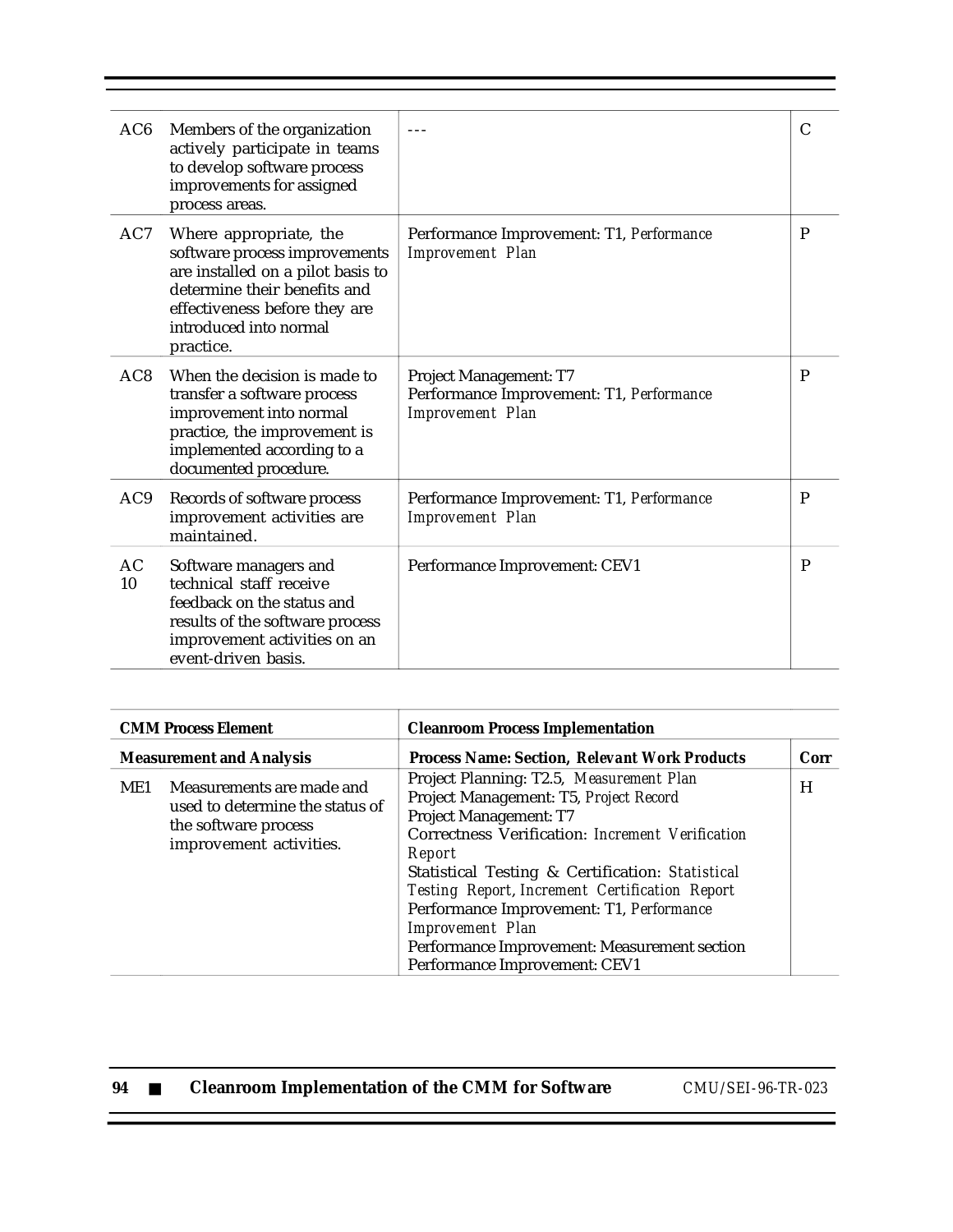| <b>CMM Process Element</b><br><b>Verifying Implementation</b><br>The activities for software<br>VE1<br>process improvement are<br>reviewed with senior<br>management on a periodic<br>basis. |                                                                                                                                                                      | <b>Cleanroom Process Implementation</b>              |  |  |  |
|----------------------------------------------------------------------------------------------------------------------------------------------------------------------------------------------|----------------------------------------------------------------------------------------------------------------------------------------------------------------------|------------------------------------------------------|--|--|--|
|                                                                                                                                                                                              |                                                                                                                                                                      | <b>Process Name: Section, Relevant Work Products</b> |  |  |  |
|                                                                                                                                                                                              |                                                                                                                                                                      | Performance Improvement: CEV1                        |  |  |  |
| VE2                                                                                                                                                                                          | The software quality assurance<br>group reviews and/or audits<br>the activities and work<br>products for software process<br>improvement and reports the<br>results. |                                                      |  |  |  |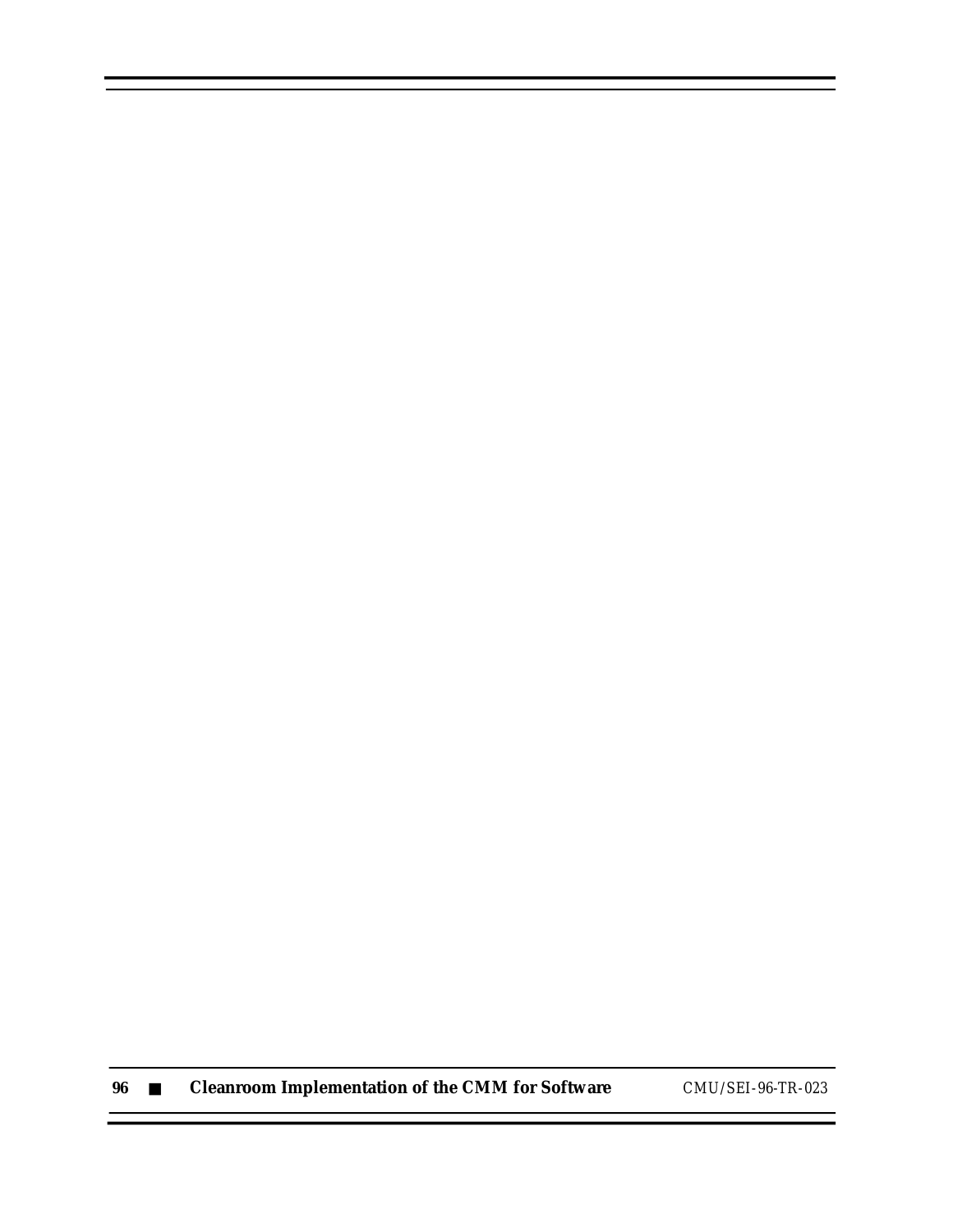# **References**

| [CMU 95]      | Carnegie Mellon University, Software Engineering Institute.<br>The Capability Maturity Model: Guidelines for Improving the<br>Software Process. Reading, Ma.: Addison-Wesley Publishing<br>Company, 1995.                                             |
|---------------|-------------------------------------------------------------------------------------------------------------------------------------------------------------------------------------------------------------------------------------------------------|
| [Hausler 94]  | Hausler, P.A.; Linger R.C.; & Trammell, C.J. Ch. 1, "Adopting<br>Cleanroom Software Engineering with a Phased Approach."<br>Cleanroom Software Engineering: A Reader. Oxford,<br>England: Blackwell Publishers, 1996.                                 |
| [Linger 79]   | Linger, R.C.; Mills, H.D.; & Witt, B.I. Structured<br>Programming: Theory and Practice. Reading, Ma.: Addison-<br><b>Wesley, 1979.</b>                                                                                                                |
| [Linger 93]   | Linger, R.C. "Cleanroom Software Engineering for Zero-<br>Defect Software." Proceedings of the 15th International<br>Conference on Software Engineering. Baltimore, Md., May<br>17-21, 1993. Los Alamitos, Ca.: IEEE Computer Society Press,<br>1993. |
| [Linger 94]   | Linger, R.C. "Cleanroom Process Model." Ch. 6, Cleanroom<br>Software Engineering: A Reader. Oxford, England: Blackwell<br>Publishers, 1996.                                                                                                           |
| [Linger 96]   | Linger, R.C. & Trammell, C.J. Cleanroom Software<br>Engineering Reference Model. (CMU/SEI-96-TR-022).<br>Pittsburgh, Pa.: Software Engineering Institute, Carnegie<br>Mellon University, 1996.                                                        |
| [Mills $86$ ] | Mills, H.D.; Linger, R.C.; & Hevner, A.R. Principles of<br>Information Systems Analysis and Design. New York:<br>Academic Press, 1986.                                                                                                                |
| [Mills 87]    | Mills, H.D. "Cleanroom: An Alternative Software<br>Development Process." Ch. 3, Cleanroom Software<br>Engineering: A Reader. Oxford, England: Blackwell<br>Publishers, 1996.                                                                          |
|               |                                                                                                                                                                                                                                                       |

*CMU/SEI-96-TR-023* **Cleanroom Implementation of the CMM for Software** ■ **97**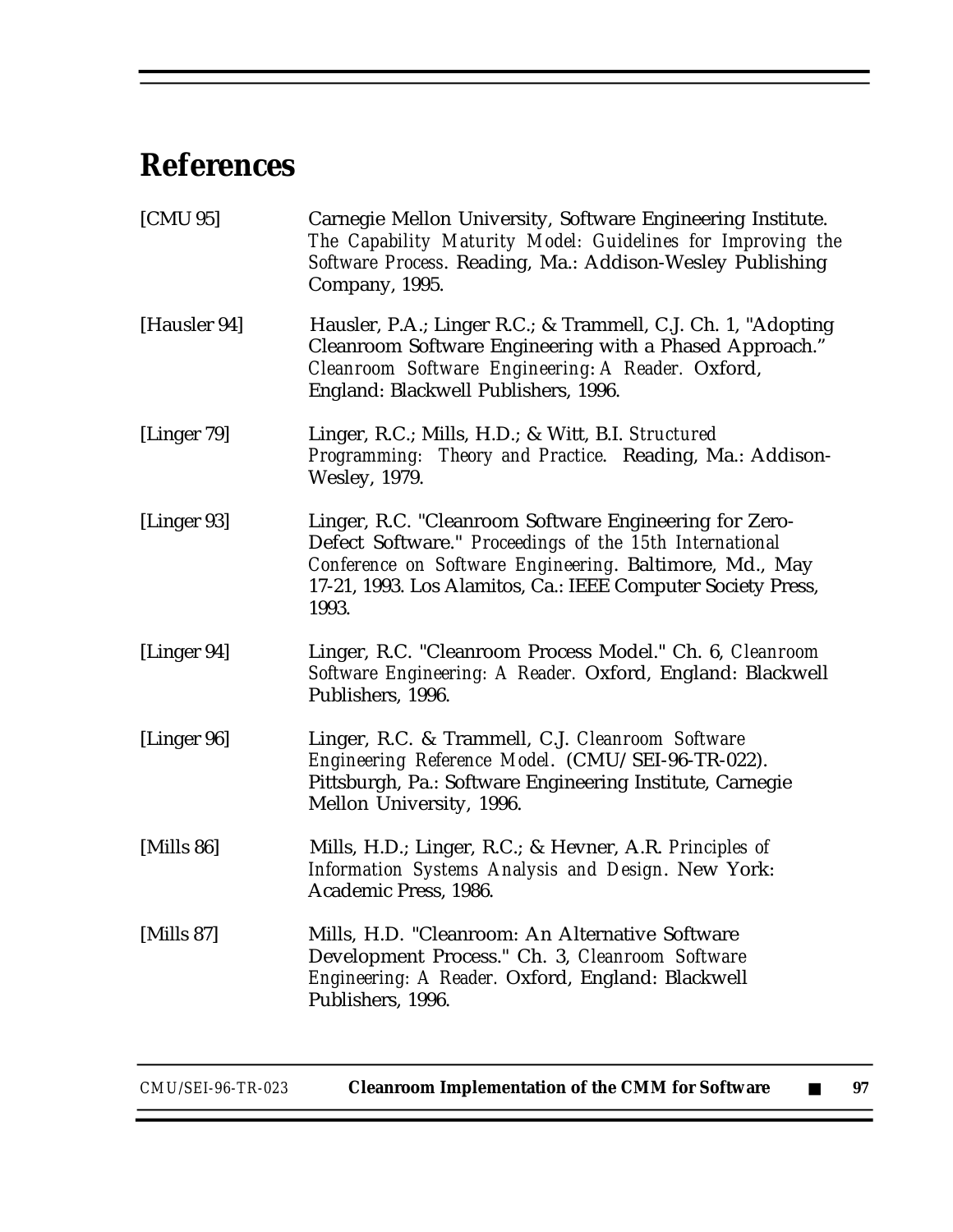| [Mills $92$ ] | Mills, H.D. "Certifying the Correctness of Software."<br>Proceedings of 25th Hawaii International Conference on<br>System Sciences. Kauai, Hawaii, January 7-10, 1992. Los<br>Alamitos, Ca.: IEEE Computer Society Press, January 1992.                                                                  |
|---------------|----------------------------------------------------------------------------------------------------------------------------------------------------------------------------------------------------------------------------------------------------------------------------------------------------------|
| [Poore 95]    | Poore, J.H. "Usage Testing as Engineering Practice."<br>Proceedings of the 2nd European Industrial Symposium on<br>Cleanroom Software Engineering. Berlin, Germany, March<br>1995. Lund, Sweden: Q-Labs, 1995.                                                                                           |
| [Poore 96]    | Poore, J.H. & Trammell, C.J. Cleanroom Software<br>Engineering: A Reader. Oxford, England: Blackwell<br>Publishers, 1996.                                                                                                                                                                                |
| [Sherer 96]   | Sherer, S.W.; Kouchakdjian, A.; & Arnold, P.G. "Experience<br>Using Cleanroom Software Engineering." IEEE Software 13, 3<br>(May, 1996).                                                                                                                                                                 |
| [Trammell 95] | Trammell, C.J. "Quantifying the Reliability of Software:<br>Statistical Testing Based on a Usage Model." Proceedings of<br>the Second IEEE International Symposium on Software<br>Engineering Standards, Montreal, Quebec, Canada, August<br>1995. Los Alamitos, Ca.: IEEE Computer Society Press, 1995. |
| [Walton 95]   | Walton, G.H.; Poore, J.H.; & Trammell, C.J. Ch. 15,<br>"Statistical Testing Based on a Software Usage Model."<br>Cleanroom Software Engineering: A Reader. Oxford,<br>England: Blackwell Publishers, 1996.                                                                                               |